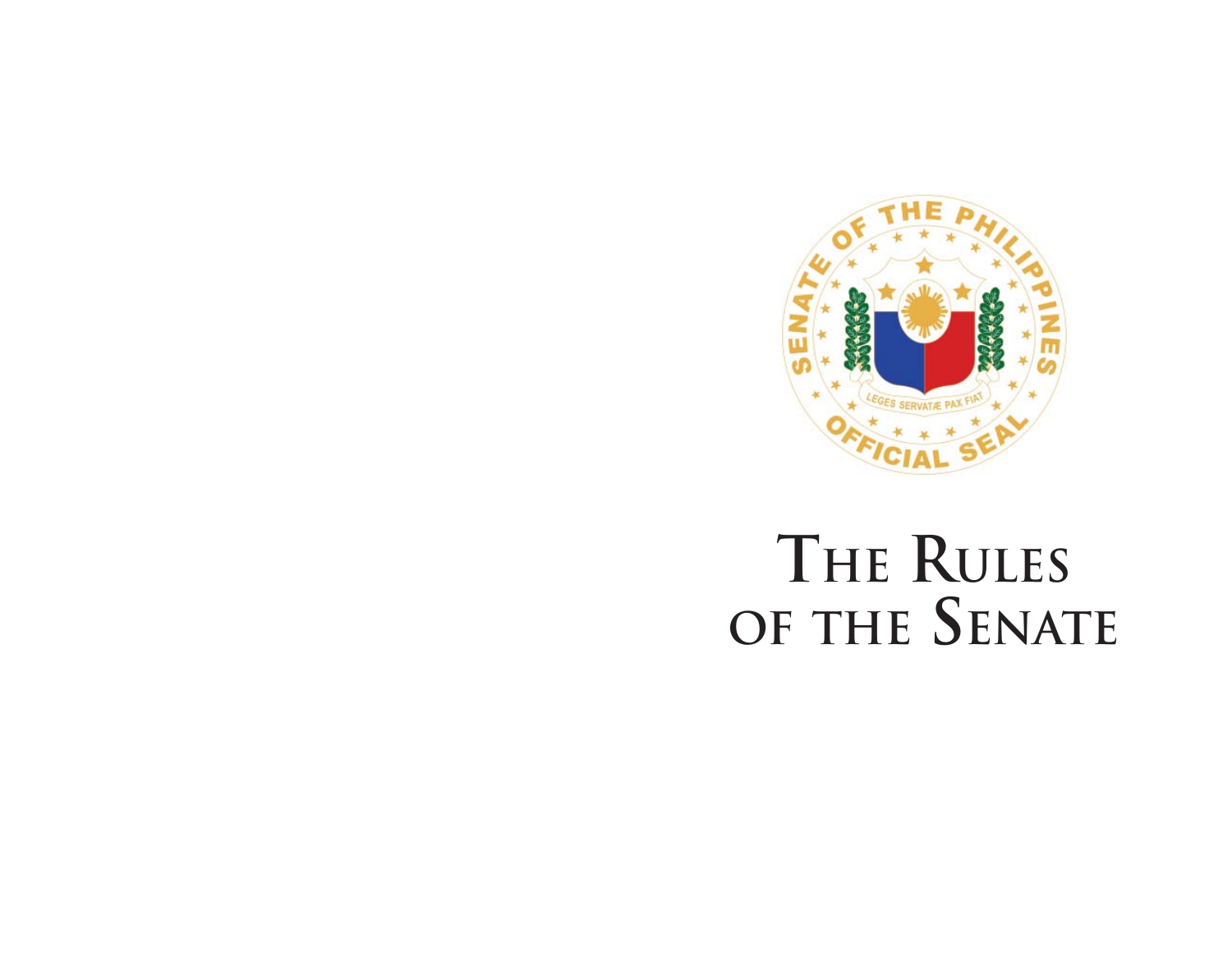# **CONTENTS**

| Rule     |                                                                                                                                                                                                                                                                                                                                                                                                                                                                                                                                                                                   |
|----------|-----------------------------------------------------------------------------------------------------------------------------------------------------------------------------------------------------------------------------------------------------------------------------------------------------------------------------------------------------------------------------------------------------------------------------------------------------------------------------------------------------------------------------------------------------------------------------------|
|          |                                                                                                                                                                                                                                                                                                                                                                                                                                                                                                                                                                                   |
|          |                                                                                                                                                                                                                                                                                                                                                                                                                                                                                                                                                                                   |
|          |                                                                                                                                                                                                                                                                                                                                                                                                                                                                                                                                                                                   |
|          |                                                                                                                                                                                                                                                                                                                                                                                                                                                                                                                                                                                   |
| <b>X</b> |                                                                                                                                                                                                                                                                                                                                                                                                                                                                                                                                                                                   |
|          |                                                                                                                                                                                                                                                                                                                                                                                                                                                                                                                                                                                   |
| 2)       |                                                                                                                                                                                                                                                                                                                                                                                                                                                                                                                                                                                   |
| 3)       |                                                                                                                                                                                                                                                                                                                                                                                                                                                                                                                                                                                   |
| 4)       |                                                                                                                                                                                                                                                                                                                                                                                                                                                                                                                                                                                   |
| 5)       |                                                                                                                                                                                                                                                                                                                                                                                                                                                                                                                                                                                   |
| 6)       |                                                                                                                                                                                                                                                                                                                                                                                                                                                                                                                                                                                   |
|          |                                                                                                                                                                                                                                                                                                                                                                                                                                                                                                                                                                                   |
|          |                                                                                                                                                                                                                                                                                                                                                                                                                                                                                                                                                                                   |
|          |                                                                                                                                                                                                                                                                                                                                                                                                                                                                                                                                                                                   |
| 9)       |                                                                                                                                                                                                                                                                                                                                                                                                                                                                                                                                                                                   |
|          |                                                                                                                                                                                                                                                                                                                                                                                                                                                                                                                                                                                   |
| 11)      |                                                                                                                                                                                                                                                                                                                                                                                                                                                                                                                                                                                   |
|          |                                                                                                                                                                                                                                                                                                                                                                                                                                                                                                                                                                                   |
| 13)      |                                                                                                                                                                                                                                                                                                                                                                                                                                                                                                                                                                                   |
|          |                                                                                                                                                                                                                                                                                                                                                                                                                                                                                                                                                                                   |
|          |                                                                                                                                                                                                                                                                                                                                                                                                                                                                                                                                                                                   |
|          |                                                                                                                                                                                                                                                                                                                                                                                                                                                                                                                                                                                   |
|          |                                                                                                                                                                                                                                                                                                                                                                                                                                                                                                                                                                                   |
|          |                                                                                                                                                                                                                                                                                                                                                                                                                                                                                                                                                                                   |
|          |                                                                                                                                                                                                                                                                                                                                                                                                                                                                                                                                                                                   |
|          |                                                                                                                                                                                                                                                                                                                                                                                                                                                                                                                                                                                   |
|          | IV The President Pro Tempore, His Duties And Powers 9<br>VI The Sergeant-At-Arms, His Duties And Powers  12<br>Rule VII The Acting Secretary And<br>Accountability of Public Officers and Investigations  14<br>Agriculture, Food and Agrarian Reform 15<br>Banks, Financial Institutions and Currencies 15<br>7) Civil Service, Government Reorganization and<br>8) Constitutional Amendments and Revision of Codes 17<br>12) Electoral Reforms and People's Participation  18<br>14) Environment and Natural Resources<br>19) Government Corporations and Public Enterprises 20 |

**This latest and updated edition was edited and published by the:**

**Legislative Publications Service (LPS) Senate of the Philippines Pasay City**

**July 2020**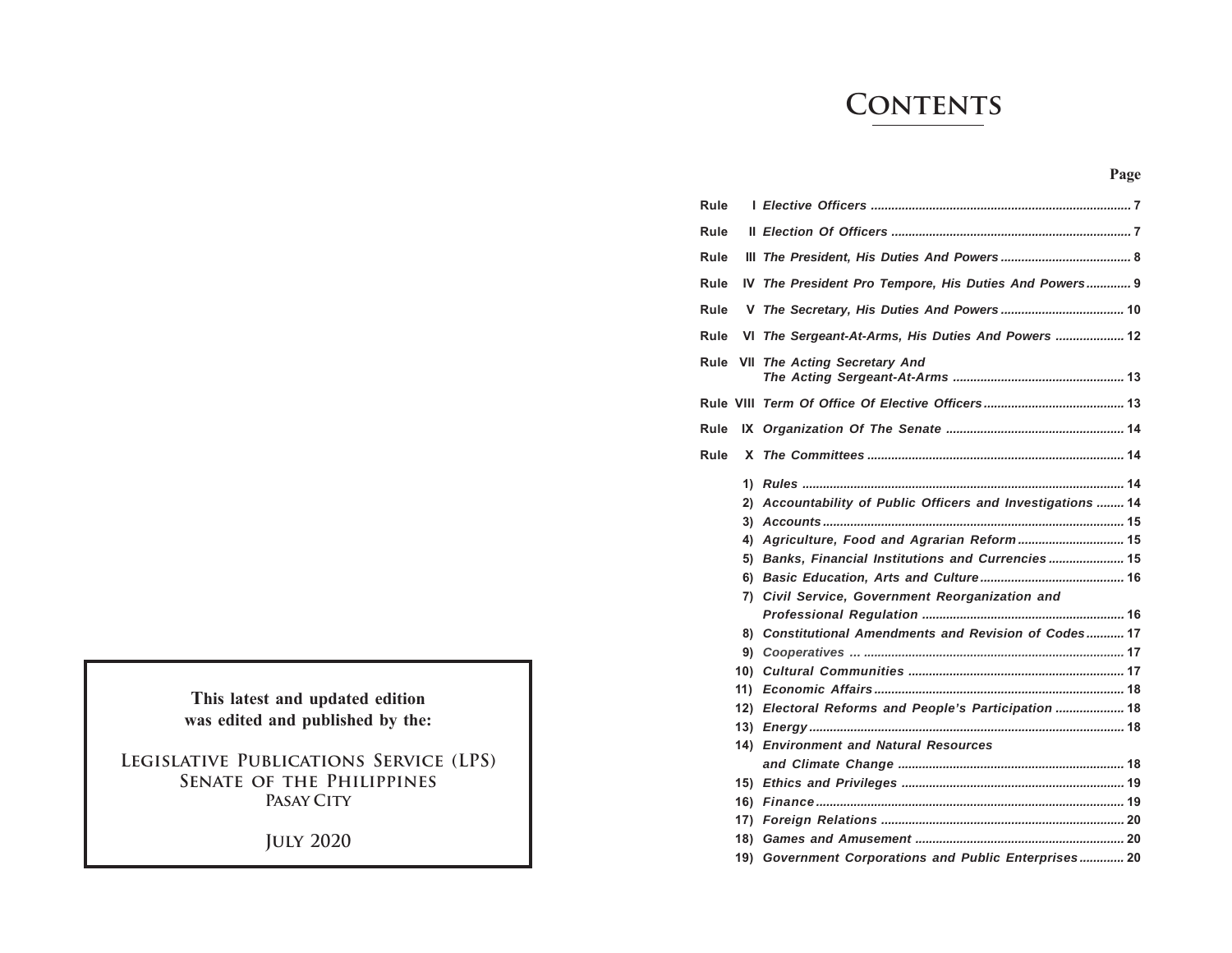| 20)                  |                                                                                                                                           |                                                                                                                                                                                                                                                                                                                                                                                                                  |
|----------------------|-------------------------------------------------------------------------------------------------------------------------------------------|------------------------------------------------------------------------------------------------------------------------------------------------------------------------------------------------------------------------------------------------------------------------------------------------------------------------------------------------------------------------------------------------------------------|
| 21)                  |                                                                                                                                           |                                                                                                                                                                                                                                                                                                                                                                                                                  |
| 22)                  |                                                                                                                                           |                                                                                                                                                                                                                                                                                                                                                                                                                  |
| 23)                  | <b>Labor, Employment and Human</b>                                                                                                        |                                                                                                                                                                                                                                                                                                                                                                                                                  |
|                      |                                                                                                                                           |                                                                                                                                                                                                                                                                                                                                                                                                                  |
| 24)                  |                                                                                                                                           |                                                                                                                                                                                                                                                                                                                                                                                                                  |
| 25)                  |                                                                                                                                           |                                                                                                                                                                                                                                                                                                                                                                                                                  |
|                      |                                                                                                                                           |                                                                                                                                                                                                                                                                                                                                                                                                                  |
| 26)                  |                                                                                                                                           |                                                                                                                                                                                                                                                                                                                                                                                                                  |
| 27)                  |                                                                                                                                           |                                                                                                                                                                                                                                                                                                                                                                                                                  |
| 28)                  |                                                                                                                                           |                                                                                                                                                                                                                                                                                                                                                                                                                  |
| 29)                  |                                                                                                                                           |                                                                                                                                                                                                                                                                                                                                                                                                                  |
| 30)                  |                                                                                                                                           |                                                                                                                                                                                                                                                                                                                                                                                                                  |
|                      |                                                                                                                                           |                                                                                                                                                                                                                                                                                                                                                                                                                  |
|                      |                                                                                                                                           |                                                                                                                                                                                                                                                                                                                                                                                                                  |
|                      |                                                                                                                                           |                                                                                                                                                                                                                                                                                                                                                                                                                  |
|                      |                                                                                                                                           |                                                                                                                                                                                                                                                                                                                                                                                                                  |
|                      |                                                                                                                                           |                                                                                                                                                                                                                                                                                                                                                                                                                  |
|                      |                                                                                                                                           |                                                                                                                                                                                                                                                                                                                                                                                                                  |
|                      |                                                                                                                                           |                                                                                                                                                                                                                                                                                                                                                                                                                  |
|                      |                                                                                                                                           |                                                                                                                                                                                                                                                                                                                                                                                                                  |
|                      |                                                                                                                                           |                                                                                                                                                                                                                                                                                                                                                                                                                  |
|                      |                                                                                                                                           |                                                                                                                                                                                                                                                                                                                                                                                                                  |
|                      |                                                                                                                                           |                                                                                                                                                                                                                                                                                                                                                                                                                  |
| XI                   |                                                                                                                                           |                                                                                                                                                                                                                                                                                                                                                                                                                  |
| XII                  |                                                                                                                                           |                                                                                                                                                                                                                                                                                                                                                                                                                  |
| XIII                 |                                                                                                                                           |                                                                                                                                                                                                                                                                                                                                                                                                                  |
| <b>XIV</b>           |                                                                                                                                           |                                                                                                                                                                                                                                                                                                                                                                                                                  |
| XV                   |                                                                                                                                           |                                                                                                                                                                                                                                                                                                                                                                                                                  |
| <b>XVI</b>           |                                                                                                                                           |                                                                                                                                                                                                                                                                                                                                                                                                                  |
| <b>XVII</b>          |                                                                                                                                           |                                                                                                                                                                                                                                                                                                                                                                                                                  |
|                      |                                                                                                                                           |                                                                                                                                                                                                                                                                                                                                                                                                                  |
| <b>XIX</b>           |                                                                                                                                           |                                                                                                                                                                                                                                                                                                                                                                                                                  |
| XX                   |                                                                                                                                           |                                                                                                                                                                                                                                                                                                                                                                                                                  |
| XXI                  |                                                                                                                                           |                                                                                                                                                                                                                                                                                                                                                                                                                  |
| <b>XXII</b>          | <b>Filing And Consideration Of Bills</b>                                                                                                  |                                                                                                                                                                                                                                                                                                                                                                                                                  |
| Rule<br>Rule<br>Rule | 31)<br>32)<br>33)<br>34)<br>35)<br>36)<br>37)<br>38)<br>39)<br>Rule<br>Rule<br>Rule<br>Rule<br>Rule<br>Rule XVIII<br>Rule<br>Rule<br>Rule | Higher, Technical and Vocational Education  21<br>National Defense and Security, Peace,<br>Public Order and Dangerous Drugs  23<br>Social Justice, Welfare and Rural Development  24<br>Sustainable Development Goals, Innovation<br>Trade, Commerce and Entrepreneurship  25<br>Urban Planning, Housing and Resettlement  25<br>Women, Children, Family Relations<br>Meetings And Reports Of The Committees  28 |

| Rule | <b>XXIII</b>       | Reading Of Bills And Joint Resolutions  41                                 |  |
|------|--------------------|----------------------------------------------------------------------------|--|
| Rule | <b>XXIV</b>        | <b>Consideration Of The Matters Appearing</b>                              |  |
| Rule | <b>XXV</b>         | Consideration Of, And Debates On, Bills  43                                |  |
| Rule | <b>XXVI</b>        |                                                                            |  |
| Rule | <b>XXVII</b>       |                                                                            |  |
|      | Rule XXVIII        |                                                                            |  |
| Rule | <b>XXIX</b>        |                                                                            |  |
| Rule | <b>XXX</b>         |                                                                            |  |
| Rule | <b>XXXI</b>        |                                                                            |  |
| Rule | <b>XXXII</b>       |                                                                            |  |
| Rule | <b>XXXIII</b>      | Motion To Reconsider And Its Requisites  49                                |  |
| Rule | <b>XXXIV</b>       | Unparliamentary Acts And Language  49                                      |  |
| Rule | <b>XXXV</b>        | Suspension And Adjournment Of The Session  50                              |  |
| Rule | <b>XXXVI</b>       |                                                                            |  |
|      | Rule XXXVII        | Reading And Inclusion Of Certain Documents  53                             |  |
|      | Rule XXXVIII       |                                                                            |  |
| Rule | <b>XXXIX</b>       |                                                                            |  |
| Rule | <b>XL</b>          | Privilege To Speak On Matters Of Public Interest 54                        |  |
| Rule | <b>XLI</b>         |                                                                            |  |
| Rule | <b>XLII</b>        |                                                                            |  |
| Rule | <b>XLIII</b>       |                                                                            |  |
| Rule | <b>XLIV</b>        |                                                                            |  |
| Rule | <b>XLV</b>         | <b>Petitions And Memorials Of</b><br>Private Persons Or Foreign States  57 |  |
| Rule | <b>XLVI</b>        | Appearance of Cabinet Members  57                                          |  |
|      | Rule XLVII         |                                                                            |  |
|      | <b>Rule XLVIII</b> |                                                                            |  |
| Rule | <b>XLIX</b>        |                                                                            |  |
| Rule | L                  |                                                                            |  |
| Rule | ш                  | Amendments To, Or Revision Of, The Rules  62                               |  |
|      |                    |                                                                            |  |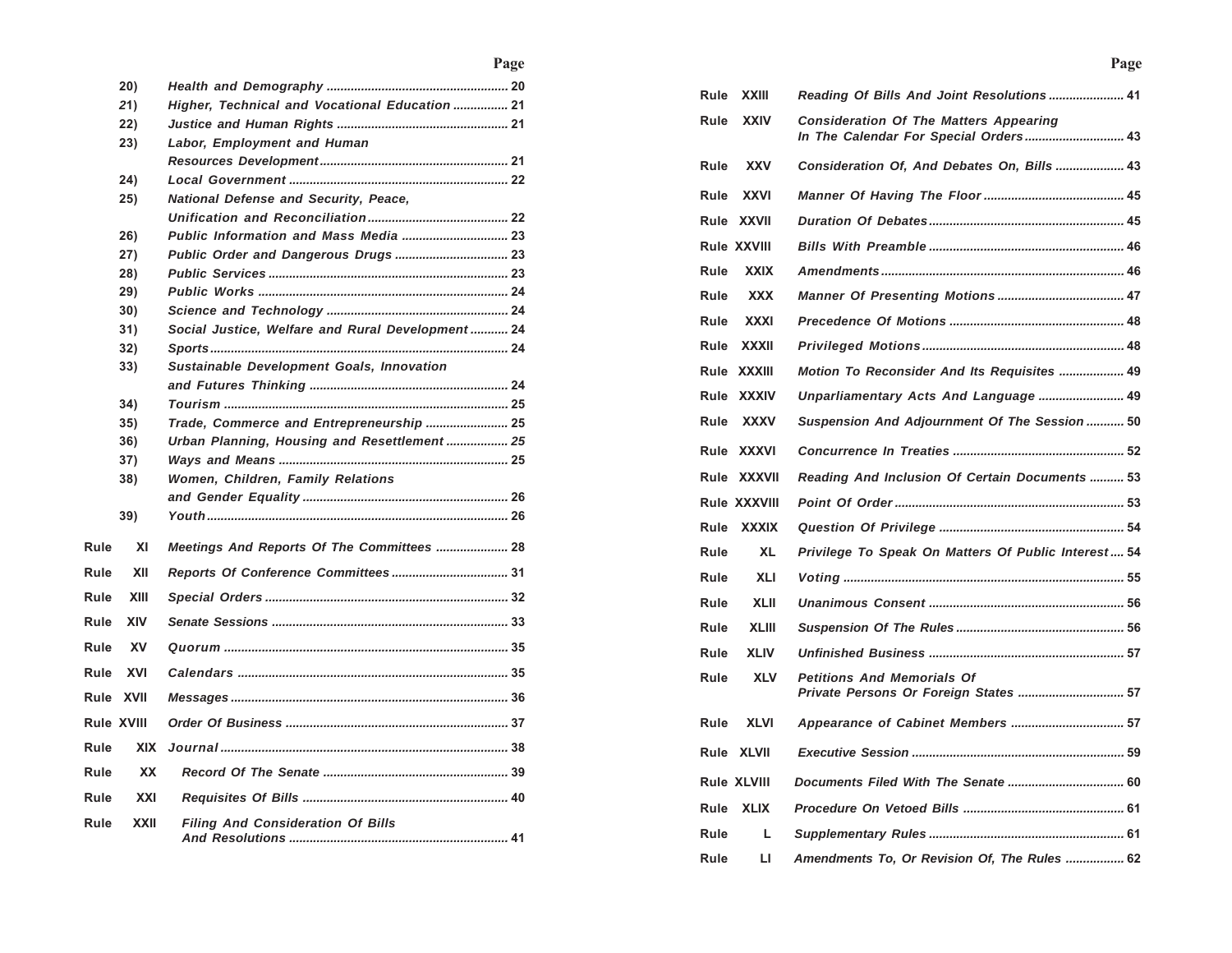|      |  | Page |
|------|--|------|
| Rule |  |      |

| <b>Rules Of Procedure</b>                 |    |
|-------------------------------------------|----|
|                                           |    |
| • Resolution Adopting the Rules           |    |
| of Procedure on Impeachment               |    |
|                                           | 70 |
| • The Constitution Of The Republic Of The |    |
|                                           |    |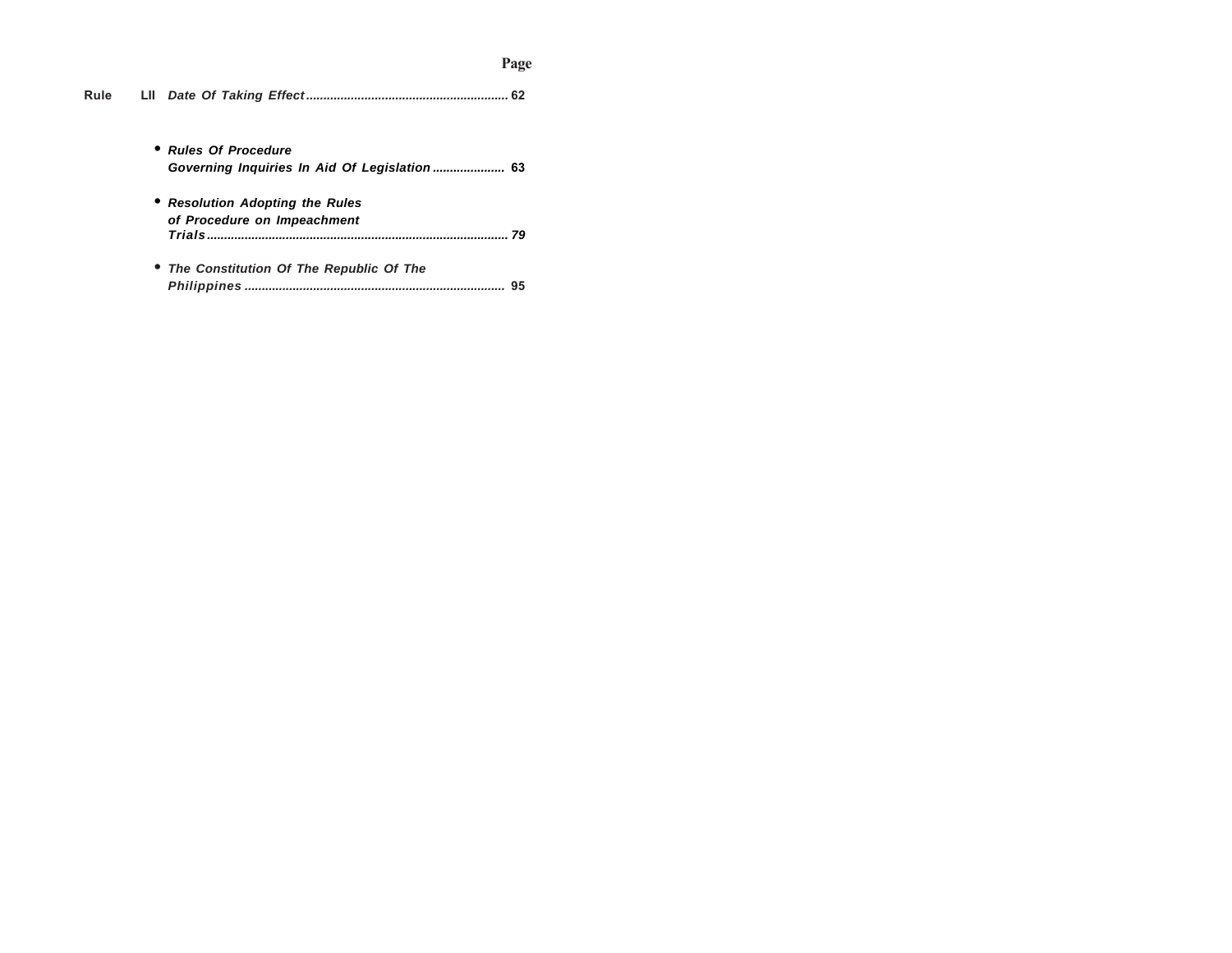Republic of the Philippines **SENATE**

# **Rules of the Senate**

By virtue of Section 16, Subsections (1) and (3), of Article VI of the Constitution, the following Rules are hereby adopted and shall be known as the "Rules of the Senate."

#### **RULE I Elective Officers**

**SECTION 1.** The Senate shall elect, in the manner hereinafter provided, a President, a President Pro Tempore, a Secretary, and a Sergeant-at-Arms.

These officers shall take their oath of office before entering into the discharge of their duties.

#### **RULE II Election Of Officers**

**SEC. 2.** The officers of the Senate shall be elected by the majority vote of all its members. Should there be more than one candidate for the same office, a nominal vote shall be taken; otherwise, the elections shall be *viva voce* or by resolution.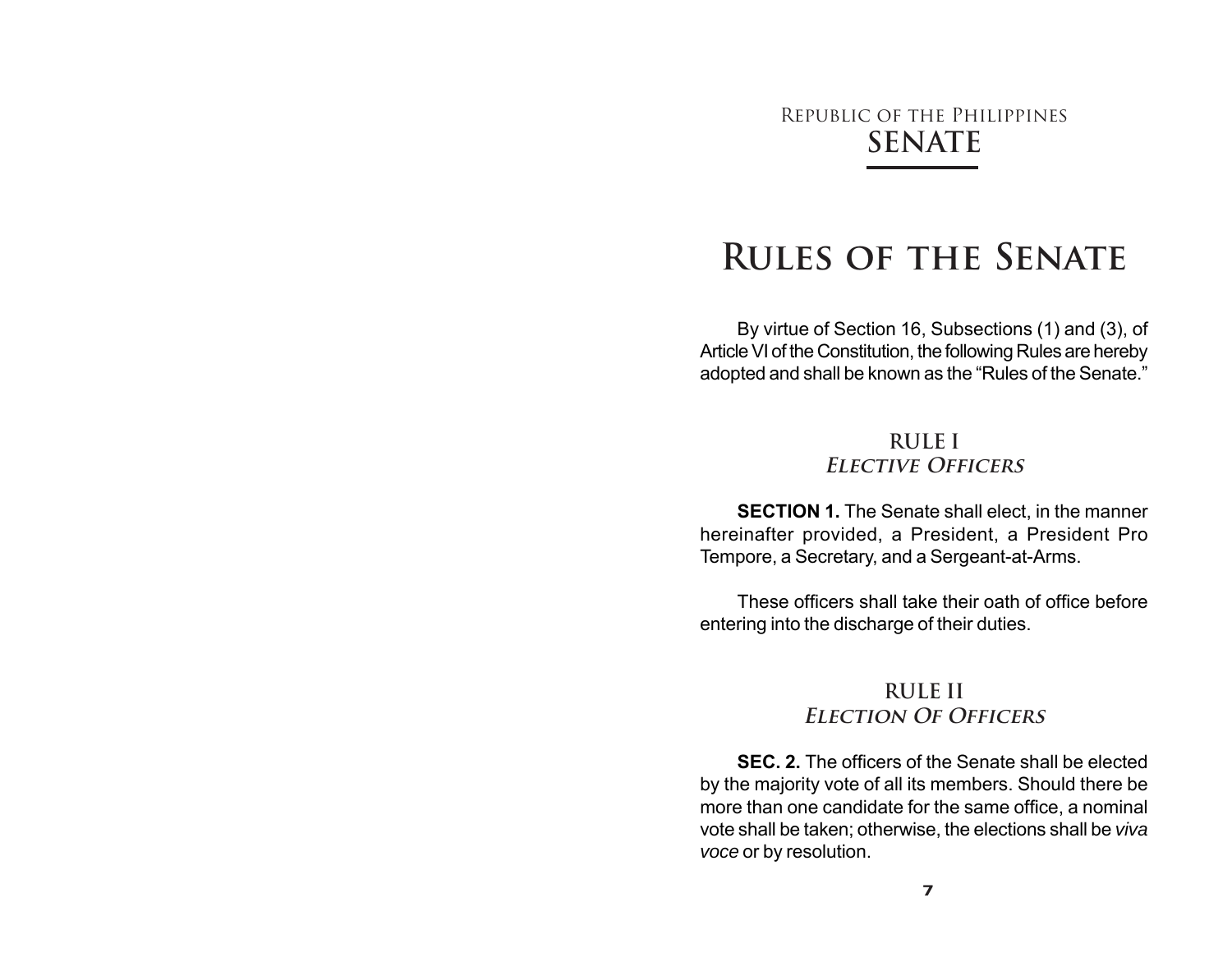#### **RULE III The President, His Duties And Powers**

**SEC. 3.** The President is the Chief Executive of the Senate. His duties and powers are as follows:

- a) To preside over the sessions of the Senate on the days and at the hours designated by it; to call the Senate to order and, if there is a quorum, to order the reading of the *Journal* of the preceding session, and, after the Senate shall have acted upon it, to dispose of the matters appearing in the Order of Business in accordance with the Rules.
- b) To decide all points of order.
- c) To sign all measures, memorials, joint and concurrent resolutions; issue warrants, orders of arrest, *subpoena* and *subpoena duces tecum*.
- d) To see to it that all resolutions of the Senate are complied with.
- e) To have general control over the session hall, the antechambers, corridors and offices of the Senate.
- f) To maintain order in the session hall, the antechambers, corridors and in the offices of the Senate and, whenever there is disorder, to take appropriate measures to quell it.
- g) To designate an Acting Sergeant-at-Arms, if the Sergeant-at-Arms resigns, is replaced or becomes incapacitated.
- h) To appoint the subordinate personnel of the Senate in conformity with the provisions of the General Appropriations Act.
- i) To dismiss any employee for cause, which dismissal in the case of permanent and classified employees shall be in conformity with the Civil Service Law.
- To diminish or increase the number of authorized personnel by consolidating or separating positions or items whenever the General Appropriations Act so authorizes and the total amount of salaries or allocations does not exceed the amount earmarked therein.

#### **RULE IV The President Pro Tempore, His Duties And Powers**

**SEC. 4.** The President Pro Tempore shall discharge the powers and duties of the President in the following cases:

- a) When the President is absent for one or more days.
- b) When the President is temporarily incapacitated.
- c) In the event of the resignation, removal, death or absolute incapacity of the President.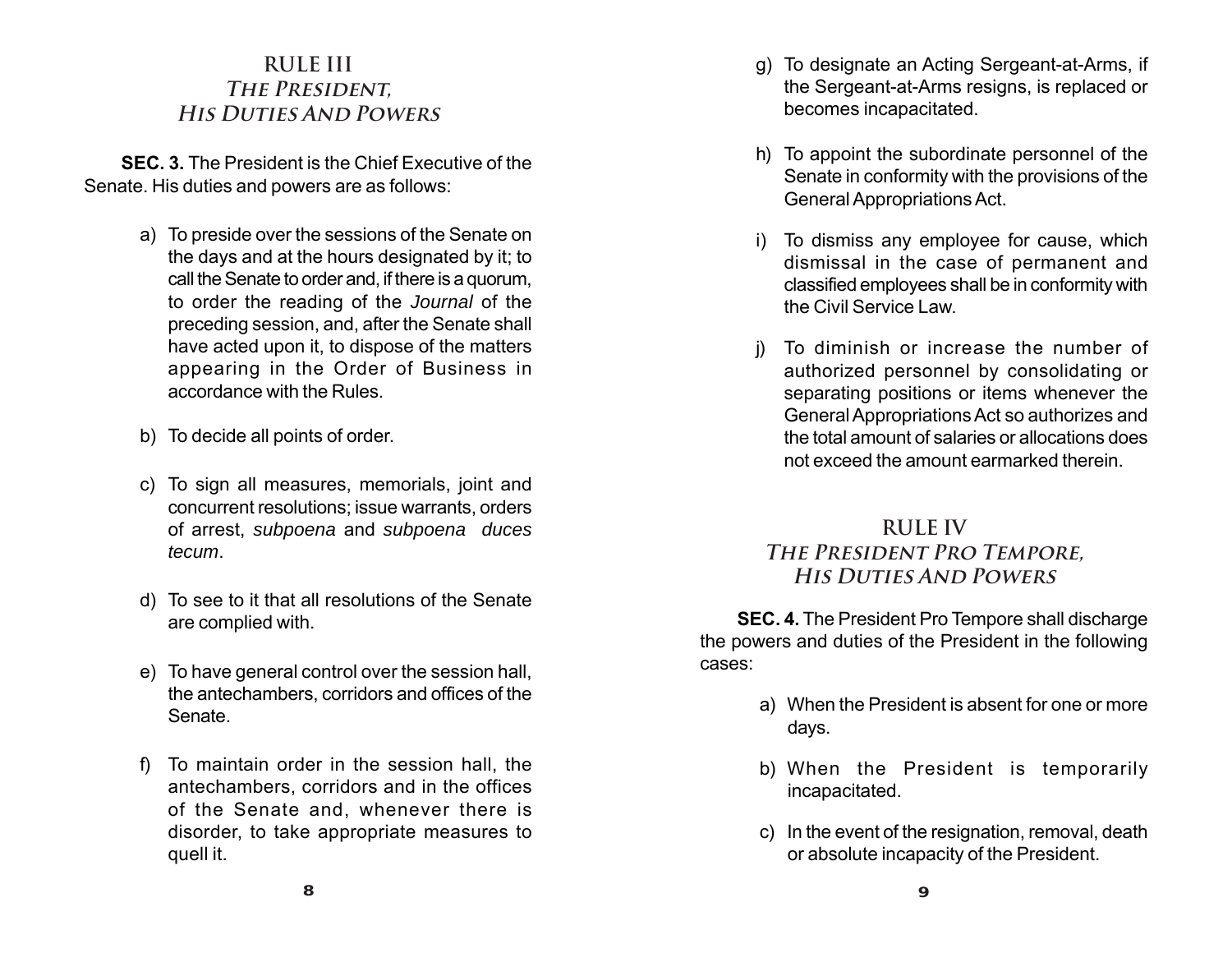**SEC. 5.** In the cases specified in subparagraph (c), Section 4 of this Rule, the President Pro Tempore shall serve as Acting President until the Senate shall have elected a new President.

**SEC. 6.** In case of the temporary absence of the President or the President Pro Tempore, the Majority Leader or in his absence, the Assistant Majority Leader, or any member designated by the President shall discharge the powers and duties of the President.

#### **RULE V The Secretary, His Duties And Powers**

- **SEC. 7.** The duties and powers of the Secretary are:
	- a) For the inaugural session of the Congress, to prepare the Order of Business of the Senate which shall include:
		- 1) A Resolution informing the President of the Philippines that the Senate has been organized and has elected its President, President Pro Tempore, Secretary and Sergeant-at-Arms.
		- 2) A Resolution informing the House of Representatives that the Senate has been organized and has elected its President, President Pro Tempore, Secretary and Sergeant-at-Arms.
		- 3) A Concurrent Resolution of the Senate and House of Representatives providing for a joint session to hear the State of the Nation Address of the President of the Philippines.
- 4) A Concurrent Resolution authorizing the appointment of a joint committee of both Houses to inform the President of the Philippines that Congress, in joint session, is ready to receive his State of the Nation Address.
- b) To attend the sessions of the Senate.
- c) To open, whenever there is neither a President nor a President Pro Tempore, the first session in which the Senators elected in the immediately preceding regular elections shall participate, and to announce that the business in order is the designation of the temporary President.
- d) To keep a *Record* and *Journal* of the proceedings of the Senate, and to certify them himself.
- e) To prepare and distribute the calendars of the Senate.
- f) To publish and distribute the *Journal* and *Record of the Senate*.
- g) To serve as custodian of all the records of the Senate.
- h) To certify all measures, orders and resolutions approved by the Senate and to stamp them with its official seal which shall also be under his custody.
- i) To appoint, whenever expressly authorized by the Senate, the necessary subordinate personnel thereof.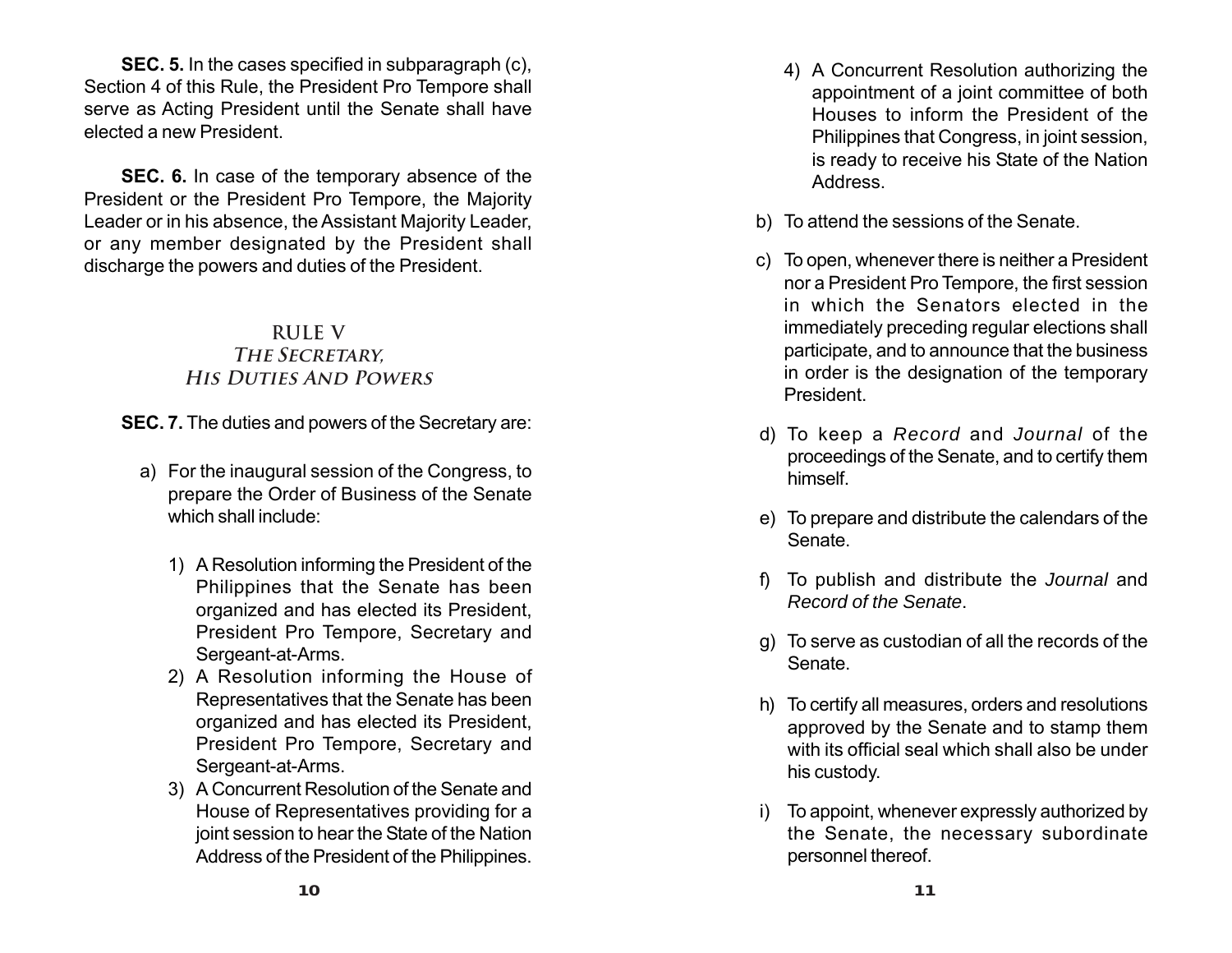- To be responsible for the strict compliance by the Senate personnel with their duties, upon whom he may impose, for just cause, corrective or disciplinary measures including a recommendation to the President for their dismissal.
- k) To administer oath as a Notary *ex officio* of the Senate.
- l) To perform other duties inherent in his office although not specified in these Rules.

#### **RULE VI The Sergeant-At-Arms, His Duties and Powers**

**SEC. 8.** The duties and powers of the Sergeant-at-Arms are:

- a) To keep under his custody the Mace of the Senate.
- b) To attend the sessions of the Senate.
- c) To be responsible for the security and maintenance of order in the session hall, antechambers, corridors and offices of the Senate, whether in session or not, in accordance with the orders of the President or the Secretary.
- d) To execute or serve, personally or through his delegates, the summons which may be issued by the Senate or by the permanent or special committees or by the President himself.
- e) To be responsible for the strict compliance by his subordinates of their respective duties. He may impose upon them corrective or disciplinary measures for just cause, including a recommendation to the President of the Senate, through the Secretary, for their dismissal.
- To recommend to the President, through the Secretary, approval of the uniform to be worn by the personnel assigned to serve under him in the session hall.

#### **RULE VII The Acting Secretary And The Acting Sergeant-At-Arms**

**SEC. 9.** In the temporary absence or incapacity of the Secretary, the Deputy Secretary for Legislation shall act as such with all the powers and duties inherent in said office and in the case of the Sergeant-at-Arms, the person designated by the President to take his place shall temporarily serve as such officer.

#### **RULE VIII Term Of Office Of Elective Officers**

**SEC. 10.** The term of office of the President, the President Pro Tempore, the Secretary and the Sergeantat-Arms shall begin upon their election and end when their successors shall have been elected.

**SEC. 11.** Any vacancy in the Office of the Secretary or Office of the Sergeant-at-Arms shall be filled in accordance with Section 2 hereof: *Provided*, That when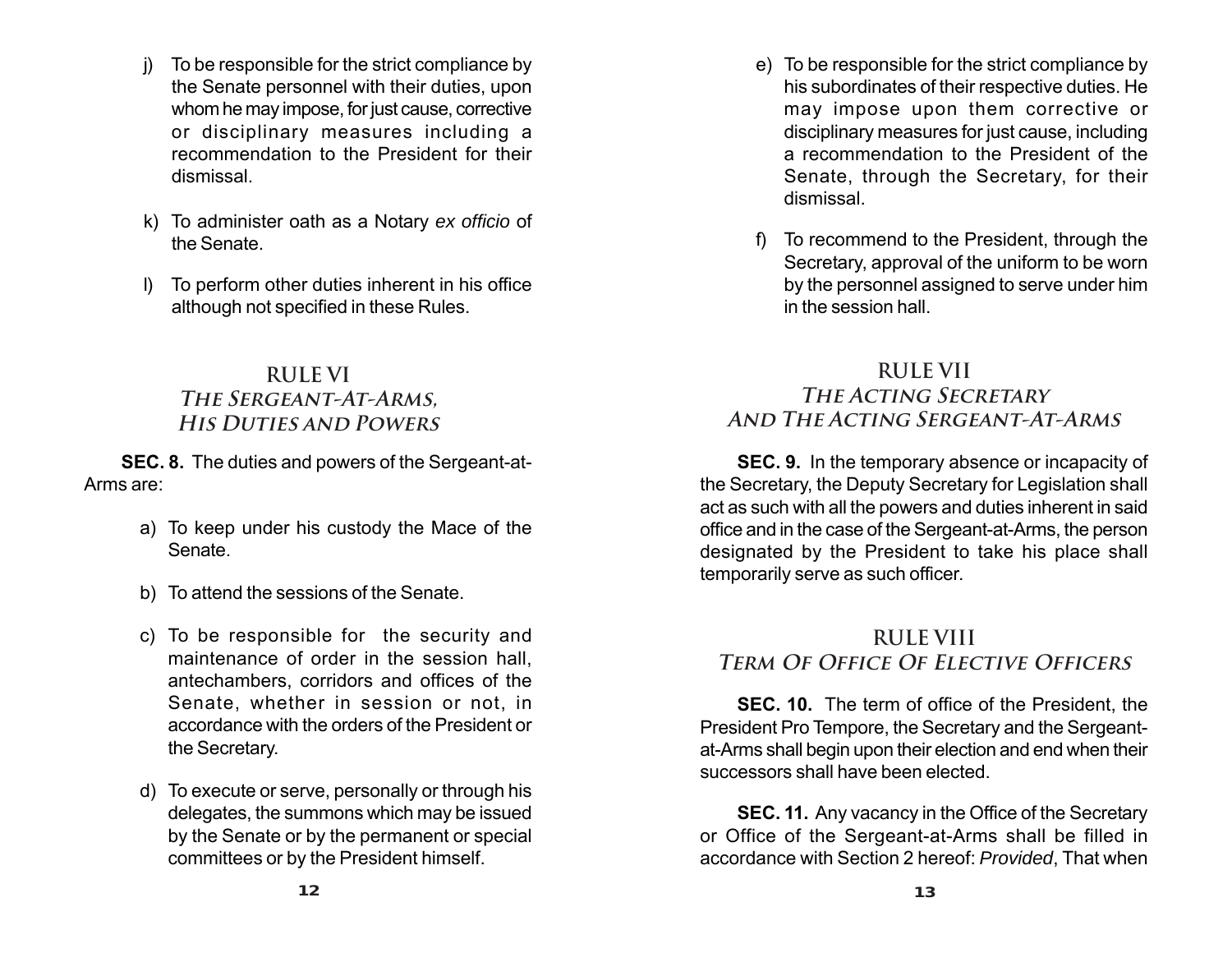the vacancy occurs during a recess, the Deputy Secretary for Legislation shall be the Acting Secretary and the President of the Senate may designate an Acting Sergeant-at-Arms.

#### **RULE IX Organization Of The Senate**

**SEC. 12.** In the first session following every periodic election of Senators, the Senate shall proceed with its organization. If in such organizational session there be neither President nor President Pro Tempore, the Secretary shall proceed in accordance with the provisions of subparagraph (c), Section 7 of Rule V.

#### **RULE X The Committees**

**SEC. 13.** After the organization of the Senate in the manner provided in Rule IX, the following permanent committees shall be formed, with the duties, powers and general jurisdiction specified hereunder:

- 1) *Rules.* Nine (9) members. All matters affecting the *Rules of the Senate*; the calendar as well as parliamentary rules and the order and manner of transacting business and the creation of committees. The Chairman of the Committee shall be the Majority Leader of the Senate. The Vice Chairmen shall be the Assistant Majority Leaders.
- 2) *Accountability of Public Officers and Investigations.* - Seventeen (17)

members. All matters relating to, including investigation of, malfeasance, misfeasance and nonfeasance in office by officers and employees of the government, its branches, agencies, subdivisions and instrumentalities; implementation of the provision of the Constitution on nepotism; and investigation of any matter of public interest on its own initiative or brought to its attention by any member of the Senate.

- 3) *Accounts.* Eleven (11) members. All matters relating to the auditing and adjustment of all accounts chargeable against the funds for the expenses and activities of the Senate.
- 4) *Agriculture, Food and Agrarian Reform.* 1 - Fifteen (15) members. All matters relating to agriculture, food production and agri-business, including agricultural experimental stations, agricultural economics and research; soil survey and conservation; agricultural education; technical extension services; animal husbandry; livestock quarantine; agricultural support price; and fisheries and aquatic resources; and all matters relating to agrarian reform, landed estates, and implentation of the agrarian land reform provisions of the Constitution.
- 5) *Banks, Financial Institutions and Currencies.* - Nine (9) members. All

**<sup>1</sup>As amended by Resolution No. 9, adopted on 3 September 2019.**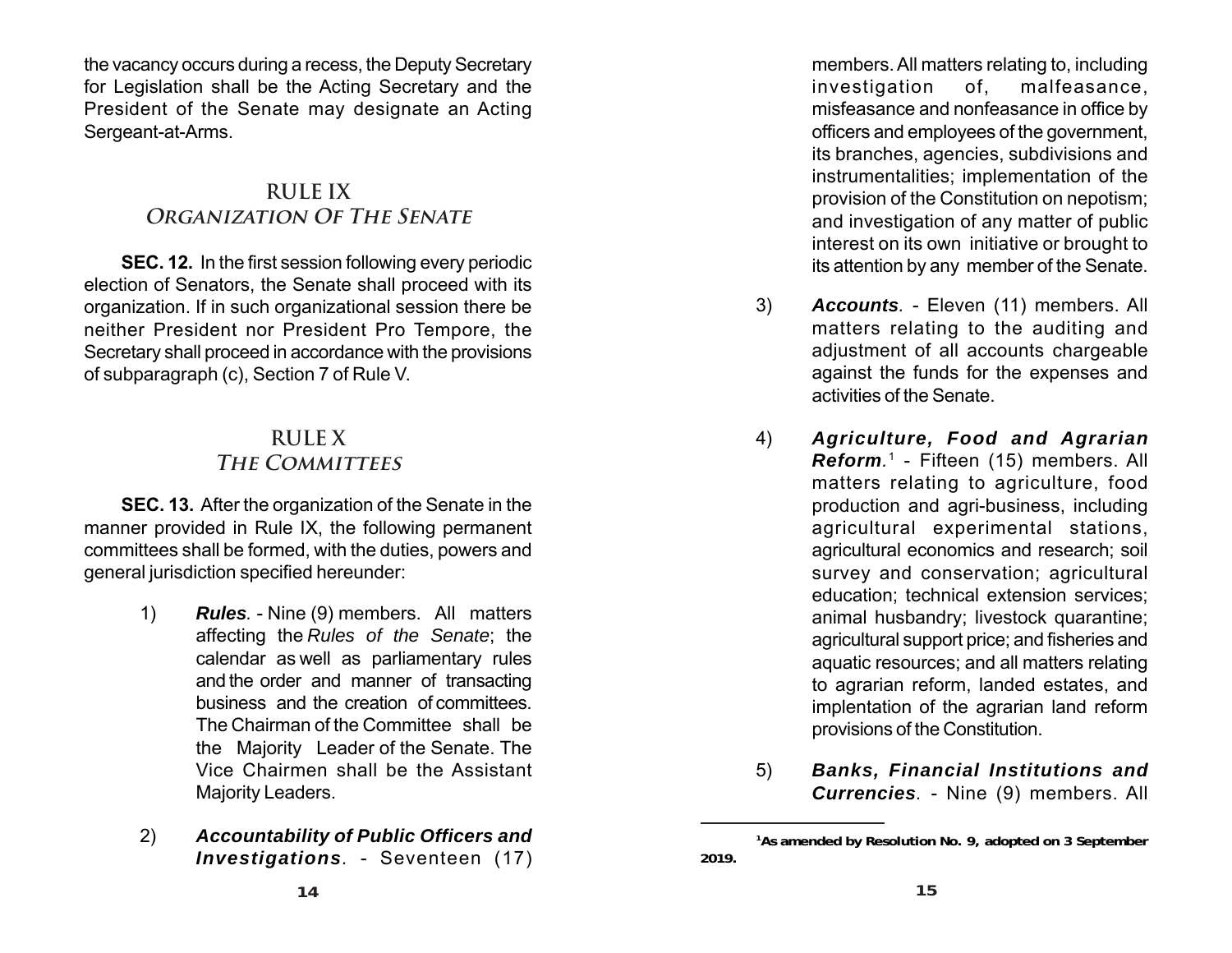matters relating to banks, financial institutions, government and private currencies, capital markets, mutual funds, securitization, coinage and circulation of money.

- 6) *Basic Education, Arts and Culture.* 2 Fifteen (15) members. All matters directly and principally relating to early childhood care and education, pre-school, kindergarten, primary and secondary education, science high schools except the Philippine Science High School System, teachers and students welfare, teacher education and competency, non-formal, informal, indigenous learning systems, special education and community adult education; inclusive education, scholarships, grants, subsidies and incentives to deserving students; the national language establishment and maintenance of, libraries, museums, shrines, monuments, and other historical sites and edifices; training programs and cultural and artistic programs of international institutions and organizations operating in the Philippines, such as the UNESCO; and the preservation, enrichment and evolution of Filipino arts and culture.
- 7) *Civil Service, Government Reorganization and Professional Regulation.* 3 - Seven (7) members. All matters relating to the Civil Service and the status of officers and employees of the

government including their appointment, discipline, retirement; their compensation privileges, benefits and incentives; implementation of the constitutional provisions on the rights of government workers to form and join labor organizations; public sector labor-management relations and collective negotiation agreements; the regulation of and admission to and the practice of the professions; and reorganization of the government or any of its branches or instrumentalities; all human resource development programs pertaining to the Government; and all other matters relating to the bureaucracy.

- 8) *Constitutional Amendments and Revision of Codes.* 4*-* Eleven (11) members. All matters proposing amendments to the Constitution of the Philippines and the revision of the existing codes.
- 9) *Cooperatives.* Nine (9) members. All matters relating to cooperatives, both urban and rural based, including but not limited to farm credit and farm security, cooperative movements, marketing and consumers' organizations; and the implementation of the Cooperative Code of the Philippines.
- 10) *Cultural Communities.* Seven (7) members. All matters relating to cultural communities.

**2015.**

**<sup>2</sup>As amended by Resolution No. 6, adopted on 31 July 2019. 3As amended by Resolution No. 92, adopted on 3 August**

**<sup>4</sup>As amended by Resolution No. 6, adopted on 2 September 2013.**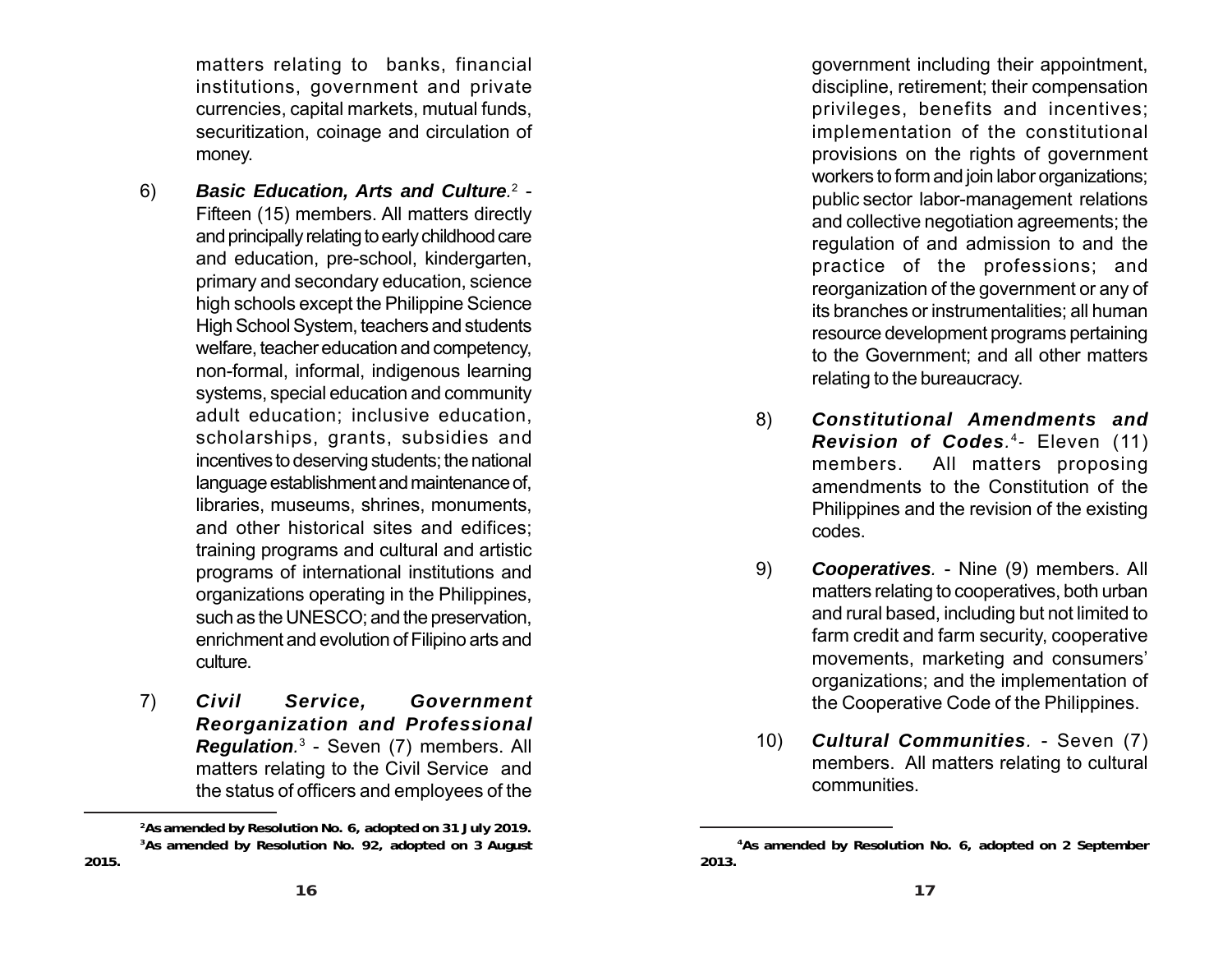- 11) *Economic Affairs.* Nine (9) members. All matters relating to economic planning and programming; the planning of domestic and foreign public indebtedness; general economic development; and coordination, regulation and diversification of industry and investments.
- 12) *Electoral Reforms and People's Participation.* 5 - Eleven (11) members. All matters pertaining to election laws and the implementation of the constitutional provisions on initiative and referendum on legislative acts; recall of elective officials; the role and rights of people's organizations; and sectoral or party-list representation.
- 13) *Energy.* Fifteen (15) members. All matters relating to the exploration, exploitation, development, extraction, importation, refining, transport, marketing, distribution, conservation, or storage of all forms of energy products and resources such as from fossil fuels like petroleum, coal, natural gas and gas liquids, nuclear fuel resources; geothermal resources and non-conventional, existing and potential forms of energy resources; and generation, transmission and distribution of electric power.
- 14) *Environment and Natural Resources and Climate Change.* $^6$  **- Seventeen (17)** members. All matters relating to the
- **5As created under Resolution No. 56, adopted on 17 August 2011.**
- **6As amended by Resolution No. 9, adopted on 3 September 2019. 7As amended by Resolution No. 6, adopted on 31 July 2019.**

conservation and protection of the environment, policies, programs, strategies, technologies and other innovations addressing global warming and climate change impacts, including, but not limited to, climate risk management to reduce vulnerability associated with climate-sensitive areas and sectors, the regulation of the impact of human activities on the same, the promotion of environmental awareness of our citizens, the renewal of resources in damaged ecosystems and other environment-related issues; all matters related to adaptation and mitigation or control of greenhouse gas emissions to enhance resilience and to promote sustainable development, Philippine compliance with the relevant international agreements and cooperation with other countries, development, protection, exploration, storage, renewal, regulation and licensing, and wise utilization of the country's national reserves including, but not limited to, forest, mineral, public land, offshore areas and the development of industries based on these resources.

- 15) *Ethics and Privileges.* Seven (7) members. All matters relating to the conduct, rights, privileges, safety, dignity, integrity and reputation of the Senate and its Members.
- 16) *Finance*. 7 Twenty (20) members. All matters relating to funds for the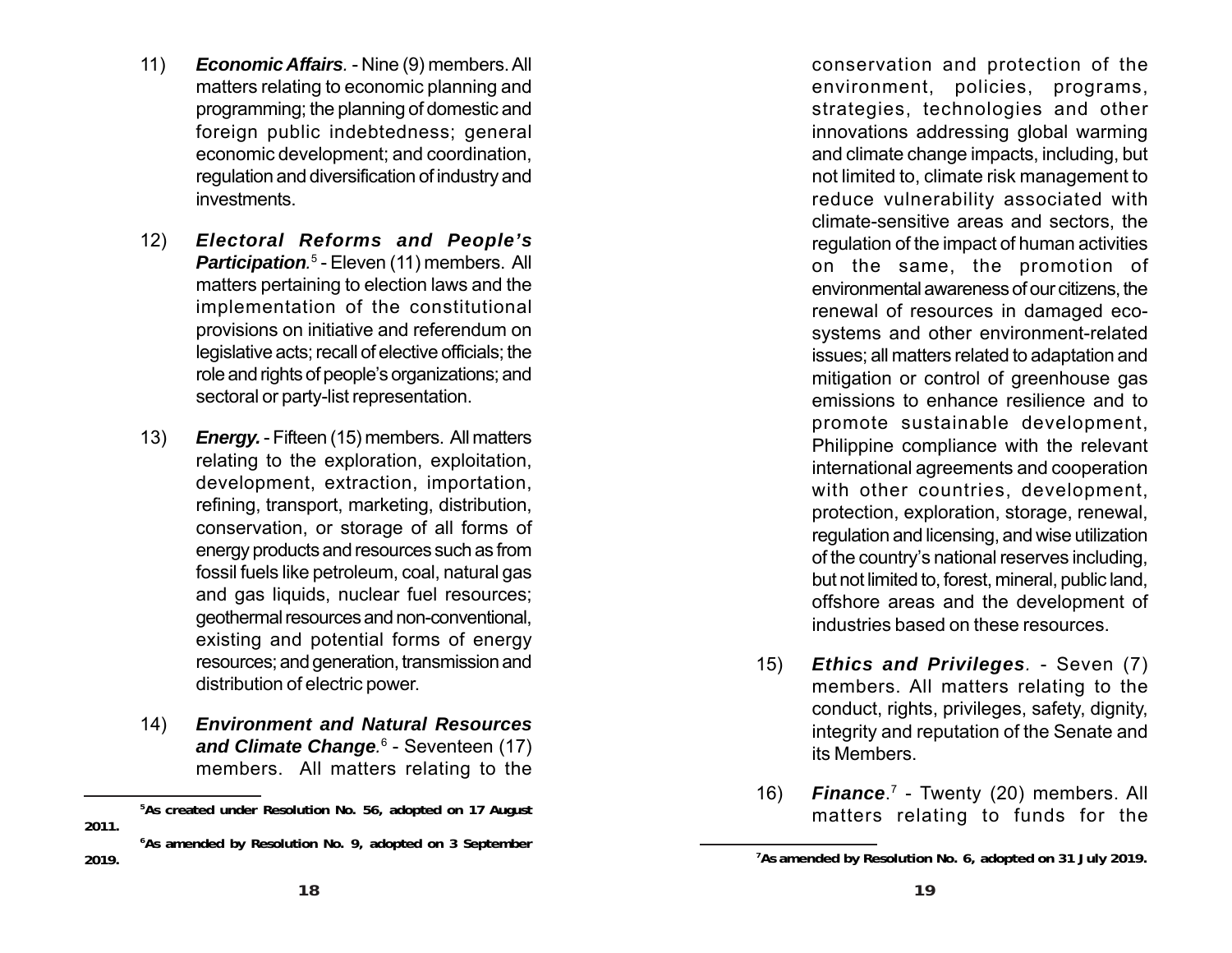expenditures of the National Government and for the payment of public indebtedness; auditing of accounts and expenditures of the National Government; claims against the government; inter-governmental revenue sharing; and, in general, all matters relating to public expenditures.

- 17) *Foreign Relations.*  Fifteen (15) members. All matters relating to the relations of the Philippines with other nations generally; diplomatic and consular services; the Association of Southeast Asian Nations; the United Nations Organization and its agencies; multi-lateral organizations; all international agreements, obligations and contracts; and overseas Filipinos.
- 18) *Games and Amusement.* 8 Nine (9) members. All matters relating to games and amusement, such as, but not limited to, casinos, lotteries, jai-alai and horse-racing.
- 19) *Government Corporations and Public Enterprises.* - Nine (9) members. All questions affecting government corporations, including all amendments to their charters; the interests of the government in the different industrial and commercial enterprises; privatization.
- 20) *Health and Demography.*  Eleven (11) members. All matters relating to public

health in general, medical, hospital and quarantine services; population issues, concerns, policies and programs affecting individuals and their families, their effects on national, social and economic conditions.

- 21) *Higher, Technical and Vocational Education.* 9 - Fifteeen (15) members. All matters directly and principally relating to post-secondary and tertiary education, technical education, distance education, vocational education, students and teachers' welfare, centers of excellence, scholarships, grants, subsidies and incentives to deserving students.
- 22) *Justice and Human Rights.* Nine (9) members. All matters relating to the organization and administration of justice, civil courts, penitentiaries and reformatory schools; probation; impeachment proceedings against constitutional officers and other officers legally removable by impeachment; registration of land titles; immigration and naturalization; the implementation of the provisions of the Constitution on human rights; and all matters pertaining to the efficiency and reforms in the prosecution service.
- 23) *Labor, Employment and Human Resources Development.* - Thirteen (13) members. All matters relating to labor, employment and human resource

**<sup>8</sup>As amended by Resolution No. 3, adopted on 1 August 2016. (cf. Resolution No. 6, 2 September 2013) 9As amended by Resolution No. 6, adopted on 31 July 2019.**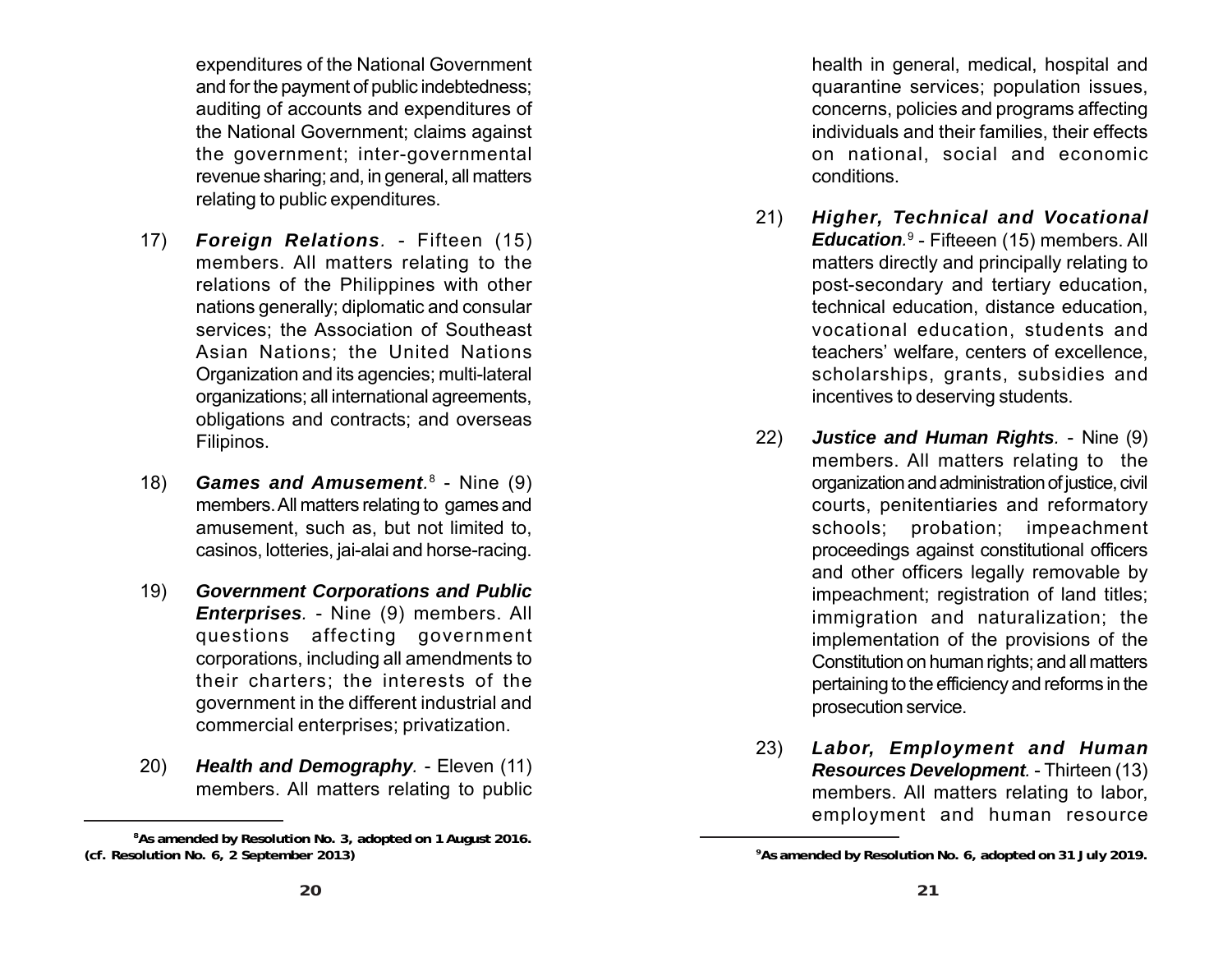development; maintenance of industrial peace; promotion of employer-employee cooperation; labor education, standards and statistics; organization of the labor market including recruitment, training and placement of workers and exports of human resources; foreign workers in the Philippines; promotion and development of workers' organizations; and promotion and development of employment-intensive technology.

- 24) *Local Government.* Thirteen (13) members. All matters relating to autonomous regions, provinces, cities, special metropolitan political subdivisions, municipalities and barangays.
- 25) *National Defense and Security, Peace, Unification and Reconciliation.*<sup>10</sup> - Nineteen (19) members. All matters relating to national defense and external and internal threats to national security, peace, internal armed conflict resolution, political negotiation, cessation of hostilities, amnesty, rebel returnees, integration and development, national unification and reconciliation, the Armed Forces of the Philippines; pension plans and fringe benefits of war veterans and military retirees; citizens army selective service; forts; arsenals; military camps and reservations; coast, geodetic and meteorological surveys; civil defense; and military research and development.
- 26) *Public Information and Mass Media.*11 Eleven (11) members. All matters relating to public information, mass communication and broadcast services; the implementation of the provisions of the Constitution regarding ownership and management of mass media and the advertising industry; the development and promotion of information technology; and all matters relating to the artistic standards and quality of the motion picture and television industry.
- 27) *Public Order and Dangerous Drugs.*12 Nine (9) members. All matters relating to peace and order; the Philippine National Police; the Bureau of Jail Management and Penology; the Bureau of Fire Protection; private security agencies; the use, sale, acquisition, possession, cultivation, manufacture and distribution of prohibited and regulated drugs and other similar substances as provided for under pertinent laws, and the prosecution of offenders, rehabilitation of drug users and dependents, including the formulation of drug-related policies.
- 28) *Public Services.*13 Thirteen (13) members. All matters affecting public services and utilities; communications; land, air, river and sea transportation including

**<sup>10</sup>As amended by Resolution No. 9, adopted on 3 September 2019.**

**<sup>11</sup>As amended by Resolution No. 6, adopted on 31 July 2019. 12As amended by Resolution No. 27, entitled "Resolution to Rename the Senate Committee on Public Order and Illegal Drugs, Amending for the Purpose Section 13 (32) of Rule X of the Senate Rules," adopted by the Senate on 9 November 2010.**

**<sup>13</sup>As amended by Resolution No. 6, adopted on 31 July 2019.**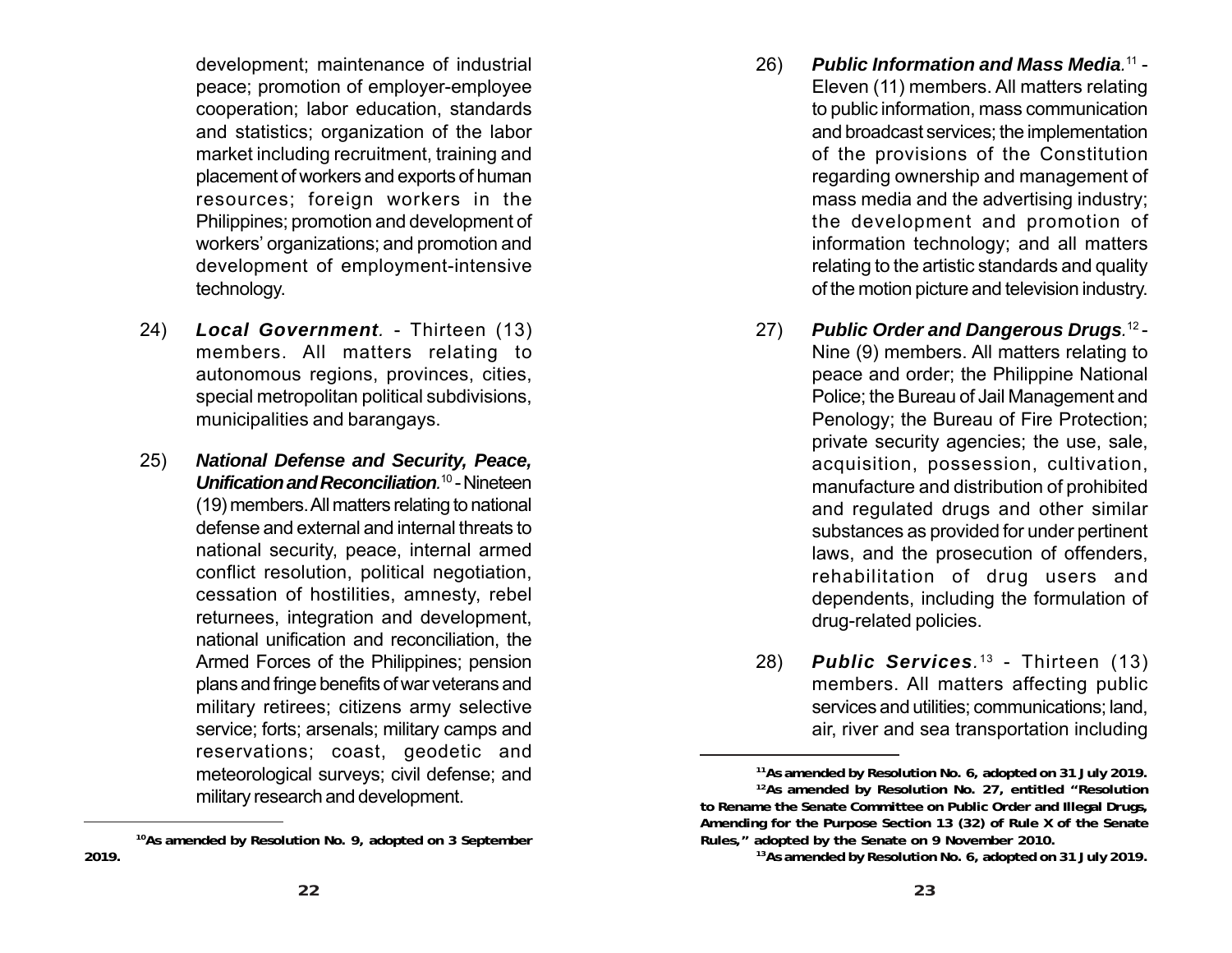railroads, inter-island navigation, and lighthouses; and the grant or amendment of legislative franchises.

- 29) *Public Works.* Thirteen (13) members. All matters relating to planning, construction, maintenance, improvement and repair of public buildings, highways, bridges, roads, ports, airports, harbors and parks; drainage, flood control and protection; and irrigation and water utilities.
- 30) *Science and Technology.* Seven (7) members. All matters relating to science and technology, including scientific and technological research, development and advancement.
- 31) *Social Justice, Welfare and Rural Development.* - Seven (7) members. All matters relating to rural development and welfare, and the Constitution on Social Justice.
- 32) *Sports.*14 Nine (9) members. All matters relating to the promotion of physical fitness, professional and amateur sports development.
- 33) *Sustainable Development Goals, Innovation and Futures Thinking.*<sup>15</sup> - Fifteen (15) members. All matters relating to the United Nations 2030 Agenda for Sustainable Development and the Assessment of the country's performance

in attaining said development goals through policies, strategies, and actions for the development of desirable futures by using a multi-disciplinary approach in illuminating possibilities, outlining policy choices, and assessing alternatives.

- 34) *Tourism.*16 Eleven (11) members. All matters relating to tourism and the tourist industry.
- 35) *Trade, Commerce and Entrepreneurship.*<sup>17</sup> - Nine (9) members. All matters relating to domestic and foreign trade and private corporations; micro, small and medium enterprises (MSMES); social enterprises; the promotion of entrepreneurship and the regulation of entrepreneurial practice; patents, copyrights, trade names and trademarks; standards, weights, measures and designs; quality control, control and stabilization of prices of commodities; consumer protection; handicrafts and cottage industries and marketing of commodities.
- 36) *Urban Planning, Housing and Resettlement.* - Eleven (11) members. All matters relating to urban land reform, planning, housing, resettlement and urban community development.
- 37) *Ways and Means*. Fifteen (15) members. All matters relating to revenue generally; taxes and fees; tariffs; loans and other sources and forms of revenue.

**<sup>14</sup>As amended by Resolution No. 3, adopted on 1 August 2016. 15As created under Resolution No. 9, adopted on 3 September 2019.**

**<sup>16</sup>As amended by Resolution No. 6, adopted on 31 July 2019. 17As amended by Resolution No. 6, adopted on 2 September 2013.**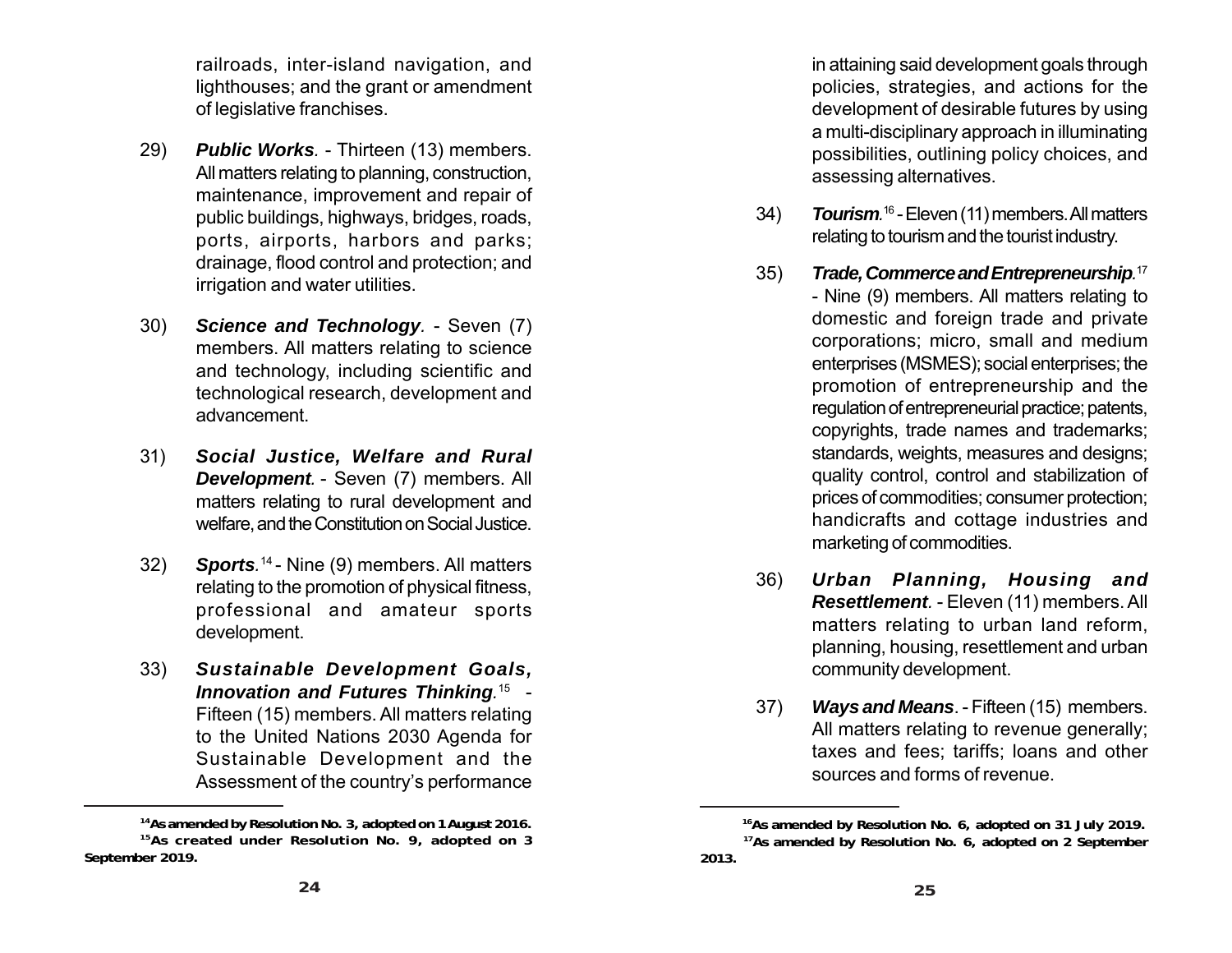- 38) *Women, Children, Family Relations and Gender Equality.*<sup>18</sup> - Nine (9) members. All matters relating to women, the welfare and protection of children, family relations, and equality before the law of women and men.
- 39) *Youth*.19Seven (7) members. All matters related to the youth and its vital role in nation-building, promotion and protection of their physical, moral, spiritual, intellectual, and social well-being, inculcation of patriotism, nationalism and their involvement in public and civic affairs.

**SEC. 14.** Whenever necessary, special committees shall be organized, the membership and jurisdiction of which shall be determined by the Senate President.

**SEC. 15.** Although a measure covers subject matters falling within the jurisdiction of more than one (1) committee, it shall be referred to not more than two (2) committees: *Provided, however,* That a motion for referral to a third committee shall be referred to the Committee on Rules: *Provided, further,* That measures involving the appropriation of funds or embodying tax or revenue proposals shall respectively be referred also to the Committee on Finance for the appropriation aspect or to the Committee on Ways and Means for the tax or revenue aspect. The first committee mentioned in the order of referral shall be the primary committee, mainly responsible to submit a report to the Senate incorporating therein the

**18As amended by Resolution No. 93, adopted on 3 August 2015.**

**19As amended by Resolution No. 6, adopted on 2 September 2013.**

appropriate recommendations of the secondary committee and the Committee on Finance or the Committee on Ways and Means, as the case may be.

**SEC 16.** All appropriations, revenue or tariff bills, bills authorizing increase of public debt, bills of local application, and private bills authored and filed by Members of the Senate shall be initially referred to the Committee on Rules.

**SEC. 17.** The transmittal of matters to the committees may be done with instructions through a motion by a majority of the Senators present.

**SEC. 18.** The membership of the permanent committees, including their respective Chairmen, shall be chosen by the Senate. The Chairman of each committee may designate the Vice Chairman or such Vice Chairmen of his committee and create such subcommittees as may be deemed necessary.

**SEC. 19.** The Chairman and the members of the permanent committees shall commence in the exercise of their duties upon their election. They shall cease when their successors shall have been elected or designated.

**SEC. 20.** The President Pro Tempore and both the Majority and Minority Leaders of the Senate are *ex officio* members of all the permanent committees.

**SEC. 21.** Whenever a motion regarding who should be a member of a permanent committee is presented, no objection against the proposed membership of any Senator in particular shall be considered.

The objections, if any, must be formulated against the proposed membership therein as a whole.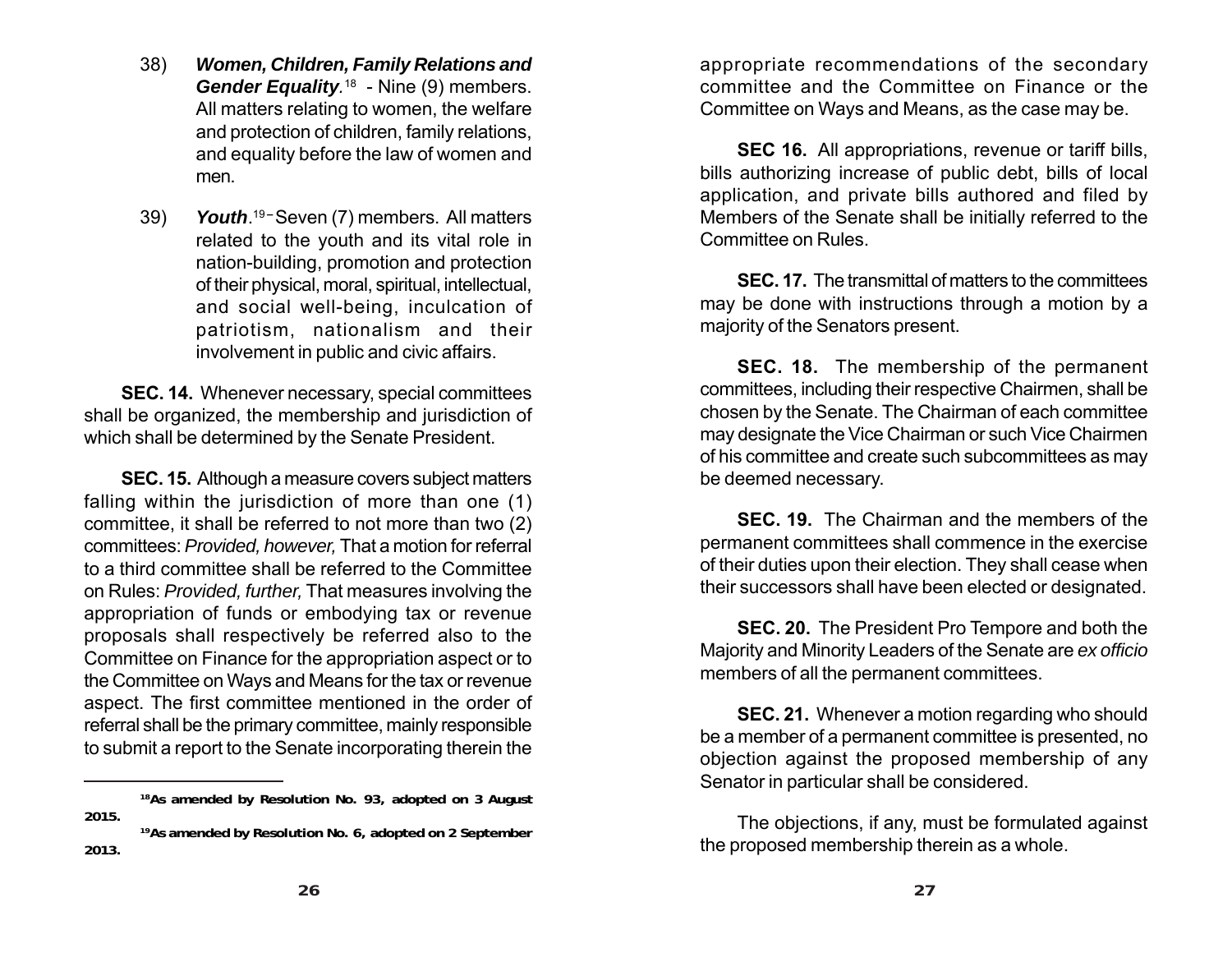#### **RULE XI Meetings And Reports OF THE COMMITTEES**

**SEC. 22.***20* Every committee shall determine the frequency of its regular meetings. If it so desires, a committee may choose to hold its meetings or hearings on a weekend.

The committee may conduct meetings or hearings through teleconference, video conference, or other reliable forms of remote or electronic means, using appropriate information and communications technology systems due to *force majeure* or occurrence of an emergency as determined by the majority of all the members of the Senate which may prevent the Senators from physically attending the committee meetings or hearings.

Special meetings may be called by the Chairman of a committee or by one-third (1/3) of its members, but notice, including the agenda, place and time of the meeting, shall be given three (3) days in advance to every member of the committee.

One-third (1/3) of all the regular members of the committee shall constitute a quorum but in no case shall it be less than two (2). The presence of *ex officio* members may be considered in determining the existence of a quorum. However, the committee may authorize a fewer number of members to conduct public hearings on bills pending before it or to gather facts in aid of legislation.

**SEC. 23.** Unexplained absences in five (5) successive committee meetings may operate to relinquish regular membership therein.

**SEC. 24.** The committees shall hold meetings to discuss, decide and submit a report on all matters transmitted to them. The report must be approved by majority of the regular and *ex officio* members thereof.

Where a subcommittee is created to conduct hearings on a bill or resolution referred to a committee, the report of the subcommittee shall be submitted to the committee through its Chairman, for its appropriate action before the report is submitted to the Senate.

If the committee fails to act on the report of a subcommittee within thirty (30) session days from its submission, if the Senate is in regular session, or within ten (10) session days in case of special session, the committee shall be deemed to have waived its right to act on the same, in which case, five (5) Senators may move in writing for the inclusion of the subcommittee report in the Calendar for Ordinary Business and the President shall so order it.

A regular member of the committee shall be presumed to have concurred in the report and shall be precluded from opposing the same unless he enters his objection thereto or files with the Secretary of the Senate his dissenting vote within two (2) session days after the Committee Report is included in the Order of Business or unless, upon satisfactory explanation made by the member concerned, the President should allow otherwise.

**SEC. 25.** Should a secondary committee submit its report without the report of the primary committee having been submitted, such report of the secondary committee will be referred to the Committee on Rules for proper disposition.

**SEC. 26.** In case a bill or joint resolution is reported out by a committee which contains an appropriation,

**<sup>20</sup>As amended by Resolution No. 43, adopted on 4 May 2020.**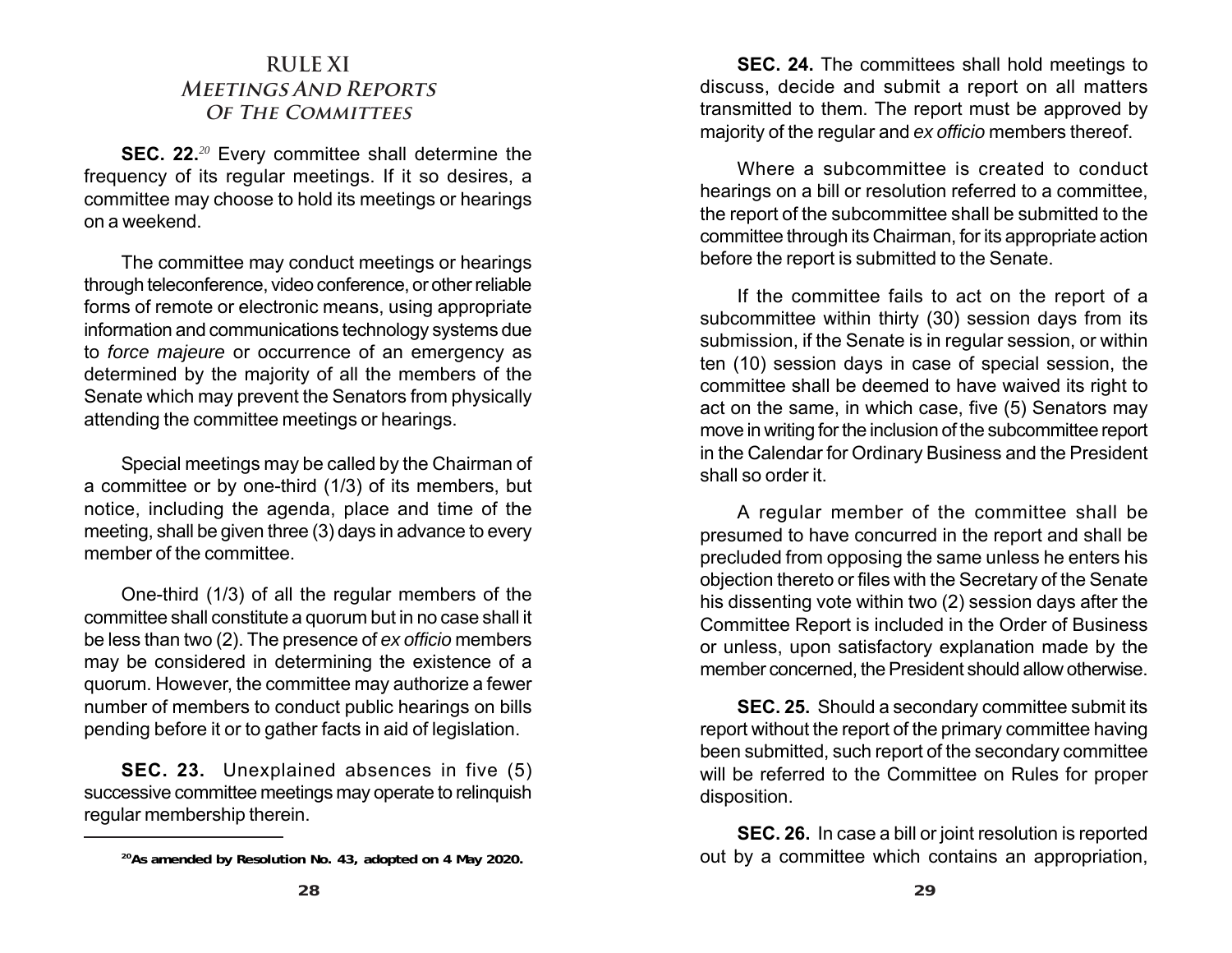revenue or tax aspect, the report shall be referred by the primary committee to the Committee on Finance or to the Committee on Ways and Means, as the case may be.

**SEC. 27.** If the secondary committee fails to submit its recommendations within two (2) weeks from request, it shall be deemed to have waived its right to make a recommendation, in which case the primary committee may report out the measure.

**SEC. 28.** Whenever two (2) committees submit conflicting reports, both reports shall be referred to the Committee on Rules.

**SEC. 29.** Reports on privileged subjects shall be submitted to the Senate while in session, either by the Chairman of the committee or a duly authorized member thereof, and the same may not be withdrawn on petition of the Chairman or the committee itself without the consent of the Senate.

**SEC. 30.** If the reports submitted are unfavorable, they shall be transmitted to the Archives of the Senate together with the matters to which they refer, unless five (5) Senators shall in the following session move for their inclusion in the Calendar for Ordinary Business, in which case the President shall so order.

**SEC. 31.** Should any committee fail to render a report on any bill or resolution referred to it within thirty (30) session days after such reference, if the Senate is in regular session, or within ten (10) session days in case of special sessions, five (5) Senators may move, in writing, for its inclusion in the Calendar for Ordinary Business and the President shall so order it.

**SEC. 32.** When a report is returned to a committee or is transmitted to another, unless it is returned for

purposes of conducting further public hearings on new matters arising after the report, all previous proceedings in connection therewith shall be deemed to be void and that matter in question shall revert to its original status.

**SEC. 33.** The following committees are authorized to submit at any time their reports on any matter within their jurisdiction: The Committee on Rules; the Committee on Finance; and the Committee on Accounts.

**SEC. 34.** The motion for the study of any report submitted by the Committee on Rules shall always be in order, and while the report is pending consideration no motion may be entertained unless it is a motion to adjourn; if this latter motion is disapproved, no dilatory motion on the aforesaid report shall be admitted.

#### **RULE XII Reports Of Conference Committees**

**SEC. 35.** In the event that the Senate does not agree with the House of Representatives on the provision of any bill or joint resolution, the differences shall be settled by a conference committee of both Houses which shall meet within ten (10) days after their composition.

The President shall designate the members of the Senate panel in the conference committee with the approval of the Senate.

Each Conference Committee Report shall contain a detailed and sufficiently explicit statement of the changes in, or amendments to the subject measure, and shall be signed by a majority of the members of each House panel, voting separately.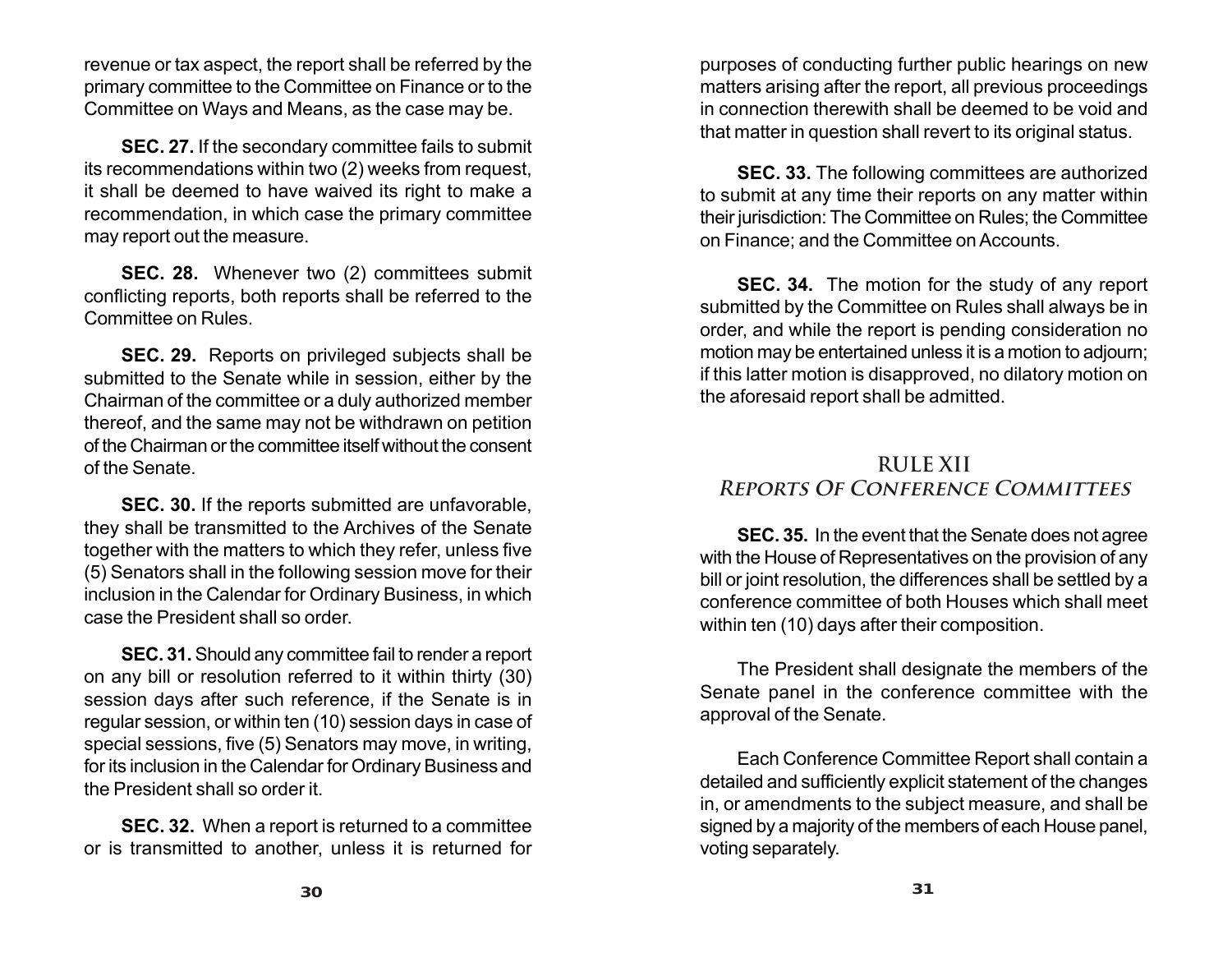A comparative presentation of the conflicting House and Senate provisions and a reconciled version thereof with the explanatory statement of the conference committee shall be attached to the report.

The consideration of such report shall not be in order unless the report has been filed with the Secretary of the Senate and copies thereof have been distributed to the members.

The presentation of reports of conference committees shall always be in order when available, except when the *Journal* is being read or a question of order or a motion to adjourn is pending, or while the Senate is voting or ascertaining the presence of a quorum; and when received, the question of proceeding to the consideration of the report shall be determined without debate.

#### **RULE XIII Special Orders**

**SEC. 36.** By means of a motion approved by a majority of the Senators present, the Chair shall assign for consideration, as a Special Order, any matter which has been reported out by the corresponding committee or which does not require such report.

**SEC. 37.** Whenever two or more matters shall have been designated for consideration as a Special Order, they shall be considered successively, unless a majority of the Senators present decide otherwise.

**SEC. 38.** If, after a matter has been assigned for consideration, the Senate is unable to consider it on the appointed day, said matter shall retain its corresponding place in the Calendar for Special Orders, unless a majority of the Senators present decide otherwise.

**SEC. 39.** Matters which the Senate has already begun to discuss and whose consideration has been suspended without a prior motion expressly requesting their postponement shall occupy a place of preference in the Calendar for Special Orders of the next session, in the order in which they were called.

#### **RULE XIV Senate Sessions**

**SEC. 40.** The Senate shall meet in session at three <sup>o</sup>'clock in the afternoon on week days, except when the Senate decides otherwise. When the session is ongoing, no committee meeting or hearing under Rule XI shall be held.

**SEC. 41.**<sup>21</sup> The President, after consultation with the Majority Leader and the Minority Leader, respectively, may:

(a) Postpone the holding of the session on a day to day adjournment, or

(b) Convene and hold the session through teleconference, video conference, or other reliable forms of remote or electronic means, using appropriate information and communications technology systems, due to *force majeure* or the occurrence of a national emergency as determined by the majority of all the members of the Senate which may prevent the convening

**<sup>21</sup>As amended by Resolution No. 43, adopted on 4 May 2020.**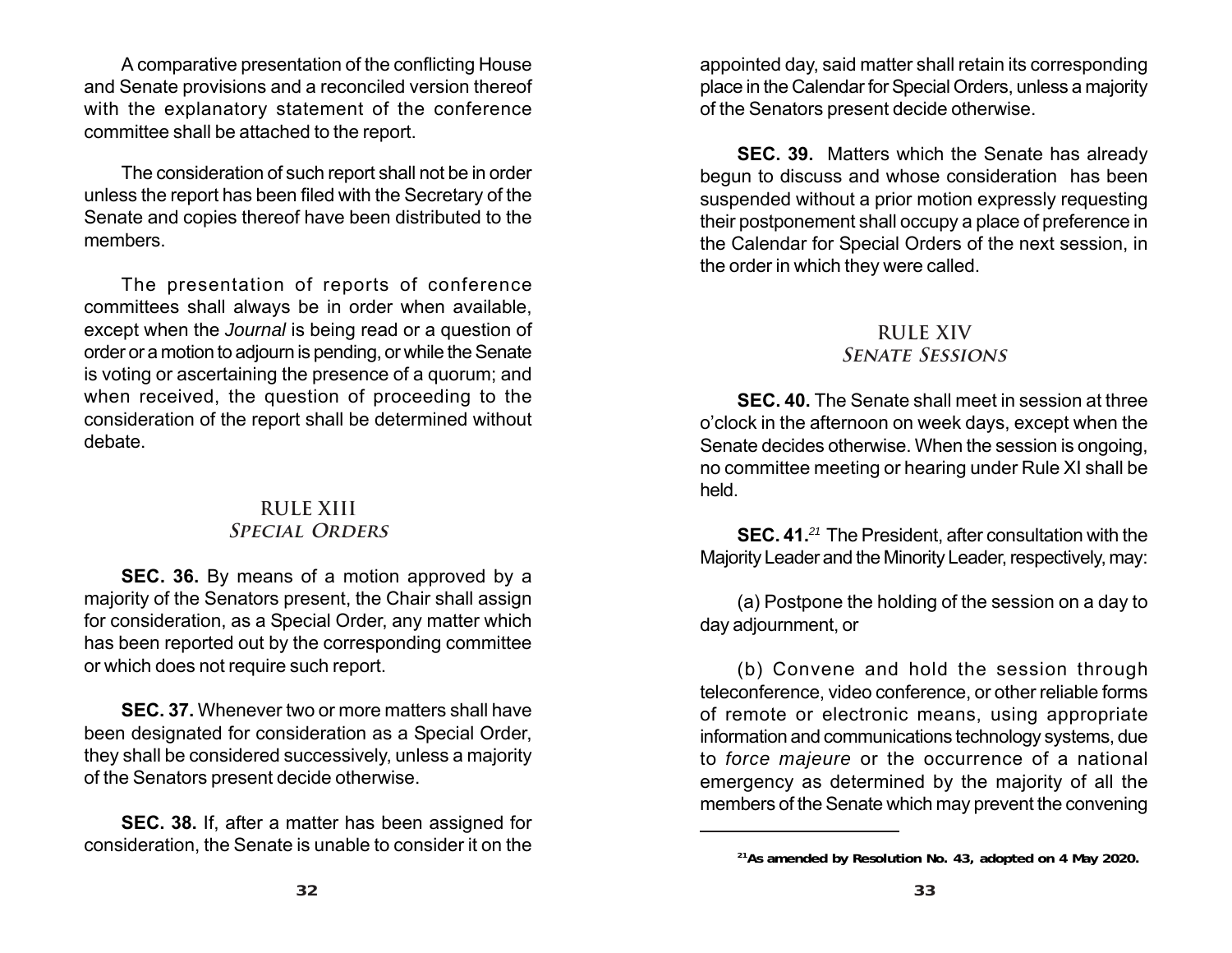of the Senate or the physical presence of its members in the session hall.

Notwithstanding the foregoing, Senators who elect to be physically present during the holding of teleconference session may personally attend and participate in the said session inside the plenary hall.

**SEC. 42.** The Senate shall convene once every year for its regular session. It shall continue to be in session for such number of days as it may determine in its legislative calendar, subject only to such limitations as may be provided by the Constitution: *Provided*, That the President of the Senate, in consultation with the Majority and Minority Leaders and upon agreement with the Speaker of the House of Representatives, may reconvene the Senate in session without need of a call by the President of the Philippines, at any time during a recess as provided in the legislative calendar, to consider urgent legislative matters; or in case of a vacancy in the Office of the Vice President, to confirm the nominee of the President for the position in accordance with Section 9, Article VII of the Constitution, or to determine the inability of the President of the Philippines to discharge the powers and duties of his office upon the written declaration of a majority of all the members of the Cabinet in accordance with Section 11, Article VII of the Constitution, or convene in joint sessio n during any voluntary or compulsory recess to:

- (a) Canvass the votes for President and Vice President not later than thirty (30) days after the day of the elections in accordance with Section 4, Article VII of the Constitution;
- (b) Determine the validity of the proclamation of martial law or the suspension of the privilege of the writ of *habeas corpus* by the President

of the Philippines, or to revoke such proclamation or suspension, or extend the same if the invasion or rebellion shall persist and public safety requires it.

**SEC. 43.** On the first day of each week, the Senate shall observe a one-minute prayer or invocation to be led by a member of the Senate, followed by the singing of the National Anthem. On every session day thereafter, the prayer or invocation, as the case may be, shall immediately follow the opening of the session.

#### **RULE XV Quorum**

**SEC. 44.** Except during the election of officers as provided in Section 2, a majority of the Senators shall constitute a quorum and, in its absence, a smaller number may adjourn from day to day and may compel the attendance of absent members in the manner provided in Section 99 hereof.

**SEC. 45.** Should the question of lack of quorum be raised, the Chair, without debate, shall immediately proceed to a verification thereof by causing the reading of the roll of the Senators and announcing forthwith the result.

#### **RULE XVI Calendars**

**SEC. 46.** The Senate shall have three calendars, to wit:

A "*Calendar for Ordinary Business*" in which shall be included the bills reported out by the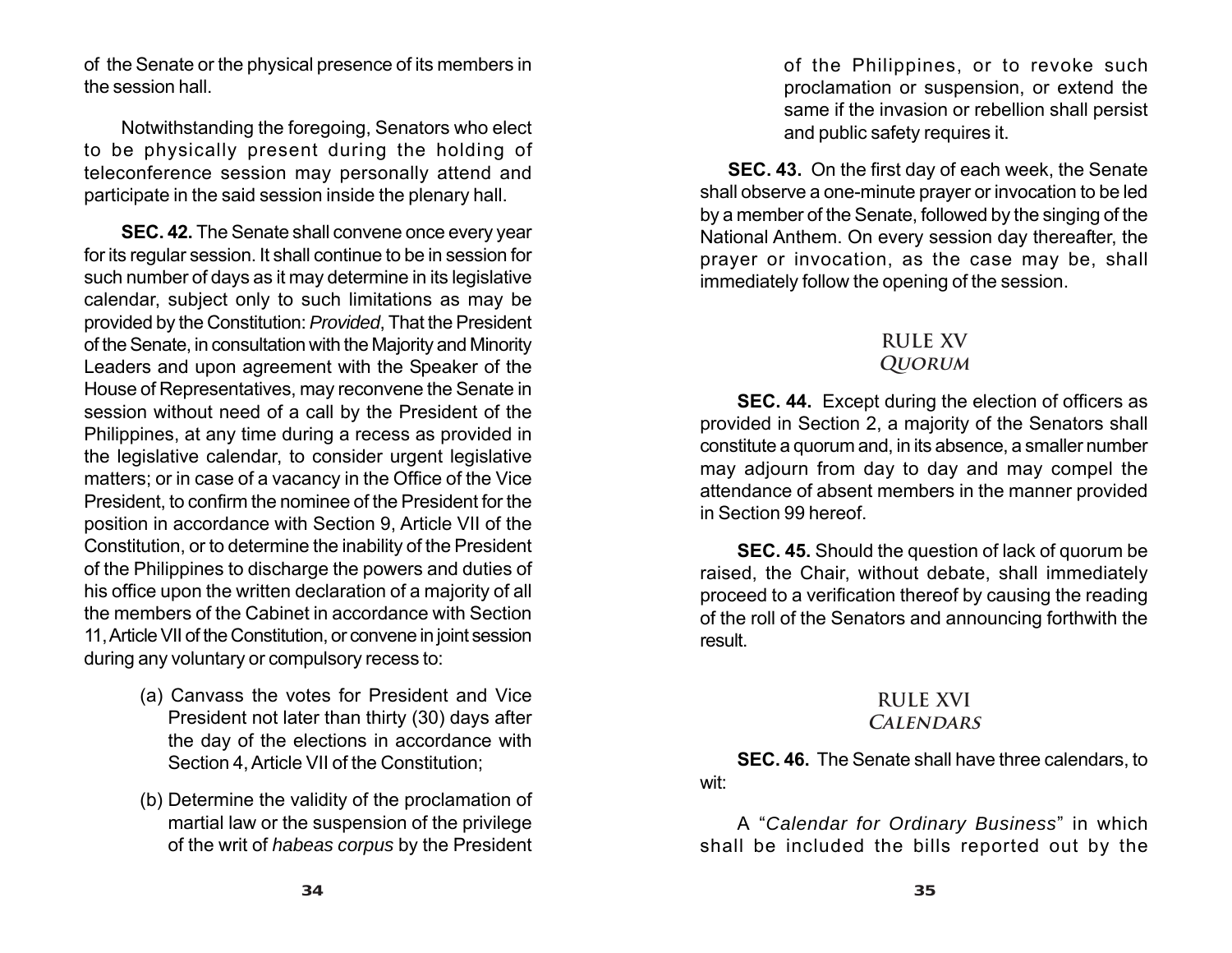committees in the order in which they were received by the Office of the Secretary, the bills whose consideration has been agreed upon by the Senate without setting the dates on which to effect it; and, also the bills whose consideration has been postponed indefinitely;

A "*Calendar for Special Orders*" in which the bills and resolutions shall be arranged successively and chronologically, according to the order in which they were assigned for consideration; and

A "*Calendar for Third Reading*" in which shall be included all bills and joint resolutions approved on second reading.

#### **RULE XVII Messages**

**SEC. 47.** Messages of the President of the Philippines and those from the House of Representatives may be read at any time by the Senate, except during voting or the reading of the *Journal* or when a point of order or a motion to adjourn is pending resolution.

**SEC. 48.** The Secretary shall duly inform the House of Representatives of the action taken by the Senate on any bill or resolution originating in the House of Representatives or request the latter's approval of the bills or resolutions approved by the Senate. The Secretary shall likewise transmit either by himself or by any of his duly authorized representatives any message or communication of the Senate.

#### **RULE XVIII ORDER OF BUSINESS**

**SEC. 49.** The Secretary shall prepare for each session an Order of Business in which shall be listed:

- a) Prayer.
- b) National Anthem (every Monday only).
- c) Roll call.
- d) Reading and Approval of the *Journal* of the previous session.
- e) Reference of Business:
	- 1) Messages of the President of the Philippines.
	- 2) Messages from the House of Representatives.
	- 3) First reading and reference to committees of bills or proposed resolutions.
	- 4) Communications, petitions and memorials.
	- 5) Committee reports.
- f) Unfinished business.
- g) Business for the day.
- h) Business for a certain date.
- i) Unassigned business.
- j) Bills and joint resolutions on Third Reading.

**SEC. 50.** The matters mentioned in the preceding section which have to be acted upon by the Senate shall be referred to the proper committee; otherwise, they shall be transmitted to the Archives of the Senate.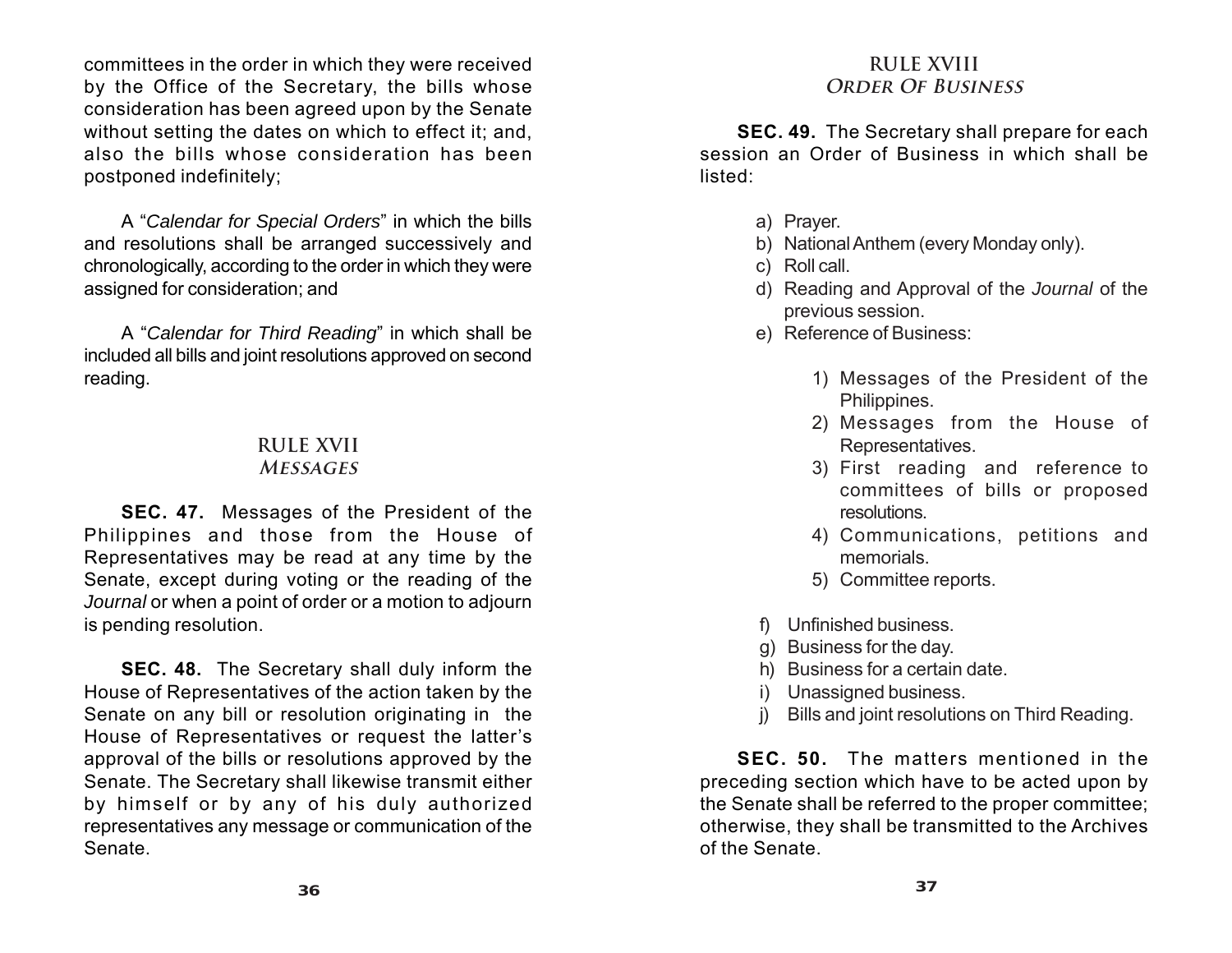#### **RULE XIX Journal**

**SEC. 51.** The Senate shall keep a *Journal* of its proceedings which shall contain a succinct and accurate account of what has taken place in every session.

**SEC. 52.** The following shall be inserted in full in the *Journal*:

- a) The proclamation issued by the President of the Philippines to convene Congress.
- b) The titles of the bills and resolutions presented by any member of the Senate.
- c) The objections to the legislative measures vetoed by the President of the Philippines, together with the *ayes* and *nays* of the Senators on each vetoed measure.
- d) All nominal votings.

And in condensed form:

- a) Messages of the President of the Philippines.
- b) Messages from the House of Representatives.
- c) Petitions.
- d) Communications.
- e) Memorials.

It shall also include a list of members who responded to the roll call, those who arrived at the session hall after the roll call, and those who are on official business/mission

authorized by the Senate President. Those who are absent shall be so recorded.

**SEC. 53.** The reading of the *Journal* shall not be interrupted or suspended except by unanimous consent of the Senate, and no motion to amend it shall be entertained once it has been read and approved.

**SEC. 54.** The reading of the *Journal* may be dispensed with by unanimous consent, in which case the *Journal* shall be deemed to have been approved.

**SEC. 55.** If a Senator finds any error in the *Journal*, the reading of which was dispensed with, he shall, verbally in open session, call the attention of the Senate to this fact and move for its correction not later than three (3) session days subsequent to that in which the reading of said *Journal* was dispensed with.

**SEC. 56.** The *Journal of the Senate* shall from time to time be printed and published under the direction of the Secretary, and its distribution and the number of copies to be printed shall be determined by the Senate in a resolution to that effect.

#### **RULE XX Record Of The Senate**

**SEC. 57.** The Senate shall keep and preserve a *Record* of its sessions which shall be printed and published.

The said *Record* shall reflect in detail everything that has been said, done and read in the sessions of the Senate, in such a manner as to express faithfully everything that takes place therein.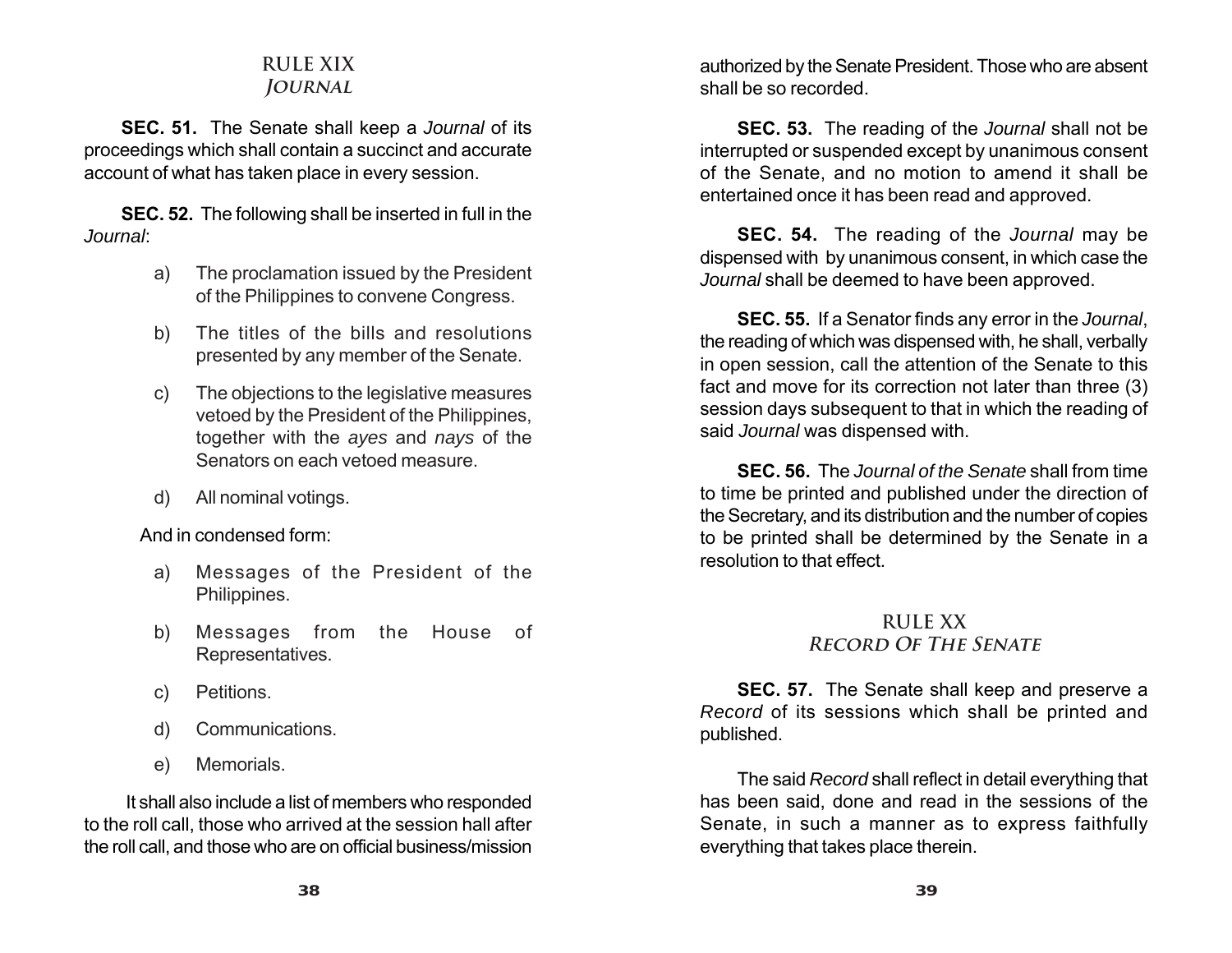In all cases, the messages of the President of the Philippines and those from the House of Representatives shall be inserted *in toto* in the said *Record*.

**SEC. 58.** Notwithstanding the provisions of the preceding section, the speeches of the Senators shall be revised in style and form prior to their publication.

To this end, the Debate Reporters Service shall transmit to their respective authors a copy of their speeches for correction within a period of seven (7) days counted from the date of receipt thereof by such authors.

If the author of the aforementioned speeches fails to make the correction or revision within the period stated above, it shall be understood that he delegates the said revision or correction to the Debate Reporters Service.

Persons soliciting copies of these speeches shall be furnished only after such revision has been accomplished.

#### **RULE XXI Requisites Of Bills**

**SEC. 59.** Every bill or resolution must be signed by one or more Senators.

If its author is the committee called to study it and recommendations relative thereto are made in accordance with Rule XI, the measure should be signed by the chairman of the committee or by the member who takes his place and should be submitted with the corresponding report attached thereto.

**SEC. 60.** Consolidated and Substitute Bills - A consolidated or substitute bill made by a committee

shall have as authors every member who has signed any of the original bills or resolutions consolidated or substituted for, in the order their names appear in the latter and according to the date of the filing thereof. In case the Chairman or any member of the committee desires to be an author of the consolidated or substitute bill, his name shall be added after the name of the last author listed in accordance with the order provided herein.

#### **RULE XXII Filing And Consideration Of Bills And Resolutions**

**SEC. 61.** All bills and resolutions shall be filed with the Office of the Secretary whether the Senate is in session or not.

**SEC. 62.** No bill or joint resolution reported out by a committee within ten (10) days prior to the closing of the ordinary session shall be considered unless it be with the express consent of a majority of the Senators present. This Rule may not be suspended impliedly.

**SEC. 63.** Simple and concurrent resolutions shall be presented at least one (1) day before their consideration, unless a majority of the Senators present decide otherwise.

#### **RULE XXIII Reading Of Bills And Joint Resolutions**

**SEC. 64.** Prior to their final approval, bills and joint resolutions shall be read at least three times.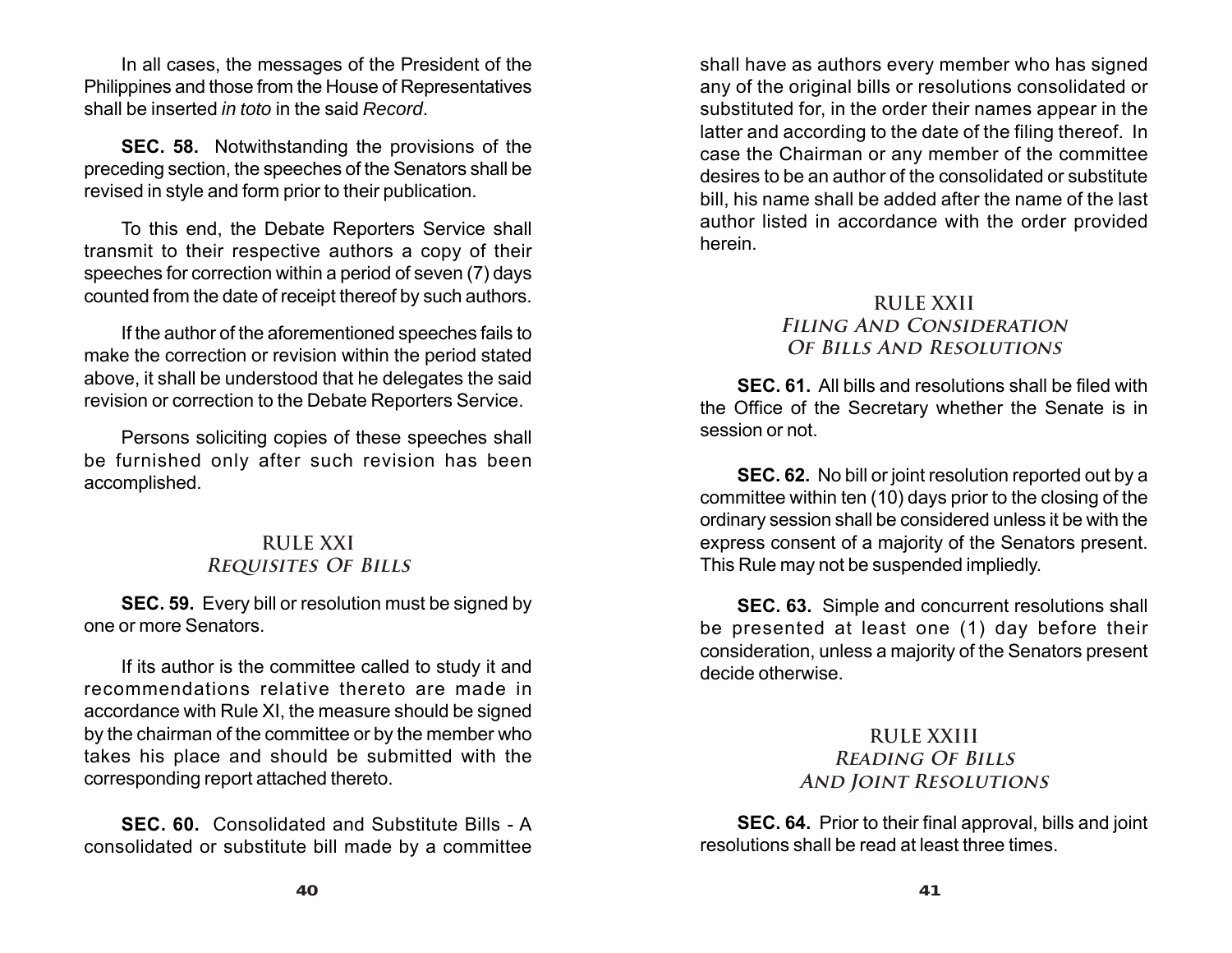**SEC. 65.** *<sup>22</sup>* For the purpose of this Rule, bills shall be considered as read:

On *First Reading*, when they are read for transmittal to the corresponding committee.

When a substitute or consolidated bill is presented with the report, the reading of said report, together with the title of the substitute or consolidated bill shall be considered as First Reading.

On *Second Reading*, when they are sponsored and submitted for the consideration of, and amendment by, the Senate.

On *Third Reading*, when after having been approved on Second Reading, they are submitted with or without amendments for the approval of the Senate.

**SEC. 66.** The First Reading shall be confined to its title; the Second shall consist in the reading of the bill in the form recommended by the corresponding committee; and the Third, in the form it will be after approval on Second Reading.

**SEC. 67.** Notwithstanding the preceding section, the Second and Third Readings may be limited only to the title of the bill or resolution, if a motion to that effect is approved by a majority of the Senators present.

**SEC. 68.** No bill shall be passed by the Senate unless it has passed three (3) readings on separate days, and printed copies thereof in its final form have been distributed to the members three (3) days before its

passage, except when the President of the Philippines certifies to the necessity of its immediate enactment to meet a public calamity or emergency pursuant to Section 26, Subsection 2, Article VI of the Constitution.

A bill or joint resolution filed as a substitute or a consolidated version of a bill or joint resolution previously certified by the President pursuant to Section 26, Subsection 2, Article VI of the Constitution shall likewise be certified for it to be considered for immediate enactment by the Senate.

#### **RULE XXIV Consideration Of The Matters Appearing In The Calendar For Special Orders**

**SEC. 69.** After the opening of the session and the dispatch and assignment of the various matters appearing in the Order of Business, the President shall declare in order, in the arrangement in which they appear, the consideration of the matters contained in the Calendar for Special Orders.

**SEC. 70.** Notwithstanding the provisions of the preceding section regarding the order of succession, the Senate may, through a motion and with the support of a majority of the Senators present, forthwith consider any other measure.

#### **RULE XXV**

#### **Consideration Of, And Debates On, Bills**

**SEC. 71.** The Senate shall adopt the following procedure in the consideration of bills and joint resolutions:

**<sup>22</sup>As amended and adopted on 21 May 2018 (p. 2000,** *Journal* **of Session No. 75**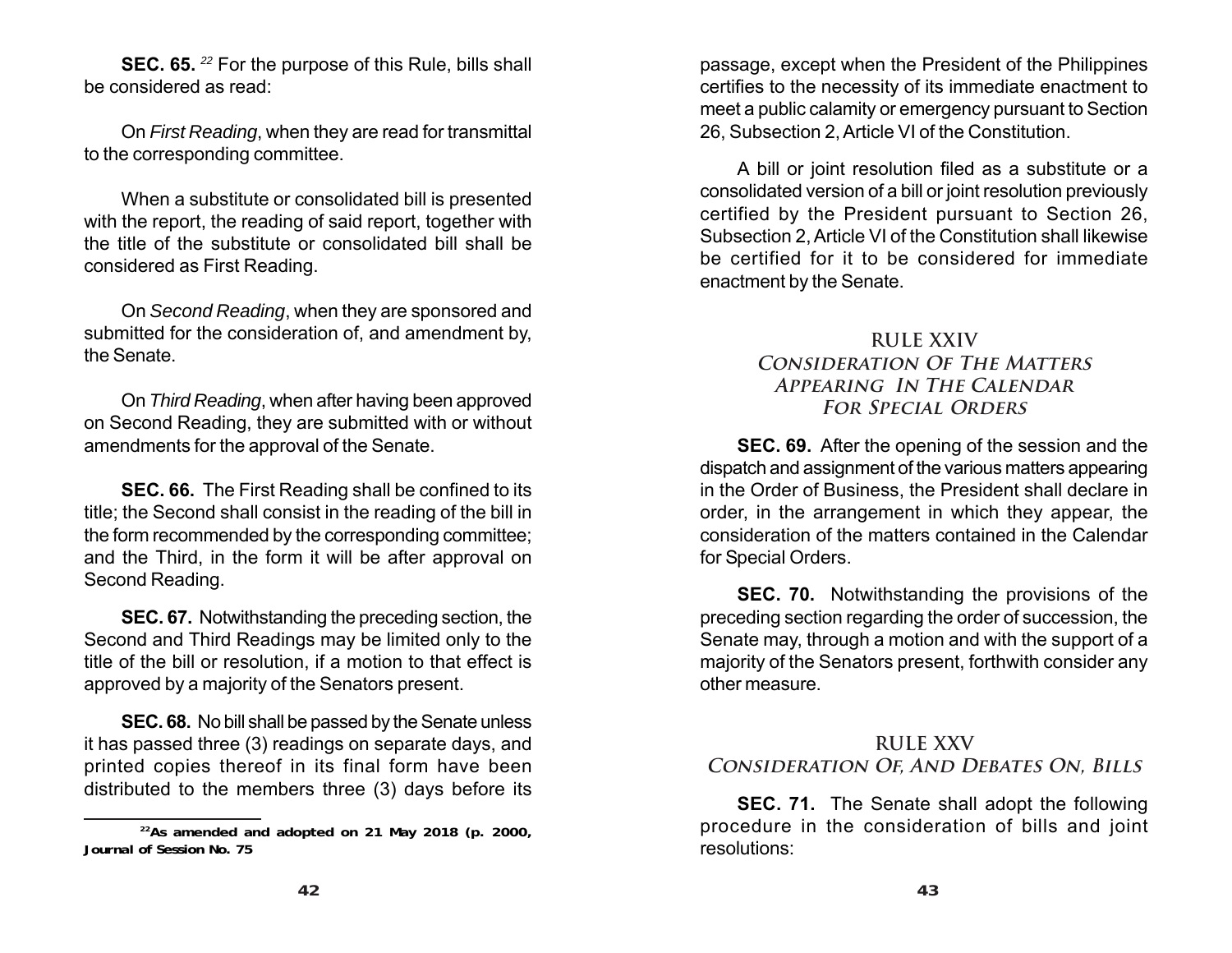- a) Second reading of the bill.
- b) Sponsorship by the committee chairman, or by any member designated by the committee.
- c) If a debate ensues, turns for and against the bill shall be taken alternately: *Provided, however*, That any committee member who fails to enter his objection or to make of record his dissenting vote after it shall have been included in the Order of Business and read to the Senate in accordance with the second paragraph of Section 24 hereof, shall not be allowed to speak against the bill during the period of general debate although he may propose and speak or vote on amendments thereto.
- d) The sponsor of the bill or author of the motion shall have the right to close the debate.
- e) With the debate closed, the consideration of amendments, if any, shall be in order.
- f) After the period of amendments, the voting of the bill on Second Reading.
- g) Bills shall be submitted to final vote by *yeas* and *nays* after printed copies thereof in final form have been distributed to the members at least three (3) days prior to their passage except when the President of the Philippines certifies to the necessity of their immediate enactment to meet a public calamity or emergency, in which case the voting on Third Reading may take place immediately after Second Reading.

**SEC. 72.** Simple or concurrent resolutions shall not be subject to the procedure for Second and Third Readings prescribed in Section 71.

#### **RULE XXVI Manner Of Having The Floor**

**SEC. 73.** Whenever a Senator wishes to speak, he shall rise and request the President or the Presiding Officer to allow him to have the floor, which consent shall be necessary before he may proceed.

If various Senators wish to have the floor, the President or Presiding Officer shall recognize the one who first made the request.

**SEC. 74.** No Senator shall interrupt another without the latter's consent, which may not be obtained except through the President or Presiding Officer.

#### **RULE XXVII Duration Of Debates**

**SEC. 75.** The sponsor may consume as much time as he deems necessary to express the contents and purposes of the bill. Subsequent speakers for or against a bill may consume two (2) hours each for debates on bills or other matters, provided they are not on amendments.

**SEC. 76.** On amendments, not more than thirty (30) minutes may be consumed by each speaker.

**SEC. 77.** The time spent in parliamentary interpellations shall be discounted from the period allowed for debates.

**SEC. 78.** Notwithstanding the provisions of this Rule regarding the time that each speaker may consume, the Senate may reduce or extend it with the consent of a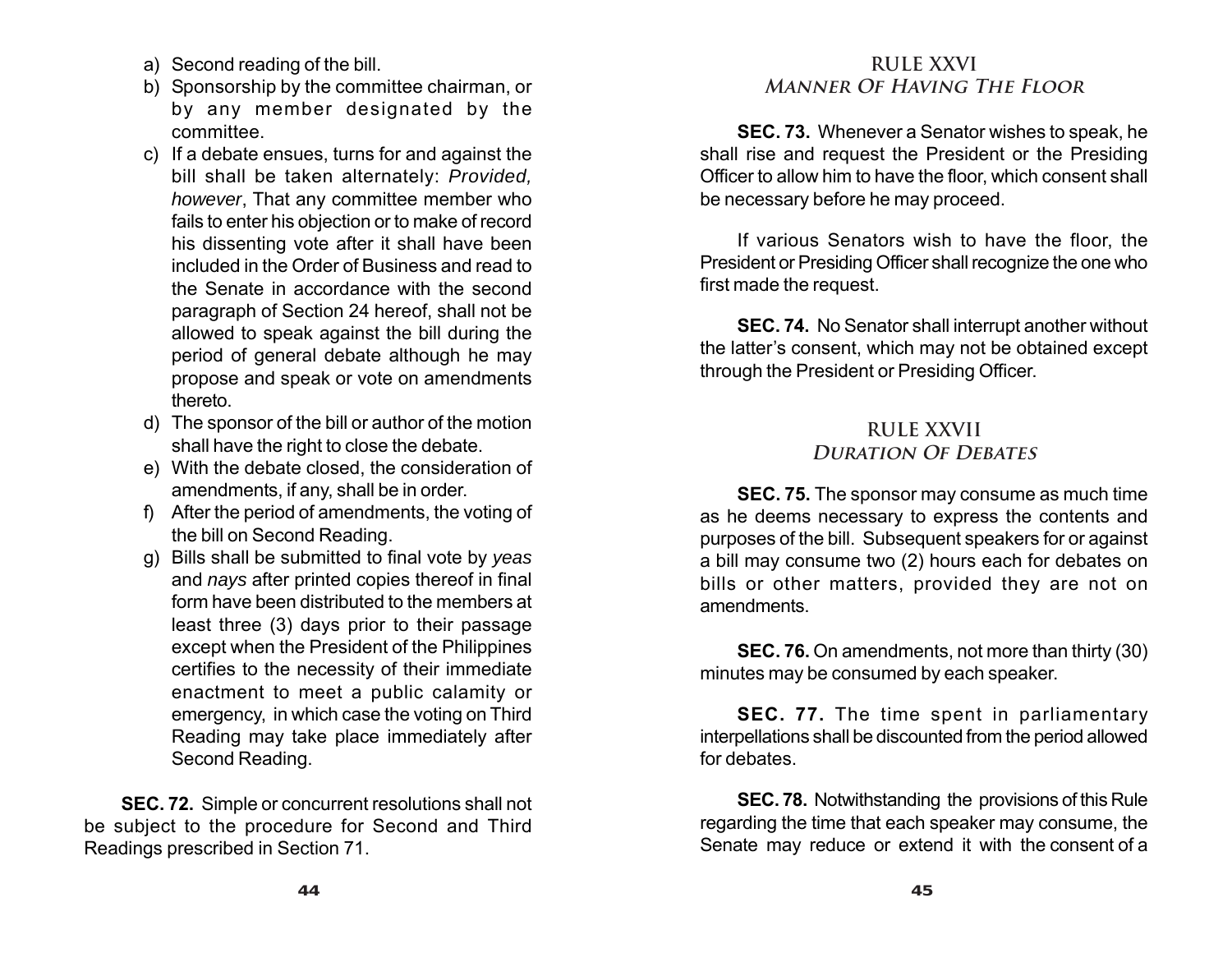majority of the Senators present when by reason of the nature or urgency of the bill the public interest so requires.

#### **RULE XXVIII Bills With Preamble**

**SEC. 79.** When a bill or resolution with a preamble is submitted to a vote, the body of the measure shall first be voted on, and, afterwards, the preamble. Its author or the committee which reported the said bill or resolution may withdraw the preamble at any time before nominal voting thereon. Thereafter, upon motion duly made, the preamble may be placed on the table and such act shall not affect the status of the bill itself.

#### **RULE XXIX Amendments**

**SEC. 80.** All bills and resolutions shall be subject to amendments; but in order that the amendments may be considered, they should be presented concretely and specifically in the course of the debate, indicating therein the page and the line in which the amendments are proposed to be made, and in writing if a majority of the Senators present so decide.

**SEC. 81.** Whenever a Senator wishes to retain in a measure some words or phrases which have been substituted or deleted by the committee that reported it, an amendment to that effect must be presented as if such words or phrases have never appeared on the bill.

**SEC. 82.** Not more than one (1) amendment to the original amendment shall be considered.

No amendment by substitution shall be entertained unless the text thereof is submitted in writing.

Any of said amendments may be withdrawn before a vote is taken thereon.

**SEC. 83.** No amendment which seeks the inclusion of a legislative provision foreign to the subject matter of a bill (rider) shall be entertained.

**SEC. 84.** No amendment setting aside sums of money for the payment of a claim shall be entertained in an appropriation bill, unless it be to comply with the provisions of a certain law, or with the terms of an agreement duly entered into by the Government, and all these shall be set forth in the proposed amendment.

**SEC. 85.** A bill or resolution shall not be amended by substituting it with another which covers a subject distinct from that proposed in the original bill or resolution.

**SEC. 86.** Amendments to the title of a bill or resolution shall be in order after the text thereof has been perfected.

#### **RULE XXX Manner Of Presenting Motions**

**SEC. 87.** Motions other than those subject of Section 80 in the preceding Rule may be presented orally, but a majority of the Senators present may require that they be done in writing and read by the Secretary before proceeding to their consideration.

**SEC. 88.** The sponsor of any motion or measure may withdraw or modify it before its amendments or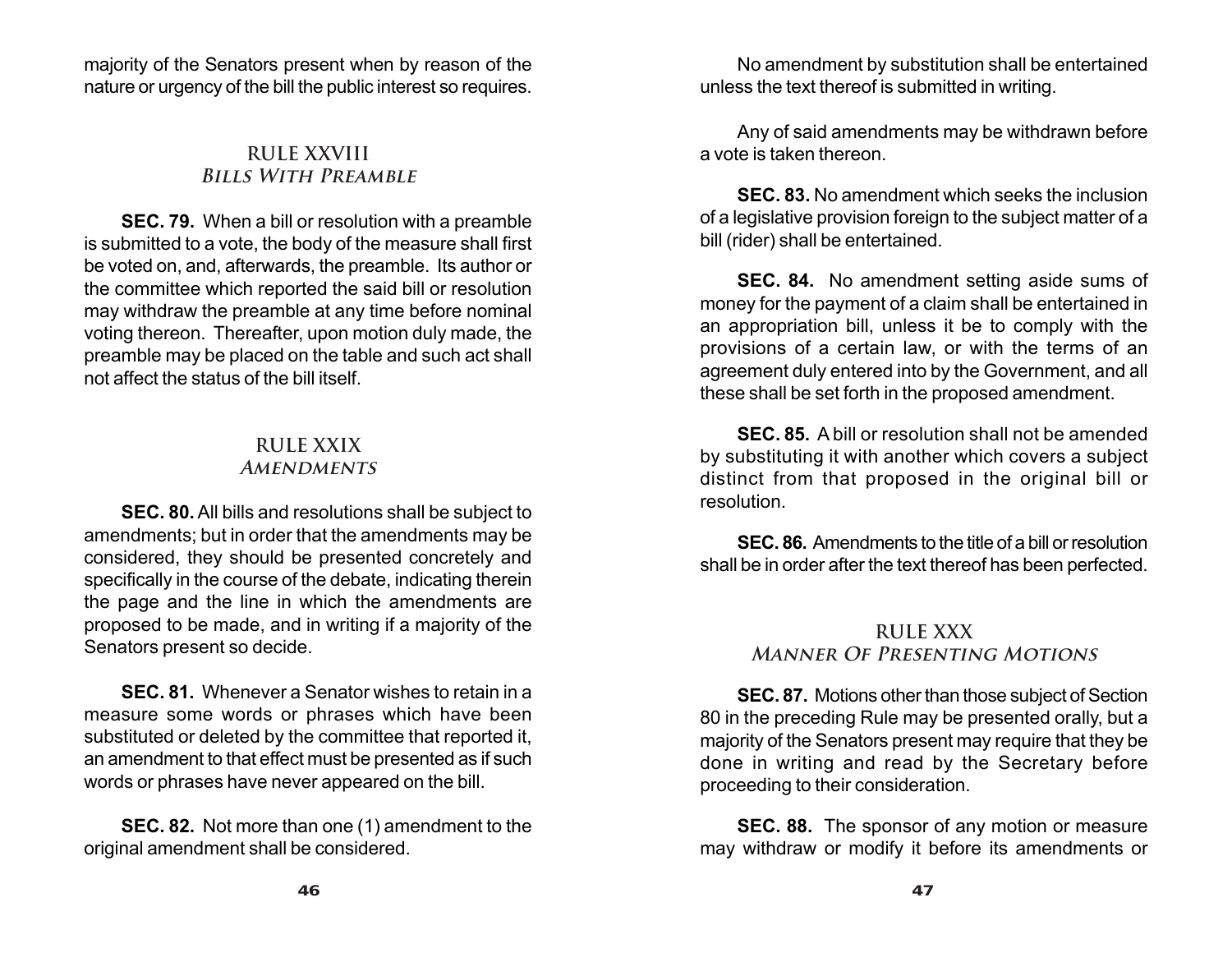resolution or before a nominal vote is ordered on the same; but a motion to reconsider duly seconded may not be withdrawn without the consent of the one who seconded the said motion.

#### **RULE XXXI Precedence Of Motions**

**SEC. 89.** While a motion or bill or resolution is being discussed, no other motion shall be entertained except the following and in the order in which they appear below:

- a) Motion to adjourn.
- b) Motion to set the date for the resumption of the session.
- c) Motion to suspend the session.
- d) Motion to call an executive session.
- e) Motion to lay on the table any business.
- f) Motion to postpone indefinitely the consideration of any business.
- g) Motion to postpone the consideration of any business to another date.
- h) Motion to refer a principal motion to the corresponding committee.
- i) Motion to amend.

All motions to adjourn or suspend a session or to hold executive sessions shall be resolved without debate.

#### **RULE XXXII Privileged Motions**

**SEC. 90.** The following shall be considered privileged motions:

- a) Motion to adjourn.
- b) Motion to consider appropriation or revenue bills.
- c) Motion to consider a bill appearing on the Calendar, which motion may not be amended.
- d) Motion to postpone the consideration of a pending measure, without prejudice to the status of the bill or to its place in the Calendar.
- e) Motion to transpose any matter appearing on the Calendar.

All the foregoing motions shall not be debatable, and shall have precedence in their consideration according to the order abovementioned.

#### **RULE XXXIII Motion To Reconsider And Its Requisites**

**SEC. 91.** Any Senator who voted with the majority may move for the reconsideration of a measure on the same day it was decided by the Senate or within the next two (2) session days. If the Senate disapproves the motion, no other motion to reconsider shall be entertained unless it be by unanimous consent.

**SEC. 92.** If a motion for reconsideration, approved by the Senate, refers to a measure already with the House of Representatives, an advice shall be sent to the latter with a request for the return of the measure and to render ineffective any action taken thereon.

#### **RULE XXXIV Unparliamentary Acts And Language**

**SEC. 93.** Acts and language which offend a Senator or any public institution shall be deemed unparliamentary.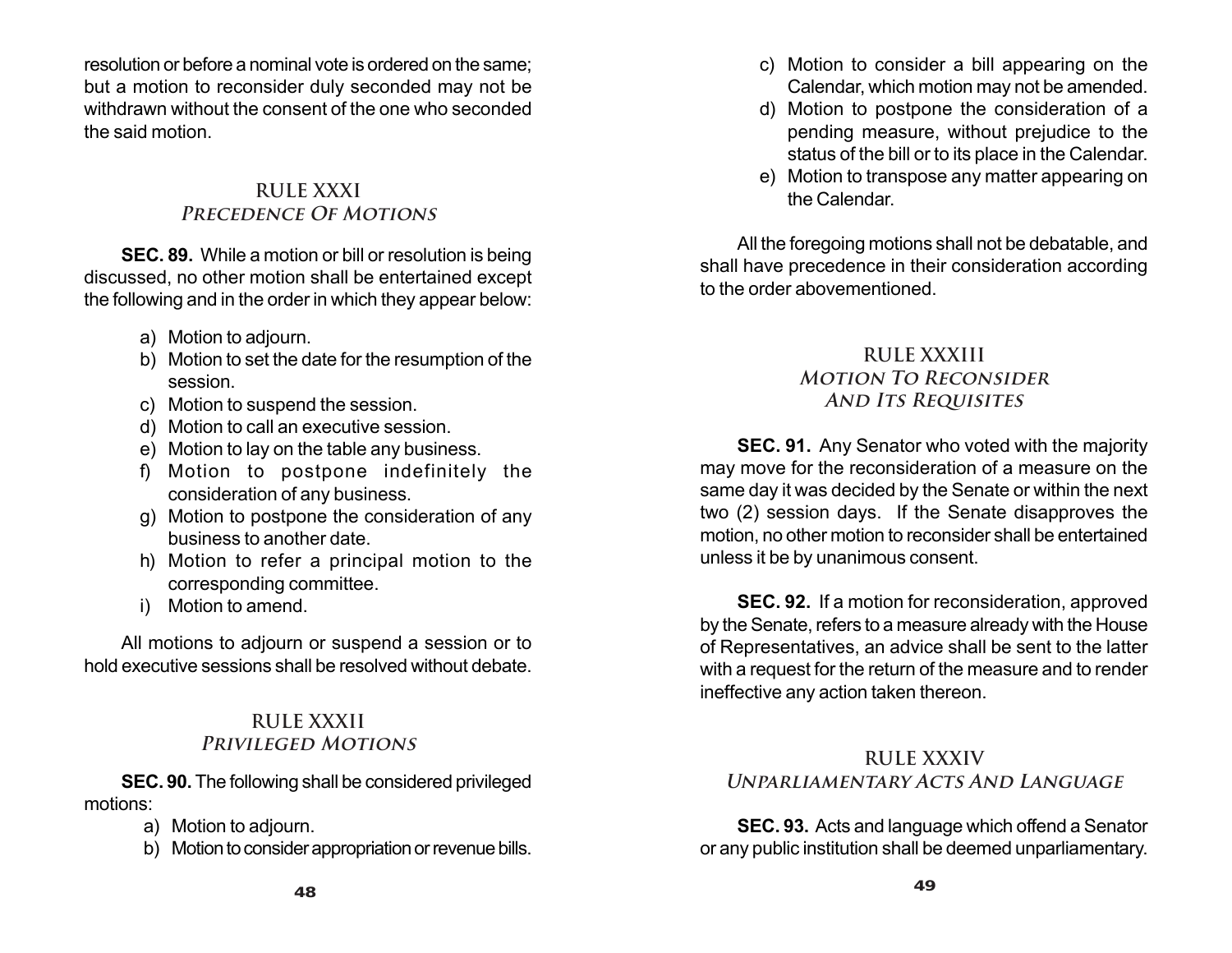**SEC. 94.** No Senator, under any circumstances, shall use offensive or improper language against another Senator or against any public institution.

**SEC. 95.** When a Senator, by word or deed, violates any Rule of the Senate, the President, *motu proprio* or at the instance of another Senator, may call him to order. The Senator concerned shall immediately take his seat if he happens to have the floor; and, in case the point of order raised has been sustained by the President or Presiding Officer, said Senator shall not continue speaking without the consent of the Senate. The motion permitting the Senator concerned to continue speaking shall be resolved without debate.

**SEC. 96.** When a Senator is called to order for using unparliamentary language, any other Senator may ask that the objectionable words be read for the information and decision of the Senate.

**SEC. 97.** Upon the recommendation of the Committee on Ethics and Privileges, the Senate may punish any member for disorderly behavior and, with the concurrence of two-thirds (2/3) of the entire membership, suspend or expel a member. A penalty of suspension shall not exceed sixty (60) calendar days.

#### **RULE XXXV Suspension And Adjournment Of The Session**

**SEC. 98.** Except as provided in Section 41, Rule XIV, hereof, the President of the Senate cannot suspend or adjourn a session of the Senate without a previous motion or resolution to that effect, which should be approved by a majority vote of the Senators present.

**SEC. 99.** Notwithstanding the provision of the preceding section, the lack of quorum shall compel the President to adjourn the session, unless, by means of motion, which shall not be subject to debate, a majority of the Senators present agree to its suspension and ask the President or Presiding Officer to order the Sergeant-at-Arms to require the appearance of the absent members or, if it is deemed necessary, to order their arrest so as to form the necessary quorum.

**SEC. 100.** The Senate adjourns for a congressional recess:

- a) In compliance with its legislative calendar.
- b) At the end of the regular session thirty (30) days before the next regular session, exclusive of Saturdays, Sundays and Holidays.
- c) At the end of a special session of Congress.
- d) Upon the termination of the term of a Congress.

Recess includes:

- a) The period of time between the adjournment of the regular session and the convening of the next regular session of the same Congress.
- b) The intervening period of time between the adjournment of a regular session, and the convening of the special session of the same Congress.
- c) The intervening period of time between the adjournment of a special session, and the convening of the next regular session of the same Congress.
- d) The intervening period of time between the end of a session and its resumption on a fixed date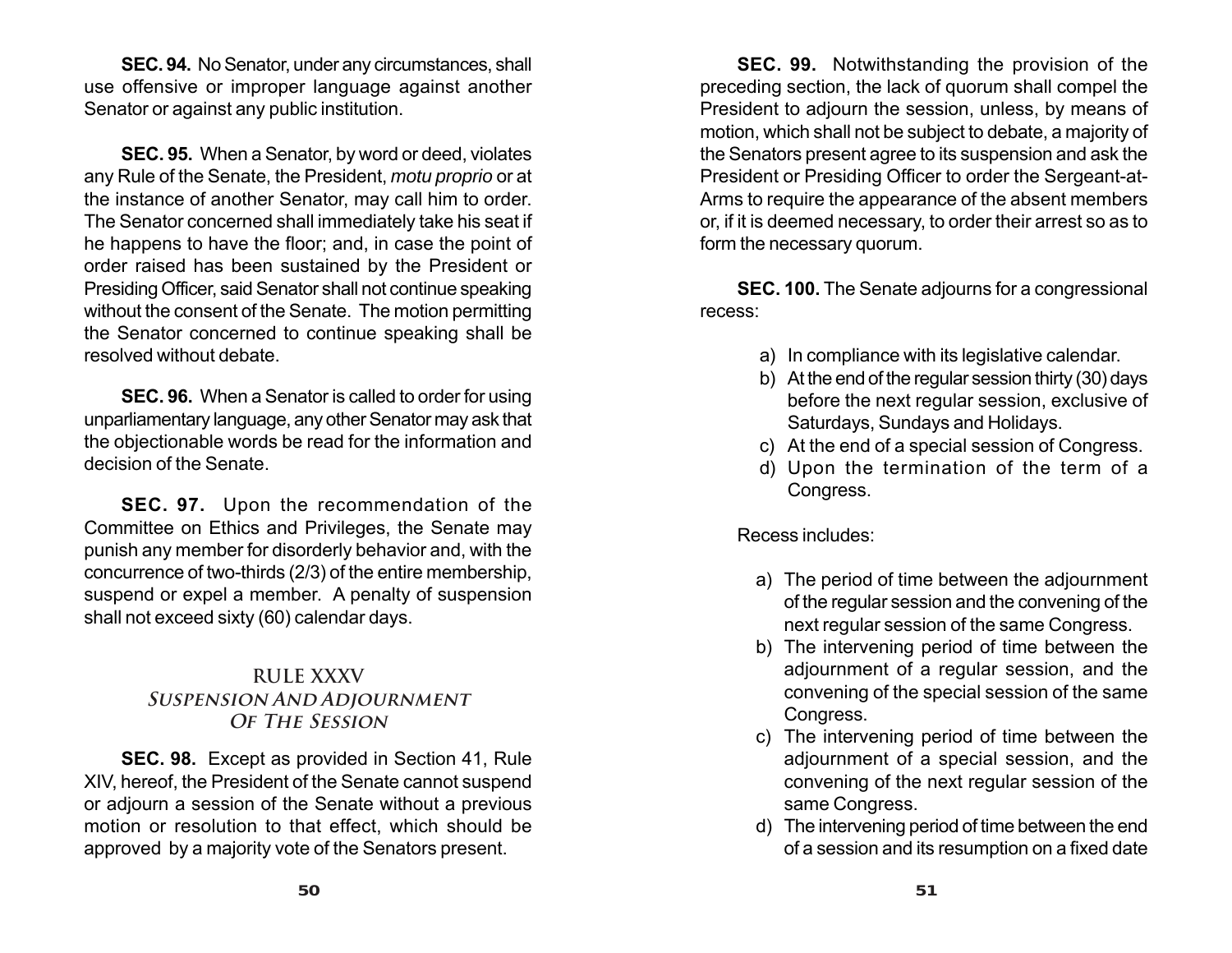as provided in the legislative calendar other than the adjournment of the annual regular session.

#### **RULE XXXVI Concurrence In Treaties**

**SEC. 101.** When a treaty is received in the Senate for its concurrence, the same shall be referred to the Committee on Foreign Relations. After the Committee has reported the treaty to the Senate, the Second Reading of the treaty shall take place and during this period it shall be opened to general debate and to amendments. After the close of the debate, the treaty shall be voted upon and once approved shall pass to its Third Reading.

Any action taken by the Senate on the treaty shall be set forth in a resolution prepared by the Committee on Foreign Relations. This resolution shall be printed and distributed to the Senators as a bill on Third Reading.

Three (3) days after the distribution of the resolution of the Senate with printed copies of the treaty attached thereto, the resolution shall be submitted for nominal voting and, if two-thirds (2/3) of all the Senators approve it, the treaty shall be deemed approved, and in the contrary case, disapproved.

Consideration of the treaty shall be resumed from session to session until final approval or non-approval.

All proceedings on treaties shall terminate upon the expiration of the term of the Senators elected in the preceding elections and the same shall be taken up in the succeeding sessions of the Senate, as if presented for the first time.

#### **RULE XXXVII Reading And Inclusion Of Certain Documents**

**SEC. 102.** The reading and inclusion of any document in the *Record of the Senate* as well as in the *Journal* may be ordered upon request of a Senator after his brief explanation of the object of his request; but if objected to, the motion shall be submitted to a vote without debate.

**SEC. 103.** The reading and inclusion of documents that are not of public interest shall not be allowed.

**SEC. 104.** No written explanation of vote, speech or any other document shall be included in the *Record* as well as in the *Journal* if the member manifesting his interest to have the same included fails to submit such document within seven (7) days from the time he made the manifestation.

#### **RULE XXXVIII POINT OF ORDER**

**SEC. 105.** All points of order may be raised at any time during the session and the President shall resolve them. The decisions of the President may be appealed to the Senate upon motion of any Senator.

The motion to lay on the table an appeal shall always be in order, and if the Senate resolves the motion in the affirmative, the decision of the President or Presiding Officer shall be deemed to have been sustained.

**SEC. 106.** It shall be discretionary for the President to submit to the Senate for resolution any point of order which may be raised.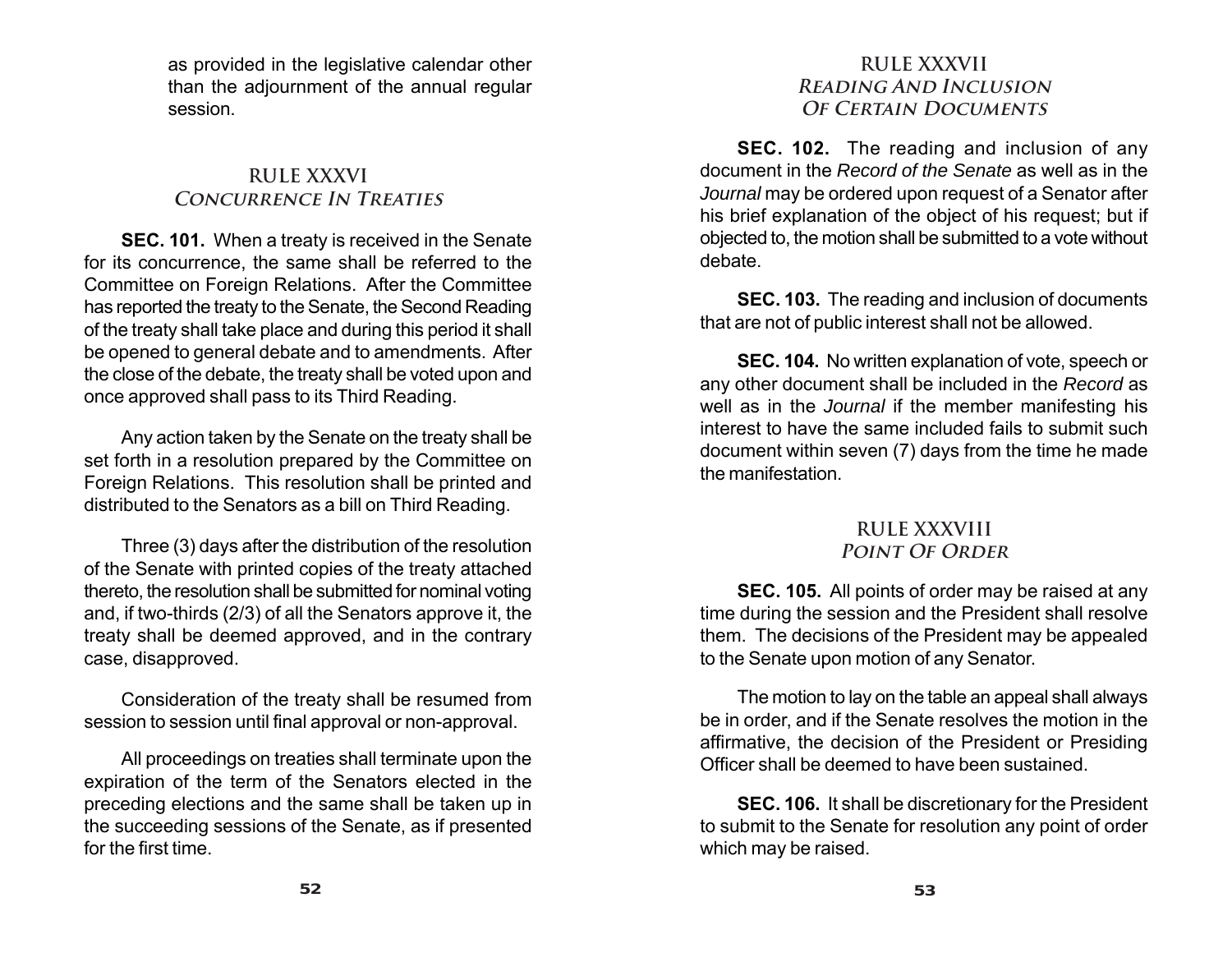#### **RULE XXXIX Question Of Privilege**

**SEC. 107.** Questions of privilege are those affecting the rights, privileges, reputation, conduct, decorum and dignity of the Senate or of its members as well as the integrity of its proceedings.

**SEC. 108.** When there is no quorum or when the roll is being called, no question of privilege may be raised unless it relates to the procedure of ascertaining the existence of said quorum.

**SEC. 109.** Only the motion to adjourn shall have precedence over questions of privilege and privileged motions.

#### **RULE XL Privilege To Speak On Matters Of Public Interest**

**SEC. 110.** After the consideration of the matters contained in the Calendar for Special Orders, a Senator may forthwith request for and avail of the privilege to speak for one (1) hour on any matter of public interest.

If more than one (1) Senator wish to avail of the same privilege, the Senator who first announced his intention shall be given priority.

The period of time allowed in this section may, upon motion of the Senator on the floor, be extended for such time as may be necessary for him to finish his speech unless a majority of all Senators vote against such extension.

#### **RULE XLI Voting**

**SEC. 111.** Voting shall be:

- a) By *viva voce.*
- b) Nominal.

**SEC. 112.** In votings by *viva voce* the affirmative vote shall be taken first, and then the negative vote.

**SEC. 113.** If there is any doubt as to the result, the President, on his own initiative or upon petition of any Senator, shall proceed to the counting of the affirmative and the negative votes.

In this case, the President shall request the Senators who voted in the affirmative to raise their hands and, after taking note of their number, he shall request those who voted in the negative to do the same.

After counting the votes, he shall announce the final result.

**SEC. 114.** In nominal votings, the Secretary shall call alphabetically the names of the Senators present and each Senator shall answer "yes" or "no" upon being called.

Immediately thereafter, the Secretary shall inform the President about the result of the voting, and the latter forthwith shall in turn announce it to the Senate.

**SEC. 115.** The voting shall always be nominal whenever it concerns:

- a) Bills or joint resolutions.
- b) Bills or joint resolutions vetoed by the President of the Philippines.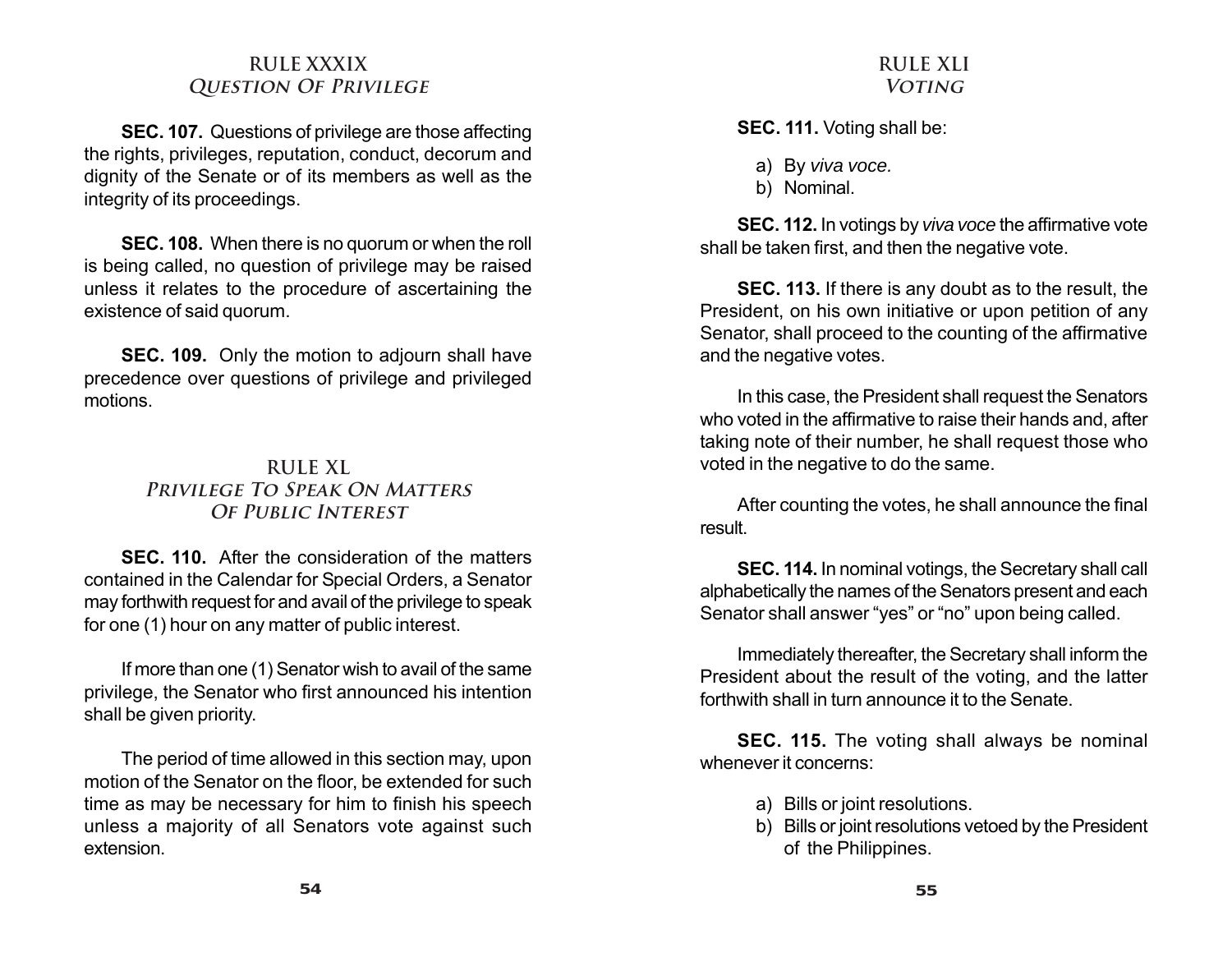- c) Resolutions relative to treaties.
- d) Any other matter, if one-fifth (1/5) of the Senators present request it.

**SEC. 116.** The President shall not be obliged to vote except when his vote is decisive.

**SEC. 117.** The vote of a Senator absent from the session at the moment he is called to vote shall not be counted.

**SEC. 118.** No Senator shall be permitted to vote on any measure after the President has announced the result of the voting.

**SEC. 119.** Voting shall not be interrupted except on a question of quorum.

#### **RULE XLII Unanimous Consent**

**SEC. 120.** The unanimous consent to any action or proceeding may be given expressly or impliedly.

#### **RULE XLIII Suspension Of The Rules**

**SEC. 121.** The Rules shall be suspended only when a motion presented by the Committee on Rules to that effect is approved by a majority of the Senators present, there being a quorum.

**SEC. 122.** When a motion to suspend the Rules is pending, one motion to adjourn may be entertained. If the latter is lost, no similar motion shall be entertained until the vote is taken on the motion to suspend.

If the Senate votes to suspend the Rules, it shall forthwith proceed to consider the measure.

#### **RULE XLIV Unfinished Business**

**SEC. 123.** Unfinished business at the end of the session shall be taken up at the next session in the same status.

All pending matters and proceedings shall terminate upon the expiration of one (1) Congress, but may be taken by the succeeding Congress as if presented for the first time.

#### **RULE XLV Petitions And Memorials Of Private Persons Or Foreign States**

**SEC. 124.** The petitions and memorials of private persons shall be considered by the Senate only when clearly and duly signed by their authors. Those coming from a foreign national or State should furthermore be transmitted through the Office of the President of the Republic of the Philippines.

#### **RULE XLVI Appearance Of Cabinet Members**

**SEC. 125.** Any Department Secretary, Cabinet member, the Governor of the *Bangko Sentral ng Pilipinas*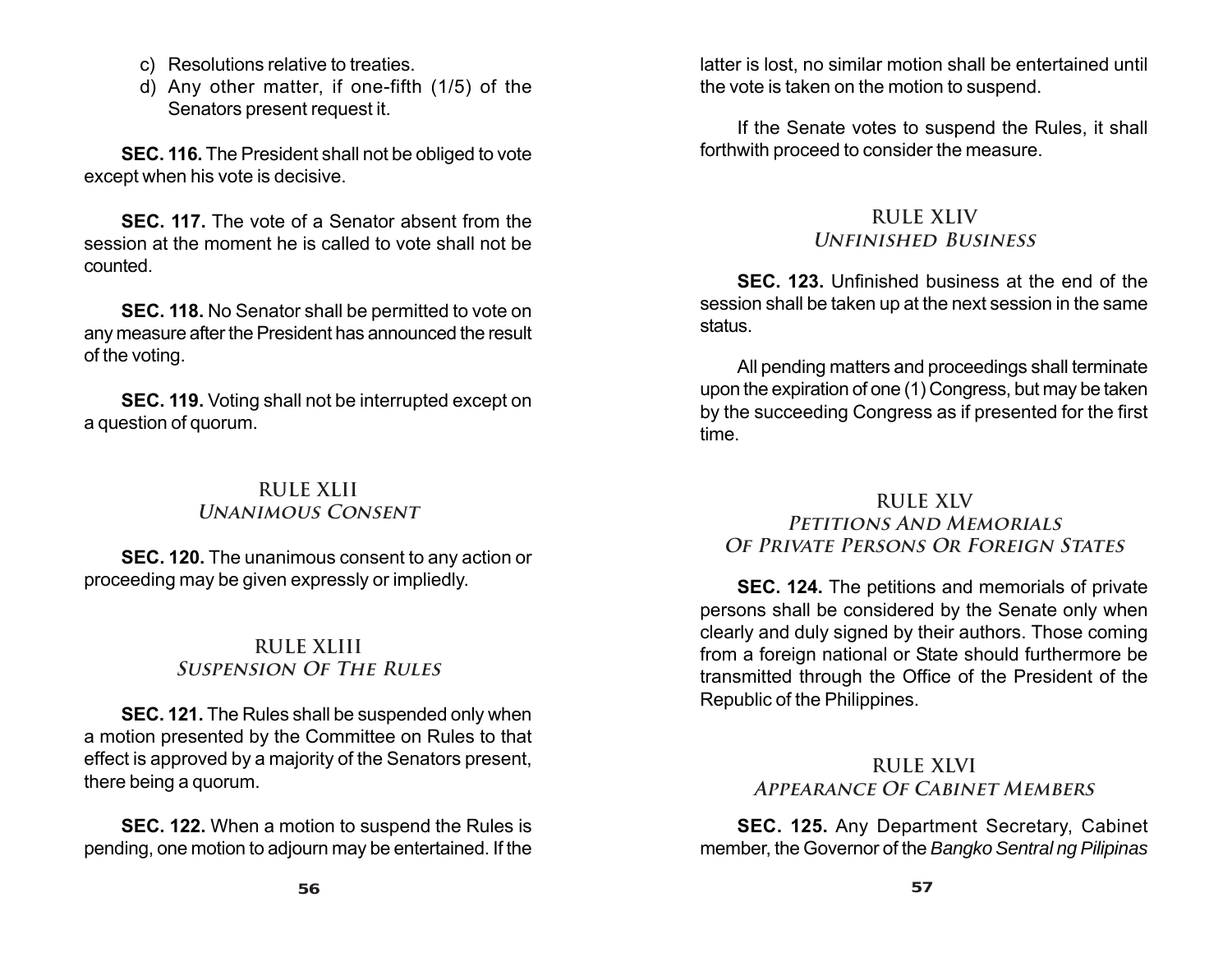or head of a government financial institution may be summoned by the Senate, through a resolution adopted by it, or upon his own initiative with the consent of the President of the Philippines, appear before the Senate, for information on any matter pertaining to his department.

The resolution adopted by the Senate shall state specifically and clearly the questions to be answered and the date and hour when the Department Secretary, Cabinet Member, Governor of the *Bangko Sentral ng Pilipinas* or head of a government financial institution shall appear and give the information desired. No question shall contain arguments, include offensive or unparliamentary language or expressions; pertain to *sub-judice* matters; refer to the internal affairs of a foreign country or contain unwarranted discourtesy to it.

Within three (3) days from receipt of said resolutions, the Department Secretary, Cabinet member, Governor of the *Bangko Sentral ng Pilipinas* or head of a government financial institution shall appear and answer the questions therein, unless the Senate requires him to comply therewith at a specified date and time.

Interpellations shall not be limited to written questions, but may cover matters related thereto.

The appearance of a Department Secretary, Cabinet member, the Governor of the *Bangko Sentral ng Pilipinas* or head of a government financial institution shall be conducted in executive session when the security of the State or the public interest so requires and the President of the Philippines so states in writing.

The appearance of a Department Secretary, Cabinet member, Governor of the *Bangko Sentral ng Pilipinas* or

head of a government financial institution shall be scheduled on Tuesdays at five o'clock in the afternoon, unless the Senate decides otherwise.

When a member of the Cabinet desires to be heard by the Senate on any matter pertaining to his department which is pending consideration in the Senate, a request to that effect shall be sent to the President of the Senate for his approval.

#### **RULE XLVII Executive Session**

**SEC. 126.** The executive sessions of the Senate shall be held always behind closed doors. In such sessions, only the Secretary, the Sergeant-at-Arms, and/or such other persons as may be authorized by the Senate may be admitted to the session hall.

**SEC. 127.** Executive sessions shall be held whenever a Senator so requests it and his petition has been duly seconded, or when the security of the State or public interest so requires. Thereupon, the President shall order that the public be excluded from the gallery and the doors of the session hall be closed.

The Senator who presented the motion shall then explain the reasons which he had for submitting the same.

The minutes of the executive sessions shall be recorded in a separate book.

**SEC. 128.** The President as well as the Senators and the officials and employees of the Senate shall absolutely refrain from divulging any of the confidential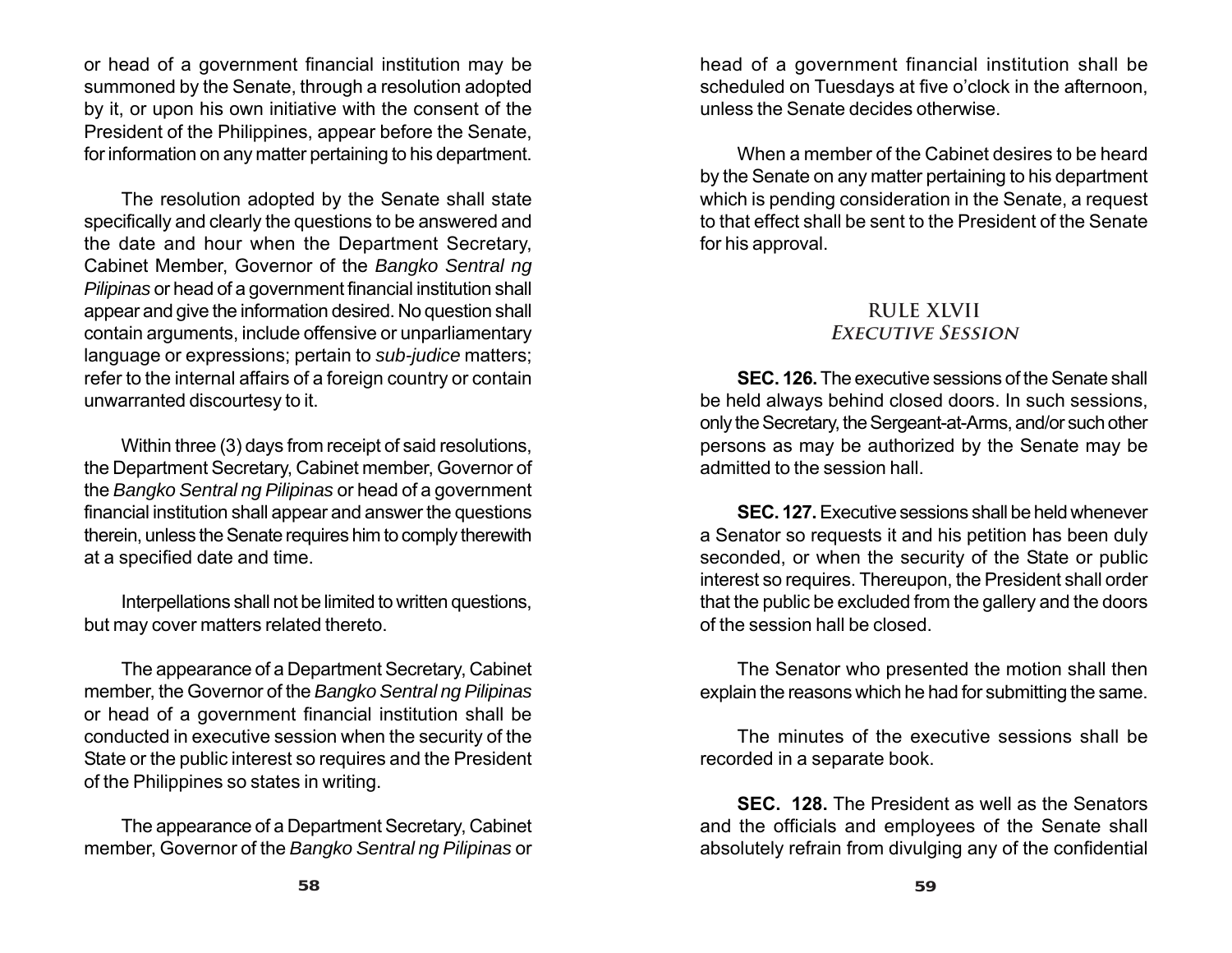matters taken up by the Senate, and all proceedings which might have taken place in the Senate in connection with the said matters shall be likewise considered as strictly confidential until the Senate, by two-thirds (2/3) vote of all its members, decides to lift the ban of secrecy.

**SEC. 129.** Any Senator who violates the provisions contained in the preceding section may, by a two-thirds (2/3) vote of all the Senators, be expelled from the Senate, and if the violator is an official or employee of the Senate, he shall be dismissed.

**SEC. 130.** Whenever upon the request of the Senate or of any of its committees, the President of the Philippines or a Department Secretary sends to the Senate or to any of its committees certain confidential documents in connection with any matter pending therein, all proceedings relative to said documents shall be held behind closed doors and shall not be published without the consent of a majority of the Senators present in the session.

#### **RULE XLVIII Documents Filed With The Senate**

**SEC. 131.** All documents filed with the Senate after consideration shall be kept and preserved in the Archives of the Senate. No memorial, petition or any other document confidential in nature may be copied, withdrawn or taken away from the Archives or the Office of the Secretary or of any committee without the permission of the Secretary.

**SEC. 132.** When the documents sought to be copied or withdrawn are in the opinion of the Senate not confidential in nature, the Secretary may issue certified copies thereof.

**SEC. 133.** Legislative committee secretaries of the Senate Secretariat shall deliver to the Archives within seven (7) days after final adjournment of the Congress, all papers and documents in their possession which are related to legislative measures referred to their respective committees.

#### **RULE XLIX Procedure On Vetoed Bills**

**SEC. 134.** If the President of the Philippines vetoes a bill or any part thereof, he shall return the bill with his objections to the House where it originated. If the Senate is the House of origin, it shall enter the objections at large in the *Journal*, and proceed to reconsider the bill or item or items vetoed.

During reconsideration, the Senate shall proceed to vote by *yeas* and *nays* on the bill or vetoed item or items thereof. The *yeas* and *nays* with the names of the Members voting shall be recorded in the *Journal*. If the bill or vetoed item or items thereof is passed by a vote of two-thirds (2/3) of all the Senators, it shall be sent together with the objections to the House of Representatives, which shall likewise reconsider the same.

### **RULE L**

#### **Supplementary Rules**

**SEC. 135.** If there is no Rule applicable to a specific case, the precedents of the Legislative Department of the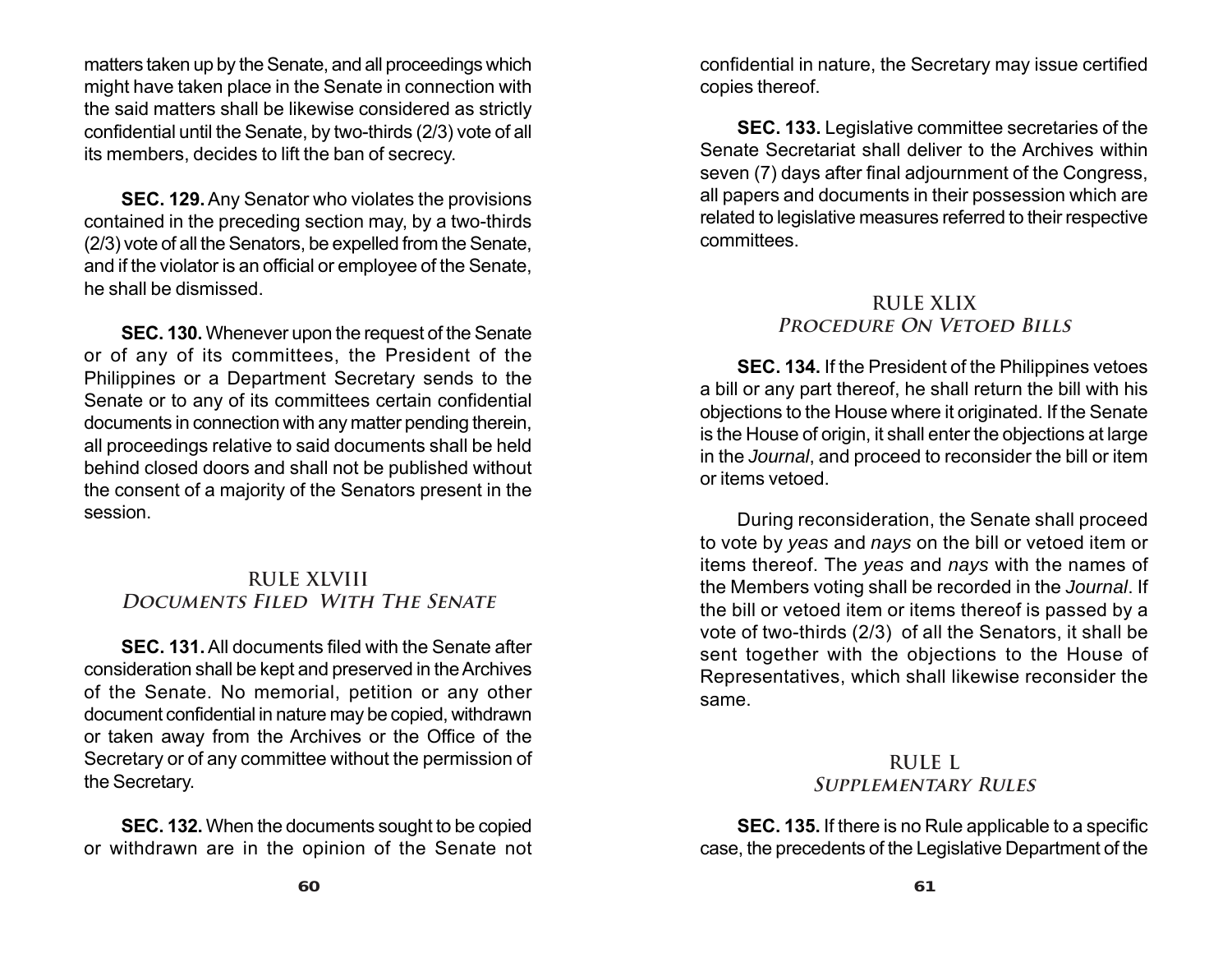Philippines shall be resorted to, and as supplement to these, the Rules contained in *Jefferson's Manual*, *Riddick's Precedents and Practices*, and *Hind's Precedents.*

#### **RULE LI Amendments To, Or Revision Of, The Rules**

**SEC. 136.** At the start of each session in which the Senators elected in the preceding elections shall begin their term of office, the President may endorse the Rules to the appropriate committee for amendment or revision.

The Rules may also be amended by means of a motion which should be presented at least one (1) day before its consideration, and the vote of the majority of the Senators present in the session shall be required for its approval.

#### **RULE LII DATE OF TAKING EFFECT**

**SEC. 137.** These Rules shall take effect on the date of their adoption and shall remain in force until they are amended or repealed.

# Republic of the Philippines **SENATE**

**Resolution No. 5**

# **RULES OF PROCEDURE GOVERNING INQUIRIES IN AID OF LEGISLATION**

**SECTION 1.** *Power to Conduct Formal Inquiries or Investigations.* The Senate or any of its Committees may conduct formal inquiries or investigations in aid of legislation in accordance with these Rules.

Such inquiries may refer to the implementation or reexamination of any law or appropriation, or in connection with any proposed legislation or the formulation of, or in connection with future legislation, or will aid in the review or formulation of a new legislative policy or enactment. They may also extend to any and all matters vested by the Constitution in Congress and/or in the Senate alone.

**Sec. 2.** *Initiation of Inquiry.* Inquiries may be initiated by the Senate or any of its Committees if the matter is within its competence, or upon petition filed or upon information given by any Senator or by any person not a member thereof.

**Sec. 3.** *Jurisdictional Challenge.* If the jurisdiction of the Committee is challenged on any ground, the said issue must first be resolved by the Committee before proceeding with the inquiry.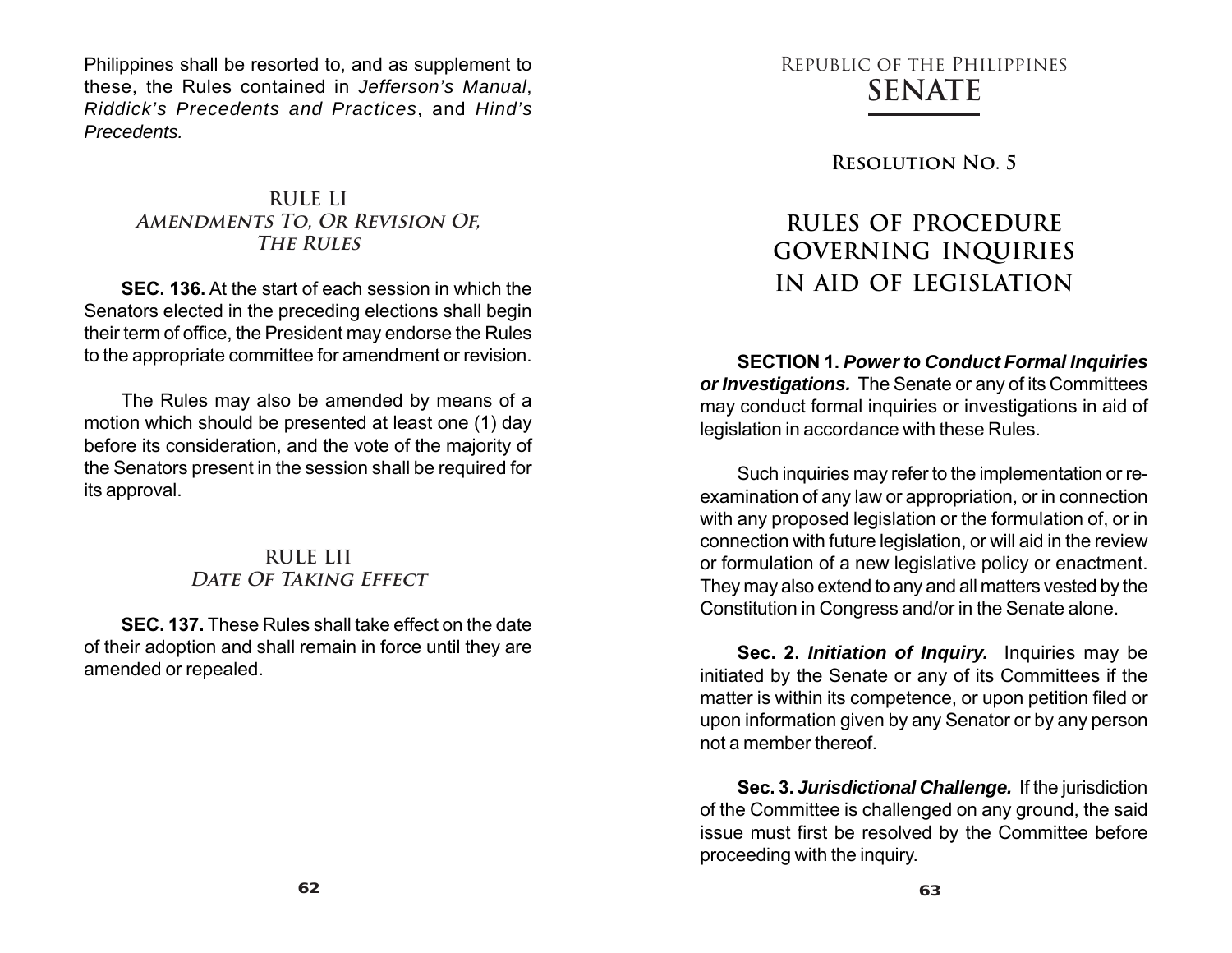If the Committee, by a majority vote of its members present there being a quorum, decides that its inquiry is pertinent or relevant to the implementation or reexamination of any law or appropriation or in connection with any pending or proposed legislation or will aid in the review or formulation of a new legislative policy or enactment, or extends to any and all matters vested by the Constitution in Congress and/or in the Senate alone, it shall overrule such objection and proceed with the investigation.

Only one challenge on the same ground shall be permitted.

The filing or pendency or any prosecution of criminal or administrative action shall not stop or abate any inquiry to carry out a legislative purpose.

**Sec. 4.** *Quorum.* One third of all the regular members of the Committee shall constitute a quorum but in no case shall it be less than two. The presence of *ex officio* members may be considered in determining the existence of a quorum.

**Sec. 5.** *Petition by Senators.* A petition filed or information given by a Senator shall set forth the facts upon which it is based. It need not be under oath but may be accompanied by supporting affidavits.

Such petition or information shall be addressed to the President, who shall refer the same to the appropriate Committee.

Nothing in this provision shall preclude the Senate from referring to any Committee or Committees any speech or resolution filed by any Senator which in its judgment requires an appropriate inquiry in aid of legislation.

**Sec. 6.** *Petition by Non-Members.* A petition filed or information given by any person not a Member of the Senate shall be under oath, stating the facts upon which it is based, and shall be accompanied by supporting affidavits.

If the President finds the petition or information to be in accordance with the requirements of this Section, he shall refer the same to the appropriate Committee.

**Sec. 7.** *Inquiry by One or More Committees.* The President shall determine the Committee or Committees to which a speech, resolution, petition or information, as the case may be, shall be referred: *Provided, however,* That in case referral is made to two Committees, a joint investigation shall be held.

**Sec. 8.** *Preliminary Determination.* Except in cases of bills and resolutions (which do not call for an investigation or inquiry) filed for consideration, the Committee to which a speech, resolution, petition, or information has been referred by the President shall meet within five (5) days after such referral, with proper notice to all its members, in an executive meeting to determine the action it would take thereon.

A decision to conduct an inquiry shall require the concurrence of a majority of the members present provided there is a quorum.

The decision of a Committee, whether or not to conduct an inquiry, shall be reported to the Committee on Rules. The Committee on Rules shall then regularly inform Senate of such action taken by the Committee. **(Section 8 has been repealed by Resolution No. 9, adopted on 15 August 2016)**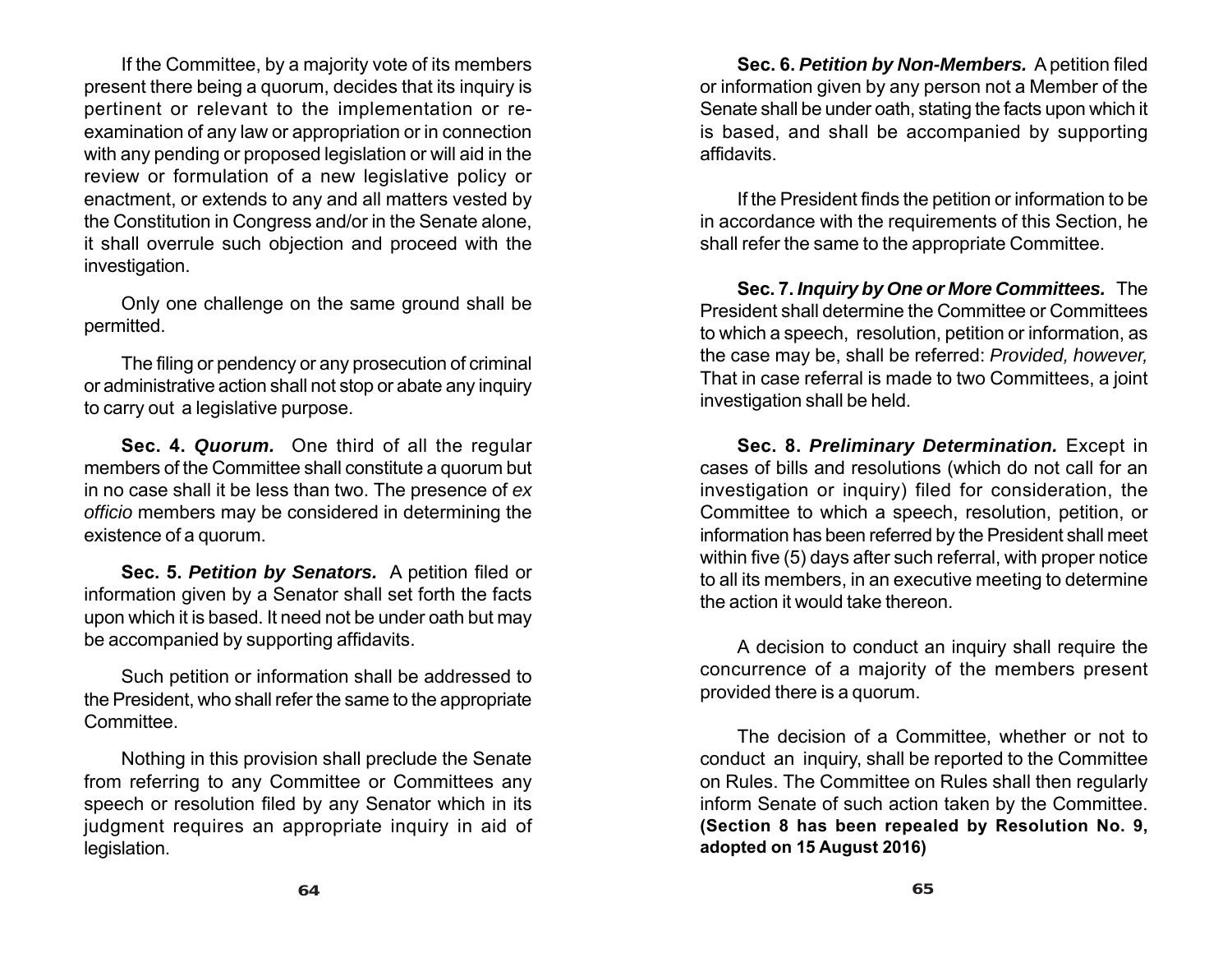**Sec. 9.** *Internal Rules.* A Committee which decides to conduct an inquiry may adopt internal rules of procedure for such inquiry, subject to these Rules.

**Sec. 10.** *Rule of Evidence.* Technical rules of evidence applicable to judicial proceedings which do not affect substantive rights need not be observed by the Committee.

**Sec. 11.** *Executive Session and Public Hearing.* (1) If the Committee believes that the interrogation of a witness in a public hearing might endanger national security, it may, *motu proprio* or upon motion of any interested party, conduct its inquiry in an executive session for the purpose of determining the necessity or advisability of conducting such interrogation thereafter in public hearing; (2) Attendance at executive sessions shall be limited to members of the Committee, its staff, other Members of the Senate, and other persons whose presence is requested or allowed by the Chairman; and (3) Testimony taken or material presented in an executive session, or any summary thereof, shall not be made public, in whole or in part, unless authorized by the Committee.

**Sec. 12.** *Testimony Under Oath.* All witnesses at executive sessions or public hearings who testify as to matters of fact shall give such testimony under oath or affirmation.

Witnesses may be called by the Committee on its own initiative or upon the request of the petitioner or person giving the information or any person who feels that he may be affected by the said inquiry.

**Sec. 13.** *Transcript of Testimony.* A complete and accurate record shall be kept of all testimonies and

proceedings at hearings, both in public and in executive sessions.

Any witness or his counsel, at his expense, may obtain a transcript of any public testimony of the witness from the Committee Secretary.

Any witness or his counsel may also obtain a transcript of his testimonies given in executive sessions under the following conditions:

- 1) When a special release of said testimony prior to public release is authorized by the Chairman; or
- 2) After said testimony has been made public by the Committee.

**Sec. 14.** *Right to Counsel.* (1) At every hearing, public or executive, every witness shall be accorded the right of having a counsel of his own choice; and (2) Except as provided in the Internal Rules of the Committee on Ethics and Privileges, the participation of counsel during the course of any hearing and while the witness is testifying shall be limited to advising said witness as to his legal rights. Counsel shall not be permitted to engage in oral argument with the Committee, but shall confine his activity to the area of legal advice to his client.

**Sec. 15.** *Conduct of Counsel.* Counsel for a witness shall conduct himself in a professional, ethical and proper manner. His failure to do so shall subject such counsel to disciplinary action which may include a warning, censure, removal from the hearing room, or punishment for contempt.

In such case of such removal of counsel, the witness shall have a reasonable time to obtain another counsel.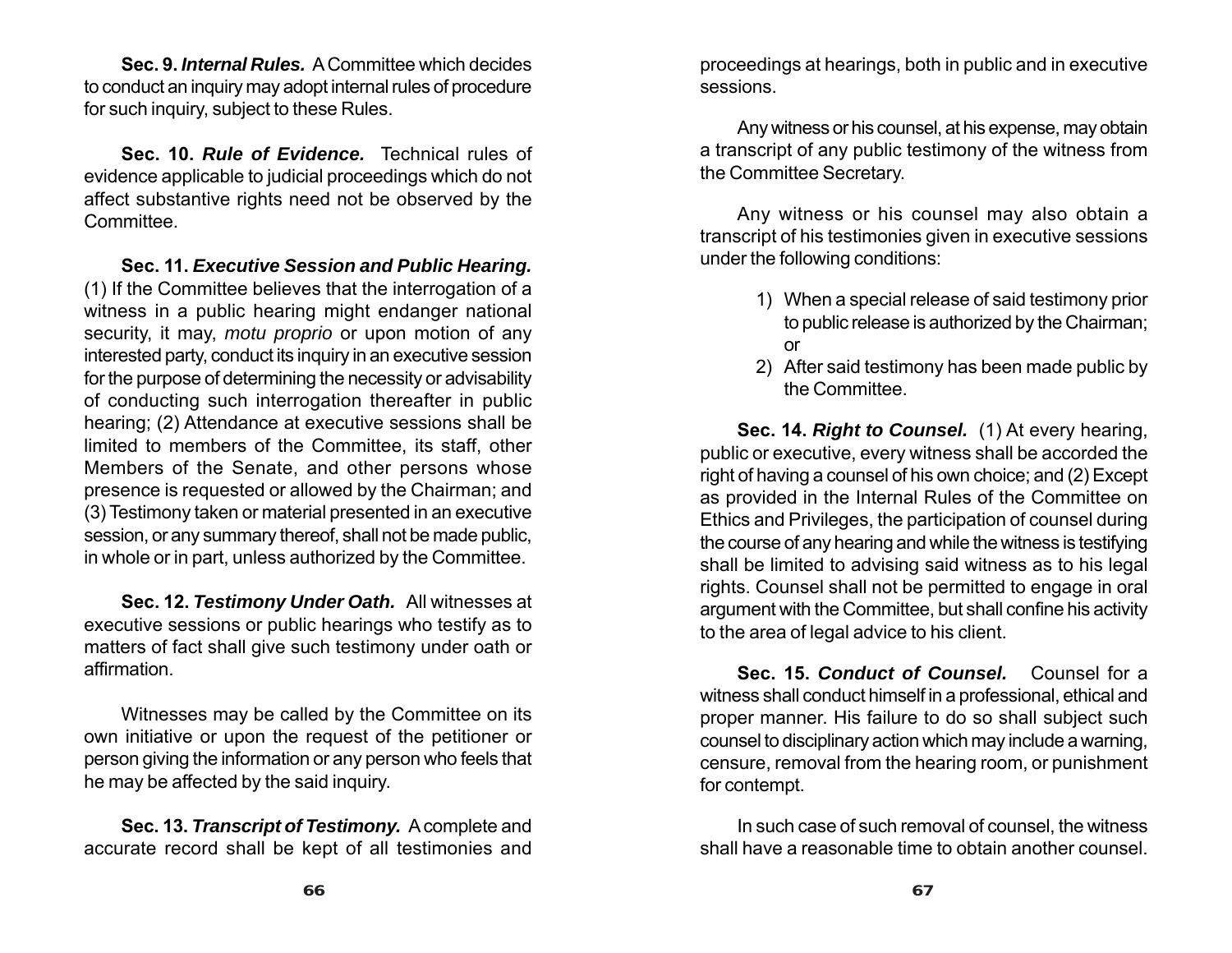Should the witness deliberately or capriciously fail or refuse to obtain the services of another counsel, the hearing shall continue and the testimony of such witness shall be taken.

**Sec. 16.** *Statement of Witness.* (1) Any witness desiring to make a prepared or written statement for the record shall file a copy of such statement with the Committee Secretary not less than twenty-four (24) hours in advance of the hearing at which the statement is to be presented; and (2) All such statements or portions thereof so received which are relevant and germane to the subject of investigation may, at the conclusion of the testimony of the witness, be inserted in the official transcript of the proceedings.

**Sec. 17.** *Powers of the Committee.* The Committee shall have the powers of an investigating committee, including the power to summon witnesses and take their testimony and to issue subpoena and subpoena *duces tecum*, signed by its Chairman, or in his absence by the Acting Chairman, and approved by the President. Within Metro Manila, such process shall be served by the Sergeant-at-Arms or his assistant. Outside of Metro Manila, service may be made by the police of a municipality or city, upon request of the Secretary.

Witnesses who are not government officials summoned by the Committee shall be entitled, upon request, subject to the approval of the President, to reasonable transportation expenses, plus such amounts as may be deemed necessary to defray the cost of his stay in Metro Manila on a day-to-day basis.

**Sec. 18.** *Contempt.\** (a) The Chairman with the concurrence of at least one (1) member of the Committee,

may punish or cite in contempt any witness before the Committee who disobeys any order of the Committee or refuses to be sworn or to testify or to answer a proper question by the Committee or any of its members, or testifying, testifies falsely or evasively, or who unduly refuses to appear or bring before the Committee certain documents and/or object evidence required by the Committee notwithstanding the issuance of the appropriate subpoena therefor. A majority of all the members of the Committee may, however, reverse or modify the aforesaid order of contempt within seven (7) days.

A contempt of the Committee shall be deemed a contempt of the Senate. Such witness may be ordered by the Committee to be detained in such place as it may designate under the custody of the Sergeant-at-Arms until he/she agrees to produce the required documents, or to be sworn or to testify, or otherwise purge himself/herself of that contempt.

b) A report of the detention of any person for contempt shall be submitted by the Sergeant-at-Arms to the Committee and the Senate.

**Sec. 19.** *Privilege Against Self-Incrimination.* A witness can invoke his right against self-incrimination only when a question which tends to elicit an answer that will incriminate him is propounded to him. However, he may offer to answer any question in an executive session.

No person can refuse to testify or be placed under oath or affirmation or answer questions before an incriminatory question is asked. His invocation of such right does not by itself excuse him from his duty to give testimony.

**<sup>\*</sup> As amended by Resolution No. 145 adopted on February 6, 2013 and published in the February 18, 2013 issue of the** *Manila Bulletin* **(p.8) and of The** *Daily Tribune* **(p.8).**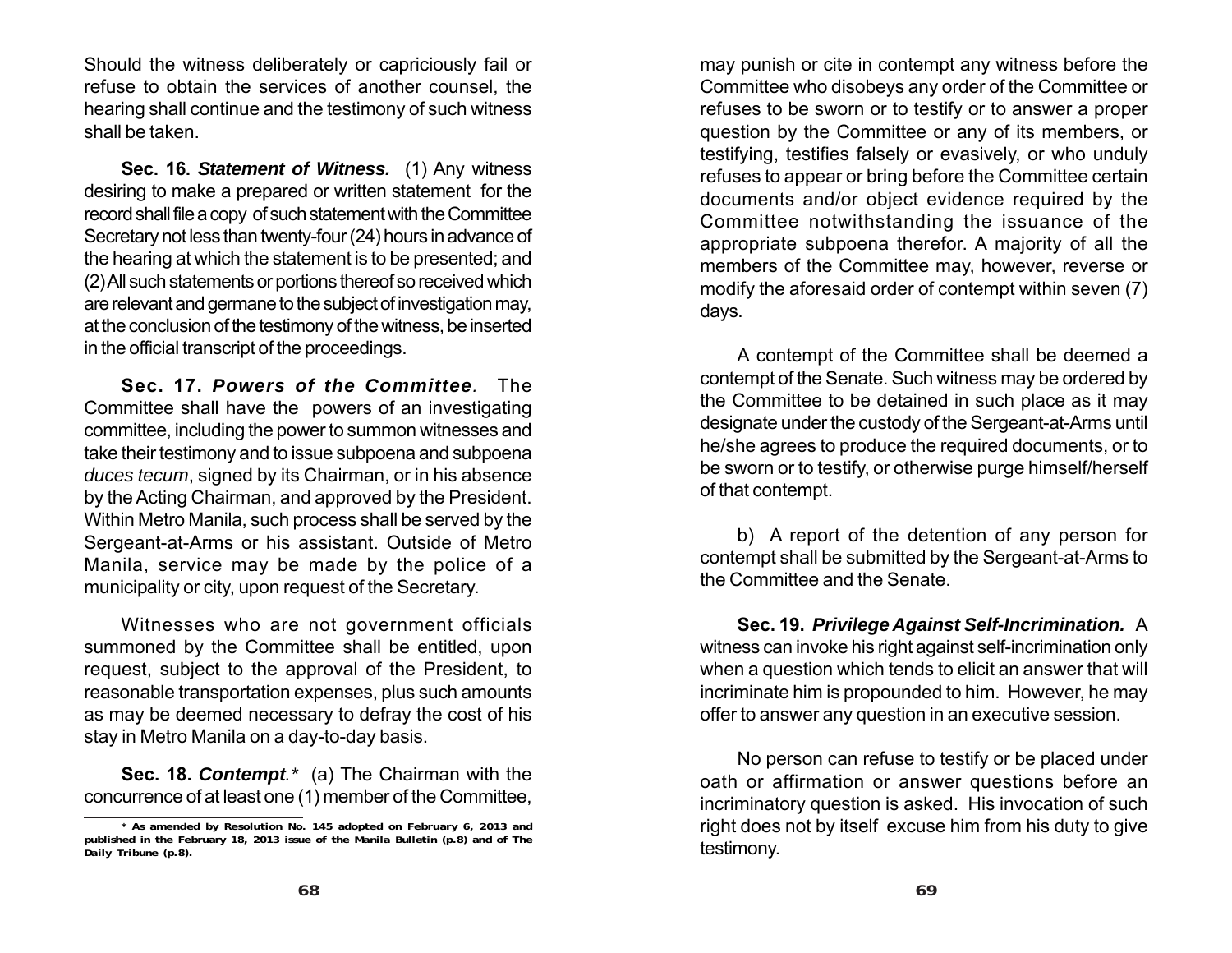In such a case, the Committee, by a majority vote of the members present there being a quorum, shall determine whether the right has been properly invoked. If the Committee decides otherwise, it shall resume its investigation and the question or questions previously refused to be answered shall be repeated to the witness. If the latter continues to refuse to answer the question, the Committee may punish him for contempt for contumacious conduct.

**Sec. 20.** *Subcommittees; Delegation of Authority.* The Chairman of a Committee may create subcommittees as may be deemed necessary for the purpose of performing any and all acts which the Committee as a whole is authorized to do and perform, except the power to punish for contempt under Section 18 hereof.

**Sec. 21.** *General Counsel.* The following committees shall have their respective counsel: Committee on Accountability of Public Officers and Investigations; Committee on Ethics and Privileges; Committee on Justice and Human Rights; and the Oversight Committee on Government Operations.

**Sec. 22.** *Report of Committee.* Within fifteen (15) days after the conclusion of the inquiry, the Committee shall meet to begin the consideration of its Report.

The Report shall be approved by a majority vote of all its members. Concurring and dissenting reports may likewise be made by the members who do not sign the majority report within seventy-two (72) hours from the approval of the report. The number of members who sign reports concurring in the conclusions of the Committee Report shall be taken into account in determining whether the Report has been approved by a majority of the

members: *Provided*, That the vote of a member who submits both a concurring and dissenting opinion shall not be considered as part of the majority unless he expressly indicates his vote for the majority position.

The Report, together with any concurring and/or dissenting opinions, shall be filed with the Secretary of the Senate, who shall include the same in the next Order of Business.

**Sec. 23.** *Action on Report.* The Report, upon inclusion in the Order of Business, shall be referred to the Committee on Rules for assignment in the Calendar.

**Sec. 24.** *Effectivity.* These Rules shall take effect after seven (7) days following complete publication in two (2) newspapers of general circulation and shall remain in force until amended or repealed. A copy of these Rules shall be posted on the official website of the Senate of the Philippines.\*

Adopted,

JUAN PONCE ENRILE *President of the Senate*

This Resolution was adopted by the Senate on August 9, 2010.

 EMMA LIRIO-REYES *Secretary of the Senate*

**<sup>\*</sup>The Rules of Procedure Governing Inquiries in Aid of Legislation was adopted by the Senate on 9 August 2010 and was published in the 19 August 2016 issue of the** *Manila Standard* **(p.C3). The Rules can be accessed at the Senate website:** *www.senate.gov.ph.*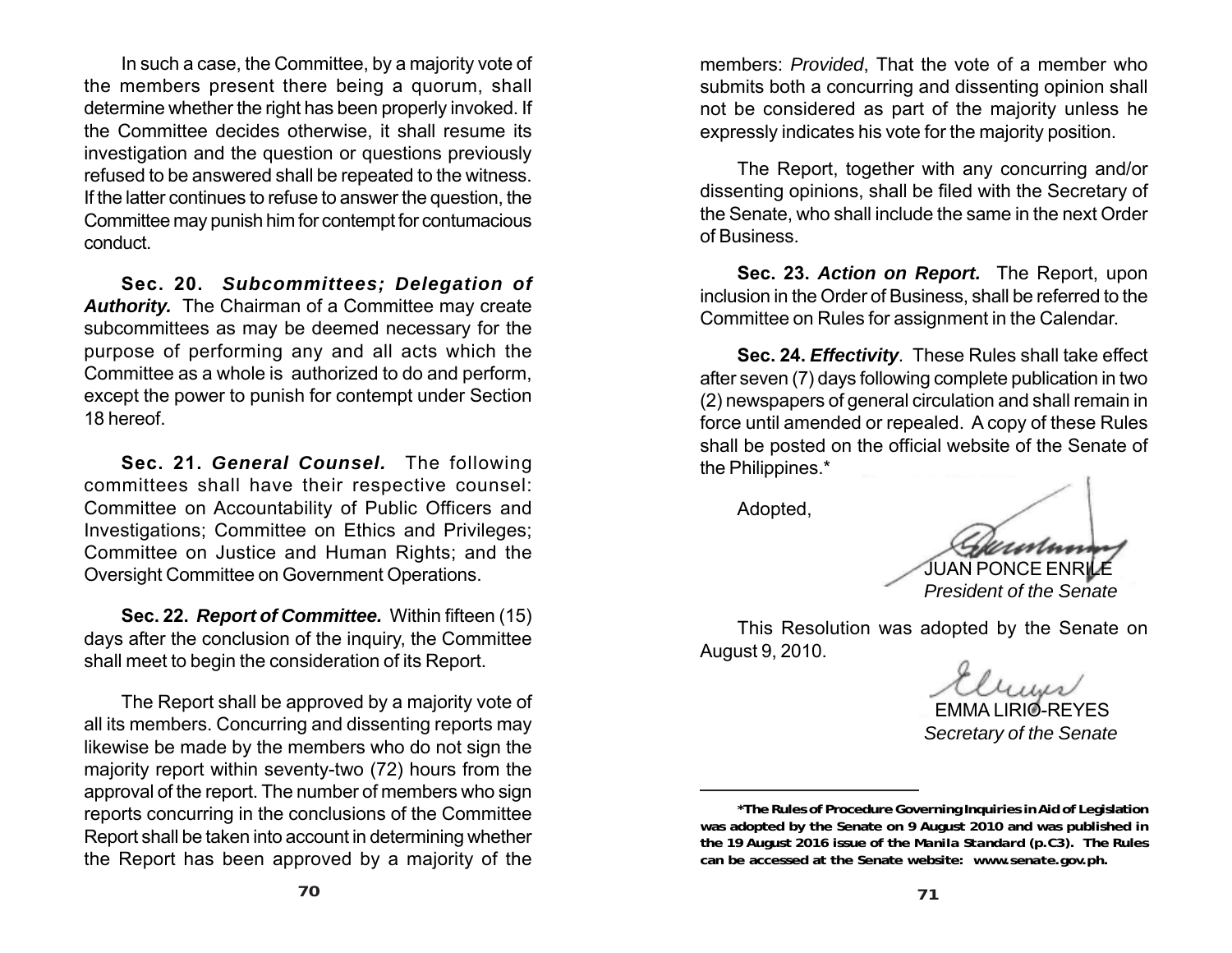# Republic of the Philippines **SENATE**

## **Resolution No. 9**

# **Resolution Repealing Section 8 Of Resolution No. 5, As Amended, Otherwise Known As The Senate Rules Of Procedure Governing Inquiries In Aid Of Legislation**

WHEREAS, Article VI, Section 21 of the Constitution provides that "The Senate or the House of Representatives or any of its respective committees may conduct inquiries in aid of legislation in accordance with its duly published rules of procedure. The rights of persons appearing in or affected by such inquiries shall be respected";

WHEREAS, there is a need to repeal Section 8 of Senate Resolution No. 5, otherwise known as the Senate Rules of Procedure Governing Inquiries in Aid of Legislation to reflect the current long-standing practice of the Senate and its Committees;

WHEREAS, there is a need to publish anew Resolution No. 5 as amended hereby: Now, therefore, be it

*Resolved, as it is hereby resolved by the Senate of the Philippines*, To repeal Section 8 of Resolution No. 5,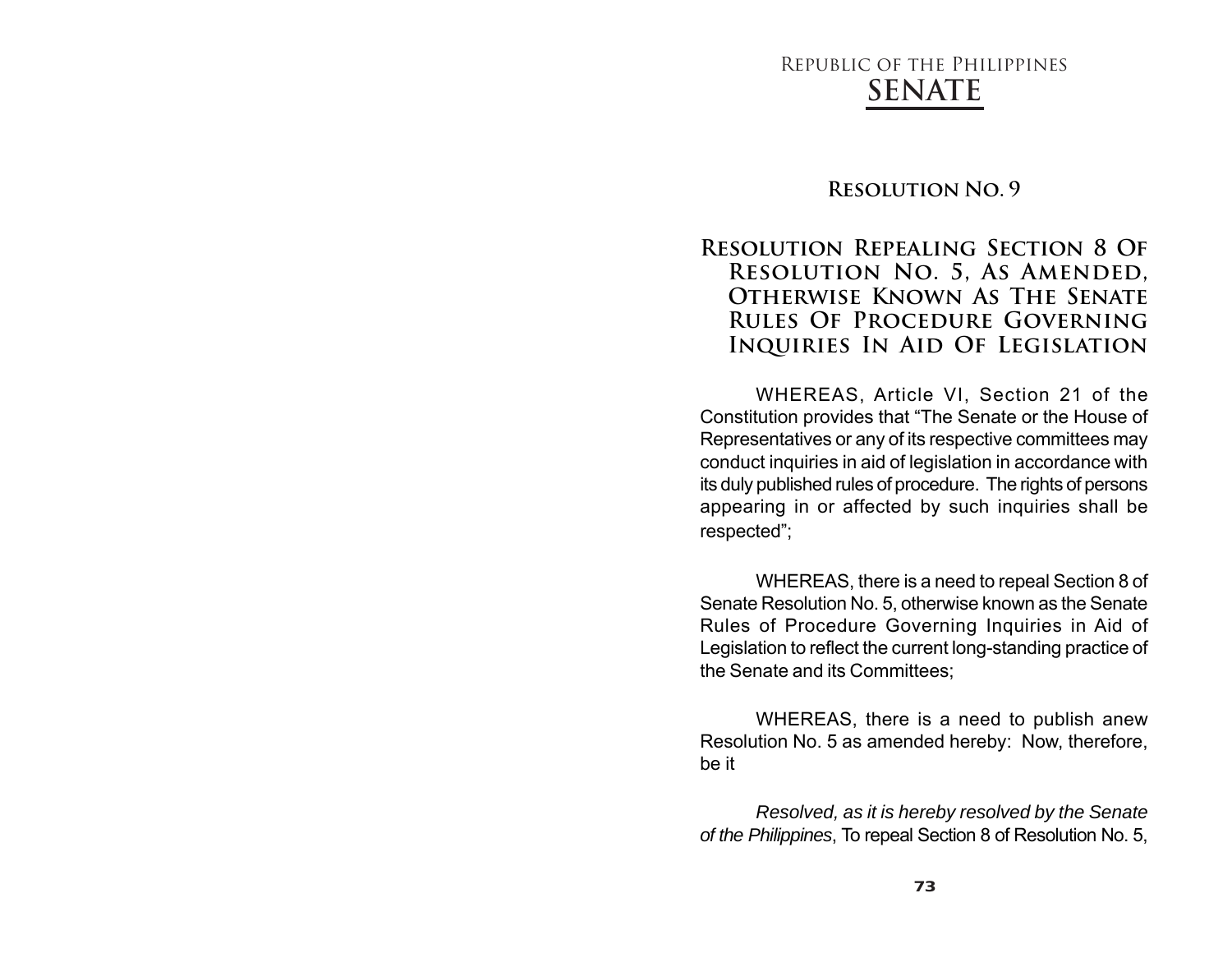as amended, otherwise known as the Senate Rules of Procedure Governing Inquiries in Aid of Legislation.

*Resolved, further*, That Resolution No. 5, as amended hereby, shall take effect immediately upon publication in a newspaper of general circulation and shall remain in force until amended or repealed. A copy of Resolution No. 5, as amended, shall be posted on the official website of the Senate of the Philippines.

Adopted,

AQUILINO "KOKO" PIMENTEL III

 *President of the Senate*

This Resolution was adopted by the Senate on August 15, 2016.

LUTGARDO B. BARBO Secretary of the Senate

# Republic of the Philippines **SENATE**

**Resolution No. 145**

# **Resolution Amending Resolution No. 5, Otherwise Known As The Rules Of Procedure Governing Inquiries In Aid Of Legislation**

Whereas, Article VI, Section 21 of the 1987 Constitution provides that the Senate or the House of Representatives or any of its respective committees may conduct inquiries in aid of legislation in accordance with its duly published rules of procedure;

Whereas, inherent to the enforcement of the right to conduct inquiries in aid of legislation is the right of the Senate and its committees to exercise the power of contempt;

Whereas, at present, the required vote necessary for a Senate committee to punish any witness for contempt is "a vote of a majority of all its members";

Whereas, the amendment is necessary to allow the senators to attend to equally important matters requiring their immediate attention without frustrating the inherent right of the committees to exercise the power of contempt: Now, therefore, be it

*Resolved, as it is hereby resolved, by the Senate of the Philippines,* To amend Section 18 of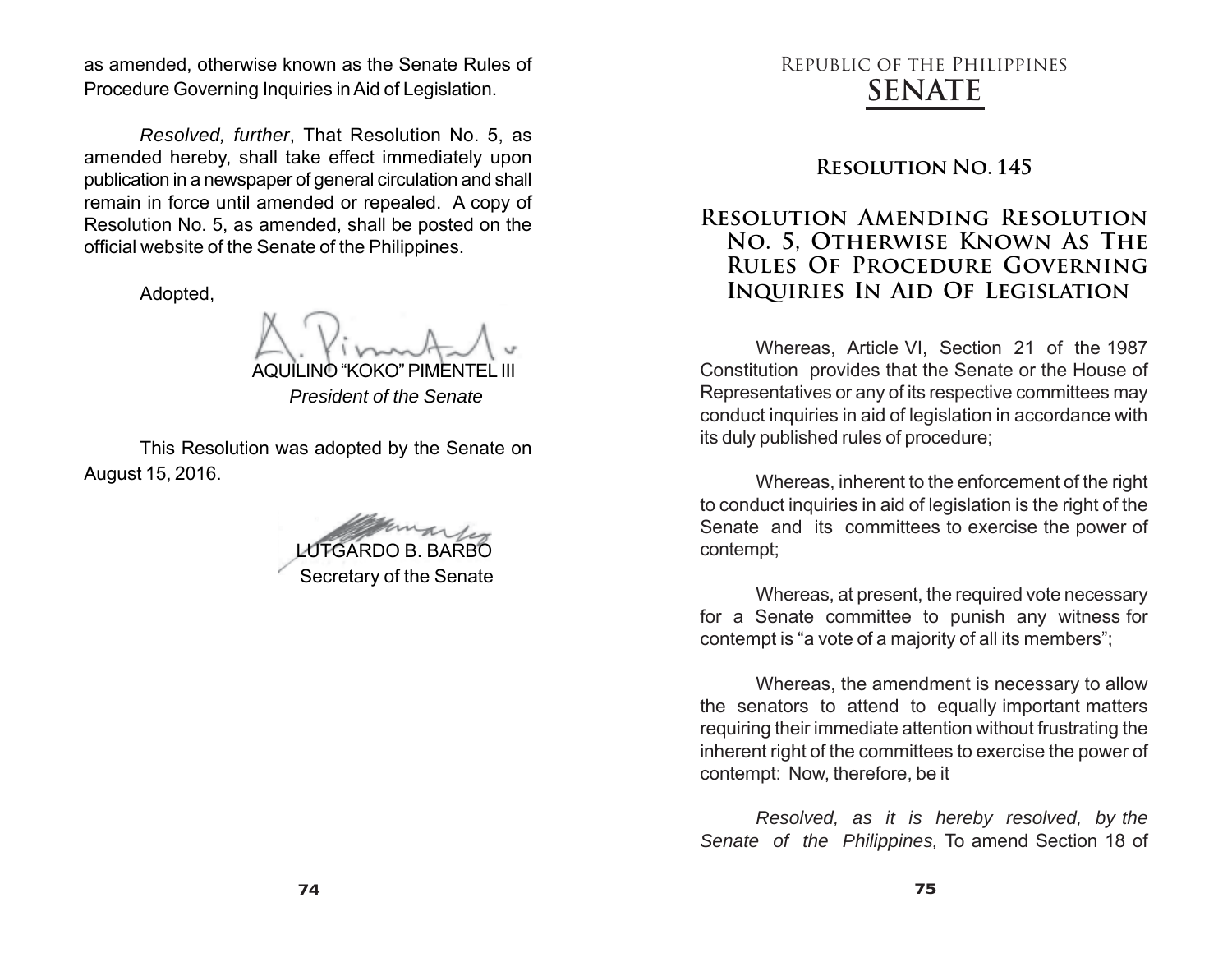Resolution No. 5, otherwise known as the Senate Rules of Procedure governing inquiries in aid of legislation, to read as follows:

"Sec. 18. *Contempt*. - (a) The Chairman with the concurrence of at least one (1) member of the Committee, may punish or cite in contempt any witness before the Committee who disobeys any order of the Committee or refuses to be sworn or to testify or to answer a proper question by the Committee or any of its members, or testifying, testifies falsely or evasively, or who unduly refuses to appear or bring before the Committee certain documents and/or object evidence required by the Committee notwithstanding the issuance of the appropriate subpoena therefor. A majority of all the members of the Committee may, however, reverse or modify the aforesaid order of contempt within seven (7) days.

"A contempt of the Committee shall be deemed a contempt of the Senate. Such witness may be ordered by the Committee to be detained in such place as it may designate under the custody of the Sergeant-at-Arms until he/she agrees to produce the required documents, or to be sworn or to testify, or otherwise purge himself/herself of that contempt.

"(b) A report of the detention of any person for contempt shall be submitted by the Sergeant-at-Arms to the Committee and the Senate."

*Resolved , further,* That this Resolution shall take effect immediately upon publication in two (2) newspapers of general circulation and shall remain in force until amended or repealed. A copy of this Resolution shall be posted in the official website of the Senate of the Philippines.\*

Adopted,

JUAN PONCE EI *President of the Senate*

This Resolution was adopted by the Senate on February 6, 2013.

EMMA LIRIO-REYES *Secretary of the Senate*

**<sup>\*</sup> This Resolution was published in the February 18, 2013 issue of the M***anila Bulletin* **(P.8) and of** *The Daily Tribune* **(p.8).**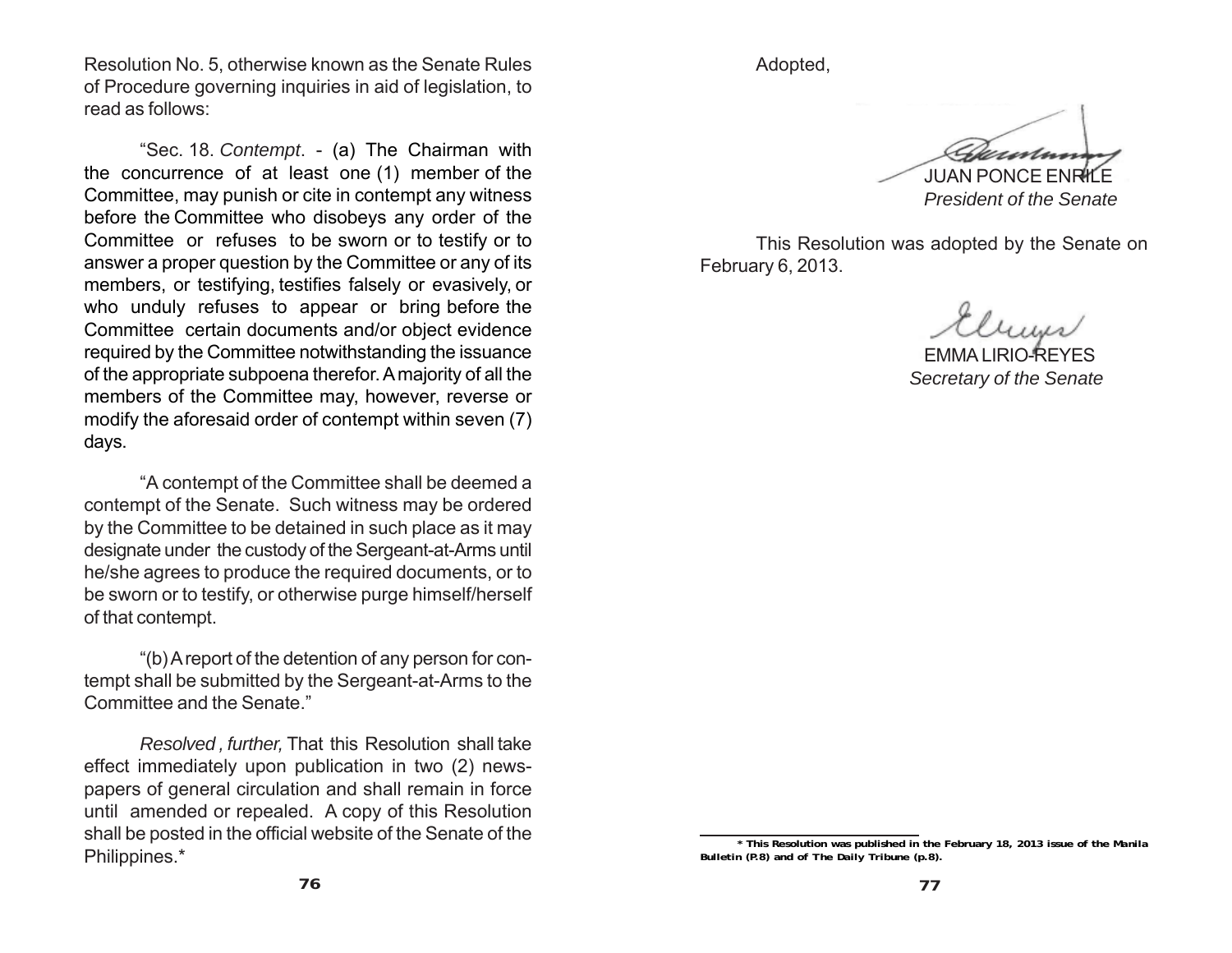# Republic of the Philippines **SENATE**

## **Resolution No. 39**

# **Resolution Adopting The Rules Of Procedure On Impeachment Trials**

*Resolved by the Senate,* To adopt, as it hereby adopts, the following:

#### **Rules of Procedure on Impeachment Trials**

- I. When the Senate receives articles of impeachment pursuant to Article XI, Sections 2 and 3 of the Constitution, the President of the Senate shall inform the House of Representatives that the Senate shall take proper order on the subject of impeachment and shall be ready to receive the prosecutors on such time and date as the Senate may specify.
- II. When the President of the Philippines is on trial, the Chief Justice of the Supreme Court shall preside but shall not vote. Notice shall be given to him by the President of the Senate of the time and place fixed for the consideration of the articles of impeachment, with a request to attend. The Chief Justice shall be administered the oath or affirmation, prescribed under these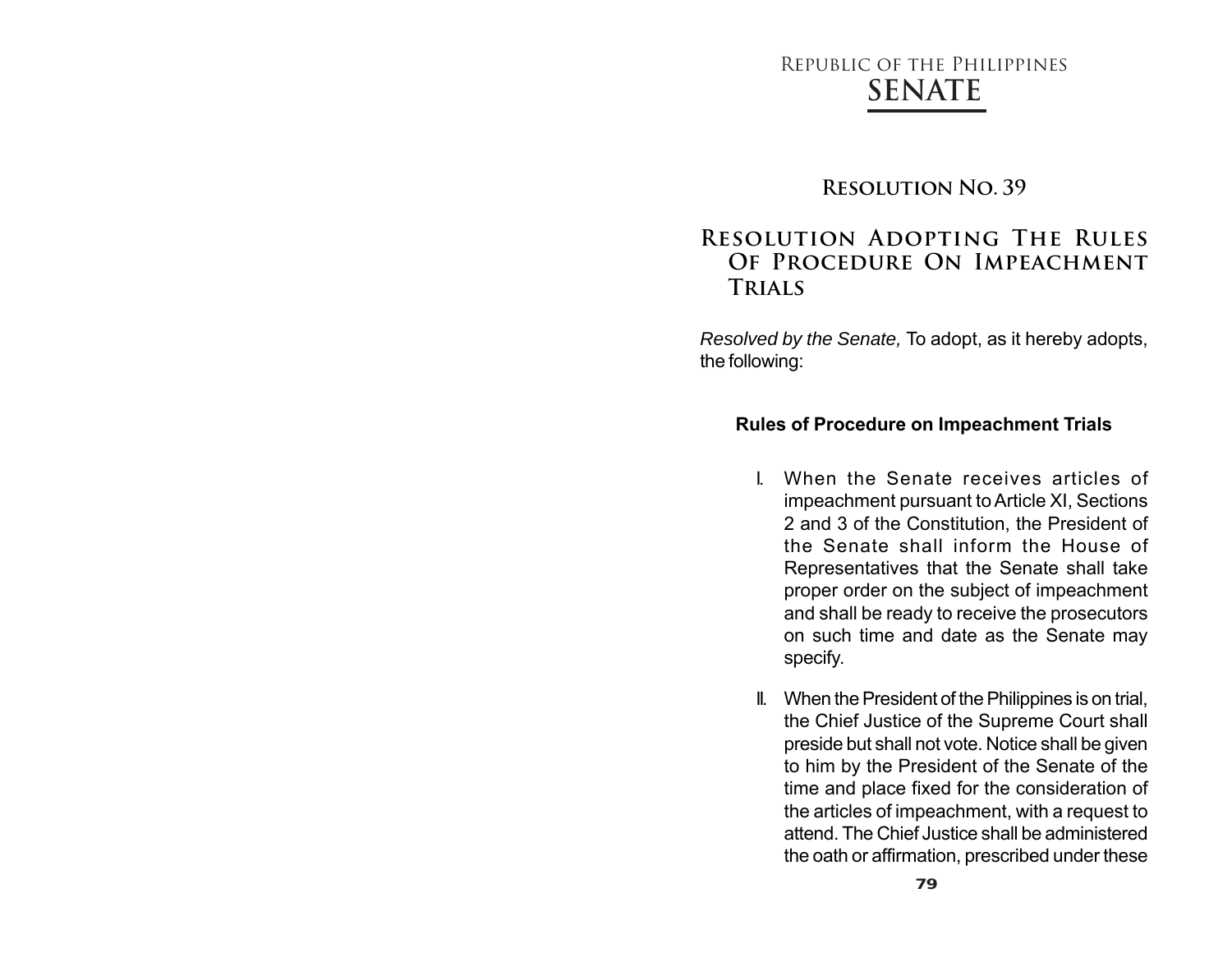Rules, by the President of the Senate and shall preside over the Senate during the consideration of said articles and upon the trial of the person impeached.

The President of the Senate shall preside in all other cases of impeachment and, for that purpose, placed under the prescribed oath or affirmation by any person authorized by law to administer an oath.

III. Before proceeding to the consideration of the articles of impeachment, the Presiding Officer shall administer the prescribed oath or affirmation to the Members of the Senate then present and to the other Members of the Senate as they shall appear, whose duty it shall be to take the same.

Upon presentation of the articles to the Senate, the Senate shall specify the date and time for the consideration of such articles. Unless the Senate provides otherwise, it shall continue in session from day to day (except Saturdays, Sundays, and nonworking holidays) until final judgment shall be rendered, and so much longer as may, in its judgment, be necessary.

Senators shall observe political neutrality during the course of the impeachment trial. "Political neutrality" shall be defined as exercise of public official's duty without unfair discrimination and regardless of party affiliation or preference.

IV. The Presiding Officer shall have the power to make and issue, by himself or by the Secretary of the Senate, all orders, mandates, and writs

authorized by these Rules or by the Senate, and to make and enforce such other regulations and orders in the premises as the Senate may authorize or provide.

- V. The Senate shall have power to compel the attendance of witnesses, to enforce obedience to its orders, mandates, writs, and judgments, to preserve order, and to punish in a summary way contempts of, and disobedience to, its authority, orders, mandates, writs, or judgments, and to make all lawful orders, rules, and regulations which it may deem essential or conducive to the ends of justice. And the Sergeant-at-Arms of the Senate, under the direction of the President of the Senate, may employ such aid and assistance as may be necessary to enforce, execute, and carry into effect the lawful orders, mandates, and writs of the Senate.
- VI. The President of the Senate or the Chief Justice when presiding on the trial may rule on all questions of evidence including, but not limited to, questions of materiality, relevancy, competency or admissibility of evidence and incidental questions, which ruling shall stand as the judgment of the Senate, unless a Member of the Senate shall ask that a formal vote be taken thereon, in which case it shall be submitted to the Senate for decision after one contrary view is expressed; or the Presiding Officer may at his/her option, in the first instance, submit any such question to a vote of the Members of the Senate. The motion for a vote and the contrary opinion shall not take more than two (2) minutes each, with a one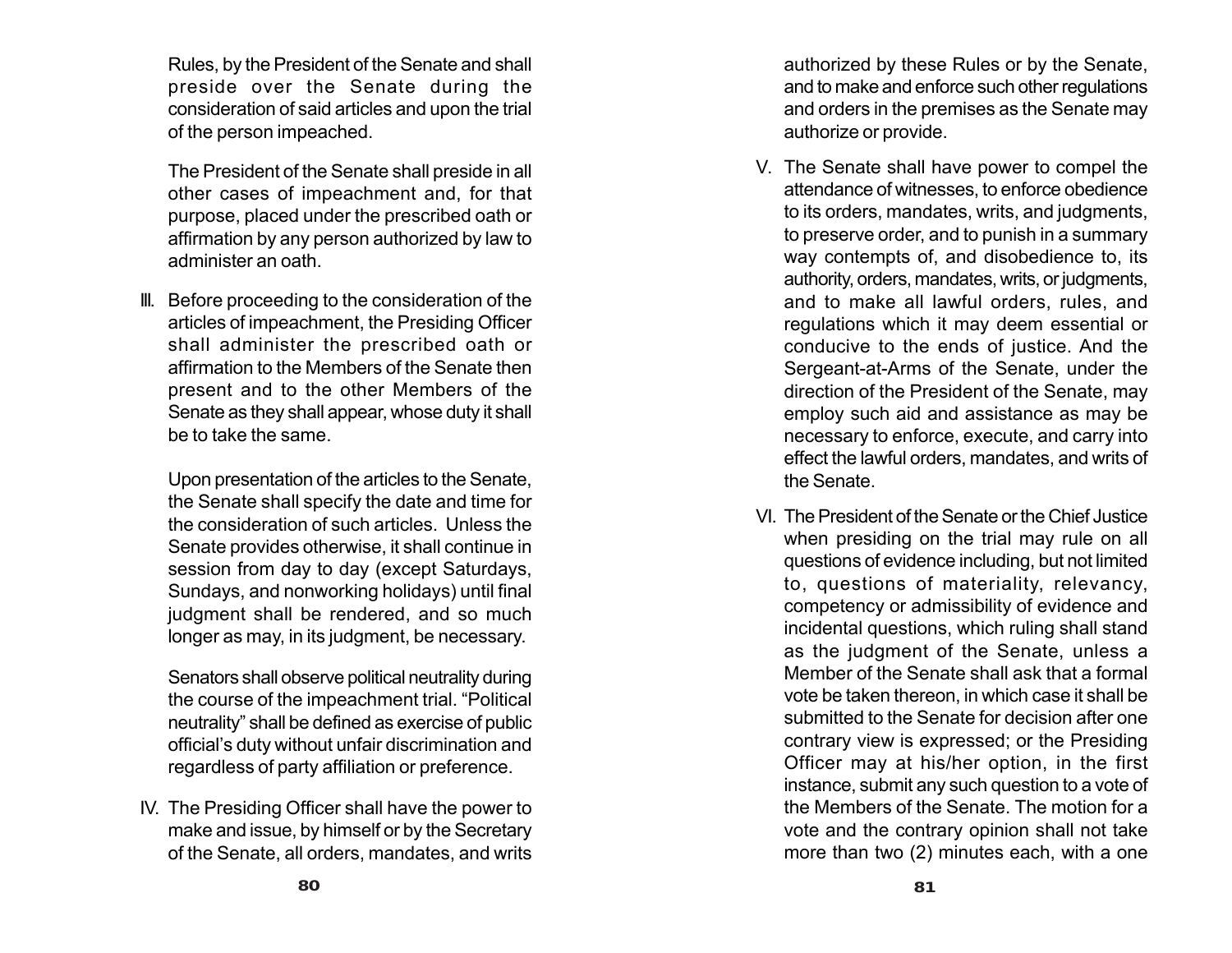minute rebuttal allowed for the proponent of the motion. The provisions of the Rules of the Senate and the revised Rules of Court shall apply suppletorily whenever applicable.

VII. Upon the presentation of articles of impeachment and the organization of the Senate as hereinbefore provided, a writ of summons shall be issued to the person impeached, reciting or incorporating said articles, and notifying him/her to appear before the Senate upon a day and at a place to be fixed by the Senate and named in such writ, and to file his/her Answer to said articles of impeachment within a non-extendible period of ten (10) days from receipt thereof; to which the prosecutors may Reply within a nonextendible period of five (5) days therefrom; and to stand to and abide by the orders and judgments of the Senate.

Such writ shall be served by such officer or person named in the order thereof, not later than three (3) days prior to the day fixed for such appearance of the person impeached, either by the delivery of an attested copy thereof to the person impeached, or if personal service cannot be done, service of the writ may be made by leaving a copy with a person of sufficient age and discretion at his/her last known address or at his/her office or place of business; and if the service of such writ shall fail the proceedings shall not thereby abate, but further service may be made in such manner as the Senate shall direct. If the person impeached, after service, shall fail to appear,

either in person or by counsel, on the day so fixed or, appearing, shall fail to file his answer to such articles of impeachment, the trial shall proceed nevertheless as upon a plea of not guilty. If a plea of guilty shall be entered, judgment may be entered thereon without further proceedings.

VIII. At the date and time designated by the Senate for the return of the summons against the person impeached, the Secretary of the Senate shall administer the following oath or affirmation to the returning officer:

*"I, \_\_\_\_\_\_\_\_\_\_\_\_\_\_\_\_\_\_, do solemnly swear (or affirm) that the return made by me upon the process issued on the \_\_\_\_\_\_\_ day of \_\_\_\_\_\_\_\_\_\_\_\_\_\_, by the Senate of the Philippines, against \_\_\_\_\_\_\_\_ \_\_\_\_\_\_\_\_\_\_*

*was truly made, and that I have performed such service as therein described: (So help me God)."*

Which oath or affirmation shall be entered at large on the records.

IX. The person impeached shall then be called to appear and answer the articles of impeachment against him/her. If he/she appears, or any person for him/her, the appearance shall be recorded, stating particularly if by himself/herself, or by agent or counsel, naming the person appearing and the capacity in which he/she appears. If he/she does not appear, either personally or by agent or counsel, the same shall be recorded.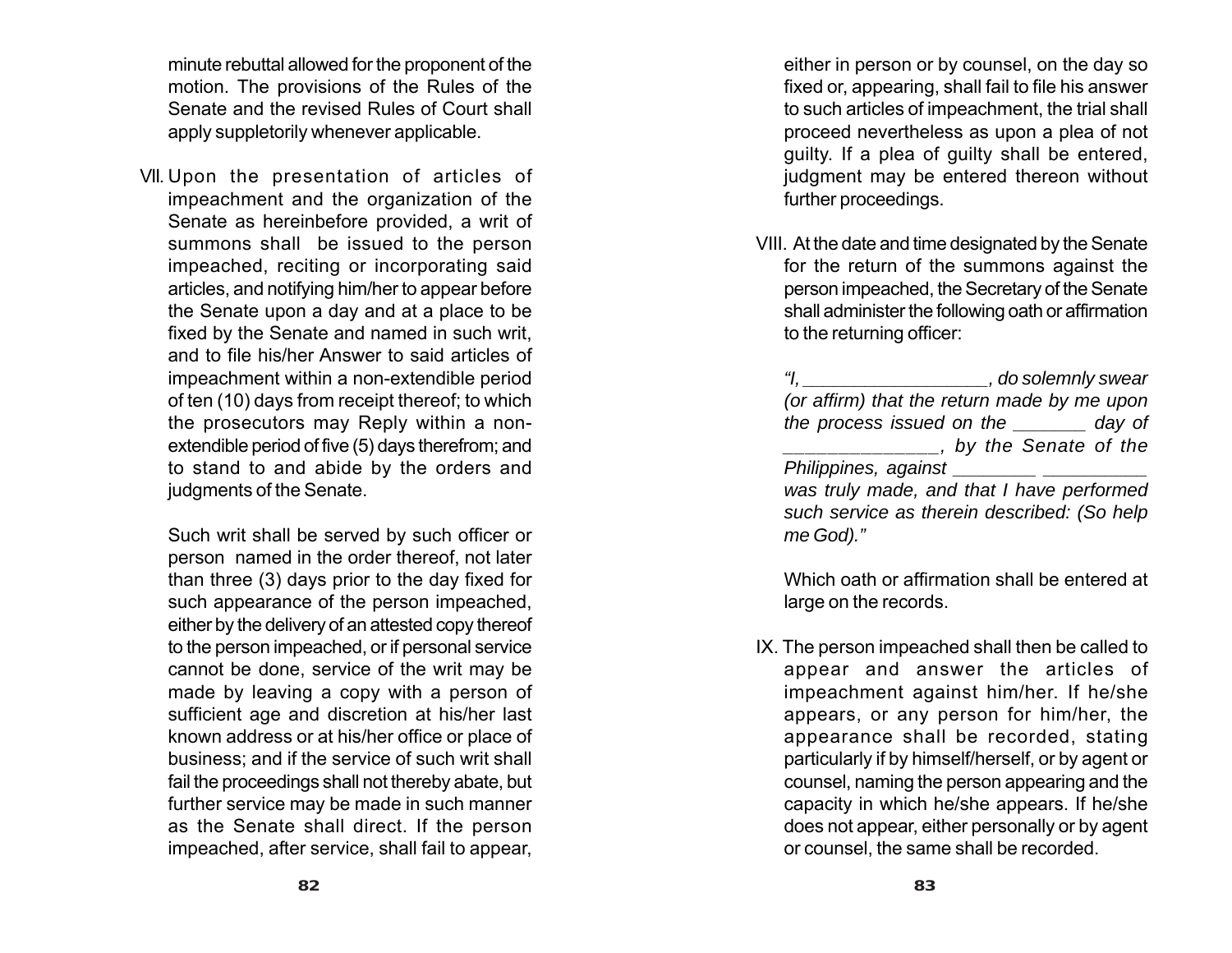X. At 2 o'clock in the afternoon, or at such other hour as the Senate may order, of the day appointed for the trial of an impeachment, the legislative business of the Senate, if there be any, shall be suspended, and the Secretary of the Senate shall give notice to the House of Representatives that the Senate is ready to proceed upon the impeachment trial of \_\_\_\_\_\_\_\_\_\_\_\_\_\_\_\_\_\_\_\_\_\_, in the Senate

Chamber.

- XI. Unless otherwise fixed by the Senate, the hour of the day at which the Senate shall sit upon the trial of an impeachment shall be 2 o'clock in the afternoon; and when the hour shall arrive, the Presiding Officer upon such trial shall cause proclamation to be made, and the business of the trial shall proceed. The adjournment of the Senate sitting in said trial shall not operate as an adjournment of the Senate as a legislative body.
- XII. The Secretary of the Senate shall record the proceedings in cases of impeachment as in the case of legislative proceedings, and the same shall be reported in the same manner as the legislative proceedings of the Senate.
- XIII. Counsel for the parties shall be admitted to appear and be heard upon an impeachment: *Provided*, That counsel for the prosecutors shall be under the control and supervision of the panel of prosecutors of the House of Representatives.
- XIV. All motions, objections, requests, or applications whether relating to the procedure of the Senate or relating immediately to the trial (including questions with respect to admission of evidence or other questions arising during the trial) made by the parties or their counsel shall be addressed to the Presiding Officer only, and if he, or any Senator, shall require it, they shall be committed to writing, and read at the Secretary's table.
- XV. Witnesses shall be examined by one person on behalf of the party producing them, and then cross-examined by one person on the other side.
- XVI. If a Senator is called as a witness, he/she shall be sworn, and give his/her testimony standing in his/her place.
- XVII. If a Senator wishes to put a question to a witness, he/she shall do so within two (2) minutes. A Senator may likewise put a question to a prosecutor or counsel. He/she may also offer a motion or order, in writing, which shall be submitted to the Presiding Officer.
- XVIII.At all times while the Senate is sitting upon the trial of an impeachment the doors of the Senate shall be open to the public. Silence shall be observed by the visitors at all times, on pain of eviction from the trial venue.

The Presiding Officer and the Members of the Senate shall refrain from making any comments and disclosures in public pertaining to the merits of a pending impeachment trial.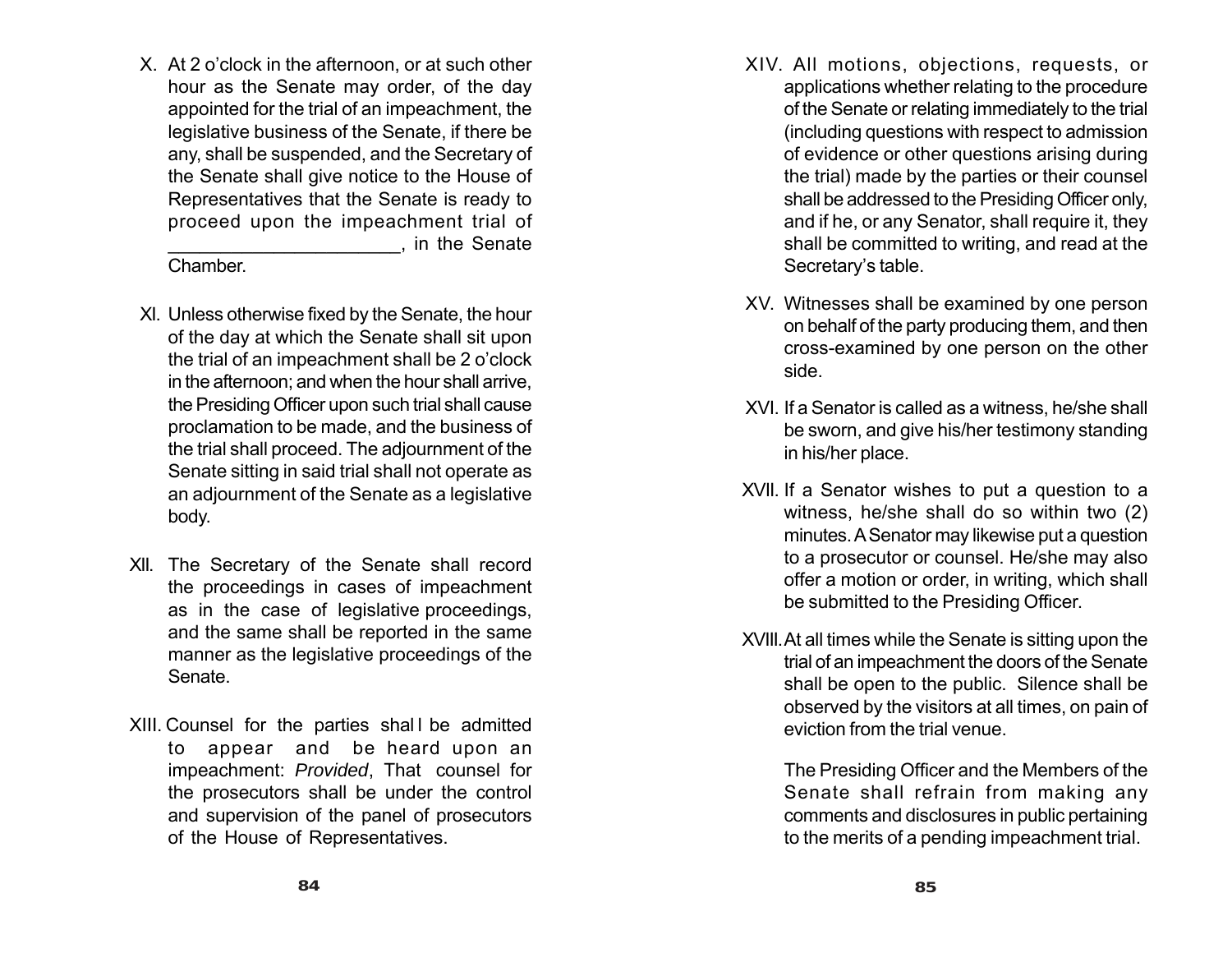The same shall likewise apply to the prosecutors, to the person impeached, and to their respective counsel and witnesses.

- XIX. All preliminary or interlocutory questions, and all motions, shall be argued for not exceeding one hour on each side, unless the Senate otherwise orders.
- XX. The case, on each side, shall be opened by one person. The final argument on the merits may be made by two (2) persons on each side (unless otherwise ordered by the Senate upon application for that purpose), and the argument shall be opened and closed on the part of the House of Representatives.
- XXI. The trial of all the articles of impeachment shall be completed before the Senators vote on the final question on whether or not the impeachment is sustained. On the final question whether the impeachment is sustained, the vote shall be taken on each article of impeachment separately; and if the impeachment shall not, upon any of the articles presented, be sustained by the votes of twothirds of all the Members, a judgment of acquittal shall be entered; but if the person impeached in such articles of impeachment shall be convicted upon any of said articles by the votes of two-thirds of all the Members, the Senate shall proceed to pronounce judgment of conviction, and a certified copy of such judgment shall be deposited in the Office of the Secretary of the Senate. A motion to reconsider the vote by which any article of impeachment is sustained or rejected shall not be in order.

*Form of putting the question on each article of impeachment.*

The Presiding Officer shall first state the question. Thereafter, each Senator, as his/her name is called, shall rise in his/her place and answer: *guilty* or *not guilty*. The vote of the President of the Senate on each article of impeachment, when acting as the presiding officer, shall be last taken after all the Senators have stated their votes. If he/she so wishes, a Senator may explain his/her vote for not more than two (2) minutes.

XXII. All the orders and decisions may be acted upon without objection, or, if objection is heard, the orders and decisions shall be voted on without debate by *yeas* and *nays*, which shall be entered on the record, subject, however, to the operation of Rule VI, and in that case no Member shall speak more than once on one question, and for not more than ten (10) minutes on an interlocutory question, and for not more than fifteen (15) minutes on the final question, unless by consent of the Senate, to be had without debate; but a motion to adjourn may be decided without the *yeas* and *nays*, unless they be demanded by one-fifth of the Members present. The fifteen minutes herein allowed shall be for the whole deliberation on the final question, and not on the final question on each article of impeachment.

XXIII. Witnesses shall be sworn in the following form:

*"You \_\_\_\_\_\_\_\_\_\_\_\_\_\_\_, do swear (or affirm, as the case may be) that the evidence you*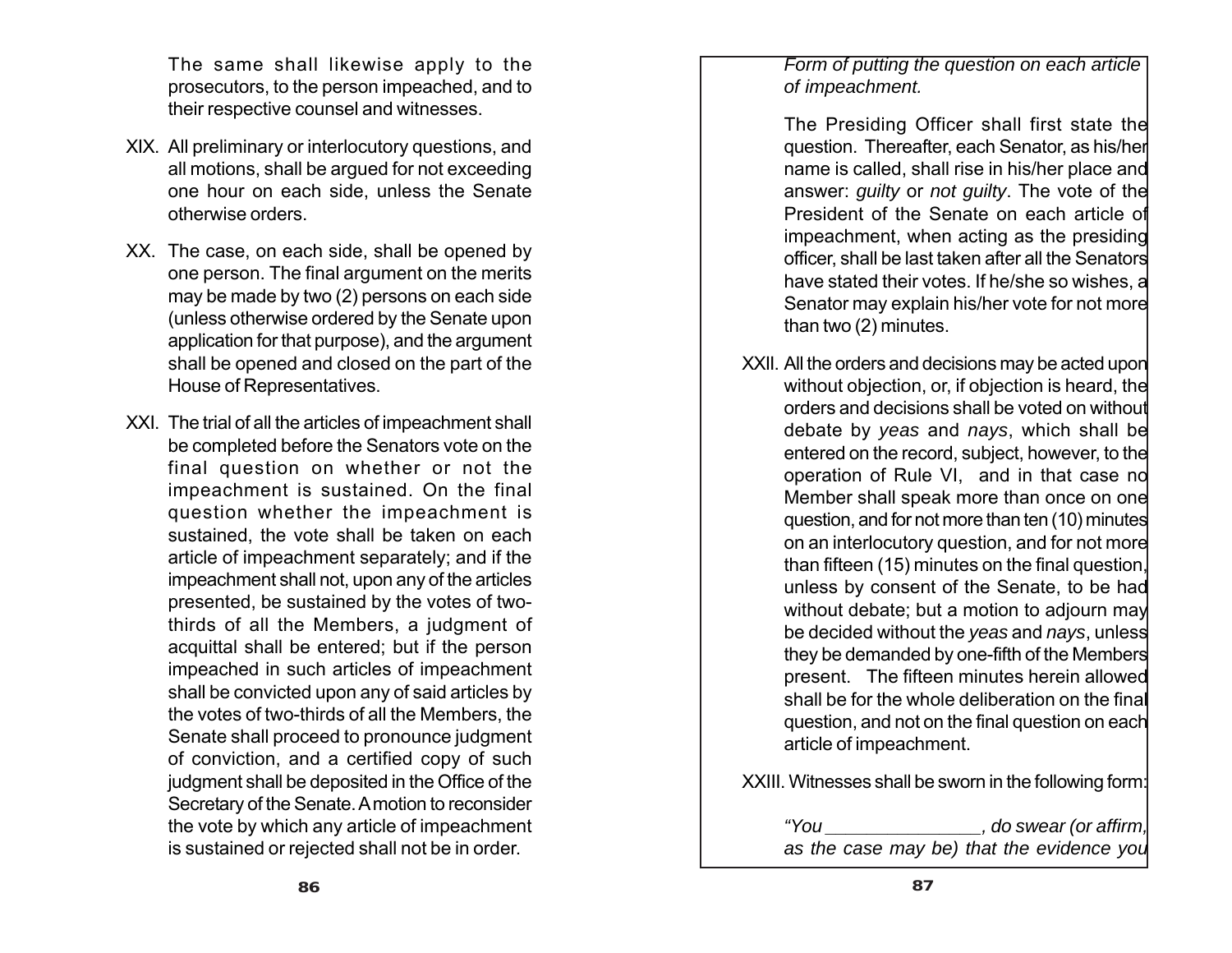*shall give in the case now pending between the Philippines and \_\_\_\_\_\_\_\_\_\_\_\_\_\_\_\_\_\_, shall be the truth, the whole truth, and nothing but the truth: (so help you God)."* 

Which oath or affirmation shall be administered by the Secretary of the Senate, or any other duly authorized person.

**88 89** *Form of a subpoena to be issued on the application of the prosecutors of the impeachment, or of the party impeached, or of his/her counsel.*   $\overline{0}$  ,  $\overline{0}$ Greetings: You are hereby commanded to appear before the Senate of the Philippines, on the day of **\_\_\_\_\_\_\_\_\_\_\_\_\_\_\_\_\_\_\_\_\_**, at the Senate Chamber in \_\_\_\_\_\_\_\_\_\_\_\_\_\_\_\_\_\_\_\_, then and there to testify your knowledge in the case which is before the Senate in which the House of Representatives has impeached \_\_\_\_\_\_\_\_\_\_\_\_\_, and to bring with you the following \_\_\_\_\_\_\_\_\_\_\_, it being necessary to use the same as testimony. Fail not. Witness \_\_\_\_\_\_\_\_\_\_\_\_\_\_\_\_\_\_\_, and Presiding Officer of the said Senate at \_\_\_\_\_\_\_\_\_\_\_\_\_, Philippines, this \_\_\_ day of \_\_\_\_\_\_\_, in the year of our Lord \_\_\_\_\_\_\_\_\_\_\_\_\_\_\_\_\_\_\_. Presiding Officer of the Senate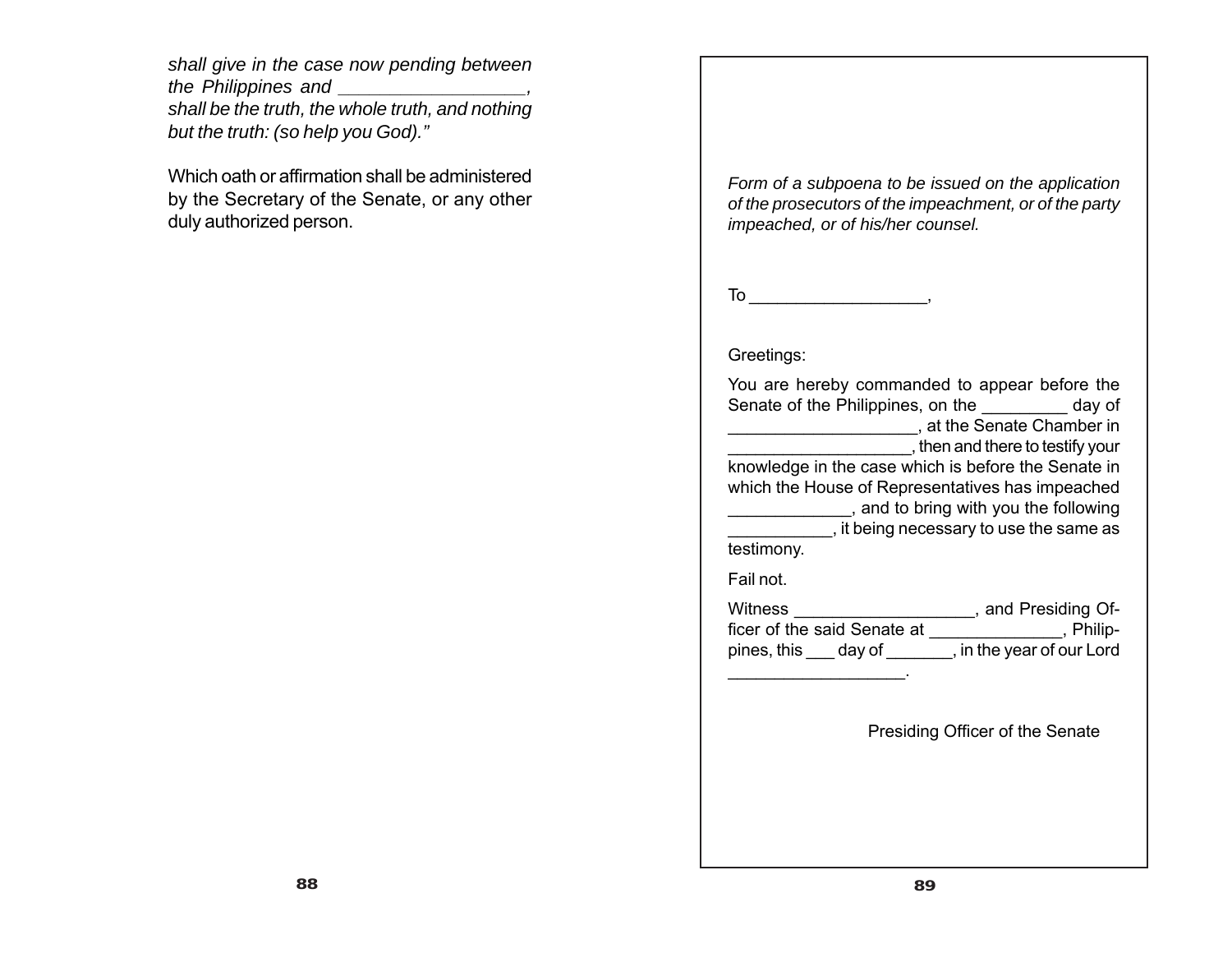|                                                                                                                                                                                                                                                                                                                                                                                                                   | Form of summons to be issued and served upon the person<br>impeached.                                                                                                                                                                                                                                                                                                                                                                                                                                                                                                                                                                                                                                                                  |
|-------------------------------------------------------------------------------------------------------------------------------------------------------------------------------------------------------------------------------------------------------------------------------------------------------------------------------------------------------------------------------------------------------------------|----------------------------------------------------------------------------------------------------------------------------------------------------------------------------------------------------------------------------------------------------------------------------------------------------------------------------------------------------------------------------------------------------------------------------------------------------------------------------------------------------------------------------------------------------------------------------------------------------------------------------------------------------------------------------------------------------------------------------------------|
| Form of direction for the service of said subpoena.                                                                                                                                                                                                                                                                                                                                                               | REPUBLIC OF THE PHILIPPINES ) S.S.                                                                                                                                                                                                                                                                                                                                                                                                                                                                                                                                                                                                                                                                                                     |
| The Senate of the Philippines )                                                                                                                                                                                                                                                                                                                                                                                   | The Senate of the Philippines                                                                                                                                                                                                                                                                                                                                                                                                                                                                                                                                                                                                                                                                                                          |
|                                                                                                                                                                                                                                                                                                                                                                                                                   | $\overline{10}$ , and $\overline{10}$ , and $\overline{10}$ , and $\overline{10}$ , and $\overline{10}$ , and $\overline{10}$ , and $\overline{10}$ , and $\overline{10}$ , and $\overline{10}$ , and $\overline{10}$ , and $\overline{10}$ , and $\overline{10}$ , and $\overline{10}$ , and $\overline{10}$ , a                                                                                                                                                                                                                                                                                                                                                                                                                      |
| Greetings:                                                                                                                                                                                                                                                                                                                                                                                                        | Greetings:                                                                                                                                                                                                                                                                                                                                                                                                                                                                                                                                                                                                                                                                                                                             |
| You are hereby commanded to serve and return the<br>within subpoena according to law. Dated at<br>_____________, this ________ day of _______, in the year                                                                                                                                                                                                                                                        | Whereas the House of Representatives of the Philippines<br>did, on the _____ day of ________, present to the Senate<br>articles of impeachment against you, the said<br>_______, in the words following:                                                                                                                                                                                                                                                                                                                                                                                                                                                                                                                               |
| of our Lord _____________________                                                                                                                                                                                                                                                                                                                                                                                 | [Here insert the articles]                                                                                                                                                                                                                                                                                                                                                                                                                                                                                                                                                                                                                                                                                                             |
| Secretary of the Senate                                                                                                                                                                                                                                                                                                                                                                                           | And demand that you, the said ____________________, should<br>be put to answer the accusations as set forth in said articles,<br>and that such proceedings, examinations, trials, and<br>judgments might be thereupon had as are agreeable to law<br>and justice.                                                                                                                                                                                                                                                                                                                                                                                                                                                                      |
| Form of oath to be administered to the Members of<br>the Senate and the Presiding Officer sitting in the trial<br>of impeachments.<br>"I solemnly swear (or affirm, as the case may be)<br>that in all things appertaining to the trial of the<br>impeachment of __________________, now pending, I<br>will do impartial justice according to the Constitution<br>and laws of the Philippines: (So help me God)." | You, the said ______________________, are therefore hereby<br>summoned to be and appear before the Senate of the<br>Philippines, at their Chamber in ________________, on the<br>day of the state o'clock<br>then and there to answer to the said articles of impeachment,<br>and then and there to abide by, obey, and perform such<br>orders, directions, and judgments as the Senate of the<br>Philippines shall make in the premises according to the<br>Constitution and laws of the Philippines.<br>Hereof you are not to fail.<br>Witness ________________________, and Presiding Officer of the<br>said Senate at _________________, Philippines, this ____ day<br>of ________, in the year of our Lord ______________________ |
|                                                                                                                                                                                                                                                                                                                                                                                                                   | Presiding Officer of the Senate                                                                                                                                                                                                                                                                                                                                                                                                                                                                                                                                                                                                                                                                                                        |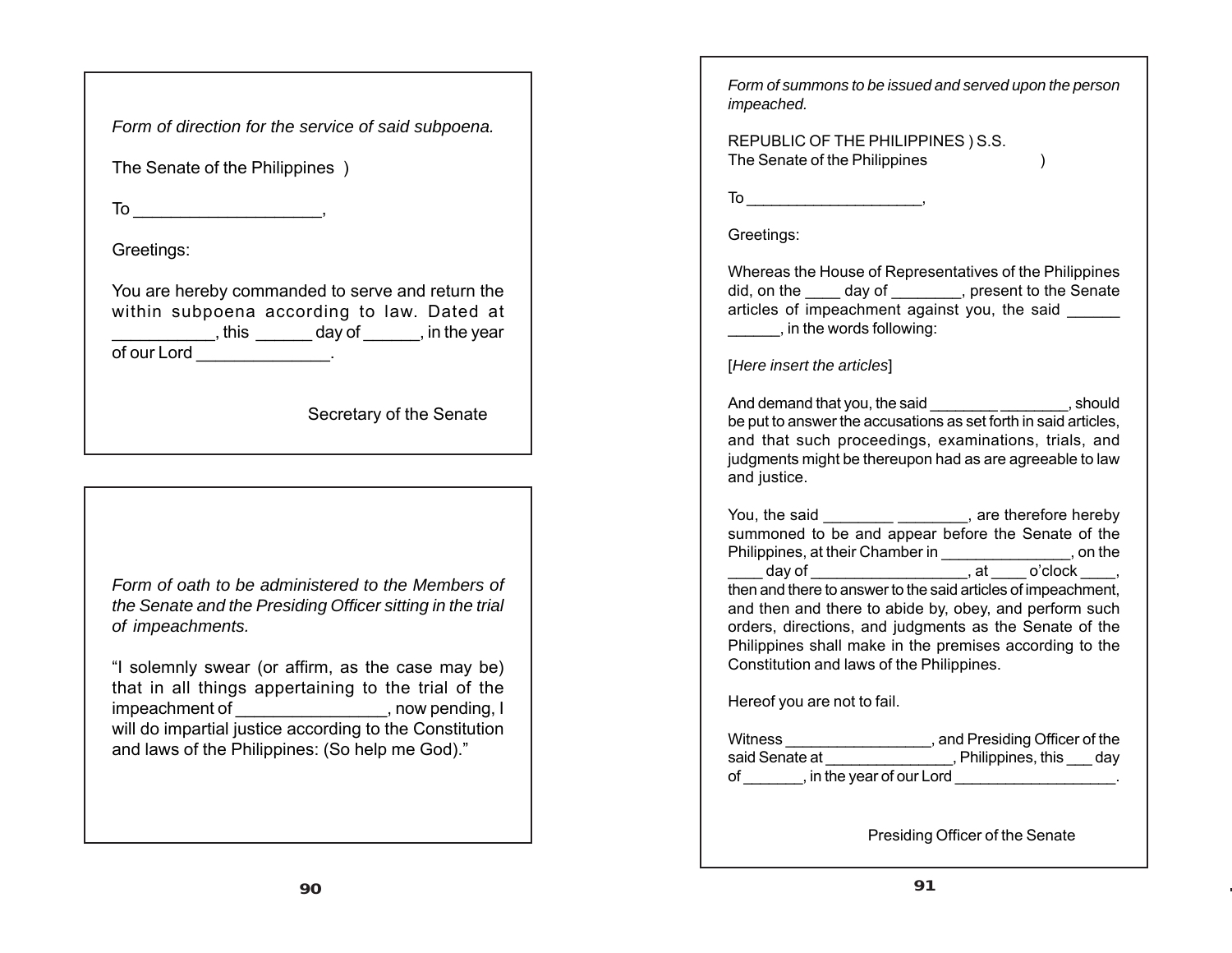*Form of Order to be indorsed on said writ of summons.*

REPUBLIC OF THE PHILIPPINES ) S.S. The Senate of the Philippines )

 $\overline{0}$   $\overline{\phantom{0}}$  ,  $\overline{\phantom{0}}$ 

Greetings:

You are hereby commanded to deliver to and leave with the same state of the set of the state of the state of the state of the state of the state of the state of the state of the state of the state of the state of the state of the state of the state of the state of the st found, or if not, to leave at his usual place of abode, or at his usual place of business in some conspicuous place, a true and attested copy of the within writ of summons, together with a like copy of this order; and in whichsoever way you perform the service, let it be done at least days before the appearance day mentioned in the said writ of summons.

Fail not, and make return of this writ of summons and order, with your proceedings thereon endorsed, on or before the appearance day mentioned in the said writ of summons.

| Witness               | , and Presiding Officer   |
|-----------------------|---------------------------|
| of the said Senate at | this .                    |
| day of                | , in the year of our Lord |

\_\_\_\_\_\_\_\_\_\_\_\_\_\_\_\_\_\_\_.

Presiding Officer of the Senate

All process shall be served by the Sergeant-at-Arms of the Senate, unless otherwise ordered by the Senate.

- XXIV. If the Senate shall, at any time, fail to sit for the consideration of articles of impeachment on the day or hour fixed therefor, the Senate may, by an order to be adopted without debate, fix a day and hour for resuming such consideration.
- XXV. These Rules shall take effect immediately upon publication in two (2) newspapers of general circulation and shall remain in force until amended or repealed. A copy of these Rules shall be posted on the official website of the Senate of the Philippines.<sup>\*</sup>

Adopted,

**JUAN PONCE ENRIL** *President of the Senate*

This Resolution was adopted by the Senate on March 23, 2011.

**EMMA LIRIO-REYES** *Secretary of the Senate*

 \* **Senate Resolution 39, Adopting the Rules of Procedure on Impeachment Trials, was published in the 26 March 2011 issues of the** *Manila Bulletin* **(p. 9) and the** *Manila Times* **(p. A7). This Rules can be accessed at the Senate website:** *www.senate.gov.ph*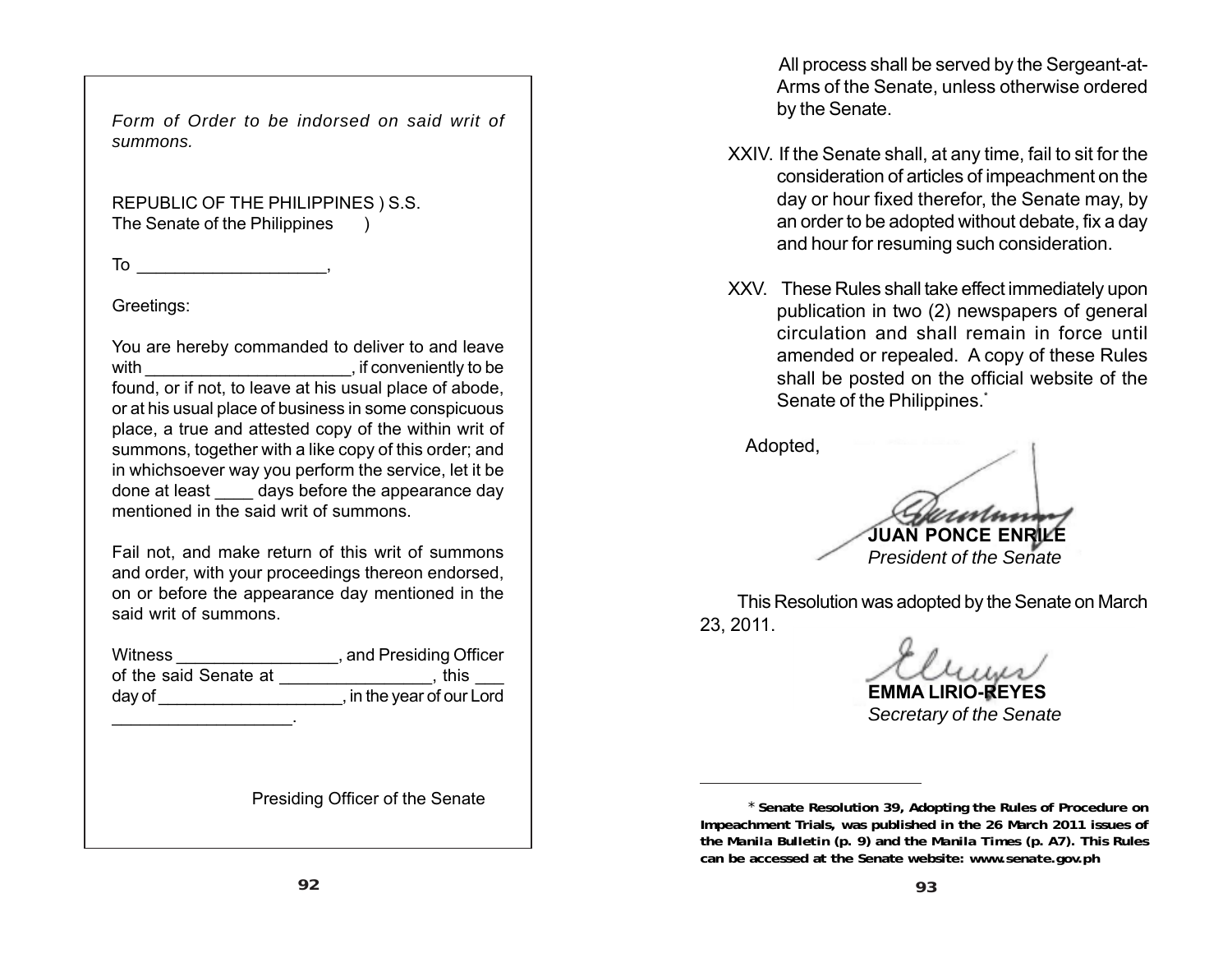# **The Constitution of the Republic of the Philippines**

# **PREAMBLE**

We, the sovereign Filipino people, imploring the aid of Almighty God, in order to build a just and humane society and establish a Government that shall embody our ideals and aspirations, promote the common good, conserve and develop our patrimony, and secure to ourselves and our posterity, the blessings of independence and democracy under the rule of law and a regime of truth, justice, freedom, love, equality, and peace, do ordain and promulgate this Constitution.

### **ARTICLE I** *National Territory*

The national territory comprises the Philippine archipelago, with all the islands and waters embraced therein, and all other territories over which the Philippines has sovereignty or jurisdiction, consisting of its terrestrial, fluvial and aerial domains, including its territorial sea, the seabed, the subsoil, the insular shelves, and other submarine areas. The waters around, between, and connecting the islands of the archipelago, regardless of their breadth and dimensions, form part of the internal waters of the Philippines.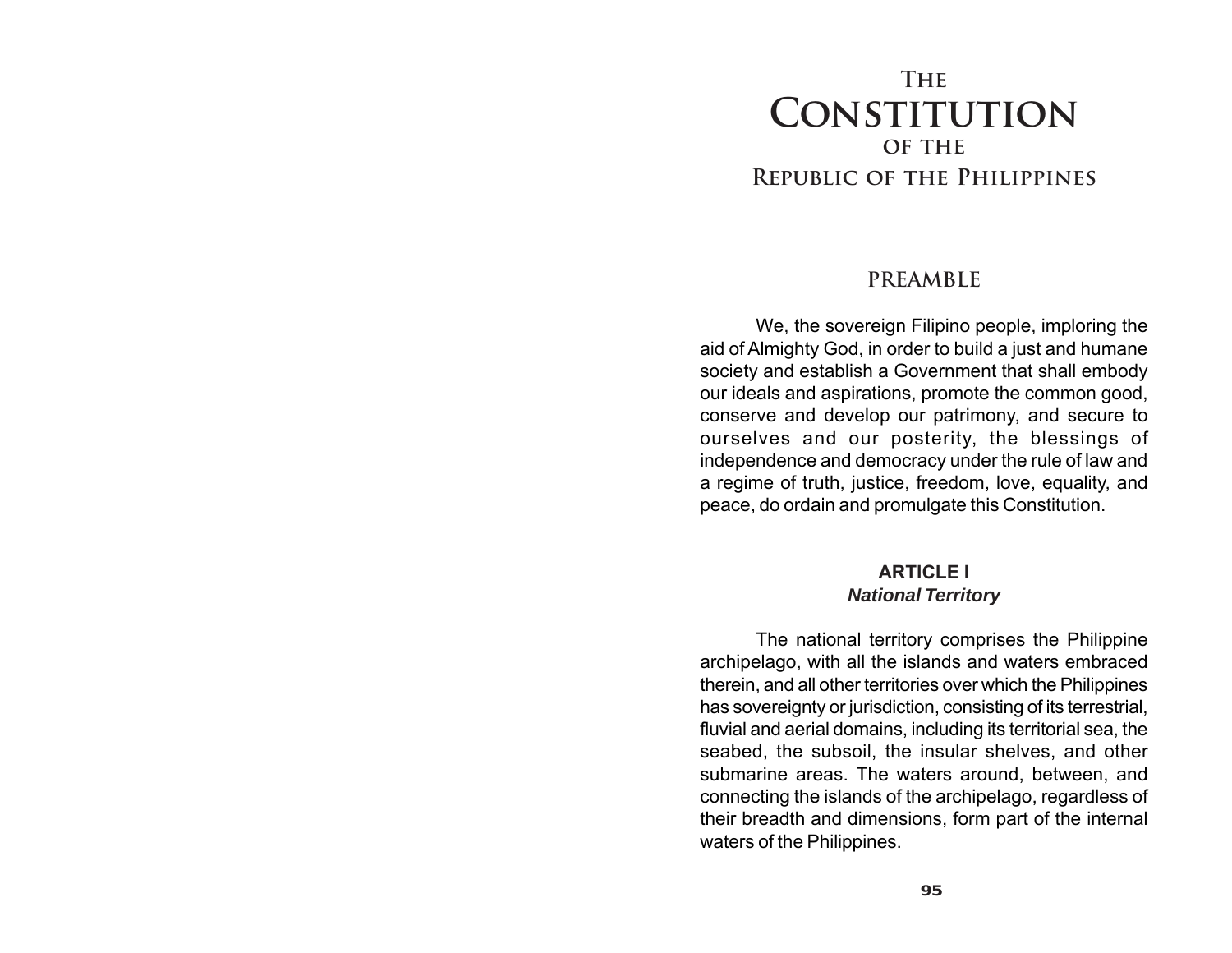#### **ARTICLE II** *Declaration Of Principles And State Policies*

### *Principles*

**SECTION 1.** The Philippines is a democratic and republican State. Sovereignty resides in the people and all government authority emanates from them.

**SEC. 2.** The Philippines renounces war as an instrument of national policy, adopts the generally accepted principles of international law as part of the law of the land and adheres to the policy of peace, equality, justice, freedom, cooperation, and amity with all nations.

**SEC. 3.** Civilian authority is, at all times, supreme over the military. The Armed Forces of the Philippines is the protector of the people and the State. Its goal is to secure the sovereignty of the State and the integrity of the national territory.

**SEC. 4.** The prime duty of the Government is to serve and protect the people. The Government may call upon the people to defend the State, and, in the fulfillment thereof, all citizens may be required, under conditions provided by law, to render personal, military or civil service.

**SEC. 5.** The maintenance of peace and order, the protection of life, liberty, and property, and the promotion of the general welfare are essential for the enjoyment by all the people of the blessings of democracy.

**SEC. 6.** The separation of Church and State shall be inviolable.

### *State Policies*

**SEC. 7.** The State shall pursue an independent foreign policy. In its relations with other states, the paramount consideration shall be national sovereignty, territorial integrity, national interest, and the right to selfdetermination.

**SEC. 8.** The Philippines, consistent with the national interest, adopts and pursues a policy of freedom from nuclear weapons in its territory.

**SEC. 9.** The State shall promote a just and dynamic social order that will ensure the prosperity and independence of the nation and free the people from poverty through policies that provide adequate social services, promote full employment, a rising standard of living, and an improved quality of life for all.

**SEC. 10.** The State shall promote social justice in all phases of national development.

**SEC. 11.** The State values the dignity of every human person and guarantees full respect for human rights.

**SEC. 12.** The State recognizes the sanctity of family life and shall protect and strengthen the family as a basic autonomous social institution. It shall equally protect the life of the mother and the life of the unborn from conception. The natural and primary right and duty of parents in the rearing of the youth for civic efficiency and the development of moral character shall receive the support of the Government.

**SEC. 13.** The State recognizes the vital role of the youth in nation-building and shall promote and protect their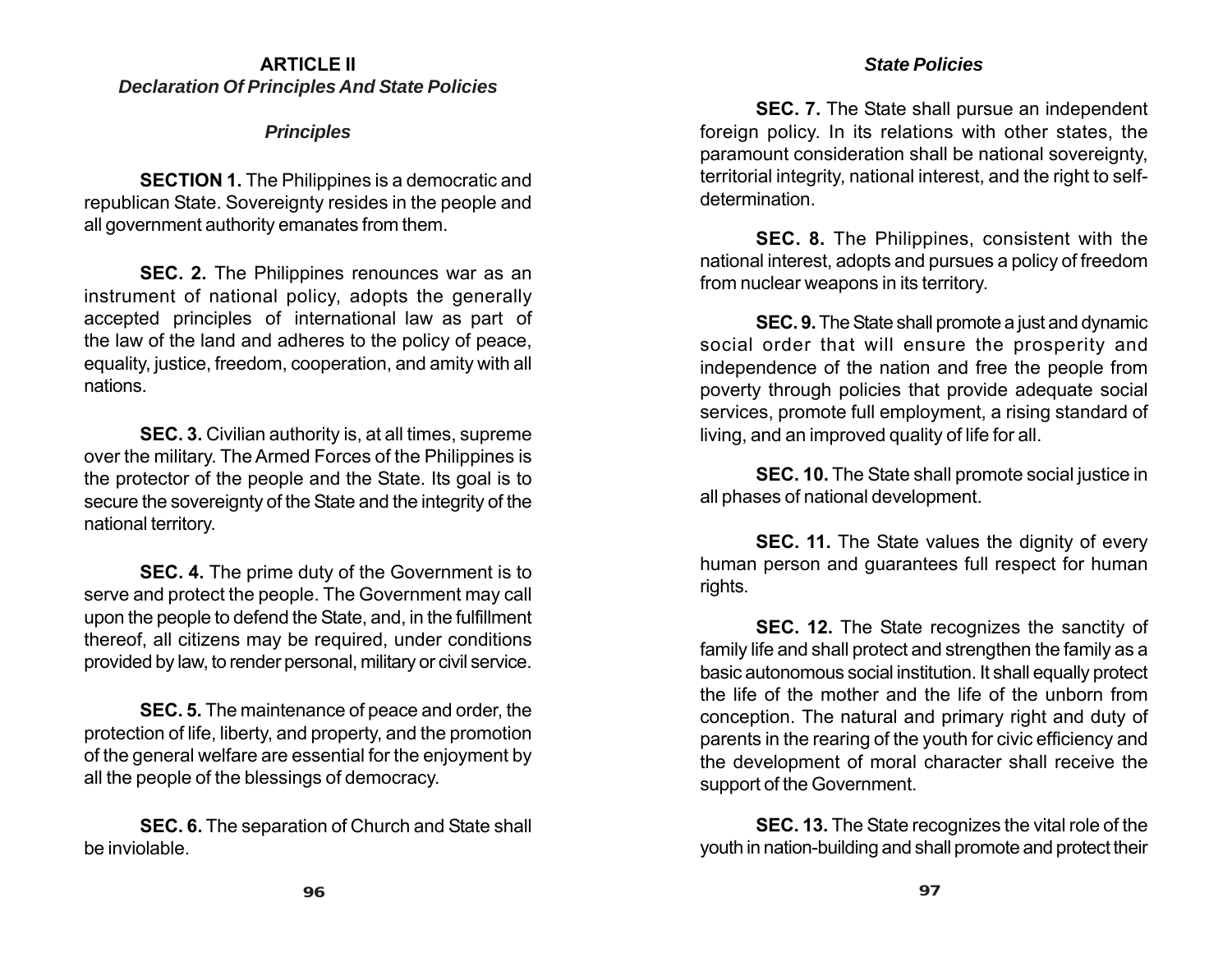physical, moral, spiritual, intellectual, and social wellbeing. It shall inculcate in the youth patriotism and nationalism, and encourage their involvement in public and civic affairs.

**SEC. 14.** The State recognizes the role of women in nation-building, and shall ensure the fundamental equality before the law of women and men.

**SEC. 15.** The State shall protect and promote the right to health of the people and instill health consciousness among them.

**SEC. 16.** The State shall protect and advance the right of the people to a balanced and healthful ecology in accord with the rhythm and harmony of nature.

**SEC. 17.** The State shall give priority to education, science and technology, arts, culture, and sports to foster patriotism and nationalism, accelerate social progress, and promote total human liberation and development.

**SEC. 18.** The State affirms labor as a primary social economic force. It shall protect the rights of workers and promote their welfare.

**SEC. 19.** The State shall develop a self-reliant and independent national economy effectively controlled by Filipinos.

**SEC. 20.** The State recognizes the indispensable role of the private sector, encourages private enterprise, and provides incentives to needed investments.

**SEC. 21.** The State shall promote comprehensive rural development and agrarian reform.

**SEC. 22.** The State recognizes and promotes the rights of indigenous cultural communities within the framework of national unity and development.

**SEC. 23.** The State shall encourage nongovernmental, community-based, or sectoral organizations that promote the welfare of the nation.

**SEC. 24.** The State recognizes the vital role of communication and information in nation-building.

**SEC. 25.** The State shall ensure the autonomy of local governments.

**SEC. 26.** The State shall guarantee equal access to opportunities for public service and prohibit political dynasties as may be defined by law.

**SEC. 27.** The State shall maintain honesty and integrity in the public service and take positive and effective measures against graft and corruption.

**SEC. 28.** Subject to reasonable conditions prescribed by law, the State adopts and implements a policy of full public disclosure of all its transactions involving public interest.

## **ARTICLE III** *Bill Of Rights*

**SEC. 1.** No person shall be deprived of life, liberty, or property without due process of law, nor shall any person be denied the equal protection of the laws.

**SEC. 2.** The right of the people to be secure in their persons, houses, papers, and effects against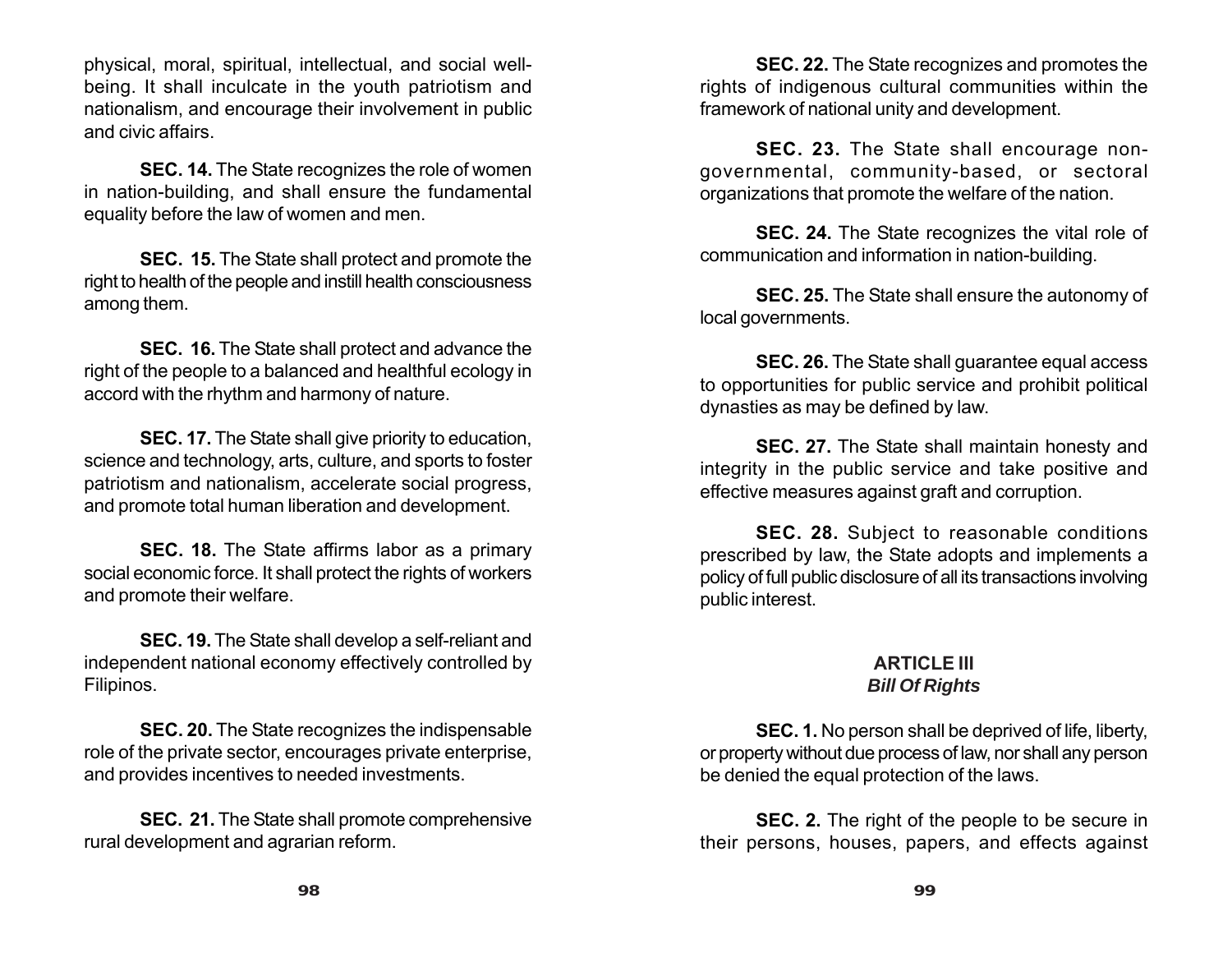unreasonable searches and seizures of whatever nature and for any purpose shall be inviolable, and no search warrant or warrant of arrest shall issue except upon probable cause to be determined personally by the judge after examination under oath or affirmation of the complainant and the witnesses he may produce, and particularly describing the place to be searched and the persons or things to be seized.

**SEC. 3.** (1) The privacy of communication and correspondence shall be inviolable except upon lawful order of the court, or when public safety or order requires otherwise as prescribed by law.

(2) Any evidence obtained in violation of this or the preceding section shall be inadmissible for any purpose in any proceeding.

**SEC. 4.** No law shall be passed abridging the freedom of speech, of expression, or of the press, or the right of the people peaceably to assemble and petition the government for redress of grievances.

**SEC. 5.** No law shall be made respecting an establishment of religion, or prohibiting the free exercise thereof. The free exercise and enjoyment of religious profession and worship, without discrimination or preference, shall forever be allowed. No religious test shall be required for the exercise of civil or political rights.

**SEC. 6.** The liberty of abode and of changing the same within the limits prescribed by law shall not be impaired except upon lawful order of the court. Neither shall the right to travel be impaired except in the interest of national security, public safety, or public health, as may be provided by law.

**SEC. 7.** The right of the people to information on matters of public concern shall be recognized. Access to official records, and to documents and papers pertaining to official acts, transactions, or decisions, as well as to government research data used as basis for policy development, shall be afforded the citizen, subject to such limitations as may be provided by law.

**SEC. 8.** The right of the people, including those employed in the public and private sectors, to form unions, associations, or societies for purposes not contrary to law shall not be abridged.

**SEC. 9.** Private property shall not be taken for public use without just compensation.

**SEC. 10.** No law impairing the obligation of contracts shall be passed.

**SEC. 11.** Free access to the courts and quasijudicial bodies and adequate legal assistance shall not be denied to any person by reason of poverty.

**SEC. 12.** (1) Any person under investigation for the commission of an offense shall have the right to be informed of his right to remain silent and to have competent and independent counsel preferably of his own choice. If the person cannot afford the services of counsel, he must be provided with one. These rights cannot be waived except in writing and in the presence of counsel.

(2) No torture, force, violence, threat, intimidation, or any other means which vitiate the free will shall be used against him. Secret detention places, solitary, *incommunicado*, or other similar forms of detention are prohibited.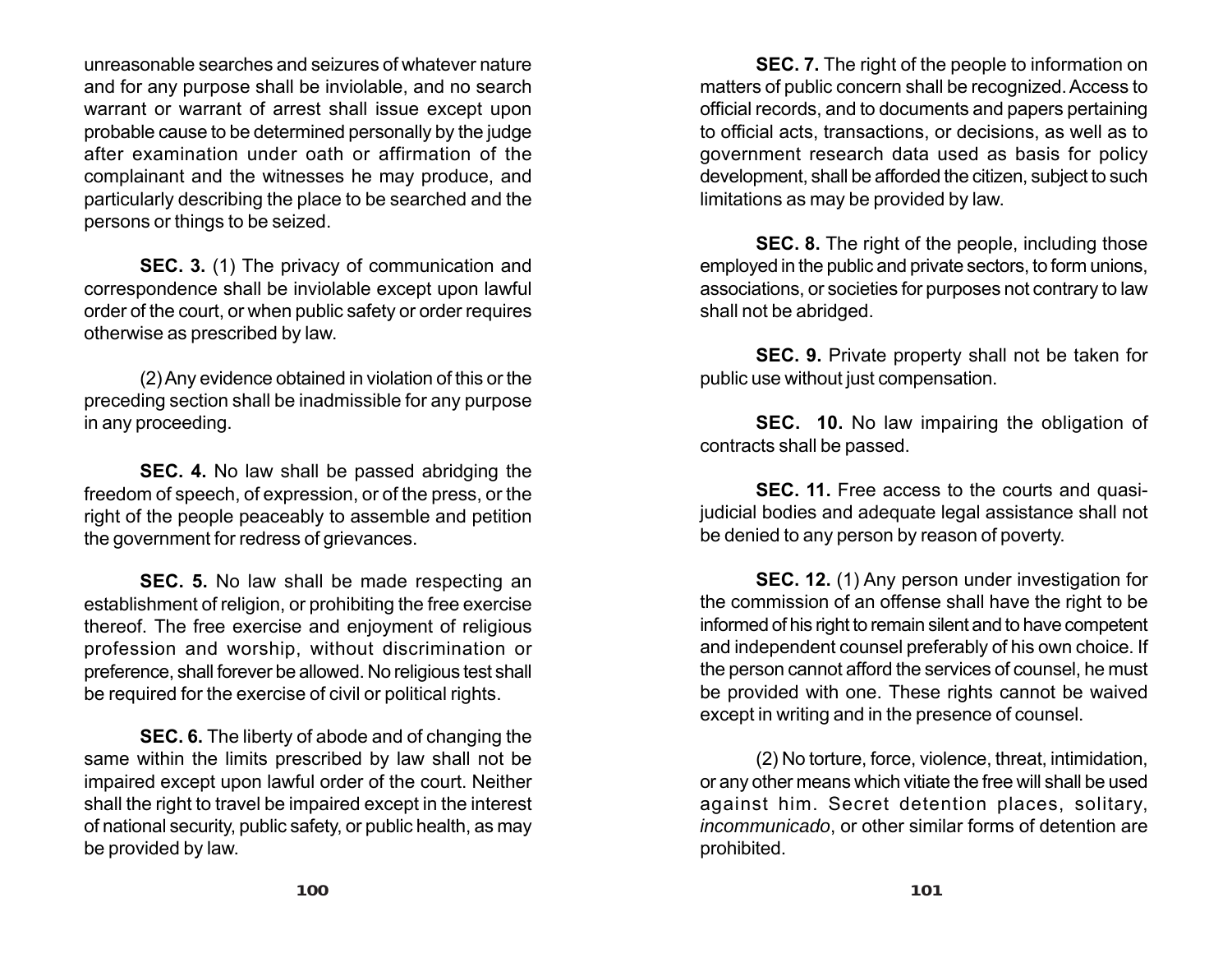(3) Any confession or admission obtained in violation of this or Section 17 hereof shall be inadmissible in evidence against him.

(4) The law shall provide for penal and civil sanctions for violations of this section as well as compensation to and rehabilitation of victims of torture or similar practices, and their families.

**SEC. 13.** All persons, except those charged with offenses punishable by *reclusion perpetua* when evidence of guilt is strong, shall, before conviction, be bailable by sufficient sureties, or be released on recognizance as may be provided by law. The right to bail shall not be impaired even when the privilege of the writ of *habeas corpus* is suspended. Excessive bail shall not be required.

**SEC. 14.** (1) No person shall be held to answer for a criminal offense without due process of law.

(2) In all criminal prosecutions, the accused shall be presumed innocent until the contrary is proved, and shall enjoy the right to be heard by himself and counsel, to be informed of the nature and cause of the accusation against him, to have a speedy, impartial and public trial, to meet the witnesses face to face, and to have compulsory process to secure the attendance of witnesses and the production of evidence in his behalf. However, after arraignment, trial may proceed notwithstanding the absence of the accused provided that he has been duly notified and his failure to appear is unjustifiable.

**SEC. 15.** The privilege of the writ of *habeas corpus* shall not be suspended except in cases of invasion or rebellion when the public safety requires it.

**SEC. 16.** All persons shall have the right to a speedy disposition of their cases before all judicial, quasi-judicial, or administrative bodies.

**SEC. 17.** No person shall be compelled to be a witness against himself.

**SEC. 18.** (1) No person shall be detained solely by reason of his political beliefs and aspirations.

(2) No involuntary servitude in any form shall exist except as a punishment for a crime whereof the party shall have been duly convicted.

**SEC. 19.** (1) Excessive fines shall not be imposed, nor cruel, degrading or inhuman punishment inflicted. Neither shall death penalty be imposed, unless, for compelling reasons involving heinous crimes, the Congress hereafter provides for it. Any death penalty already imposed shall be reduced to *reclusion perpetua*.

(2) The employment of physical, psychological, or degrading punishment against any prisoner or detainee or the use of substandard or inadequate penal facilities under subhuman conditions shall be dealt with by law.

**SEC. 20.** No person shall be imprisoned for debt or non-payment of a poll tax.

**SEC. 21.** No person shall be twice put in jeopardy of punishment for the same offense. If an act is punished by a law and an ordinance, conviction or acquittal under either shall constitute a bar to another prosecution for the same act.

**SEC. 22.** No *ex post facto* law or bill of attainder shall be enacted.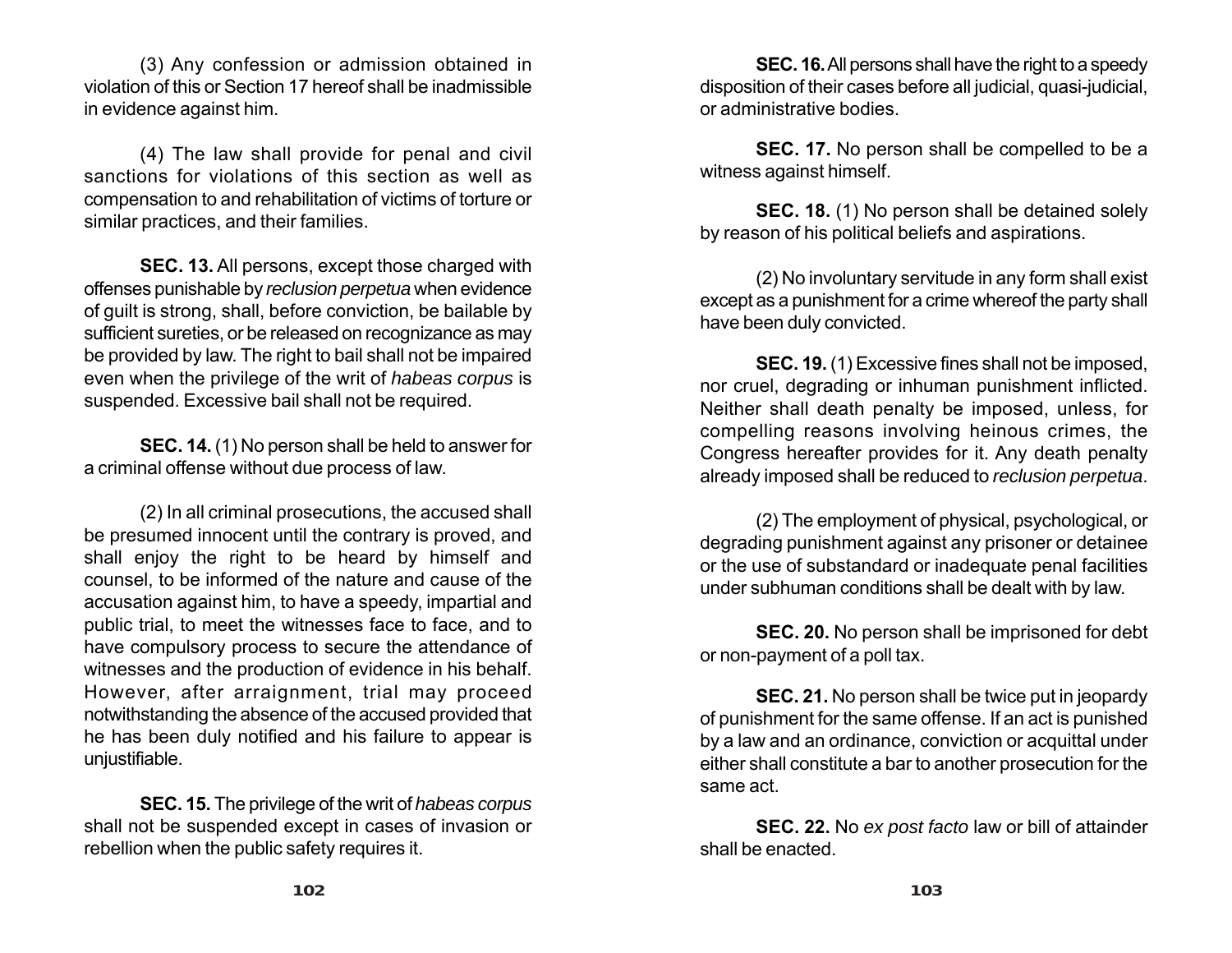#### **ARTICLE IV** *Citizenship*

**SEC. 1.** The following are citizens of the Philippines:

- 1) Those who are citizens of the Philippines at the time of the adoption of this Constitution;
- 2) Those whose fathers or mothers are citizens of the Philippines;
- 3) Those born before January 17, 1973, of Filipino mothers, who elect Philippine citizenship upon reaching the age of majority; and
- 4) Those who are naturalized in accordance with law.

**SEC. 2.** Natural-born citizens are those who are citizens of the Philippines from birth without having to perform any act to acquire or perfect their Philippine citizenship. Those who elect Philippine citizenship in accordance with paragraph (3), Section 1 hereof shall be deemed natural-born citizens.

**SEC. 3.** Philippine citizenship may be lost or reacquired in the manner provided by law.

**SEC. 4.** Citizens of the Philippines who marry aliens shall retain their citizenship, unless by their act or omission, they are deemed, under the law, to have renounced it.

**SEC. 5.** Dual allegiance of citizens is inimical to the national interest and shall be dealt with by law.

### **ARTICLE V** *Suffrage*

**SEC. 1.** Suffrage may be exercised by all citizens of the Philippines not otherwise disqualified by law, who are at least eighteen years of age, and who shall have resided in the Philippines for at least one year and in the place wherein they propose to vote for at least six months immediately preceding the election. No literacy, property, or other substantive requirement shall be imposed on the exercise of suffrage.

**SEC. 2.** The Congress shall provide a system for securing the secrecy and sanctity of the ballot as well as a system for absentee voting by qualified Filipinos abroad.

The Congress shall also design a procedure for the disabled and the illiterates to vote without the assistance of other persons. Until then, they shall be allowed to vote under existing laws and such rules as the Commission on Elections may promulgate to protect the secrecy of the ballot.

## **ARTICLE VI** *The Legislative Department*

**SEC. 1.** The legislative power shall be vested in the Congress of the Philippines which shall consist of a Senate and a House of Representatives, except to the extent reserved to the people by the provision on initiative and referendum.

**SEC. 2**. The Senate shall be composed of twentyfour Senators who shall be elected at large by the qualified voters of the Philippines, as may be provided by law.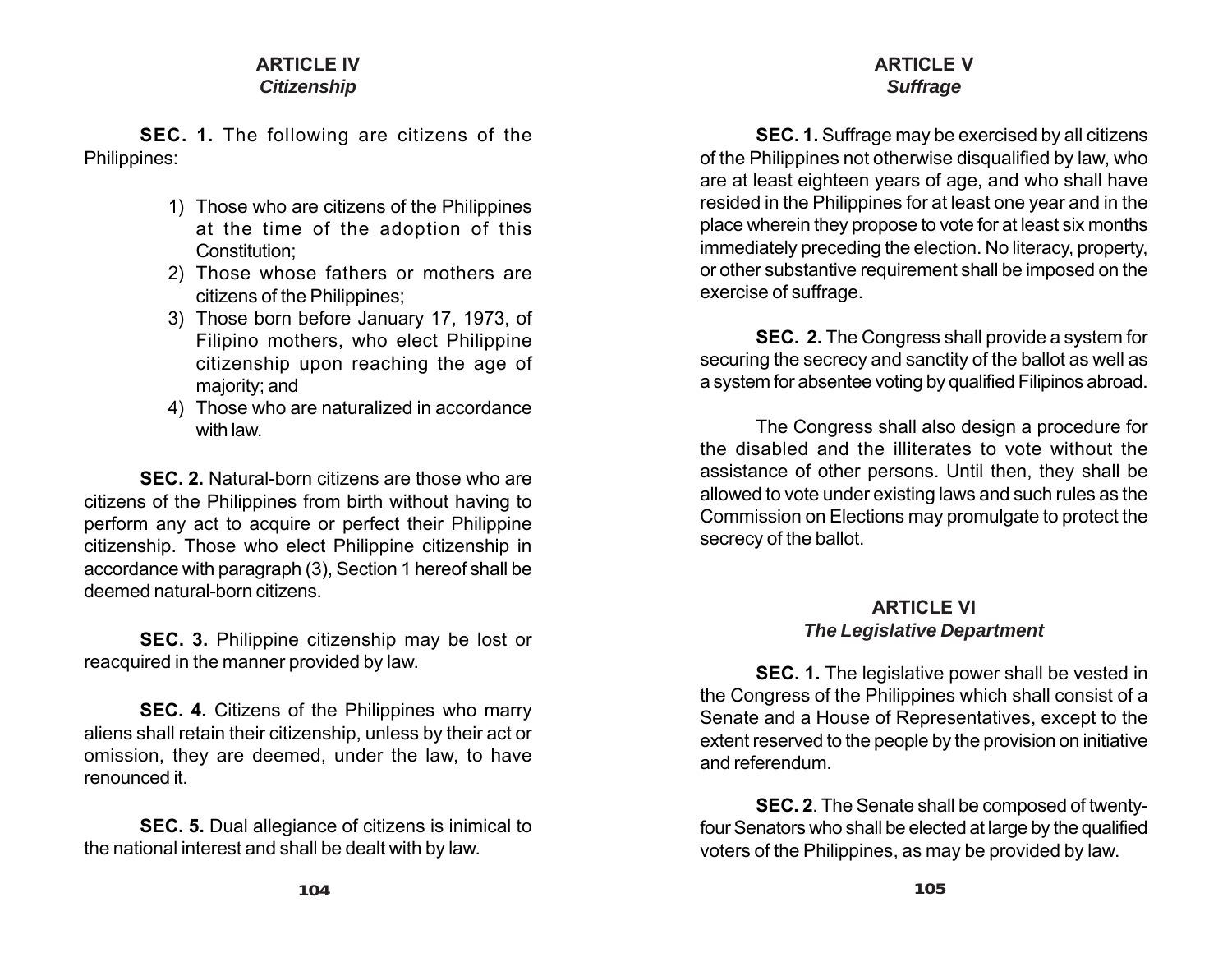**SEC. 3.** No person shall be a Senator unless he is a natural-born citizen of the Philippines, and, on the day of the election, is at least thirty-five years of age, able to read and write, a registered voter, and a resident of the Philippines for not less than two years immediately preceding the day of the election.

**SEC. 4**. The term of office of the Senators shall be six years and shall commence, unless otherwise provided by law, at noon on the thirtieth day of June next following their election.

No Senator shall serve for more than two consecutive terms. Voluntary renunciation of the office for any length of time shall not be considered as an interruption in the continuity of his service for the full term of which he was elected.

**SEC. 5.** (1) The House of Representatives shall be composed of not more than two hundred and fifty members, unless otherwise fixed by law, who shall be elected from legislative districts apportioned among the provinces, cities, and the Metropolitan Manila area in accordance with the number of their respective inhabitants, and on the basis of a uniform and progressive ratio, and those who, as provided by law, shall be elected through a party-list system of registered national, regional, and sectoral parties or organizations.

(2) The party-list representatives shall constitute twenty *per centum* of the total number of representatives including those under the party list. For three consecutive terms after the ratification of this Constitution, one-half of the seats allocated to party-list representatives shall be filled, as provided by law, by selection or election from the labor, peasant, urban poor, indigenous cultural

communities, women, youth, and such other sectors as may be provided by law, except the religious sector.

(3) Each legislative district shall comprise, as far as practicable, contiguous, compact, and adjacent territory. Each city with a population of at least two hundred fifty thousand, or each province, shall have at least one representative.

(4) Within three years following the return of every census, the Congress shall make a reapportionment of legislative districts based on the standards provided in this section.

**SEC. 6.** No person shall be a Member of the House of Representatives unless he is a natural-born citizen of the Philippines and, on the day of the election, is at least twenty-five years of age, able to read and write, and, except the party-list representatives, a registered voter in the district in which he shall be elected, and a resident thereof for a period of not less than one year immediately preceding the day of the election.

**SEC. 7.** The Members of the House of Representatives shall be elected for a term of three years which shall begin, unless otherwise provided by law, at noon on the thirtieth day of June next following their election.

No Member of the House of Representatives shall serve for more than three consecutive terms. Voluntary renunciation of the office for any length of time shall not be considered as an interruption in the continuity of his service for the full term for which he was elected.

**SEC. 8.** Unless otherwise provided by law, the regular election of the Senators and the Members of the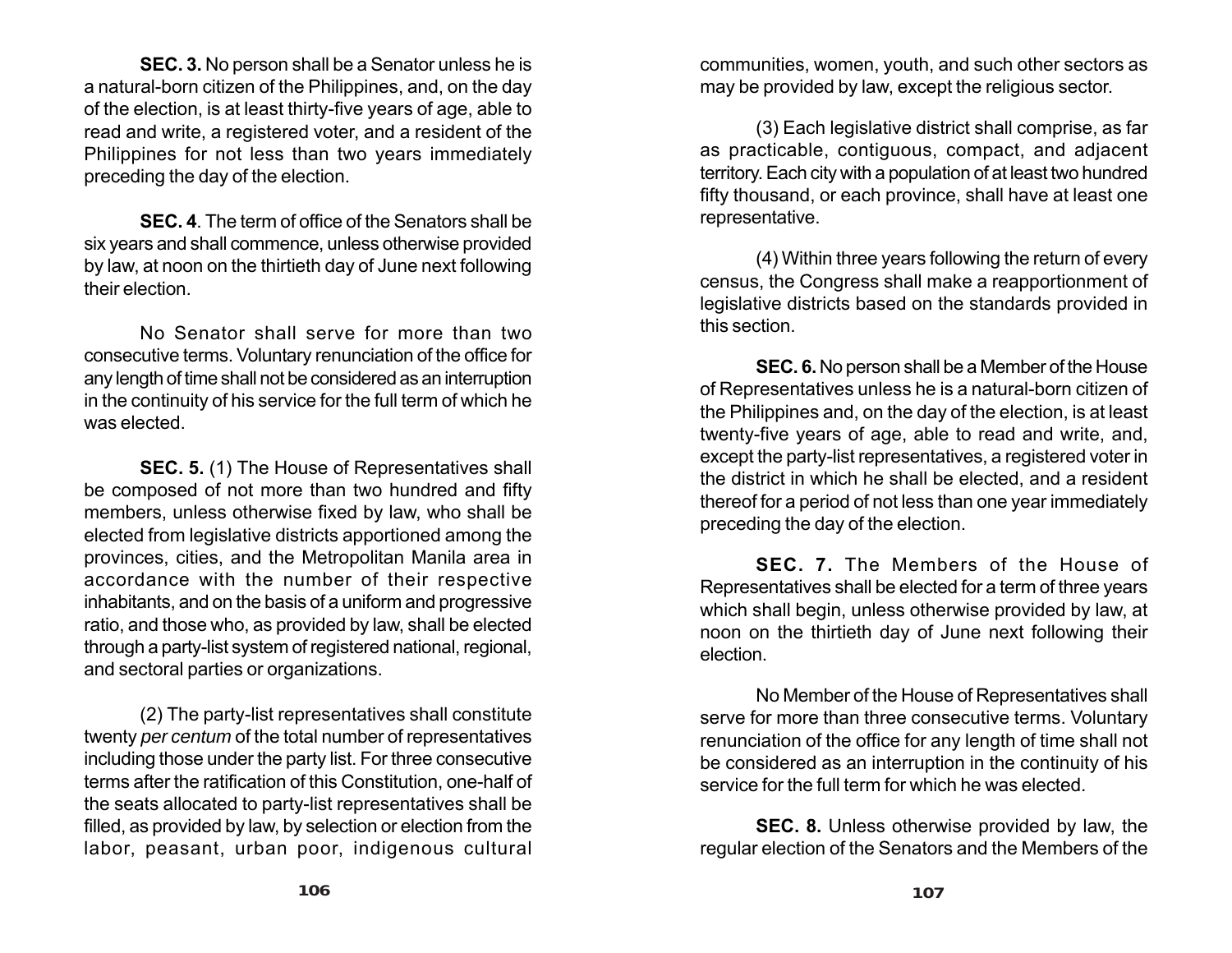House of Representatives shall be held on the second Monday of May.

**SEC. 9.** In case of vacancy in the Senate or in the House of Representatives, a special election may be called to fill such vacancy in the manner prescribed by law, but the Senator or Member of the House of Representatives thus elected shall serve only for the unexpired term.

**SEC. 10.** The salaries of Senators and Members of the House of Representatives shall be determined by law. No increase in said compensation shall take effect until after the expiration of the full term of all the Members of the Senate and the House of Representatives approving such increase.

**SEC. 11.** A Senator or Member of the House of Representatives shall, in all offenses punishable by not more than six years imprisonment, be privileged from arrest while the Congress is in session. No Member shall be questioned nor be held liable in any other place for any speech or debate in the Congress or in any committee thereof.

**SEC. 12.** All Members of the Senate and the House of Representatives shall, upon assumption of office, make a full disclosure of their financial and business interests. They shall notify the House concerned of a potential conflict of interest that may arise from the filing of a proposed legislation of which they are authors.

**SEC. 13.** No Senator or Member of the House of Representatives may hold any other office or employment in the Government, or any subdivision, agency, or instrumentality thereof, including government-owned or controlled corporations or their subsidiaries, during his

term without forfeiting his seat. Neither shall he be appointed to any office which may have been created or the emoluments thereof increased during the term for which he was elected.

**SEC. 14.** No Senator or Member of the House of Representatives may personally appear as counsel before any court of justice or before the Electoral Tribunals, or quasi-judicial and other administrative bodies. Neither shall he, directly or indirectly, be interested financially in any contract with, or in any franchise or special privilege granted by the Government, or any subdivision, agency, or instrumentality thereof, including any governmentowned or controlled corporation, or its subsidiary, during his term of office. He shall not intervene in any matter before any office of the Government for his pecuniary benefit or where he may be called upon to act on account of his office.

**SEC. 15.** The Congress shall convene once every year on the fourth Monday of July for its regular session, unless a different date is fixed by law, and shall continue to be in session for such number of days as it may determine until thirty days before the opening of its next regular session, exclusive of Saturdays, Sundays, and legal holidays. The President may call a special session at any time.

**SEC. 16.** (1). The Senate shall elect its President and the House of Representatives its Speaker, by a majority vote of all its respective Members.

Each House shall choose such other officers as it may deem necessary.

(2) A majority of each House shall constitute a quorum to do business, but a smaller number may adjourn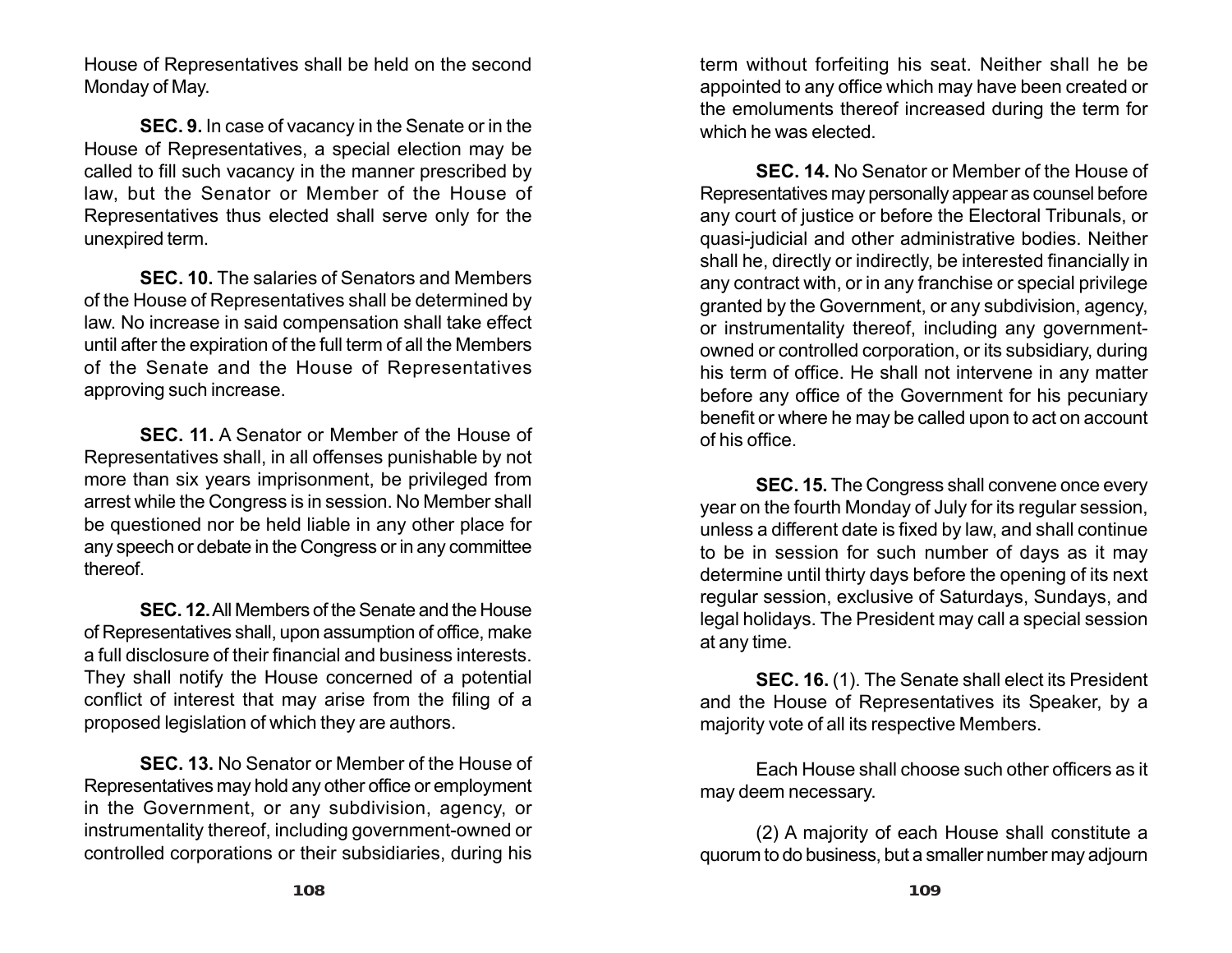from day to day and may compel the attendance of absent Members in such manner, and under such penalties, as such House may provide.

(3) Each House may determine the rules of its proceedings, punish its Members for disorderly behavior, and, with the concurrence of two-thirds of all its Members, suspend or expel a Member. A penalty of suspension, when imposed, shall not exceed sixty days.

(4) Each House shall keep a Journal of its proceedings, and from time to time publish the same, excepting such parts as may, in its judgment, affect national security; and the *ayes* and *nays* on any question shall, at the request of one-fifth of the Members present, be entered in the Journal.

Each House shall also keep a Record of its proceedings.

(5) Neither House during the sessions of the Congress shall, without the consent of the other, adjourn for more than three days, nor to any other place than that in which the two Houses shall be sitting.

**SEC. 17.** The Senate and the House of Representatives shall each have an Electoral Tribunal which shall be the sole judge of all contests relating to the election, returns, and qualifications of their respective Members. Each Electoral Tribunal shall be composed of nine Members, three of whom shall be Justices of the Supreme Court to be designated by the Chief Justice, and the remaining six shall be Members of the Senate or the House of Representatives, as the case may be, who shall be chosen on the basis of proportional representation from the political parties and the parties or organizations registered under the party-list system represented therein.

The senior Justice in the Electoral Tribunal shall be its Chairman.

**SEC. 18.** There shall be a Commission on Appointments consisting of the President of the Senate, as *ex officio* Chairman, twelve Senators, and twelve Members of the House of Representatives, elected by each House on the basis of proportional representation from the political parties and parties or organizations registered under the party-list system represented therein. The Chairman of the Commission shall not vote, except in case of a tie. The Commission shall act on all appointments submitted to it within thirty session days of the Congress from their submission. The Commission shall rule by a majority vote of all the Members.

**SEC. 19.** The Electoral Tribunals and the Commission on Appointments shall be constituted within thirty days after the Senate and the House of Representatives shall have been organized with the election of the President and the Speaker. The Commission on Appointments shall meet only while the Congress is in session, at the call of its Chairman or a majority of all its Members, to discharge such powers and functions as are herein conferred upon it.

**SEC. 20.** The records and books of accounts of the Congress shall be preserved and be open to the public in accordance with law, and such books shall be audited by the Commission on Audit which shall publish annually an itemized list of amounts paid to and expenses incurred for each Member.

**SEC. 21.** The Senate or the House of Representatives or any of its respective committees may conduct inquiries in aid of legislation in accordance with its duly published rules of procedure. The rights of persons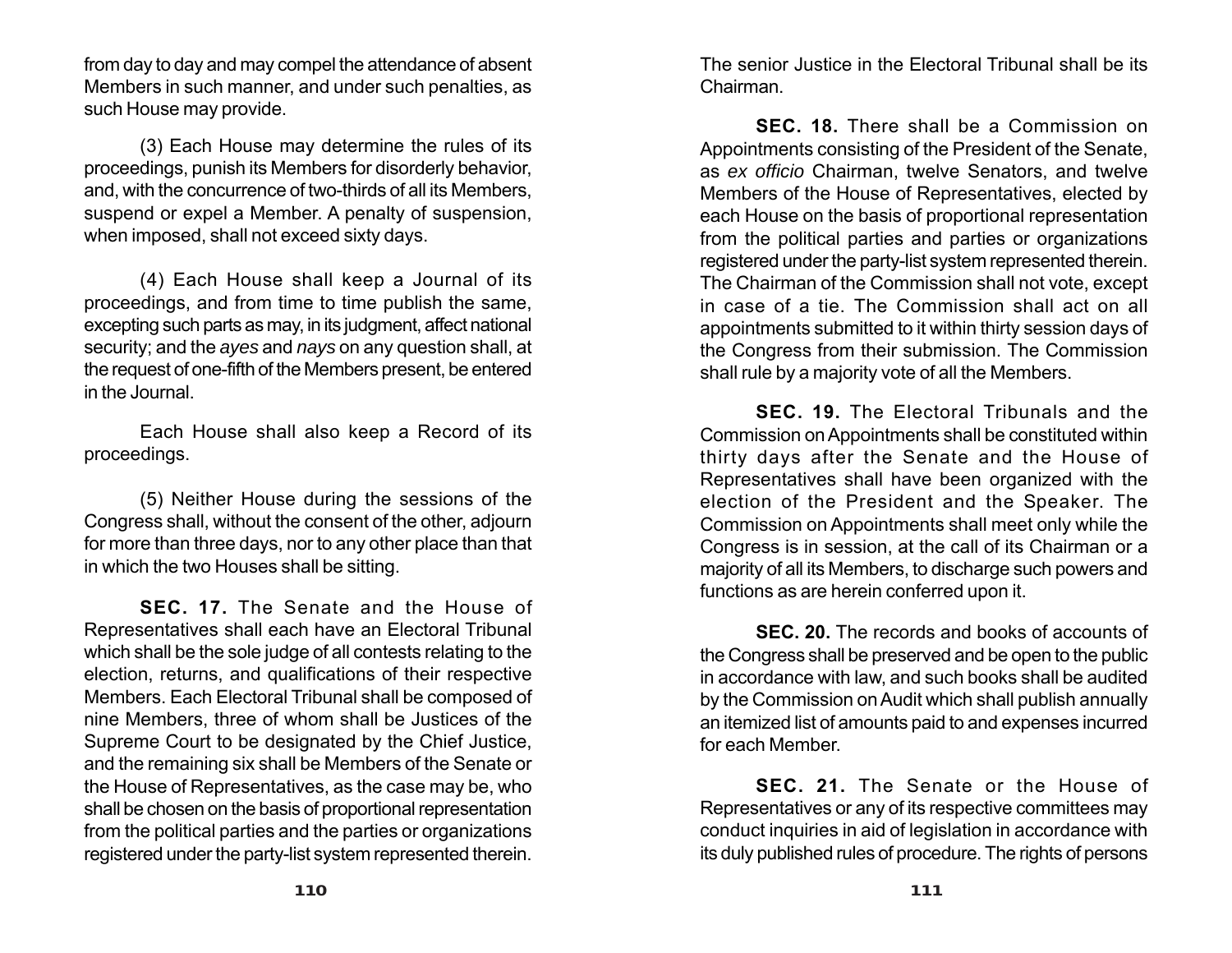appearing in or affected by such inquiries shall be respected.

**SEC. 22.** The heads of departments may, upon their own initiative, with the consent of the President, or upon the request of either House, as the rules of each House shall provide, appear before and be heard by such House on any matter pertaining to their departments. Written questions shall be submitted to the President of the Senate or the Speaker of the House of Representatives at least three days before their scheduled appearance. Interpellations shall not be limited to written questions, but may cover matters related thereto. When the security of the State or the public interest so requires and the President so states in writing, the appearance shall be conducted in executive session.

**SEC. 23.** (1) The Congress, by a vote of two-thirds of both Houses in joint session assembled, voting separately, shall have the sole power to declare the existence of a state of war.

(2) In times of war or other national emergency, the Congress may, by law, authorize the President, for a limited period and subject to such restrictions as it may prescribe, to exercise powers necessary and proper to carry out a declared national policy. Unless sooner withdrawn by resolution of the Congress, such powers shall cease upon the next adjournment thereof.

**SEC. 24.** All appropriations, revenue or tariff bills, bills authorizing increase of the public debt, bills of local application, and private bills, shall originate exclusively in the House of Representatives, but the Senate may propose or concur with amendments.

**SEC. 25.** (1) The Congress may not increase the appropriations recommended by the President for the operation of the Government as specified in the budget. The form, content, and manner of preparation of the budget shall be prescribed by law.

(2) No provision or enactment shall be embraced in the general appropriations bill unless it relates specifically to some particular appropriation therein. Any such provision or enactment shall be limited in its operation to the appropriation to which it relates.

(3) The procedure in approving appropriations for the Congress shall strictly follow the procedure for approving appropriations for other departments and agencies.

(4) A special appropriations bill shall specify the purpose for which it is intended, and shall be supported by funds actually available as certified by the National Treasurer, or to be raised by a corresponding revenue proposal therein.

(5) No law shall be passed authorizing any transfer of appropriations; however, the President, the President of the Senate, the Speaker of the House of Representatives, the Chief Justice of the Supreme Court, and the heads of Constitutional Commissions may, by law, be authorized to augment any item in the general appropriations law for their respective offices from savings in other items of their respective appropriations.

(6) Discretionary funds appropriated for particular officials shall be disbursed only for public purposes to be supported by appropriate vouchers and subject to such guidelines as may be prescribed by law.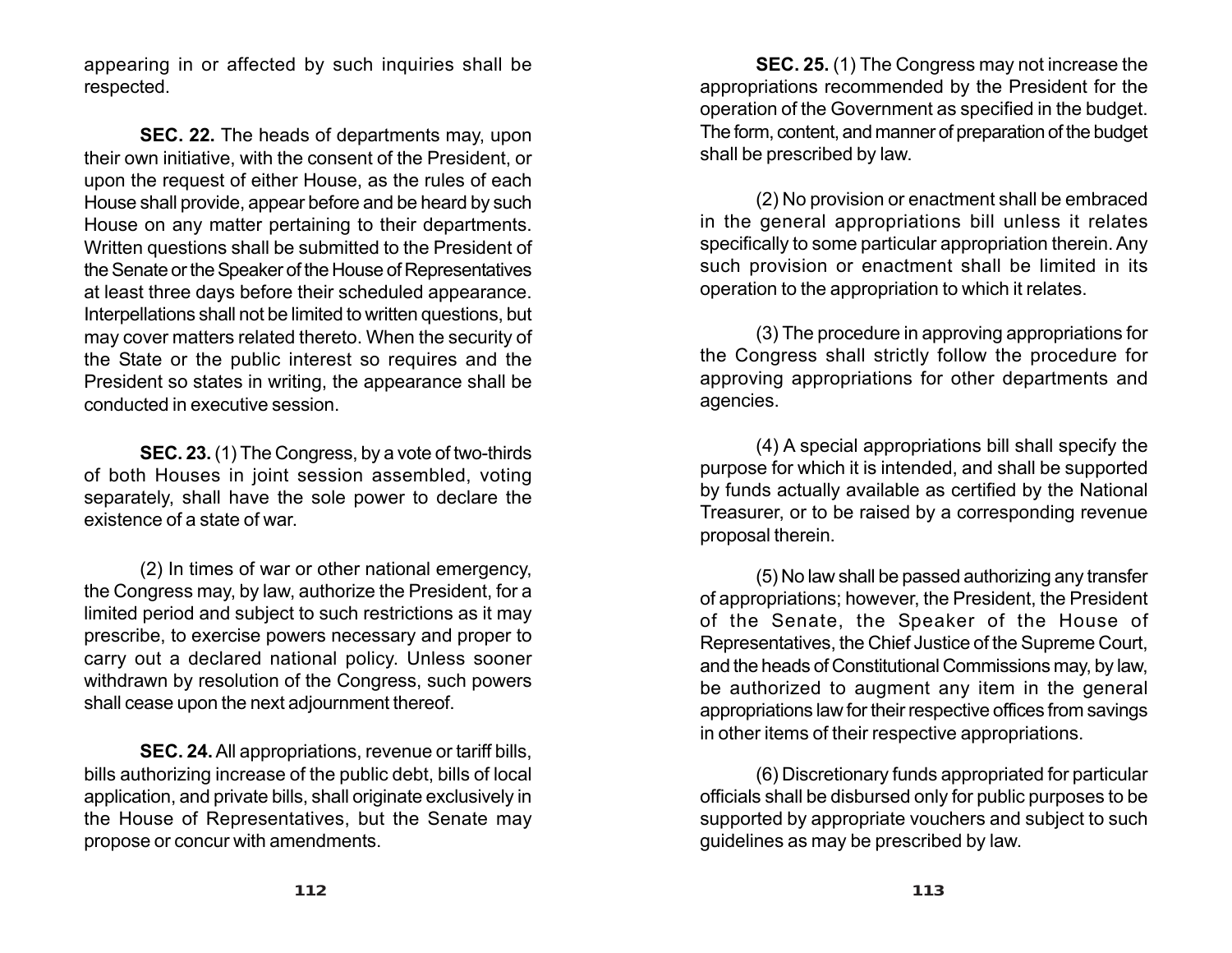(7) If, by the end of any fiscal year, the Congress shall have failed to pass the general appropriations bill for the ensuing fiscal year, the general appropriations law for the preceding fiscal year shall be deemed reenacted and shall remain in force and effect until the general appropriations bill is passed by the Congress.

**SEC. 26**. (1) Every bill passed by the Congress shall embrace only one subject which shall be expressed in the title thereof.

(2) No bill passed by either House shall become a law unless it has passed three readings on separate days, and printed copies thereof in its final form have been distributed to its Members three days before its passage, except when the President certifies to the necessity of its immediate enactment to meet a public calamity or emergency. Upon the last reading of a bill, no amendment thereto shall be allowed, and the vote thereon shall be taken immediately thereafter, and the *yeas* and *nays* entered in the Journal.

**SEC. 27.** (1) Every bill passed by the Congress shall, before it becomes a law, be presented to the President. If he approves the same, he shall sign it; otherwise, he shall veto it and return the same with his objections to the House where it originated, which shall enter the objections at large in its Journal and proceed to reconsider it. If, after such reconsideration, two-thirds of all the Members of such House shall agree to pass the bill, it shall be sent, together with the objections, to the other House by which it shall likewise be reconsidered, and if approved by two-thirds of all the Members of that House, it shall become a law. In all such cases, the votes of each House shall be determined by *yeas* or *nays*, and the names of the Members voting for or against shall be

entered in its Journal. The President shall communicate his veto of any bill to the House where it originated within thirty days after the date of receipt thereof, otherwise, it shall become a law as if he had signed it.

(2) The President shall have the power to veto any particular item or items in an appropriation, revenue, or tariff bill, but the veto shall not affect the item or items to which he does not object.

**SEC. 28.** (1) The rule of taxation shall be uniform and equitable. The Congress shall evolve a progressive system of taxation.

(2) The Congress may, by law, authorize the President to fix within specified limits, and subject to such limitations and restrictions as it may impose, tariff rates, import and export quotas, tonnage and wharfage dues, and other duties or imposts within the framework of the national development program of the Government.

(3) Charitable institutions, churches and personages or convents appurtenant thereto, mosques, non-profit cemeteries, and all lands, buildings, and improvements, actually, directly, and exclusively used for religious, charitable, or educational purposes shall be exempt from taxation.

(4) No law granting any tax exemption shall be passed without the concurrence of a majority of all the Members of the Congress.

**SEC. 29.** (1) No money shall be paid out of the Treasury except in pursuance of an appropriation made by law.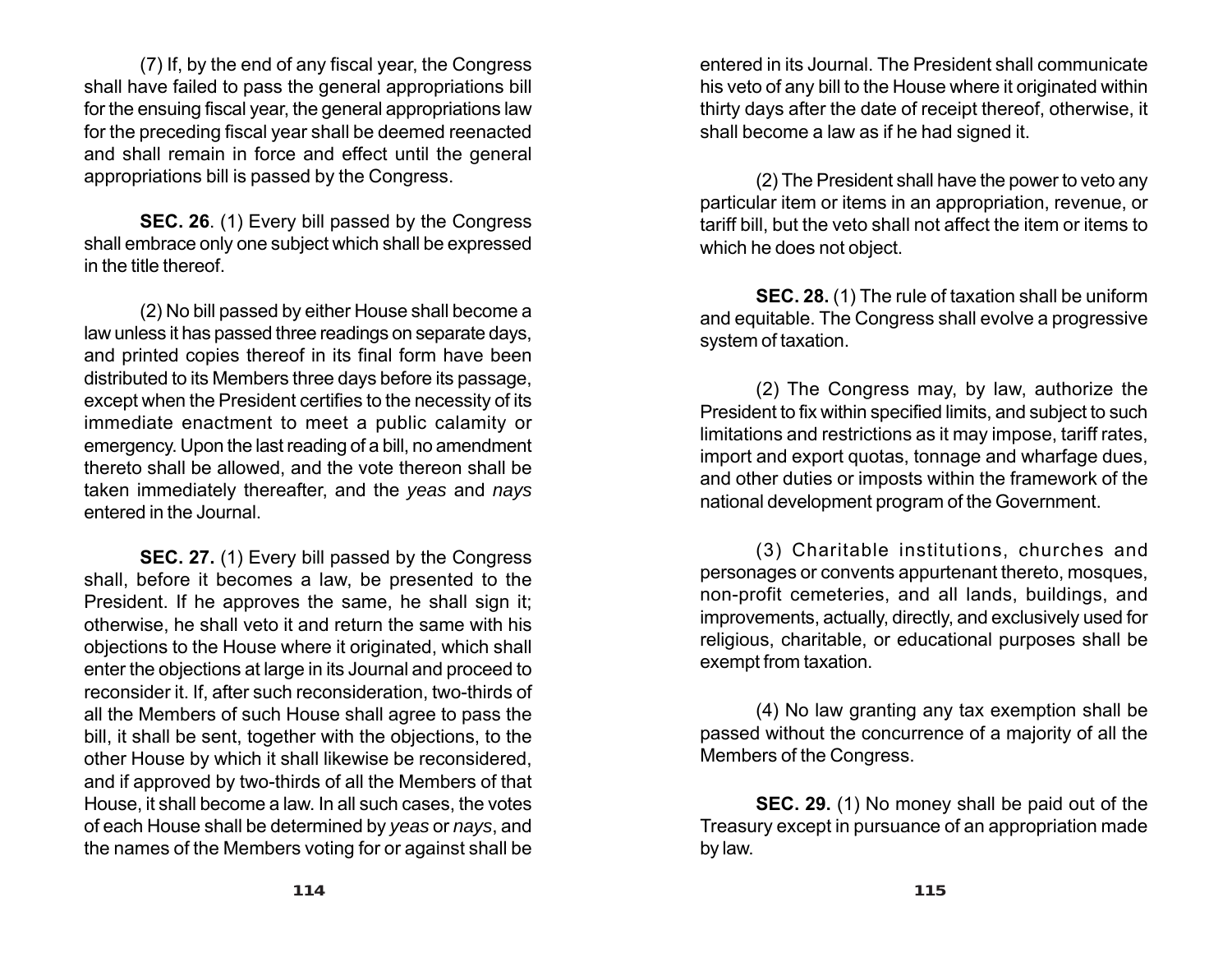(2) No public money or property shall be appropriated, applied, paid, or employed, directly or indirectly, for the use, benefit, or support of any sect, church, denomination, sectarian institution, or system of religion, or of any priest, preacher, minister, other religious teacher, or dignitary as such, except when such priest, preacher, minister, or dignitary is assigned to the armed forces, or to any penal institution, or government orphanage or leprosarium.

(3) All money collected on any tax levied for a special purpose shall be treated as a special fund and paid out for such purpose only. If the purpose for which a special fund was created has been fulfilled or abandoned, the balance, if any, shall be transferred to the general funds of the Government.

**SEC. 30.** No law shall be passed increasing the appellate jurisdiction of the Supreme Court as provided in this Constitution without its advice and concurrence.

**SEC. 31.** No law granting a title of royalty or nobility shall be enacted.

**SEC. 32.** The Congress shall, as early as possible, provide for a system of initiative and referendum, and the exceptions therefrom, whereby the people can directly propose and enact laws or approve or reject any act or law or part thereof passed by the Congress or local legislative body after the registration of a petition therefor signed by at least ten *per centum* of the total number of registered voters, of which every legislative district must be represented by at l east three *per centum* of the registered voters thereof.

#### **ARTICLE VII** *Executive Department*

**SEC. 1.** The executive power shall be vested in the President of the Philippines.

**SEC. 2.** No person may be elected President unless he is a natural-born citizen of the Philippines, a registered voter, able to read and write, at least forty years of age on the day of the election, and a resident of the Philippines for at least ten years immediately preceding such election.

**SEC. 3.** There shall be a Vice-President who shall have the same qualifications and term of office and be elected with and in the same manner as the President. He may be removed from office in the same manner as the President.

The Vice-President may be appointed as a Member of the Cabinet. Such appointment requires no confirmation.

**SEC. 4.** The President and the Vice-President shall be elected by direct vote of the people for a term of six years which shall begin at noon on the thirtieth day of June next following the day of the election and shall end at noon of the same date six years thereafter. The President shall not be eligible for any reelection. No person who has succeeded as President and has served as such for more than four years shall be qualified for election to the same office at any time.

No Vice-President shall serve for more than two successive terms. Voluntary renunciation of the office for any length of time shall not be considered as an interruption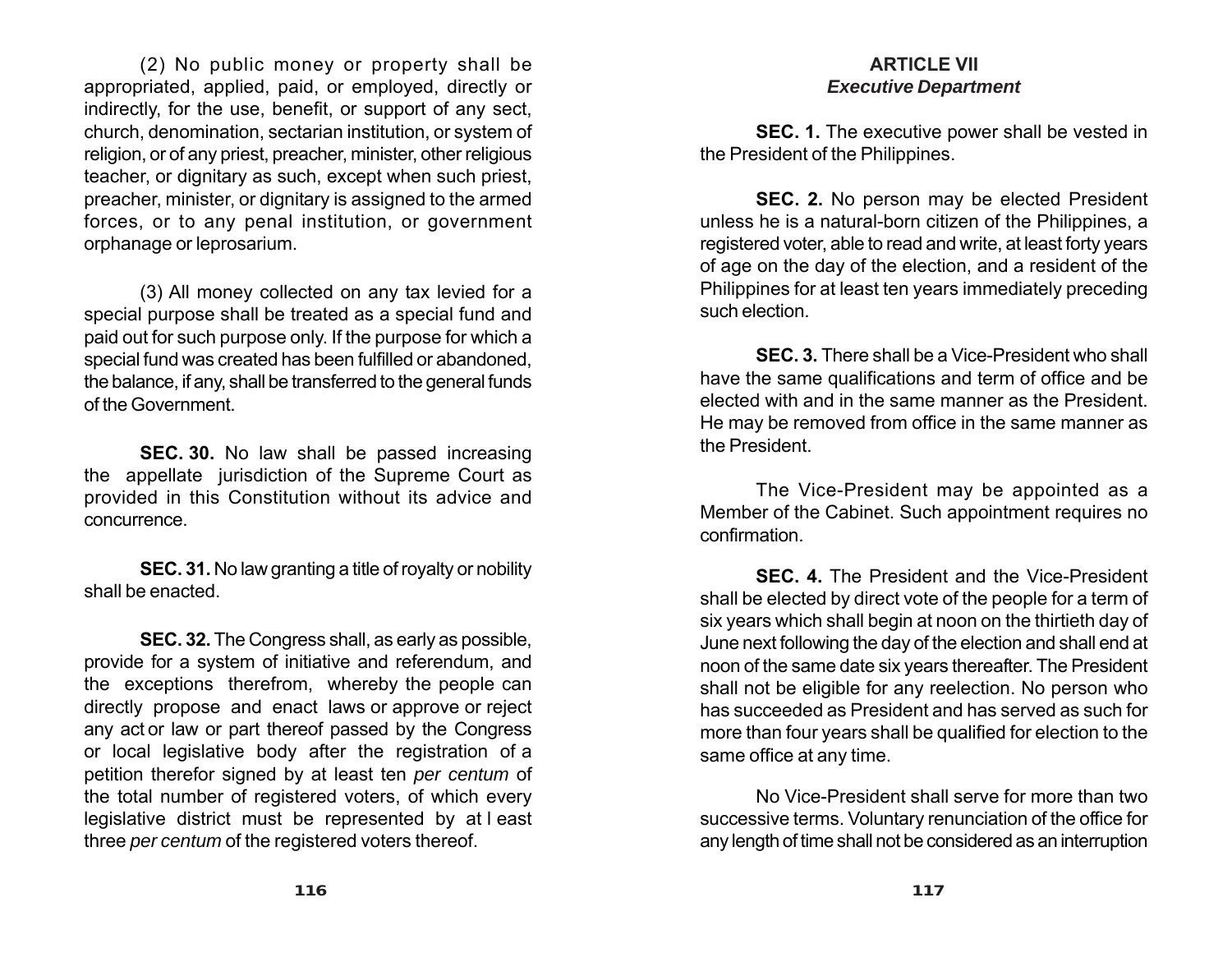in the continuity of the service for the full term for which he was elected.

Unless otherwise provided by law, the regular election for President and Vice-President shall be held on the second Monday of May.

The returns of every election for President and Vice-President, duly certified by the board of canvassers of each province or city, shall be transmitted to the Congress, directed to the President of the Senate. Upon receipt of the certificates of canvass, the President of the Senate shall, not later than thirty days after the day of the election, open all the certificates in the presence of the Senate and the House of Representatives in joint public session, and the Congress upon determination of the authenticity and due execution thereof in the manner provided by law, canvass the votes.

The person having the highest number of votes shall be proclaimed elected, but in case two or more shall have an equal and highest number of votes, one of them shall forthwith be chosen by the vote of a majority of all the Members of both Houses of the Congress, voting separately.

The Congress shall promulgate its rules for the canvassing of the certificates.

The Supreme Court, sitting *en banc*, shall be the sole judge of all contests relating to the election, returns, and qualifications of the President or Vice-President, and may promulgate its rules for the purpose.

**SEC. 5.** Before they enter on the execution of their office, the President, the Vice-President, or the Acting President shall take the following oath or affirmation:

"I do solemnly swear [or affirm] that I will faithfully and conscientiously fulfill my duties as President [or Vice-President or Acting President] of the Philippines, preserve and defend its Constitution, execute its laws, do justice to every man, and consecrate myself to the service of the Nation. So help me God." **(***In case of affirmation, last sentence will be omitted***).**

**SEC. 6.** The President shall have an offical residence. The salaries of the President and Vice-President shall be determined by law and shall not be decreased during their tenure. No increase in said compensation shall take effect until after the expiration of the term of the incumbent during which such increase was approved. They shall not receive during their tenure any other emolument from the Government or any other source.

**SEC. 7.** The President-elect and the Vice-President-elect shall assume office at the beginning of their terms.

If the President-elect fails to qualify, the Vice-President-elect shall act as President until the Presidentelect shall have qualified.

If a President shall not have been chosen, the Vice President-elect shall act as President until a President shall have been chosen and qualified.

If at the beginning of the term of the President, the President-elect shall have died or shall have become permanently disabled, the Vice President-elect shall become President.

Where no President and Vice-President shall have been chosen or shall have qualified, or where both shall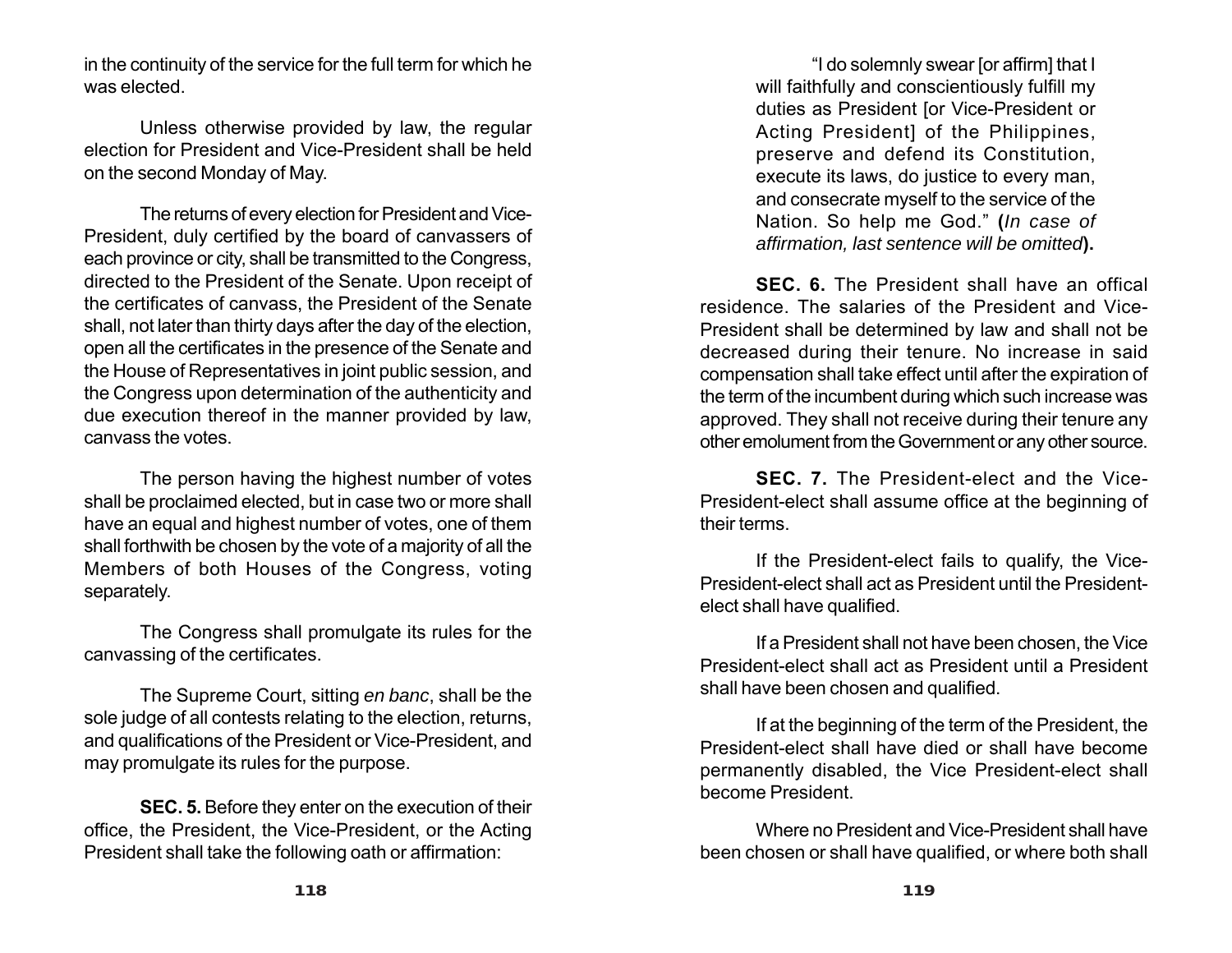have died or become permanently disabled, the President of the Senate or, in case of his inability, the Speaker of the House of Representatives shall act as President until a President or a Vice-President shall have been chosen and qualified.

The Congress shall, by law, provide for the manner in which one who is to act as President shall be selected until a President or a Vice-President shall have qualified, in case of death, permanent disability, or inability of the officials mentioned in the next preceding paragraph.

**SEC. 8.** In case of death, permanent disability, removal from office, or resignation of the President, the Vice-President shall become the President to serve the unexpired term. In case of death, permanent disability, removal from office, or resignation of both the President and Vice-President, the President of the Senate or, in case of his inability, the Speaker of the House of Representatives, shall then act as President until the President or Vice-President shall have been elected and qualified.

The Congress shall, by law, provide who shall serve as President in case of death, permanent disability, or resignation of the Acting President. He shall serve until the President or the Vice-President shall have been elected and qualified, and be subject to the same restrictions of powers and disqualifications as the Acting President.

**SEC. 9.** Whenever there is a vacancy in the Office of the Vice-President during the term for which he was elected, the President shall nominate a Vice-President from among the Members of the Senate and the House of Representatives who shall assume office upon

confirmation by a majority vote of all the Members of both Houses of the Congress, voting separately.

**SEC. 10**. The Congress shall, at ten o'clock in the morning of the third day after the vacancy in the offices of the President and Vice-President occurs, convene in accordance with its rules without need of a call and within seven days enact a law calling for a special election to elect a President and a Vice-President to be held not earlier than forty-five days nor later than sixty days from the time of such call. The bill calling such special election shall be deemed certified under paragraph 2, Section 26, Article VI of this Constitution and shall become law upon its approval on third reading by the Congress. Appropriations for the special election shall be charged against any current appropriations and shall be exempt from the requirements of paragraph 4, Section 25, Article VI of this Constitution. The convening of the Congress cannot be suspended nor the special election postponed. No special election shall be called if the vacancy is within eighteen months before the date of the next presidential elections.

**SEC. 11.** Whenever the President transmits to the President of the Senate and the Speaker of the House of Representatives his written declaration that he is unable to discharge the powers and duties of his office, and until he transmits to them a written declaration to the contrary, such powers and duties shall be discharged by the Vice-President as Acting President.

Whenever a majority of all the Members of the Cabinet transmit to the President of the Senate and to the Speaker of the House of Representatives their written declaration that the President is unable to discharge the powers and duties of his office, the Vice-President shall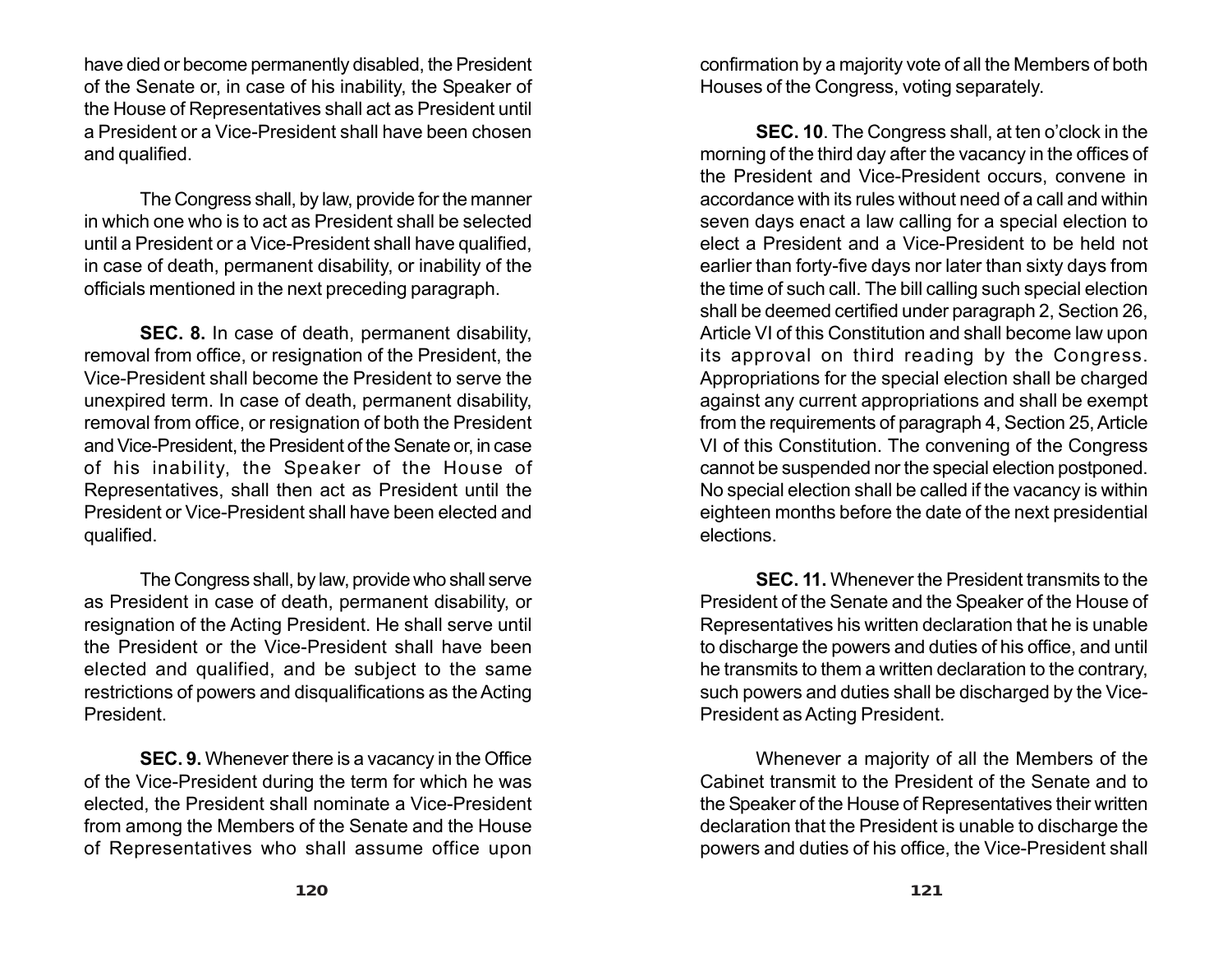immediately assume the powers and duties of the office as Acting President.

Thereafter, when the President transmits to the President of the Senate and to the Speaker of the House of Representatives his written declaration that no inability exists, he shall reassume the powers and duties of his office. Meanwhile, should a majority of all the Members of the Cabinet transmit within five days to the President of the Senate and to the Speaker of the House of Representatives their written declaration that the President is unable to discharge the powers and duties of his office, the Congress shall decide the issue. For that purpose, the Congress shall convene, if it is not in session, within forty-eight hours, in accordance with its rules and without need of call.

If the Congress, within ten days after receipt of the last written declaration, or, if not in session, within twelve days after it is required to assemble, determines by a two-thirds vote of both Houses, voting separately, that the President is unable to discharge the powers and duties of his office, the Vice-President shall act as President; otherwise, the President shall continue exercising the powers and duties of his office.

**SEC. 12.** In case of serious illness of the President, the public shall be informed of the state of his health. The members of the Cabinet in charge of national security and foreign relations and the Chief of Staff of the Armed Forces of the Philippines, shall not be denied access to the President during such illness.

**SEC. 13.** The President, Vice-President, the Members of the Cabinet, and their deputies or assistants shall not, unless otherwise provided in this Constitution,

hold any other office or employment during their tenure. They shall not, during said tenure, directly or indirectly, practice any other profession, participate in any business, or be financially interested in any contract with, or in any franchise, or special privilege granted by the Government or any subdivision, agency, or instrumentality thereof, including government-owned or controlled corporations or their subsidiaries. They shall strictly avoid conflict of interest in the conduct of their office.

The spouse and relatives by consanguinity or affinity within the fourth civil degree of the President shall not, during his tenure, be appointed as Members of the Constitutional Commissions, or the Office of the Ombudsman, or as Secretaries, Undersecretaries, chairmen or heads of bureaus or offices, including government-owned or controlled corporations and their subsidiaries.

**SEC. 14.** Appointments extended by an Acting President shall remain effective, unless revoked by the elected President, within ninety days from his assumption or reassumption of office.

**SEC. 15.** Two months immediately before the next presidential elections and up to the end of his term, a President or Acting President shall not make appointments, except temporary appointments to executive positions when continued vacancies therein will prejudice public service or endanger public safety.

**SEC. 16.** The President shall nominate and, with the consent of the Commission on Appointments, appoint the heads of the executive departments, ambassadors, other public ministers and consuls, or officers of the armed forces from the rank of colonel or naval captain, and other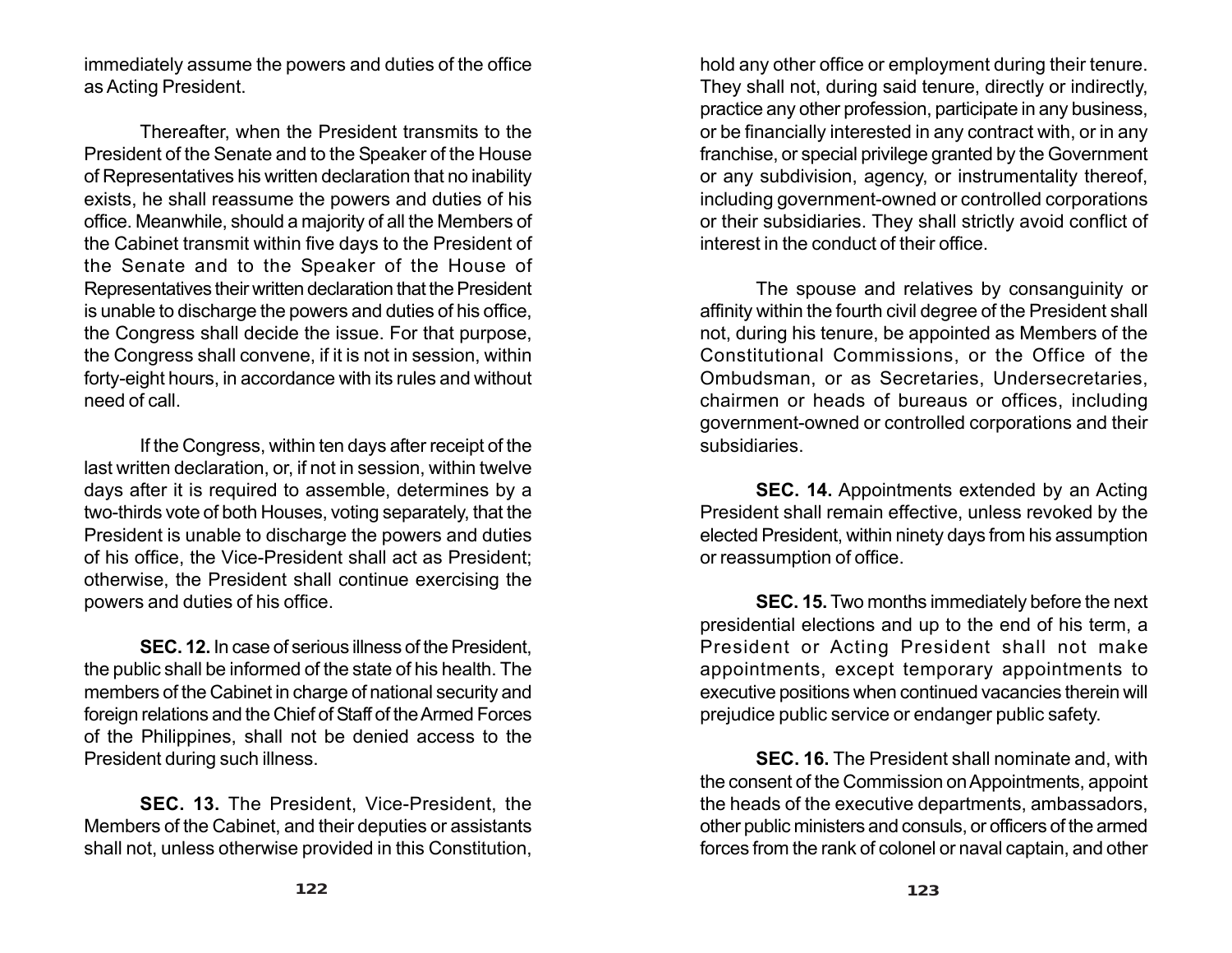officers whose appointments are vested in him in this Constitution. He shall also appoint all other officers of the Government whose appointments are not otherwise provided for by law, and those whom he may be authorized by law to appoint. The Congress may, by law, vest the appointment of other officers lower in rank in the President alone, in the courts, or in the heads of departments, agencies, commissions, or boards.

The President shall have the power to make appointments during the recess of the Congress, whether voluntary or compulsory, but such appointments shall be effective only until disapproval by the Commission on Appointments or until the next adjournment of the Congress.

**SEC. 17.** The President shall have control of all the executive departments, bureaus, and offices. He shall ensure that the laws be faithfully executed.

**SEC. 18.** The President shall be the Commanderin-Chief of all armed forces of the Philippines and whenever it becomes necessary, he may call out such armed forces to prevent or suppress lawless violence, invasion or rebellion. In case of invasion or rebellion, when the public safety requires it, he may, for a period not exceeding sixty days, suspend the privilege of the writ of *habeas corpus* or place the Philippines or any part thereof under martial law. Within forty-eight hours from the proclamation of martial law or the suspension of the privilege of the writ of *habeas corpus*, the President shall submit a report in person or in writing to the Congress. The Congress, voting jointly, by a vote of at least a majority of all its Members in regular or special session, may revoke such proclamation or suspension, which revocation shall not be set aside by the President. Upon

the initiative of the President, the Congress may, in the same manner, extend such proclamation or suspension for a period to be determined by the Congress, if the invasion or rebellion shall persist and public safety requires it.

The Congress, if not in session, shall, within twentyfour hours following such proclamation or suspension, convene in accordance with its rules without need of a call.

The Supreme Court may review, in an appropriate proceeding filed by any citizen, the sufficiency of the factual basis of the proclamation of martial law or the suspension of the privilege of the writ or the extension thereof, and must promulgate its decision thereon within thirty days from its filing.

A state of martial law does not suspend the operation of the Constitution, nor supplant the functioning of the civil courts or legislative assemblies, nor authorize the conferment of jurisdiction on military courts and agencies over civilians where civil courts are able to function, nor automatically suspend the privilege of the writ.

The suspension of the privilege of the writ shall apply only to persons judicially charged for rebellion or offenses inherent in or directly connected with invasion.

During the suspension of the privilege of the writ, any person thus arrested or detained shall be judicially charged within three days, otherwise he shall be released.

**SEC. 19.** Except in cases of impeachment, or as otherwise provided in this Constitution, the President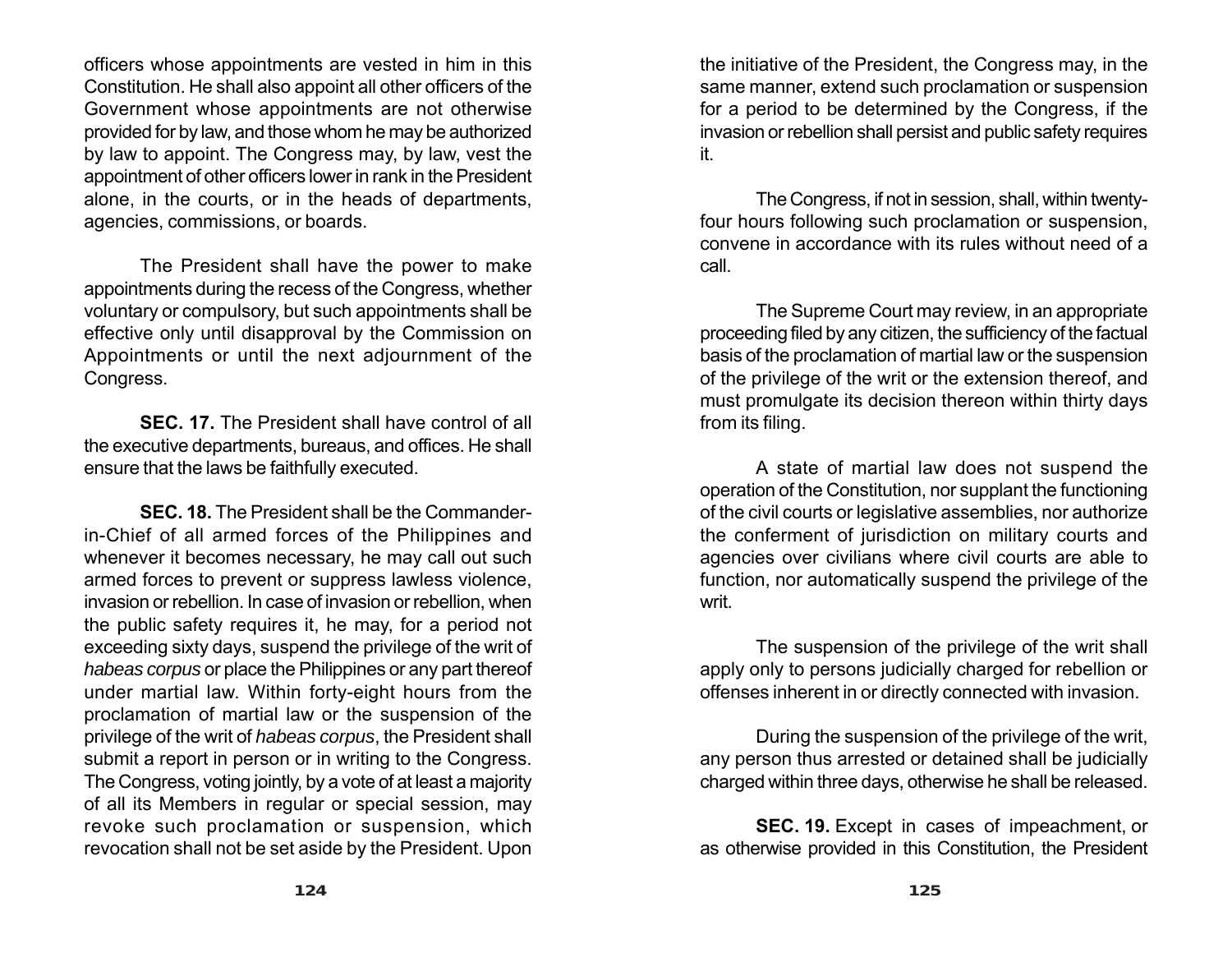may grant reprieves, commutations, and pardons, and remit fines and forfeitures, after conviction by final judgment.

He shall also have the power to grant amnesty with the concurrence of a majority of all the Members of the Congress.

**SEC. 20.** The President may contract or guarantee foreign loans on behalf of the Republic of the Philippines with the prior concurrence of the Monetary Board, and subject to such limitations as may be provided by law. The Monetary Board shall, within thirty days from the end of every quarter of the calendar year, submit to the Congress a complete report of its decision on applications for loans to be contracted or guaranteed by the Government or government-owned and controlled corporations which would have the effect of increasing the foreign debt, and containing other matters as may be provided by law.

**SEC. 21.** No treaty or international agreement shall be valid and effective unless concurred in by at least twothirds of all the Members of the Senate.

**SEC. 22.** The President shall submit to the Congress within thirty days from the opening of every regular session, as the basis of the general appropriations bill, a budget of expenditures and sources of financing, including receipts from existing and proposed revenue measures.

**SEC. 23.** The President shall address the Congress at the opening of its regular session. He may also appear before it at any other time.

#### **ARTICLE VIII** *Judicial Department*

**SEC. 1.** The judicial power shall be vested in one Supreme Court and in such lower courts as may be established by law.

Judicial power includes the duty of the courts of justice to settle actual controversies involving rights which are legally demandable and enforceable, and to determine whether or not there has been a grave abuse of discretion amounting to lack or excess of jurisdiction on the part of any branch or instrumentality of the Government.

**SEC. 2.** The Congress shall have the power to define, prescribe, and apportion the jurisdiction of the various courts but may not deprive the Supreme Court of its jurisdiction over cases enumerated in Section 5 hereof. No law shall be passed reorganizing the Judiciary when it undermines the security of tenure of its Members.

**SEC. 3.** The Judiciary shall enjoy fiscal autonomy. Appropriations for the Judiciary may not be reduced by the legislature below the amount appropriated for the previous year and, after approval, shall be automatically and regularly released.

**SEC. 4.** (1) The Supreme Court shall be composed of a Chief Justice and fourteen Associate Justices. It may sit *en banc* or in its discretion, in division of three, five, or seven Members. Any vacancy shall be filled within ninety days from the occurrence thereof.

(2) All cases involving the constitutionality of a treaty, international or executive agreement, or law, which shall be heard by the Supreme Court *en banc*, and all other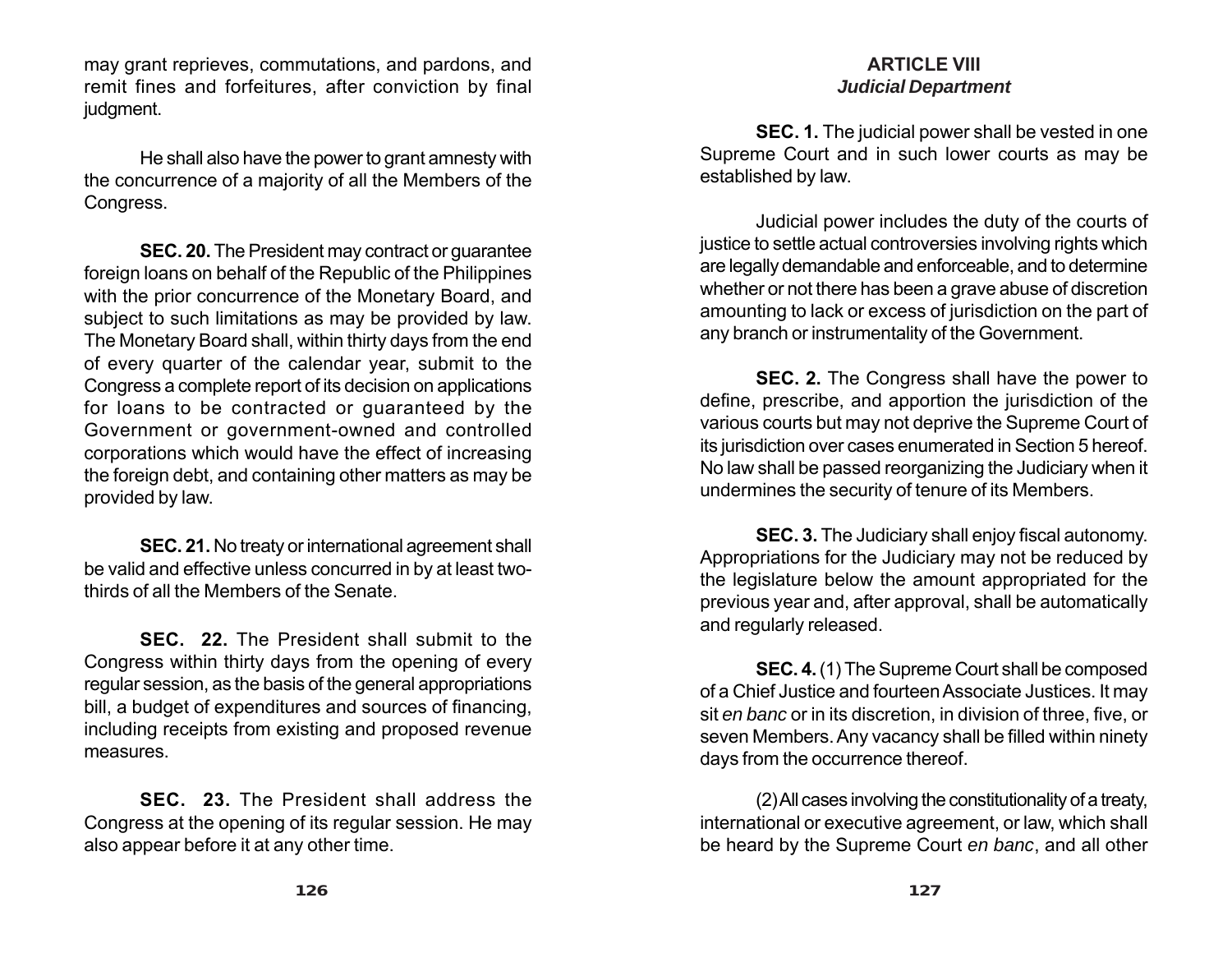cases which under the Rules of Court are required to be heard *en banc*, including those involving the constitutionality, application, or operation of presidential decrees, proclamations, orders, instructions, ordinances, and other regulations, shall be decided with the concurrence of a majority of the Members who actually took part in the deliberations on the issues in the case and voted thereon.

(3) Cases or matters heard by a division shall be decided or resolved with the concurrence of a majority of the Members who actually took part in the deliberations on the issues in the case and voted thereon, and in no case, without the concurrence of at least three of such Members. When the required number is not obtained, the case shall be decided *en banc*: *Provided*, that no doctrine or principle of law laid down by the court in a decision rendered *en banc* or in division may be modified or reversed except by the court sitting *en banc.*

**Sec. 5.** The Supreme Court shall have the following powers:

(1) Exercise original jurisdiction over cases affecting ambassadors, other public ministers and consuls, and over petitions for *certiorari*, prohibition, *mandamus, quo warranto*, and *habeas corpus.*

 (2) Review, revise, reverse, modify, or affirm on appeal or *certiorari* as the law or the Rules of Court may provide, final judgments and orders of lower courts in:

> a) All cases in which the constitutionality or validity of any treaty, international or executive agreement, law, presidential decree, proclamation, order, instruction, ordinance, or regulation is in question.

- b) All cases involving the legality of any tax, impost, assessment, or toll, or any penalty imposed in relation thereto.
- c) All cases in which the jurisdiction of any lower court is in issue.
- d) All criminal cases in which the penalty imposed is *reclusion perpetua* or higher.
- e) All cases in which only an error or question of law is involved.

(3) Assign temporarily judges of lower courts to other stations as public interest may require. Such temporary assignment shall not exceed six months without the consent of the judge concerned.

(4) Order a change of venue or place of trial to avoid a miscarriage of justice.

(5) Promulgate rules concerning the protection and enforcement of constitutional rights, pleading, practice, and procedure in all courts, the admission to the practice of law, the Integrated Bar, and legal assistance to the underprivileged. Such rules shall provide a simplified and inexpensive procedure for the speedy disposition of cases, shall be uniform for all courts of the same grade, and shall not diminish, increase, or modify substantive rights. Rules of procedure of special courts and quasijudicial bodies shall remain effective unless disapproved by the Supreme Court.

 (6) Appoint all officials and employees of the Judiciary in accordance with the Civil Service Law.

**SEC. 6.** The Supreme Court shall have administrative supervision over all courts and the personnel thereof.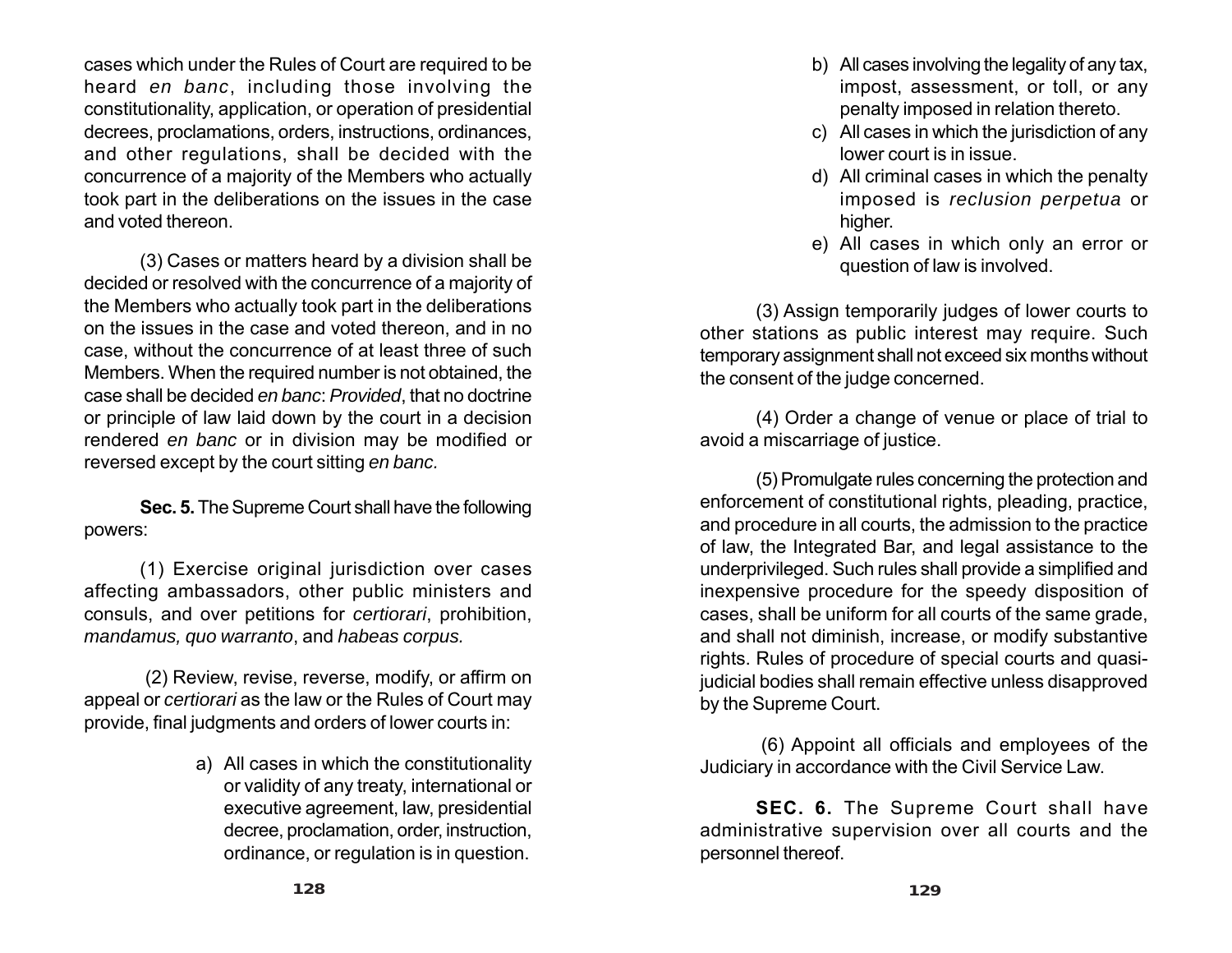**SEC. 7.** (1) No person shall be appointed Member of the Supreme Court or any lower collegiate court unless he is a natural-born citizen of the Philippines. A Member of the Supreme Court must be at least forty years of age, and must have been for fifteen years or more, a judge of a lower court or engaged in the practice of law in the Philippines.

(2) The Congress shall prescribe the qualifications of judges of lower courts, but no person may be appointed judge thereof unless he is a citizen of the Philippines and a member of the Philippine Bar.

(3) A Member of the Judiciary must be a person of proven competence, integrity, probity, and independence.

**SEC. 8.** (1) A Judicial and Bar Council is hereby created under the supervision of the Supreme Court composed of the Chief Justice as *ex officio* Chairman, the Secretary of Justice, and a representative of the Congress as *ex officio* Members, a representative of the Integrated Bar, a professor of law, a retired Member of the Supreme Court, and a representative of the private sector.

(2) The regular Members of the Council shall be appointed by the President for a term of four years with the consent of the Commission on Appointments. Of the Members first appointed, the representative of the Integrated Bar shall serve for four years, the professor of law for three years, the retired Justice for two years, and the representative of the private sector for one year.

(3) The Clerk of the Supreme Court shall be the Secretary *ex officio* of the Council and shall keep a record of its proceedings.

(4) The regular Members of the Council shall receive such emoluments as may be determined by the Supreme Court. The Supreme Court shall provide in its annual budget the appropriations for the Council.

(5) The Council shall have the principal function of recommending appointees to the Judiciary. It may exercise such other functions and duties as the Supreme Court may assign to it.

**SEC. 9.** The Members of the Supreme Court and judges of the lower courts shall be appointed by the President from a list of at least three nominees prepared by the Judicial and Bar Council for every vacancy. Such appointments need no confirmation.

For the lower courts, the President shall issue the appointments within ninety days from the submission of the list.

**SEC. 10**. The salary of the Chief Justice and of the Associate Justices of the Supreme Court, and of judges of lower courts shall be fixed by law. During their continuance in office, their salary shall not be decreased.

**SEC. 11**. The Members of the Supreme Court and judges of lower courts shall hold office during good behavior until they reach the age of seventy years or become incapacitated to discharge the duties of their office. The Supreme Court *en banc* shall have the power to discipline judges of lower courts, or order their dismissal by a vote of a majority of the Members who actually took part in the deliberations on the issues in the case and voted thereon.

**SEC. 12**. The Members of the Supreme Court and of other courts established by law shall not be designated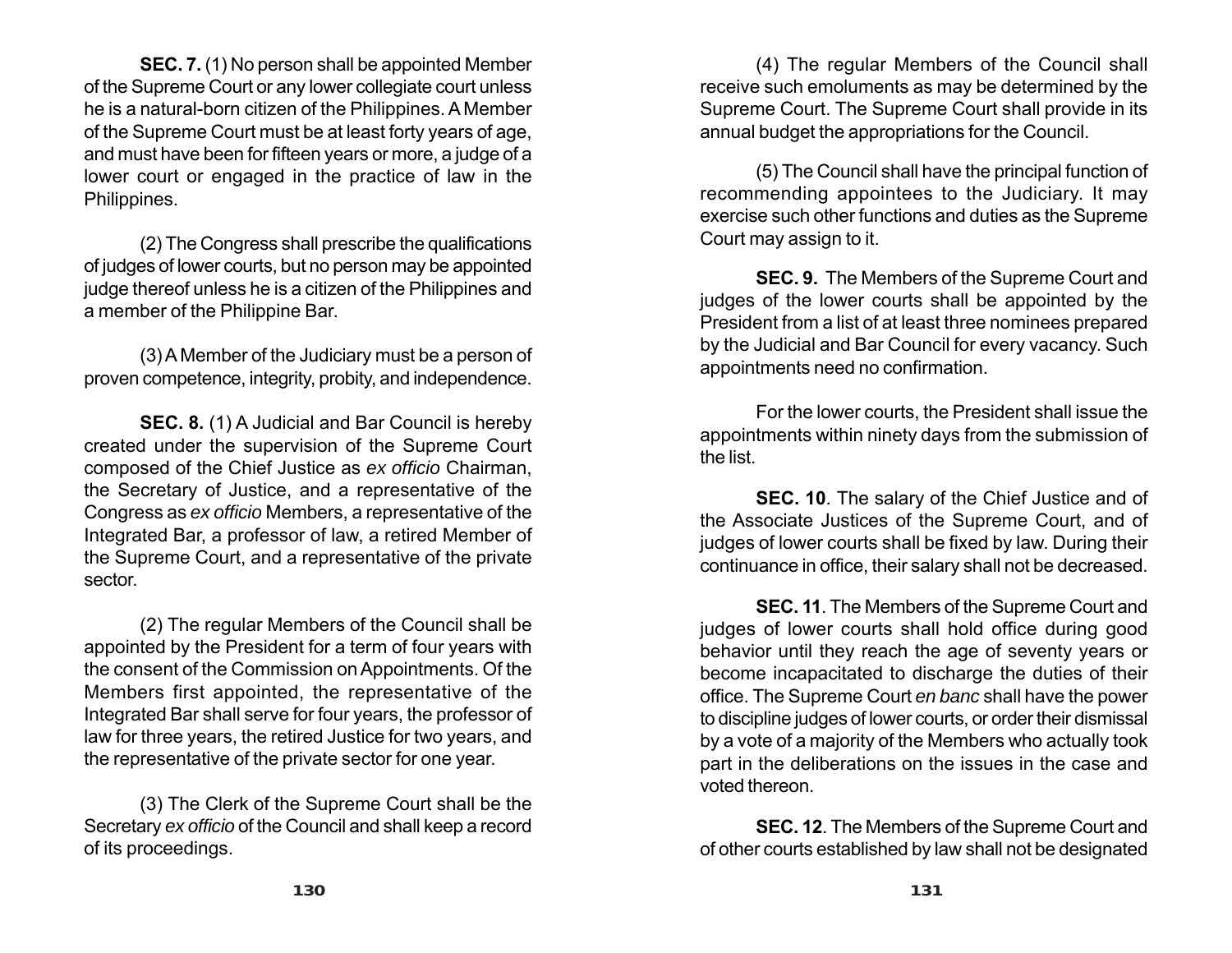to any agency performing quasi-judicial or administrative functions.

**SEC. 13**. The conclusions of the Supreme Court in any case submitted to it for decision *en banc* or in division shall be reached in consultation before the case is assigned to a Member for the writing of the opinion of the Court. A certification to this effect signed by the Chief Justice shall be issued and a copy thereof attached to the record of the case and served upon the parties. Any Member who took no part, or dissented, or abstained from a decision or resolution must state the reason therefor. The same requirements shall be observed by all lower collegiate courts.

**SEC. 14**. No decision shall be rendered by any court without expressing therein clearly and distinctly the facts and the law on which it is based.

No petition for review or motion for reconsideration of a decision of the court shall be refused due course or denied without stating the legal basis therefor.

**SEC. 15**. (1) All cases or matters filed after the effectivity of this Constitution must be decided or resolved within twenty-four months from date of submission for the Supreme Court, and, unless reduced by the Supreme Court, twelve months for all lower collegiate courts, and three months for all other lower courts.

(2) A case or matter shall be deemed submitted for decision or resolution upon the filing of the last pleading, brief, or memorandum required by the Rules of Court or by the court itself.

(3) Upon the expiration of the corresponding period, a certification to this effect signed by the Chief Justice or the presiding judge shall forthwith be issued and a copy thereof attached to the record of the case or matter, and served upon the parties. The certification shall state why a decision or resolution has not been rendered or issued within said period.

(4) Despite the expiration of the applicable mandatory period, the court, without prejudice to such responsibility as may have been incurred in consequence thereof, shall decide or resolve the case or matter submitted thereto for determination, without further delay.

**SEC. 16**. The Supreme Court shall, within thirty days from the opening of each regular session of the Congress, submit to the President and the Congress an annual report on the operations and activities of the Judiciary.

### **ARTICLE IX** *Constitutional Commissions*

## *A. Common Provisions*

**SEC. 1**. The Constitutional Commissions, which shall be independent, are the Civil Service Commission, the Commission on Elections, and the Commission on Audit.

**SEC. 2**. No member of a Constitutional Commission shall, during his tenure, hold any other office or employment. Neither shall he engage in the practice of any profession or in the active management or control of any business which in any way may be affected by the functions of his office, nor shall he be financially interested, directly or indirectly, in any contract with, or in any franchise or privilege granted by the Government, any of its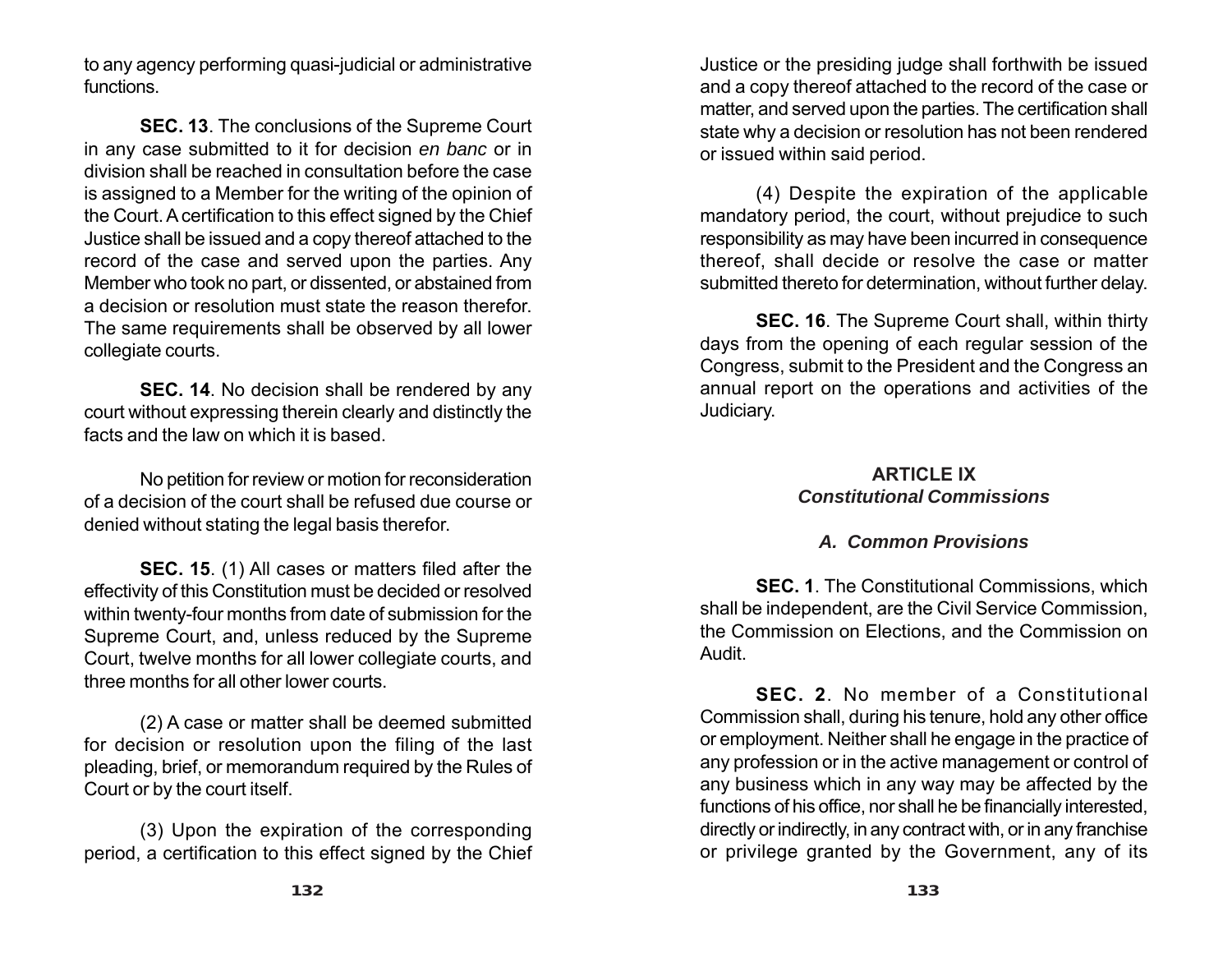subdivisions, agencies, or instrumentalities, including government-owned or controlled corporations or their subsidiaries.

**SEC. 3**. The salary of the Chairman and the Commissioners shall be fixed by law and shall not be decreased during their tenure.

**SEC. 4**. The Constitutional Commissions shall appoint their officials and employees in accordance with law.

**SEC. 5**. The Commission shall enjoy fiscal autonomy. Their approved annual appropriations shall be automatically and regularly released.

**SEC. 6**. Each Commission *en banc* may promulgate its own rules concerning pleadings and practice before it or before any of its offices. Such rules, however, shall not diminish, increase, or modify substantive rights.

**SEC. 7**. Each Commission shall decide by a majority vote of all its Members any case or matter brought before it within sixty days from the date of its submission for decision or resolution. A case or matter is deemed submitted for decision or resolution upon the filing of the last pleading, brief or memorandum required by the rules of the Commission or by the Commission itself. Unless otherwise provided by this Constitution or by law, any decision, order, or ruling of each Commission may be brought to the Supreme Court on *certiorari* by the aggrieved party within thirty days from receipt of a copy thereof.

**SEC. 8**. Each Commission shall perform such other functions as may be provided by law.

### *B. The Civil Service Commission*

**SEC. 1**. (1) The civil service shall be administered by the Civil Service Commission composed of a Chairman and two Commissioners who shall be naturalborn citizens of the Philippines and, at the time of their appointment, at least thirty-five years of age, with proven capacity for public administration, and must not have been candidates for any elective position in the elections immediately preceding their appointment.

(2) The Chairman and the Commissioners shall be appointed by the President with the consent of the Commission on Appointments for a term of seven years without reappointment. Of those first appointed, the Chairman shall hold office for seven years, a Commissioner for five years, and another Commissioner for three years, without reappointment. Appointment to any vacancy shall be only for the unexpired term of the predecessor. In no case shall any Member be appointed or designated in a temporary or acting capacity.

**SEC. 2.** (1) The civil service embraces all branches, subdivisions, instrumentalities, and agencies of the Government, including government-owned or controlled corporations with original charters.

(2) Appointments in the civil service shall be made only according to merit and fitness to be determined, as far as practicable, and, except to positions which are policy-determining, primarily confidential, or highly technical, by competitive examination.

(3) No officer or employee of the civil service shall be removed or suspended except for cause provided by law.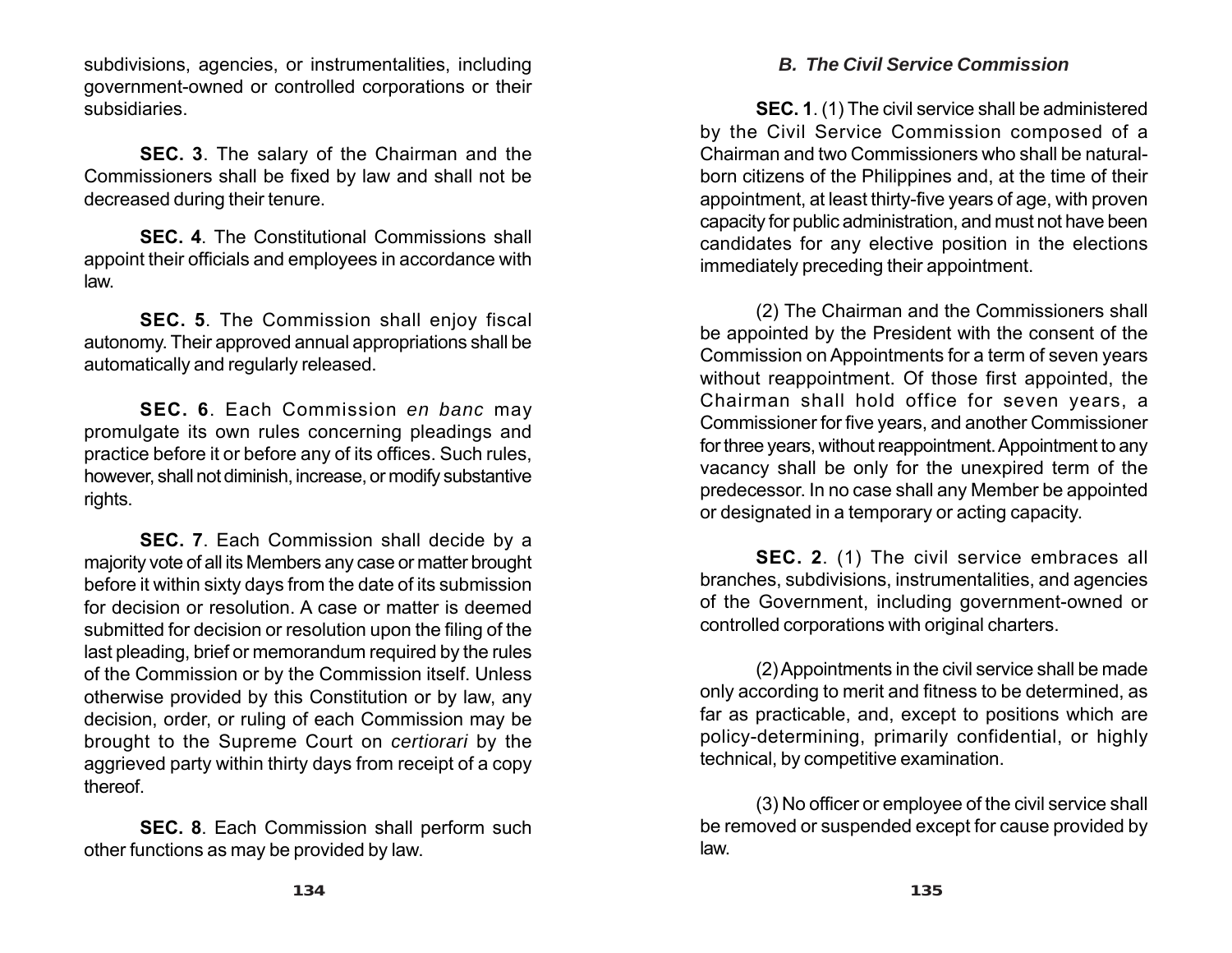(4) No officer or employee in the civil service shall engage, directly or indirectly, in any electioneering or partisan political campaign.

(5) The right to self-organization shall not be denied to government employees.

(6) Temporary employees of the Government shall be given such protection as may be provided by law.

**SEC. 3**. The Civil Service Commission, as the central personnel agency of the Government, shall establish a career service and adopt measures to promote morale, efficiency, integrity, responsiveness, progressiveness, and courtesy in the civil service. It shall strengthen the merit and rewards system, integrate all human resources development programs for all levels and ranks, and institutionalize a management climate conducive to public accountability. It shall submit to the President and the Congress an annual report on its personnel programs.

**SEC. 4.** All public officers and employees shall take an oath or affirmation to uphold and defend this Constitution.

**SEC. 5**. The Congress shall provide for the standardization of compensation of government officials and employees, including those in government-owned or controlled corporations with original charters, taking into account the nature of the responsibilities pertaining to, and the qualifications required for their positions.

**SEC. 6**. No candidate who has lost in any election shall, within one year after such election, be appointed to any office in the Government or any government-owned or controlled corporations or in any of their subsidiaries.

**SEC. 7**. No elective official shall be eligible for appointment or designation in any capacity to any public office or position during his tenure.

Unless otherwise allowed by law or by the primary functions of his position, no appointive official shall hold any other office or employment in the Government or any subdivision, agency or instrumentality thereof, including government-owned or controlled corporations or their subsidiaries.

**SEC. 8**. No elective or appointive public officer or employee shall receive additional, double, or indirect compensation, unless specifically authorized by law, nor accept without the consent of the Congress, any present, emolument, office, or title of any kind from any foreign government.

Pensions or gratuities shall not be considered as additional, double, or indirect compensation.

### *C. The Commission On Elections*

**SEC. 1**. (1) There shall be a Commission on Elections composed of a Chairman and six Commissioners who shall be natural-born citizens of the Philippines and, at the time of their appointment, at least thirty-five years of age, holders of a college degree, and must not have been candidates for any elective positions in the immediately preceding elections. However, a majority thereof, including the Chairman, shall be members of the Philippine Bar who have been engaged in the practice of law for at least ten years.

(2) The Chairman and the Commissioners shall be appointed by the President with the consent of the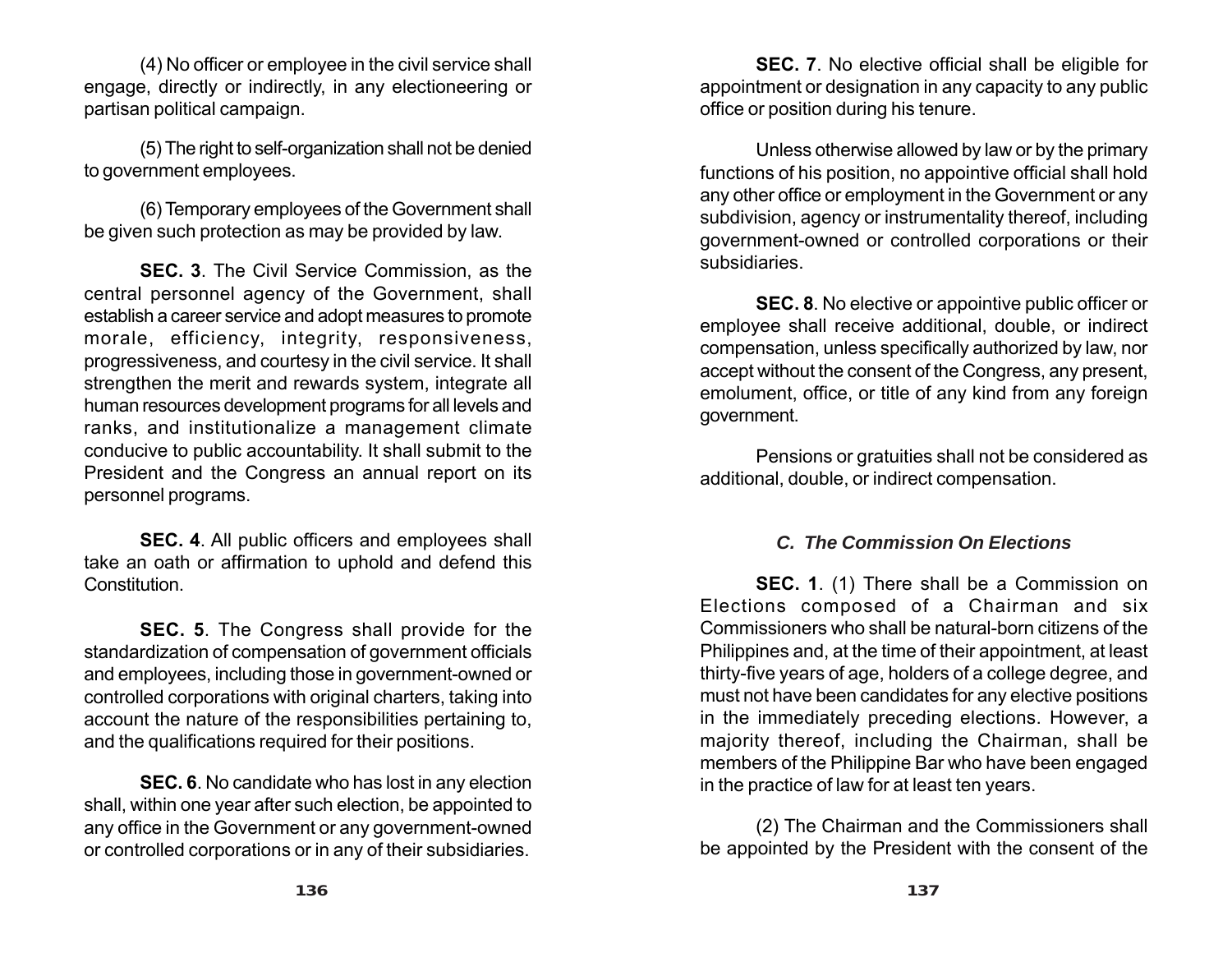Commission on Appointments for a term of seven years without reappointment. Of those first appointed, three Members shall hold office for seven years, two Members for five years, and the last Members for three years, without reappointment. Appointment to any vacancy shall be only for the unexpired term of the predecessor. In no case shall any Member be appointed or designated in a temporary or acting capacity.

**SEC. 2**. The Commission on Elections shall exercise the following powers and functions:

(1) Enforce and administer all laws and regulations relative to the conduct of an election, plebiscite, initiative, referendum, and recall.

(2) Exercise exclusive original jurisdiction over all contests relating to the elections, returns, and qualifications of all elective regional, provincial, and city officials, and appellate jurisdiction over all contests involving elective municipal officials decided by trial courts of general jurisdiction, or involving elective barangay officials decided by trial courts of limited jurisdiction.

Decisions, final orders, or rulings of the Commission on election contests involving elective municipal and barangay offices shall be final, executory, and not appealable.

(3) Decide, except those involving the right to vote, all questions affecting elections, including determination of the number and location of polling places, appointment of election officials and inspectors, and registration of voters.

(4) Deputize, with the concurrence of the President, law enforcement agencies and instrumentalities of the Government, including the Armed Forces of the Philippines, for the exclusive purpose of ensuring free, orderly, honest, peaceful, and credible elections.

(5) Register, after sufficient publication, political parties, organizations, or coalitions which, in addition to other requirements, must present their platform or program of government; and accredit citizens' arms of the Commission on Elections. Religious denominations and sects shall not be registered. Those which seek to achieve their goals through violence or unlawful means, or refuse to uphold and adhere to this Constitution, or which are supported by any foreign government shall likewise be refused registration.

Financial contributions from foreign governments and their agencies to political parties, organizations, coalitions, or candidates related to elections constitute interference in national affairs, and, when accepted, shall be an additional ground for the cancellation of their registration with the Commission, in addition to other penalties that may be prescribed by law.

(6) File, upon a verified complaint, or on its own initiative, petitions in court for inclusion or exclusion of voters; investigate and, where appropriate, prosecute cases of violations of election laws, including acts or omissions constituting election frauds, offenses, and malpractices.

(7) Recommend to the Congress effective measures to minimize election spending, including limitation of places where propaganda materials shall be posted, and to prevent and penalize all forms of election frauds, offenses, malpractices, and nuisance candidacies.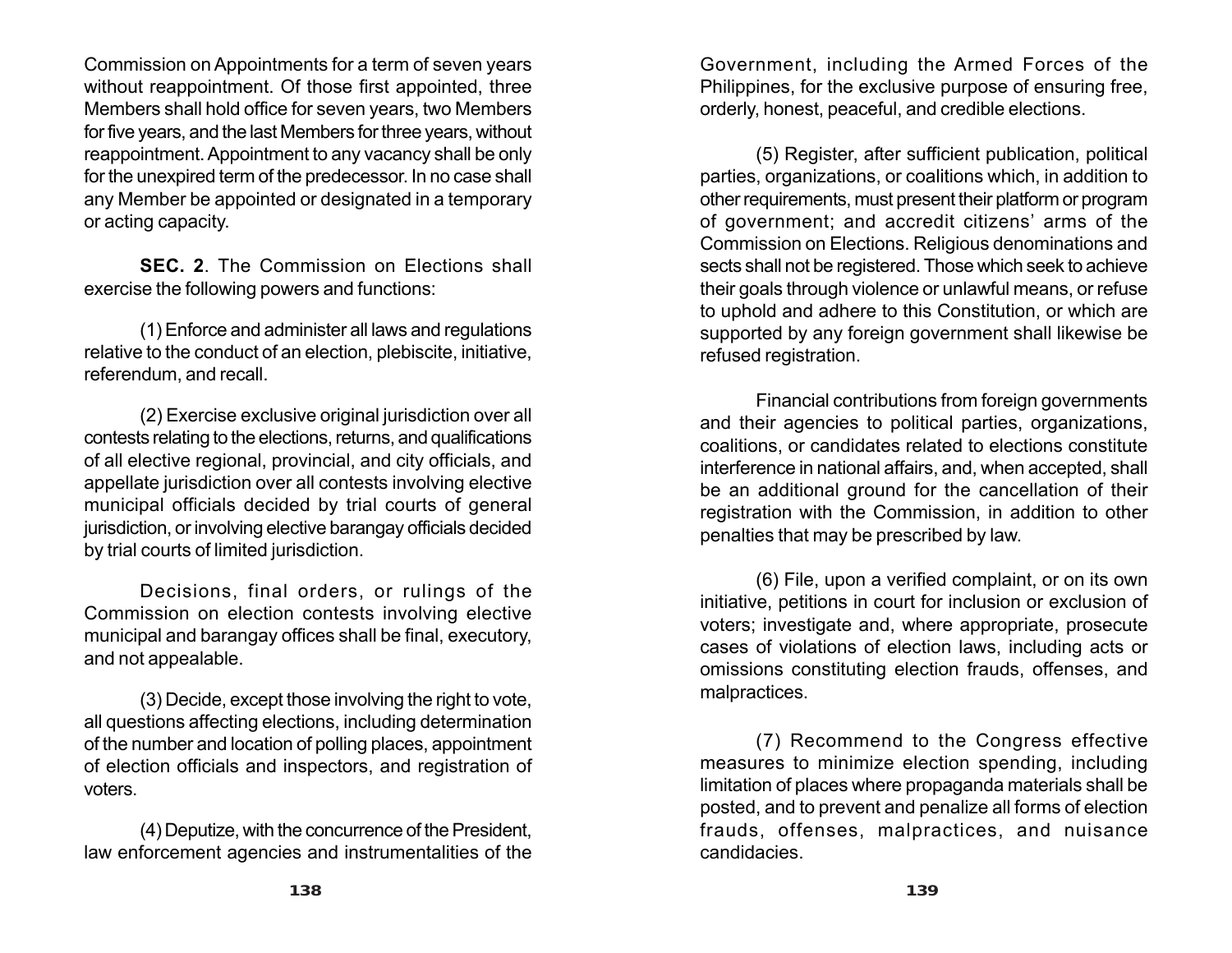(8) Recommend to the President the removal of any officer or employee it has deputized, or the imposition of any other disciplinary action, for violation or disregard of, or disobedience to its directive, order, or decision.

(9) Submit to the President and the Congress a comprehensive report on the conduct of each election, plebiscite, initiative, referendum, or recall.

**SEC. 3**. The Commission on Elections may sit *en banc* or in two divisions, and shall promulgate its rules of procedure in order to expedite disposition of election cases, including pre- proclamation controversies. All such election cases shall be heard and decided in division, provided that motions for reconsideration of decisions shall be decided by the Commission *en banc.*

**SEC. 4.** The Commission may, during the election period, supervise or regulate the enjoyment or utilization of all franchises or permits for the operation of transportation and other public utilities, media of communication or information, all grants, special privileges, or concessions granted by the Government or any subdivision, agency, or instrumentality thereof, including any government-owned or controlled corporation or its subsidiary. Such supervision or regulation shall aim to ensure equal opportunity, time and space, and the right to reply, including reasonable, equal rates therefor, for public information campaigns and forums among candidates in connection with the objective of holding free, orderly, honest, peaceful, and credible elections.

**SEC. 5**. No pardon, amnesty, parole, or suspension of sentence for violation of election laws, rules, and regulations shall be granted by the President without the favorable recommendation of the Commission.

**SEC. 6**. A free and open party system shall be allowed to evolve according to the free choice of the people, subject to the provisions of this Article.

**SEC. 7**. No votes cast in favor of a political party, organization, or coalition shall be valid, except for those registered under the party-list system as provided in this Constitution.

**SEC. 8**. Political parties, or organizations or coalitions registered under the party-list system, shall not be represented in the voters' registration boards, boards of election inspectors, boards of canvassers, or other similar bodies. However, they shall be entitled to appoint poll watchers in accordance with law.

**SEC. 9**. Unless otherwise fixed by the Commission in special cases, the election period shall commence ninety days before the day of election and shall end thirty days thereafter.

**SEC. 10**. *Bona fide* candidates for any public office shall be free from any form of harassment and discrimination.

**SEC. 11**. Funds certified by the Commission as necessary to defray the expenses for holding regular and special elections, plebiscites, initiatives, referenda, and recalls, shall be provided in the regular or special appropriations and, once approved, shall be released automatically upon certification by the Chairman of the Commission.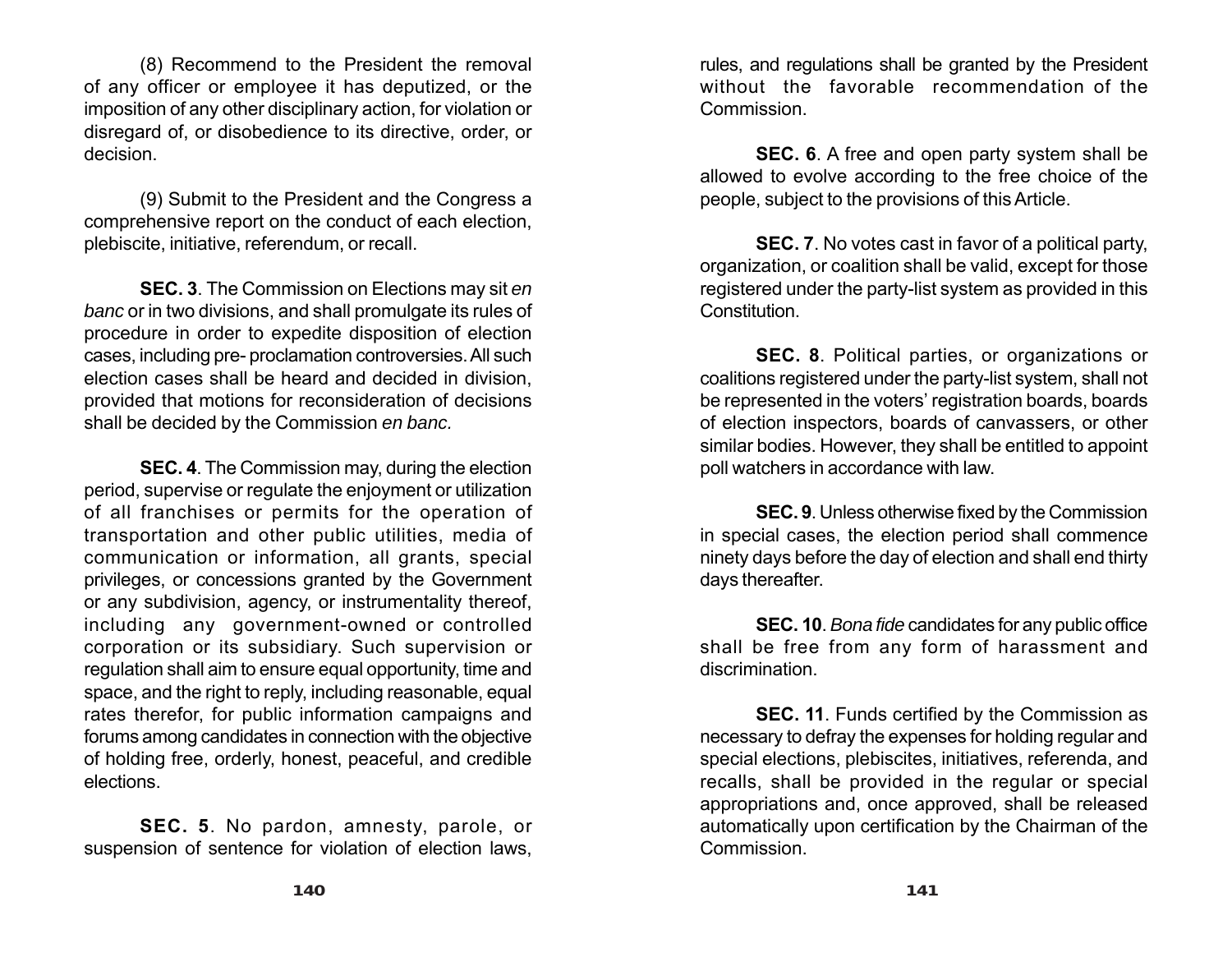# *D. The Commission On Audit*

**SEC. 1**. (1) There shall be a Commission on Audit composed of a Chairman and two Commissioners, who shall be natural-born citizens of the Philippines and, at the time of their appointment, at least thirty-five years of age, certified public accountants with not less than ten years of auditing experience, or members of the Philippine Bar who have been engaged in the practice of law for at least ten years, and must not have been candidates for any elective position in the elections immediately preceding their appointment. At no time shall all Members of the Commission belong to the same profession.

(2) The Chairman and the Commissioners shall be appointed by the President with the consent of the Commission on Appointments for a term of seven years without reappointment. Of those first appointed, the Chairman shall hold office for seven years, one Commissioner for five years, and the other Commissioner for three years, without reappointment. Appointment to any vacancy shall be only for the unexpired portion of the term of the predecessor. In no case shall any Member be appointed or designated in a temporary or acting capacity.

**SEC. 2.** (1) The Commission on Audit shall have the power, authority, and duty to examine, audit, and settle all accounts pertaining to the revenue and receipts of, and expenditures or uses of funds and property, owned or held in trust by, or pertaining to, the Government, or any of its subdivisions, agencies, or instrumentalities, including government-owned or controlled corporations with original charters, and on a post-audit basis: (a) constitutional bodies, commissions and offices that have been granted fiscal autonomy under this Constitution; (b) autonomous state colleges and universities; (c) other governmentowned or controlled corporations and their subsidiaries; and (d) such non-governmental entities receiving subsidy or equity, directly or indirectly, from or through the Government, which are required by law or the granting institution to submit to such audit as a condition of subsidy or equity. However, where the internal control system of the audited agencies is inadequate, the Commission may adopt such measures, including temporary or special pre audit, as are necessary and appropriate to correct the deficiencies. It shall keep the general accounts of the Government and, for such period as may be provided by law, preserve the vouchers and other supporting papers pertaining thereto.

(2) The Commission shall have exclusive authority, subject to the limitations in this Article, to define the scope of its audit and examination, establish the techniques and methods required therefor, and promulgate accounting and auditing rules and regulations, including those for the prevention and disallowance of irregular, unnecessary, excessive, extravagant, or unconscionable expenditures, or uses of government funds and properties.

**SEC. 3**. No law shall be passed exempting any entity of the Government or its subsidiary in any guise whatever, or any investment of public funds, from the jurisdiction of the Commission on Audit.

**SEC. 4**. The Commission shall submit to the President and the Congress, within the time fixed by law, an annual report covering the financial condition and operation of the Government, its subdivisions, agencies, and instrumentalities, including government-owned or controlled corporations, and non-governmental entities subject to its audit, and recommend measures necessary to improve their effectiveness and efficiency. It shall submit such other reports as may be required by law.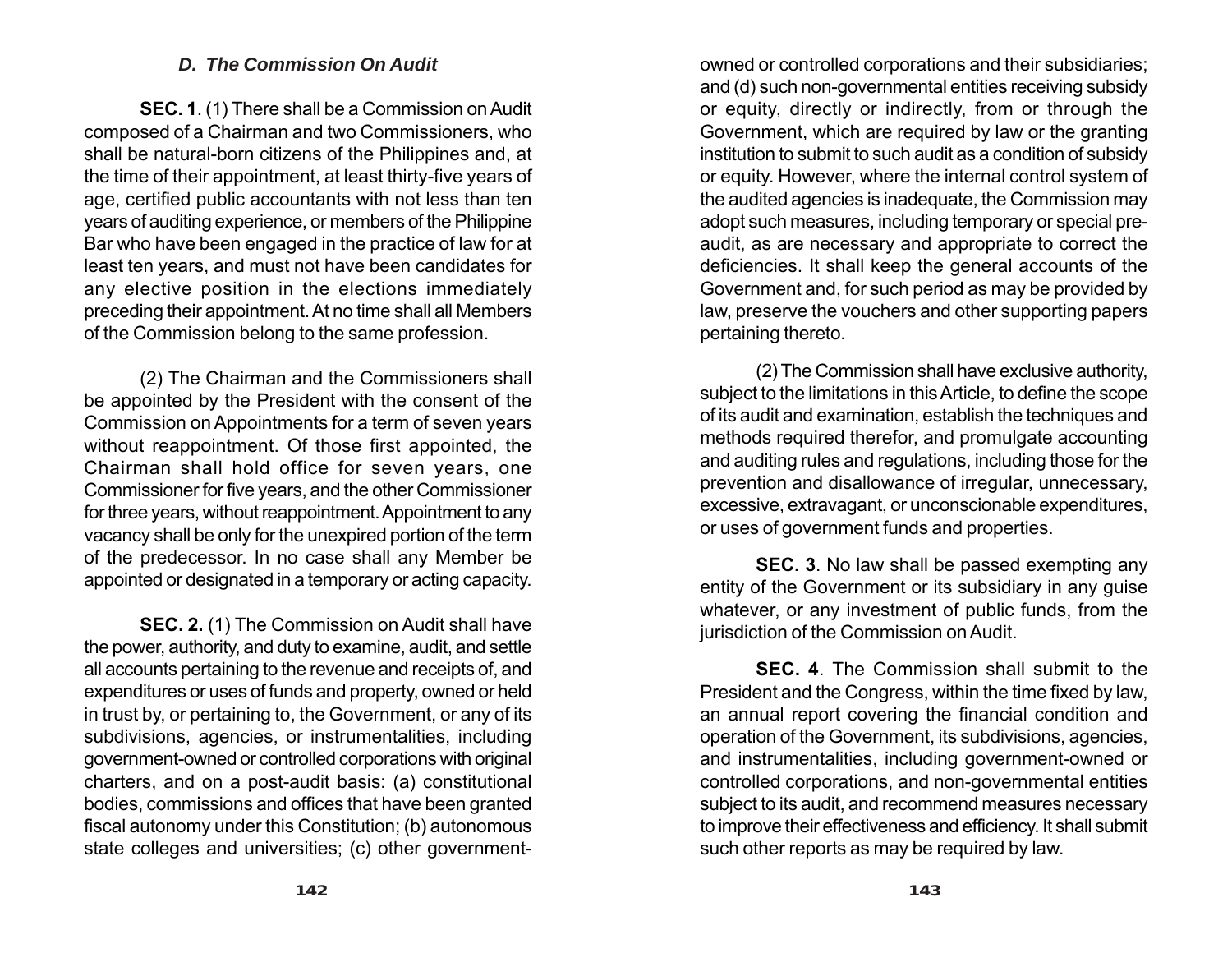## **ARTICLE X** *Local Government*

# *General Provisions*

**SEC. 1**. The territorial and political subdivisions of the Republic of the Philippines are the provinces, cities, municipalities, and barangays. There shall be autonomous regions in Muslim Mindanao and the Cordilleras as hereinafter provided.

**SEC. 2**. The territorial and political subdivisions shall enjoy local autonomy.

**SEC. 3.** The Congress shall enact a local government code which shall provide for a more responsive and accountable local government structure instituted through a system of decentralization with effective mechanisms of recall, initiative, and referendum, allocate among the different local government units their powers, responsibilities, and resources, and provide for the qualifications, election, appointment and removal, term, salaries, powers and functions and duties of local officials, and all other matters relating to the organization and operation of the local units.

**SEC. 4.** The President of the Philippines shall exercise general supervision over local governments. Provinces with respect to component cities and municipalities, and cities and municipalities with respect to component barangays shall ensure that the acts of their component units are within the scope of their prescribed powers and functions.

**SEC. 5**. Each local government unit shall have the power to create its own sources of revenues and to levy taxes, fees, and charges subject to such guidelines and limitations as the Congress may provide, consistent with the basic policy of local autonomy. Such taxes, fees, and charges shall accrue exclusively to the local governments.

**SEC. 6**. Local government units shall have a just share, as determined by law, in the national taxes which shall be automatically released to them.

**SEC. 7**. Local governments shall be entitled to an equitable share in the proceeds of the utilization and development of the national wealth within their respective areas, in the manner provided by law, including sharing the same with the inhabitants by way of direct benefits.

**SEC. 8**. The term of office of elective local officials, except barangay officials, which shall be determined by law, shall be three years and no such official shall serve for more than three consecutive terms. Voluntary renunciation of the office for any length of time shall not be considered as an interruption in the continuity of his service for the full term for which he was elected.

**SEC. 9**. Legislative bodies of local governments shall have sectoral representation as may be prescribed by law.

**SEC. 10**. No province, city, municipality, or barangay may be created, divided, merged, abolished, or its boundary substantially altered, except in accordance with the criteria established in the local government code and subject to approval by a majority of the votes cast in a plebiscite in the political units directly affected.

**SEC. 11**. The Congress may, by law, create special metropolitan political subdivisions, subject to a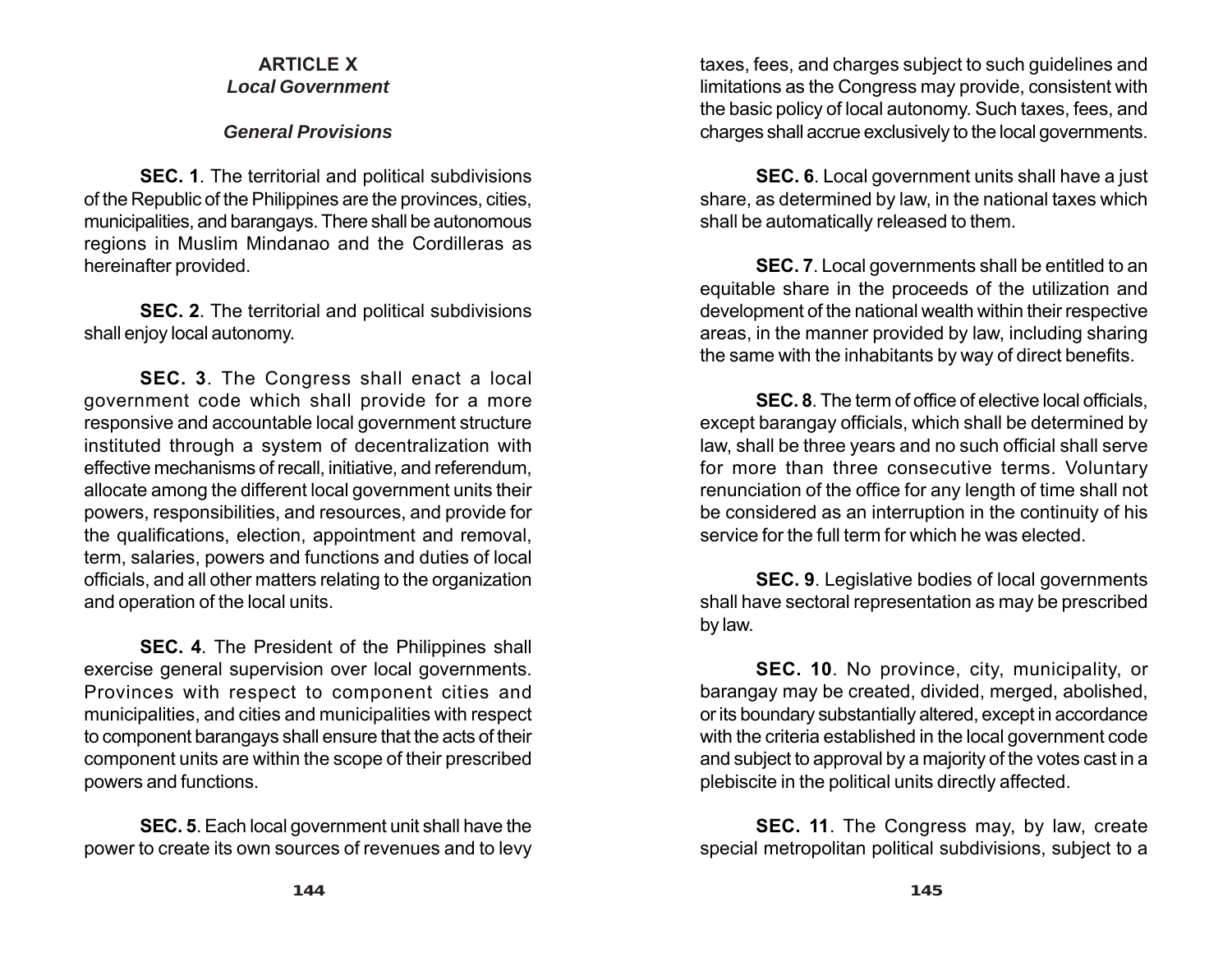plebiscite as set forth in Section 10 hereof. The component cities and municipalities shall retain their basic autonomy and shall be entitled to their own local executives and legislative assemblies. The jurisdiction of the metropolitan authority that will thereby be created shall be limited to basic services requiring coordination.

**SEC. 12**. Cities that are highly urbanized, as determined by law, and component cities whose charters prohibit their voters from voting for provincial elective officials, shall be independent of the province. The voters of component cities within a province, whose charters contain no such prohibition, shall not be deprived of their right to vote for elective provincial officials.

**SEC. 13.** Local government units may group themselves, consolidate or coordinate their efforts, services, and resources for purposes commonly beneficial to them in accordance with law.

**SEC. 14**. The President shall provide for regional development councils or other similar bodies composed of local government officials, regional heads of departments and other government offices, and representatives from non-governmental organizations within the regions for purposes of administrative decentralization to strengthen the autonomy of the units therein and to accelerate the economic and social growth and development of the units in the region.

## *Autonomous Regions*

**SEC. 15**. There shall be created autonomous regions in Muslim Mindanao and in the Cordilleras consisting of provinces, cities, municipalities, and geographical areas sharing common and distinctive historical and cultural heritage, economic and social

structures, and other relevant characteristics within the framework of this Constitution and the national sovereignty as well as territorial integrity of the Republic of the Philippines.

**SEC. 16.** The President shall exercise general supervision over autonomous regions to ensure that laws are faithfully executed.

**SEC. 17.** All powers, functions, and responsibilities not granted by this Constitution or by law to the autonomous regions shall be vested in the National Government.

**SEC. 18**. The Congress shall enact an organic act for each autonomous region with the assistance and participation of the regional consultative commission composed of representatives appointed by the President from a list of nominees from multisectoral bodies. The organic act shall define the basic structure of government for the region consisting of the executive department and legislative assembly, both of which shall be elective and representative of the constituent political units. The organic acts shall likewise provide for special courts with personal, family, and property law jurisdiction consistent with the provisions of this Constitution and national laws.

The creation of the autonomous region shall be effective when approved by majority of the votes cast by the constituent units in a plebiscite called for the purpose, provided that only provinces, cities, and geographical areas voting favorably in such plebiscite shall be included in the autonomous region.

**SEC. 19**. The first Congress elected under this Constitution shall, within eighteen months from the time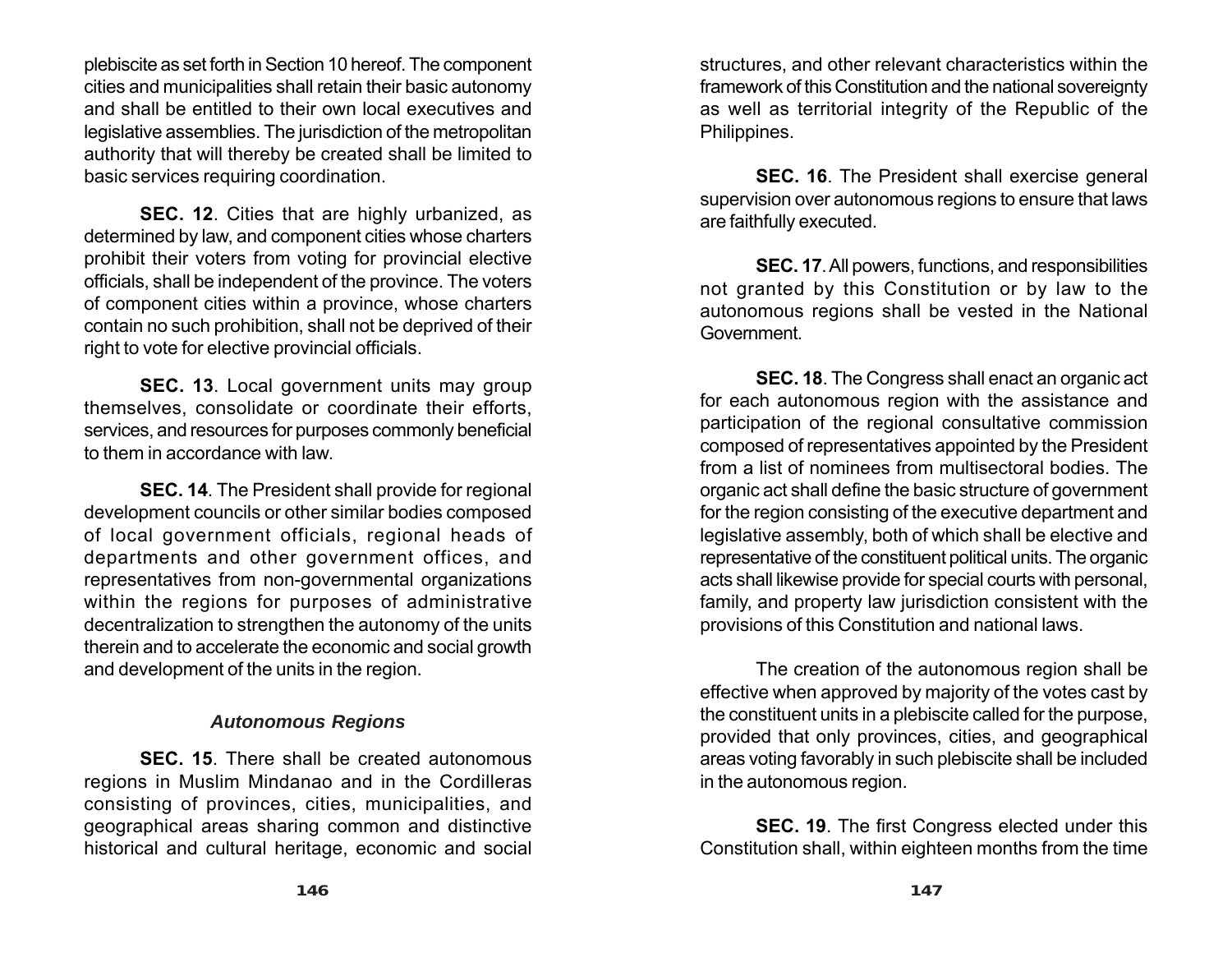of organization of both Houses, pass the organic acts for the autonomous regions in Muslim Mindanao and the Cordilleras.

**SEC. 20.** Within its territorial jurisdiction and subject to the provisions of this Constitution and national laws, the organic act of autonomous regions shall provide for legislative powers over:

- 1) Administrative organization;
- 2) Creation of sources of revenues;
- 3) Ancestral domain and natural resources;
- 4) Personal, family, and property relations;
- 5) Regional urban and rural planning development;
- 6) Economic, social, and tourism development;
- 7) Educational policies;
- 8) Preservation and development of the cultural heritage; and
- 9) Such other matters as may be authorized by law for the promotion of the general welfare of the people of the region.

**SEC. 21**. The preservation of peace and order within the regions shall be the responsibility of the local police agencies which shall be organized, maintained, supervised, and utilized in accordance with applicable laws. The defense and security of the regions shall be the responsibility of the National Government.

## **ARTICLE XI** *Accountability Of Public Officers*

**SEC. 1**. Public office is a public trust. Public officers and employees must at all times be accountable to the people, serve them with utmost responsibility, integrity, loyalty, and efficiency, act with patriotism and justice, and lead modest lives.

**SEC. 2**. The President, the Vice-President, the Members of the Supreme Court, the Members of the Constitutional Commissions, and the Ombudsman may be removed from office, on impeachment for, and conviction of, culpable violation of the Constitution, treason, bribery, graft and corruption, other high crimes, or betrayal of public trust. All other public officers and employees may be removed from office as provided by law, but not by impeachment.

**SEC. 3**. (1) The House of Representatives shall have the exclusive power to initiate all cases of impeachment.

(2) A verified complaint for impeachment may be filed by any Member of the House of Representatives or by any citizen upon a resolution of endorsement by any Member thereof, which shall be included in the Order of Business within ten session days, and referred to the proper Committee within three session days thereafter. The Committee, after hearing, and by a majority vote of all its Members, shall submit its report to the House within sixty session days from such referral, together with the corresponding resolution. The resolution shall be calendared for consideration by the House within ten session days from receipt thereof.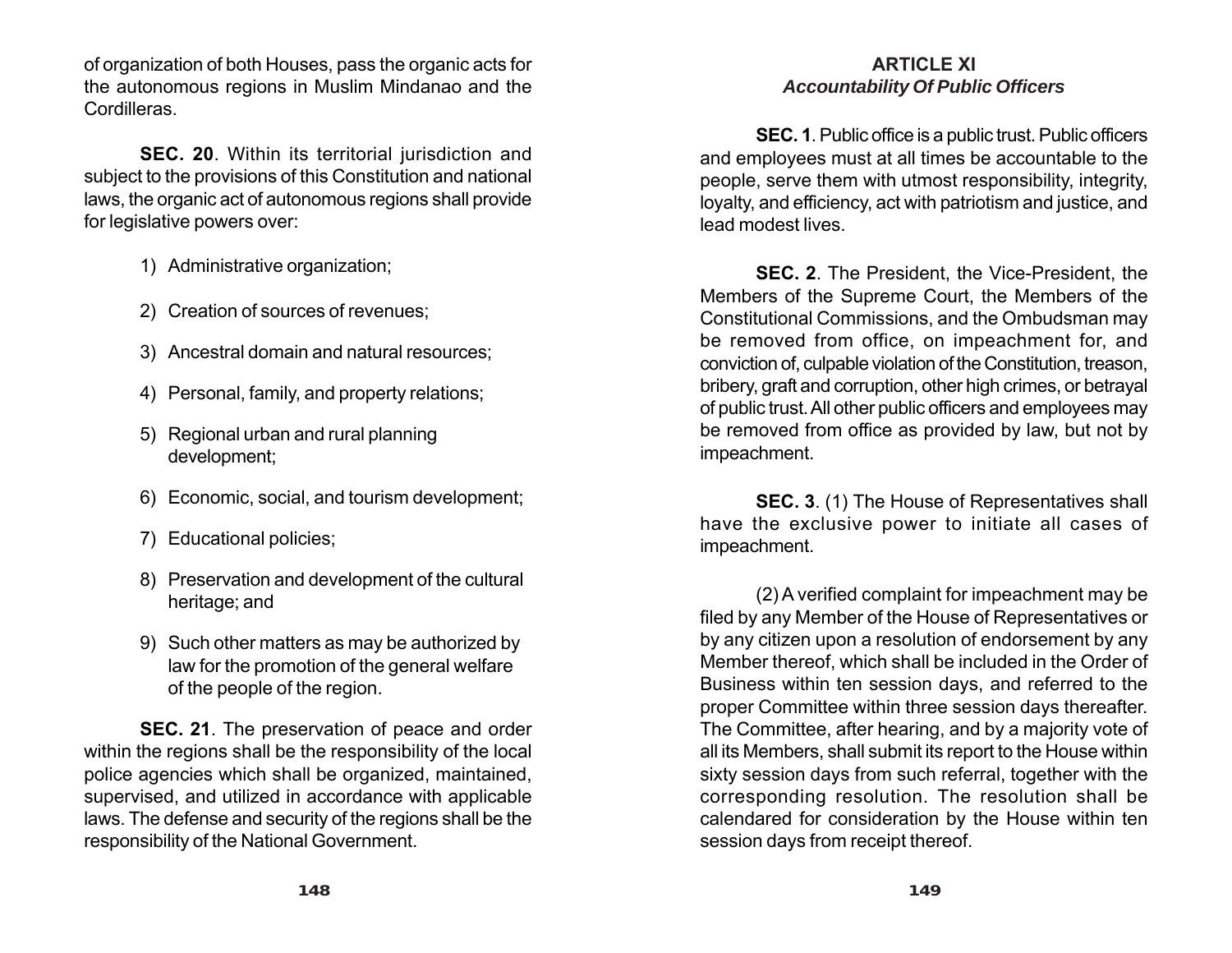(3) A vote of at least one-third of all the Members of the House shall be necessary either to affirm a favorable resolution with the Articles of Impeachment of the Committee, or override its contrary resolution. The vote of each Member shall be recorded.

(4) In case the verified complaint or resolution of impeachment is filed by at least one-third of all the Members of the House, the same shall constitute the Articles of Impeachment, and trial by the Senate shall forthwith proceed.

(5) No impeachment proceedings shall be initiated against the same official more than once within a period of one year.

(6) The Senate shall have the sole power to try and decide all cases of impeachment. When sitting for that purpose, the Senators shall be on oath or affirmation. When the President of the Philippines is on trial, the Chief Justice of the Supreme Court shall preside, but shall not vote. No person shall be convicted without the concurrence of two-thirds of all the Members of the Senate.

(7) Judgment in cases of impeachment shall not extend further than removal from office and disqualification to hold any office under the Republic of the Philippines, but the party convicted shall nevertheless be liable and subject to prosecution, trial, and punishment according to law.

(8) The Congress shall promulgate its rules on impeachment to effectively carry out the purpose of this section.

**SEC. 4**. The present anti-graft court known as the Sandiganbayan shall continue to function and exercise its jurisdiction as now or hereafter may be provided by law.

**SEC. 5**. There is hereby created the independent Office of the Ombudsman, composed of the Ombudsman to be known as Tanodbayan, one overall Deputy and at least one Deputy each for Luzon, Visayas, and Mindanao. A separate Deputy for the military establishment may likewise be appointed.

**SEC. 6**. The officials and employees of the Office of the Ombudsman, other than the Deputies, shall be appointed by the Ombudsman according to the Civil Service Law.

**SEC. 7**. The existing Tanodbayan shall hereafter be known as the Office of the Special Prosecutor. It shall continue to function and exercise its powers as now or hereafter may be provided by law, except those conferred on the Office of the Ombudsman created under this Constitution.

**SEC. 8**. The Ombudsman and his Deputies shall be natural-born citizens of the Philippines, and at the time of their appointment, at least forty years old, of recognized probity and independence, and members of the Philippine Bar, and must not have been candidates for any elective office in the immediately preceding election. The Ombudsman must have for ten years or more been a judge or engaged in the practice of law in the Philippines.

During their tenure, they shall be subject to the same disqualifications and prohibitions as provided for in Section 2 of Article IX-A of this Constitution.

**SEC. 9**. The Ombudsman and his Deputies shall be appointed by the President from a list of at least six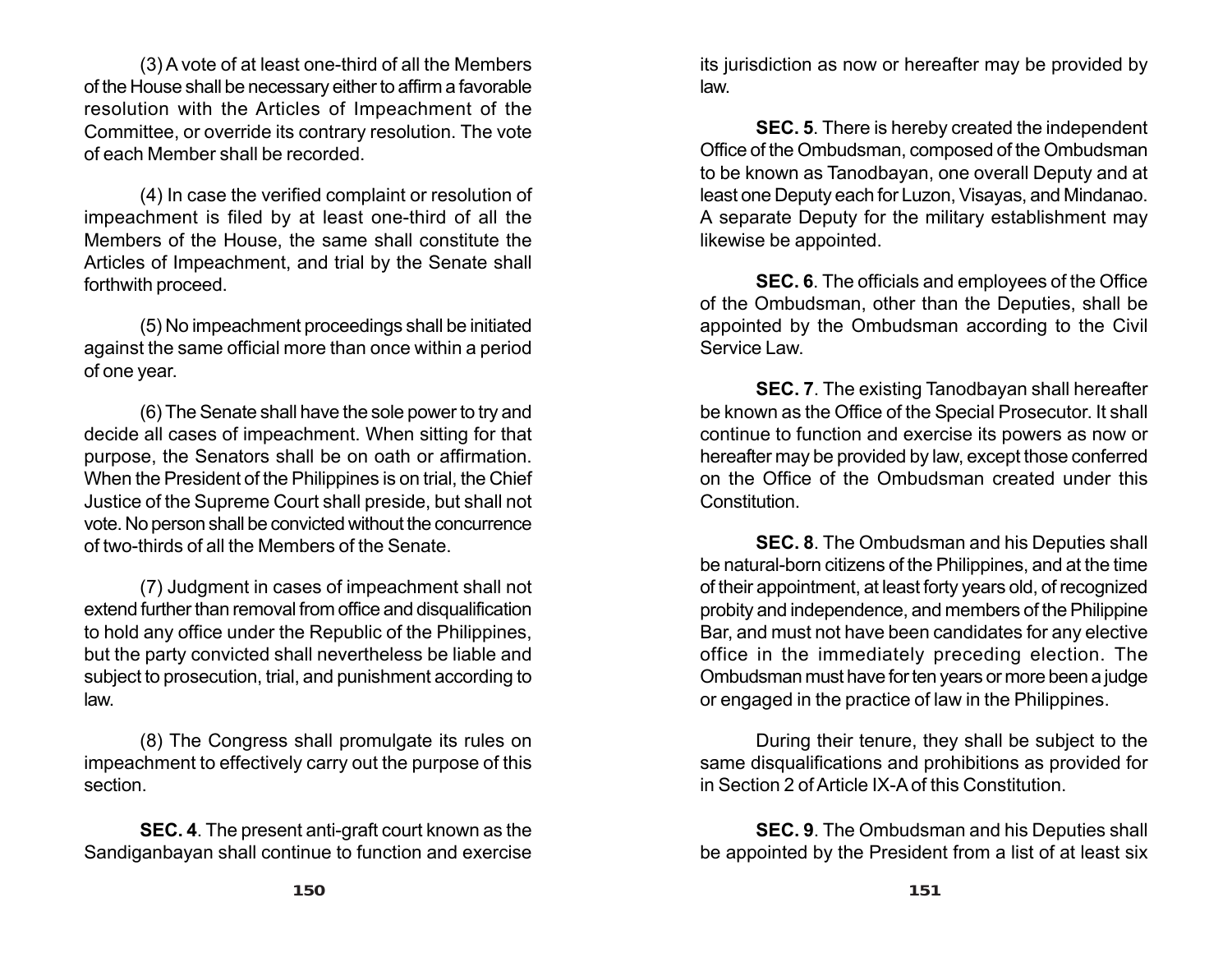nominees prepared by the Judicial and Bar Council, and from a list of three nominees for every vacancy thereafter. Such appointments shall require no confirmation. All vacancies shall be filled within three months after they occur.

**SEC. 10**. The Ombudsman and his Deputies shall have the rank of Chairman and Members, respectively, of the Constitutional Commissions, and they shall receive the same salary, which shall not be decreased during their term of office.

**SEC. 11**. The Ombudsman and his Deputies shall serve for a term of seven years without reappointment. They shall not be qualified to run for any office in the election immediately succeeding their cessation from office.

**SEC. 12**. The Ombudsman and his Deputies, as protectors of the people, shall act promptly on complaints filed in any form or manner against public officials or employees of the Government, or any subdivision, agency or instrumentality thereof, including government-owned or controlled corporations, and shall, in appropriate cases, notify the complainants of the action taken and the result thereof.

**SEC. 13**. The Office of the Ombudsman shall have the following powers, functions, and duties:

> 1) Investigate on its own, or on complaint by any person, any act or omission of any public official, employee, office or agency, when such act or omission appears to be illegal, unjust, improper, or inefficient;

- 2) Direct, upon complaint or at its own instance, any public official or employee of the Government, or any subdivision, agency or instrumentality thereof, as well as of any government-owned or controlled corporation with original charter, to perform and expedite any act or duty required by law, or to stop, prevent, and correct any abuse or impropriety in the performance of duties;
- 3) Direct the officer concerned to take appropriate action against a public official or employee at fault, and recommend his removal, suspension, demotion, fine, censure, or prosecution, and ensure compliance therewith;
- 4) Direct the officer concerned, in any appropriate case, and subject to such limitations as may be provided by law, to furnish it with copies of documents relating to contracts or transactions entered into by his office involving the disbursement or use of public funds or properties, and report any irregularity to the Commission on Audit for appropriate action;
- 5) Request any government agency for assistance and information necessary in the discharge of its responsibilities, and to examine, if necessary, pertinent records and documents;
- 6) Publicize matters covered by its investigation when circumstances so warrant and with due prudence;
- 7) Determine the causes of inefficiency, red tape, mismanagement, fraud, and corruption in the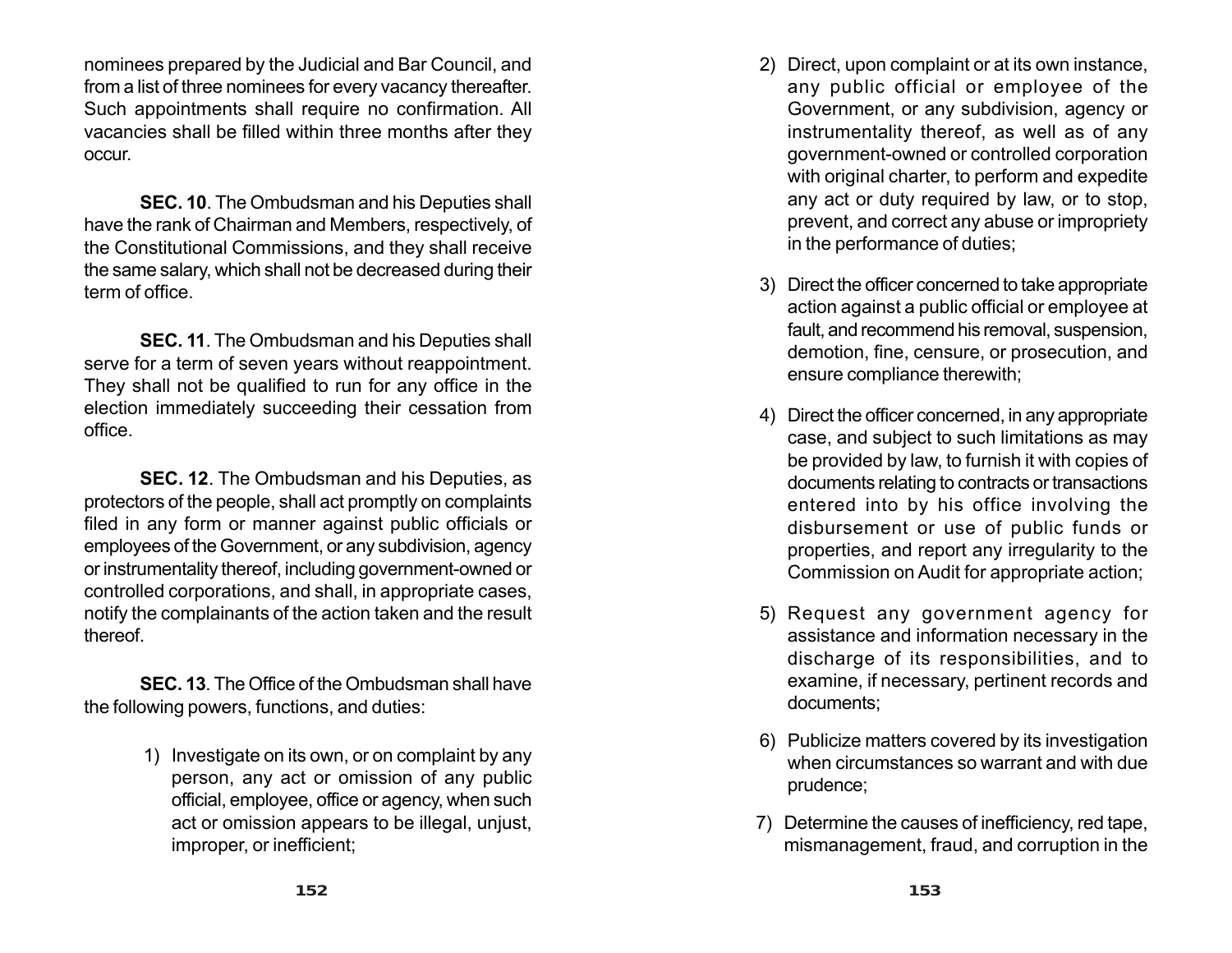Government and make recommendations for their elimination and the observance of high standards of ethics and efficiency; and

8) Promulgate its rules of procedure and exercise such other powers or perform such functions or duties as may be provided by law.

**SEC. 14**. The Office of the Ombudsman shall enjoy fiscal autonomy. Its approved annual appropriations shall be automatically and regularly released.

**SEC. 15**. The right of the State to recover properties unlawfully acquired by public officials or employees from them or from their nominees or transferees, shall not be barred by prescription, latches, or estoppel.

**SEC. 16**. No loan, guaranty, or other form of financial accommodation for any business purpose may be granted, directly or indirectly, by any government-owned or controlled bank or financial institution to the President, the Vice-President, the Members of the Cabinet, the Congress, the Supreme Court, and the Constitutional Commissions, the Ombudsman, or to any firm or entity in which they have controlling interest, during their tenure.

**SEC. 17**. A public officer or employee shall, upon assumption of office and as often thereafter as may be required by law, submit a declaration under oath of his assets, liabilities, and net worth. In the case of the President, the Vice-President, the Members of the Cabinet, the Congress, the Supreme Court, the Constitutional Commissions and other constitutional offices, and officers of the armed forces with general or flag rank, the declaration shall be disclosed to the public in the manner provided by law.

**SEC. 18**. Public officers and employees owe the State and this Constitution allegiance at all times and any public officer or employee who seeks to change his citizenship or acquire the status of an immigrant of another country during his tenure shall be dealt with by law.

## **ARTICLE XII** *National Economy And Patrimony*

**SEC. 1**. The goals of the national economy are a more equitable distribution of opportunities, income, and wealth; a sustained increase in the amount of goods and services produced by the nation for the benefit of the people; and an expanding productivity as the key to raising the quality of life for all, especially the underprivileged.

The State shall promote industrialization and full employment based on sound agricultural development and agrarian reform, through industries that make full and efficient use of human and natural resources, and which are competitive in both domestic and foreign markets. However, the State shall protect Filipino enterprises against unfair foreign competition and trade practices.

In the pursuit of these goals, all sectors of the economy and all regions of the country shall be given optimum opportunity to develop. Private enterprises, including corporations, cooperatives, and similar collective organizations, shall be encouraged to broaden the base of their ownership.

**SEC. 2**. All lands of the public domain, waters, minerals, coal, petroleum, and other mineral oils, all forces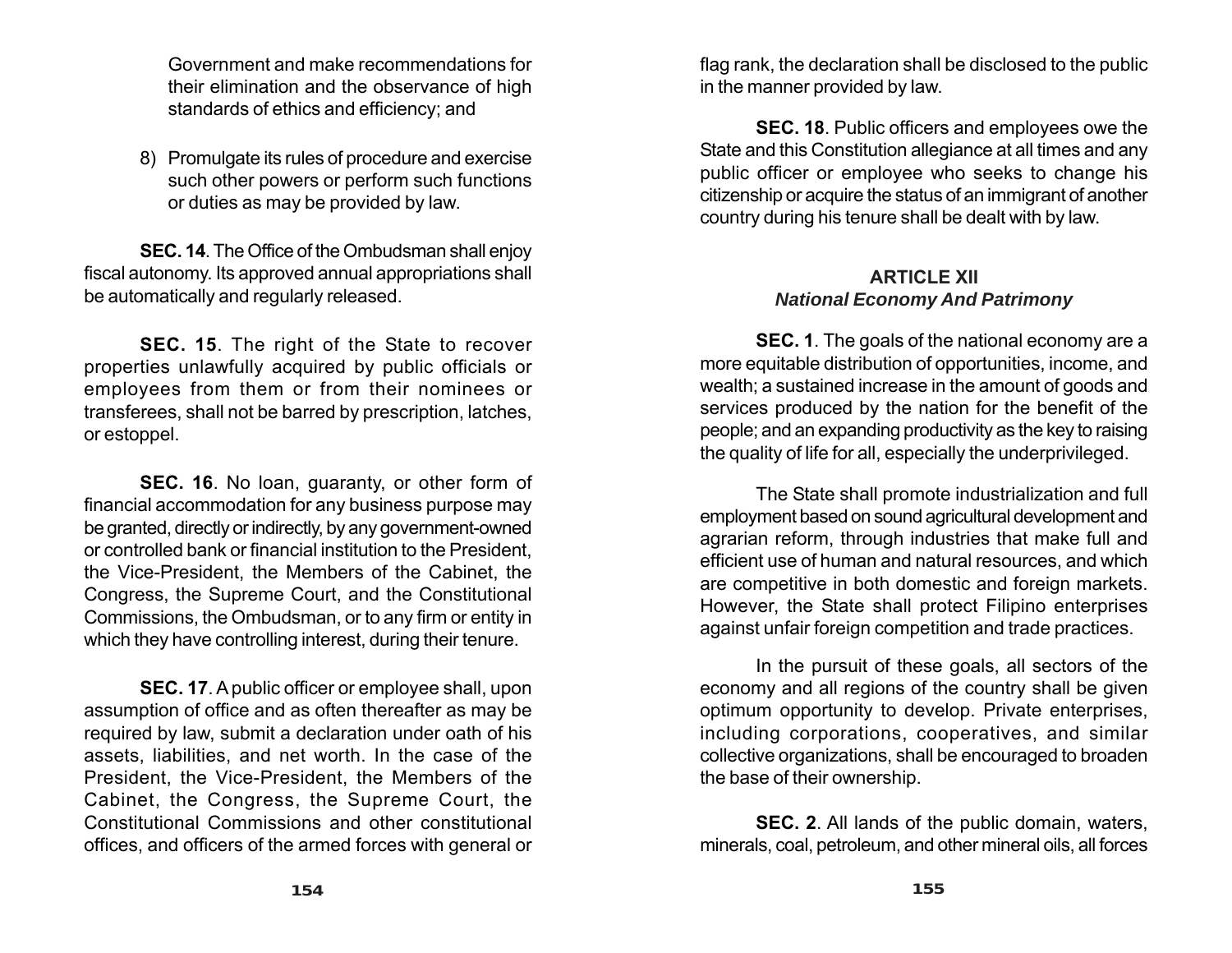of potential energy, fisheries, forests or timber, wildlife, flora and fauna, and other natural resources are owned by the State. With the exception of agricultural lands, all other natural resources shall not be alienated. The exploration, development, and utilization of natural resources shall be under the full control and supervision of the State. The State may directly undertake such activities, or it may enter into co-production, joint venture, or production-sharing agreements with Filipino citizens, or corporations or associations at least sixty *per centum* of whose capital is owned by such citizens. Such agreements may be for a period not exceeding twentyfive years, renewable for not more than twenty-five years, and under such terms and conditions as may be provided by law. In cases of water rights for irrigation, water supply, fisheries, or industrial uses other than the development of water power, beneficial use may be the measure and limit of the grant.

The State shall protect the nation's marine wealth in its archipelagic waters, territorial sea, and exclusive economic zone, and reserve its use and enjoyment exclusively to Filipino citizens.

The Congress may, by law, allow small-scale utilization of natural resources by Filipino citizens, as well as cooperative fish farming, with priority to subsistence fishermen and fishworkers in rivers, lakes, bays, and lagoons.

The President may enter into agreements with foreign-owned corporations involving either technical or financial assistance for large-scale exploration, development, and utilization of minerals, petroleum, and other mineral oils according to the general terms and conditions provided by law, based on real contributions

to the economic growth and general welfare of the country. In such agreements, the State shall promote the development and use of local scientific and technical resources.

The President shall notify the Congress of every contract entered into in accordance with this provision, within thirty days from its execution.

**SEC. 3**. Lands of the public domain are classified into agricultural, forest or timber, mineral lands, and national parks. Agricultural lands of the public domain may be further classified by law according to the uses to which they may be devoted. Alienable lands of the public domain shall be limited to agricultural lands. Private corporations or associations may not hold such alienable lands of the public domain except by lease, for a period not exceeding twenty-five years, renewable for not more than twenty-five years, and not to exceed one thousand hectares in area. Citizens of the Philippines may lease not more than five hundred hectares, or acquire not more than twelve hectares thereof, by purchase, homestead, or grant.

Taking into account the requirements of conservation, ecology, and development, and subject to the requirements of agrarian reform, the Congress shall determine, by law, the size of lands of the public domain which may be acquired, developed, held, or leased and the conditions therefor.

**SEC. 4**. The Congress shall, as soon as possible, determine by law, the specific limits of forest lands and national parks, marking clearly their boundaries on the ground. Thereafter, such forest lands and national parks shall be conserved and may not be increased nor diminished, except by law. The Congress shall provide,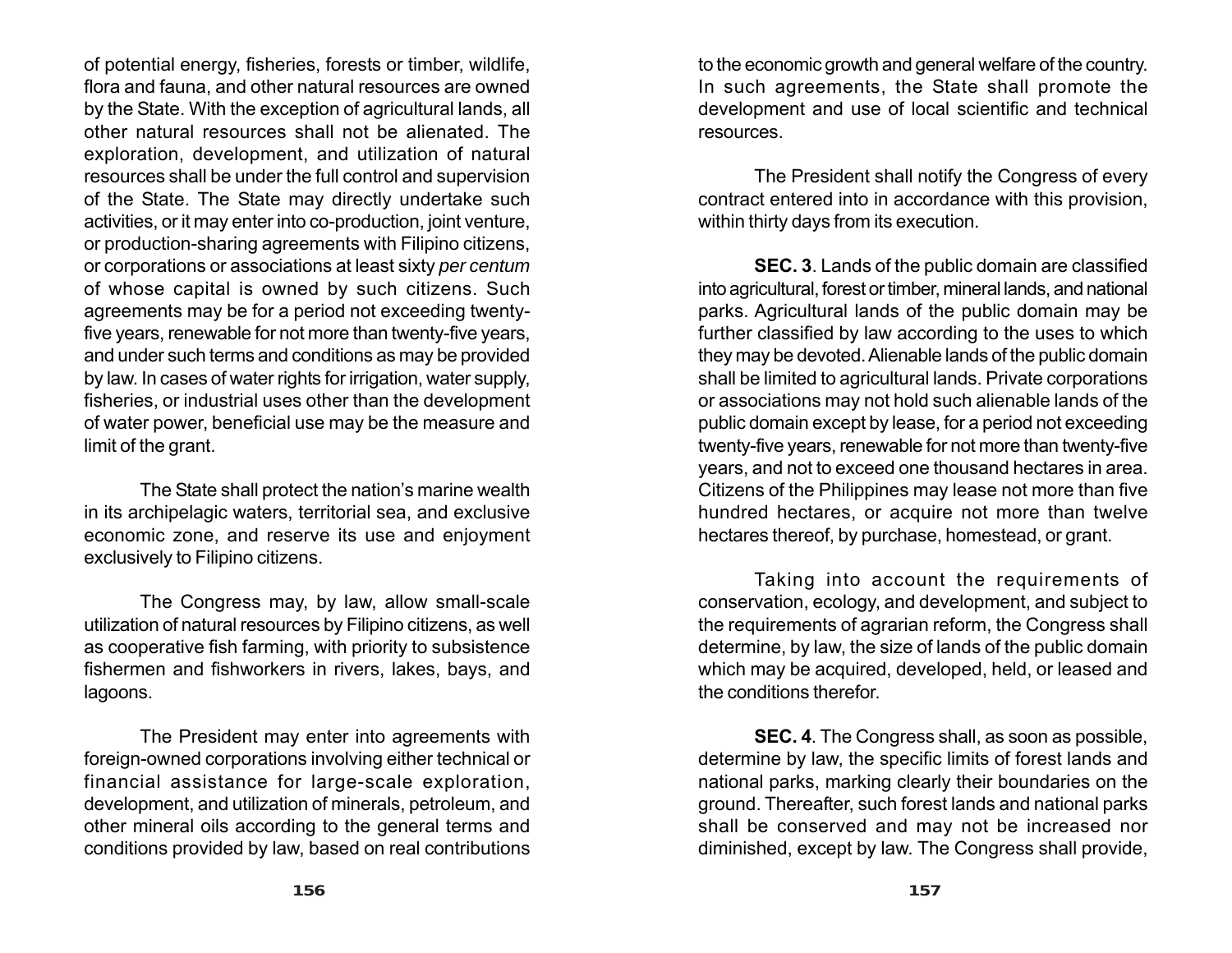for such period as it may determine, measures to prohibit logging in endangered forests and watershed areas.

**SEC. 5.** The State, subject to the provisions of this Constitution and national development policies and programs, shall protect the rights of indigenous cultural communities to their ancestral lands to ensure their economic, social, and cultural well-being.

The Congress may provide for the applicability of customary laws governing property rights or relations in determining the ownership and extent of ancestral domain.

**SEC. 6**. The use of property bears a social function, and all economic agents shall contribute to the common good. Individuals and private groups, including corporations, cooperatives, and similar collective organizations, shall have the right to own, establish, and operate economic enterprises, subject to the duty of the State to promote distributive justice and to intervene when the common good so demands.

**SEC. 7**. Save in cases of hereditary succession, no private lands shall be transferred or conveyed except to individuals, corporations, or associations qualified to acquire or hold lands of the public domain.

**SEC. 8**. Notwithstanding the provisions of Section 7 of this Article, a natural-born citizen of the Philippines who has lost his Philippine citizenship may be a transferee of private lands, subject to limitations provided by law.

**SEC. 9**. The Congress may establish an independent economic and planning agency headed by the President, which shall, after consultations with the appropriate public agencies, various private sectors, and

local government units, recommend to Congress, and implement continuing integrated and coordinated programs and policies for national development.

Until the Congress provides otherwise, the National Economic and Development Authority shall function as the independent planning agency of the government.

**SEC. 10**. The Congress shall, upon recommendation of the economic and planning agency, when the national interest dictates, reserve to citizens of the Philippines or to corporations or associations at least sixty *per centum* of whose capital is owned by such citizens, or such higher percentage as Congress may prescribe, certain areas of investments. The Congress shall enact measures that will encourage the formation and operation of enterprises whose capital is whollyowned by Filipinos.

In the grant of rights, privileges, and concessions covering the national economy and patrimony, the State shall give preference to qualified Filipinos.

The State shall regulate and exercise authority over foreign investments within its national jurisdiction and in accordance with its national goals and priorities.

**SEC. 11**. No franchise, certificate, or any other form of authorization for the operation of a public utility shall be granted except to citizens of the Philippines or to corporations or associations organized under the laws of the Philippines at least sixty *per centum* of whose capital is owned by such citizens, nor shall such franchise, certificate, or authorization be exclusive in character or for a longer period than fifty years. Neither shall any such franchise nor right be granted except under the condition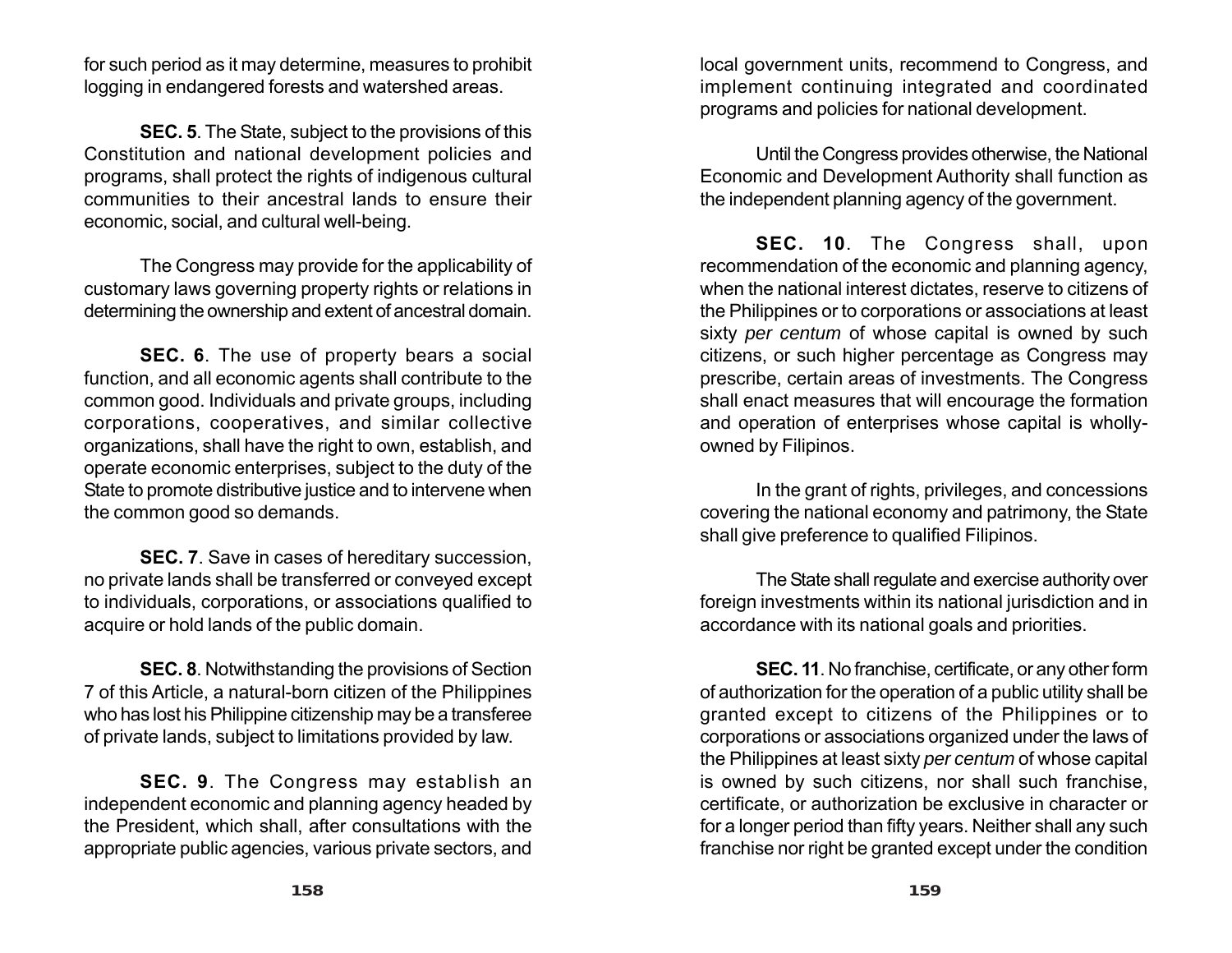that it shall be subject to amendment, alteration, or repeal by the Congress when the common good so requires. The State shall encourage equity participation in public utilities by the general public. The participation of foreign investors in the governing body of any public utility enterprise shall be limited to their proportionate share in its capital, and all executive and managing officers of such corporation or association must be citizens of the Philippines.

**SEC. 12**. The State shall promote the preferential use of Filipino labor, domestic materials and locally produced goods, and adopt measures that help make them competitive.

**SEC. 13**. The State shall pursue a trade policy that serves the general welfare and utilizes all forms and arrangements of exchange on the basis of equality and reciprocity.

**SEC. 14**. The sustained development of a reservoir of national talents consisting of Filipino scientists, entrepreneurs, professionals, managers, high level technical manpower and skilled workers and craftsmen in all fields shall be promoted by the State. The State shall encourage appropriate technology and regulate its transfer for the national benefit.

The practice of all professions in the Philippines shall be limited to Filipino citizens, save in cases prescribed by law.

**SEC. 15**. The Congress shall create an agency to promote the viability and growth of cooperatives as instruments for social justice and economic development.

**SEC. 16**. The Congress shall not, except by general law, provide for the formation, organization, or regulation of private corporations. Government-owned or controlled corporations may be created or established by special charters in the interest of the common good and subject to the test of economic viability.

**SEC. 17**. In times of national emergency, when the public interest so requires, the State may, during the emergency and under reasonable terms prescribed by it, temporarily take over or direct the operation of any privately owned public utility or business affected with public interest.

**SEC. 18**. The State may, in the interest of national welfare or defense, establish and operate vital industries and, upon payment of just compensation, transfer to public ownership utilities and other private enterprises to be operated by the Government.

**SEC. 19**. The State shall regulate or prohibit monopolies when the public interest so requires. No combinations in restraint of trade or unfair competition shall be allowed.

**SEC. 20**. The Congress shall establish an independent central monetary authority, the members of whose governing board must be natural-born Filipino citizens, of known probity, integrity, and patriotism, the majority of whom shall come from the private sector. They shall also be subject to such other qualifications and disabilities as may be prescribed by law. The authority shall provide policy direction in the areas of money, banking, and credit. It shall have supervision over the operations of banks and exercise such regulatory powers as may be provided by law over the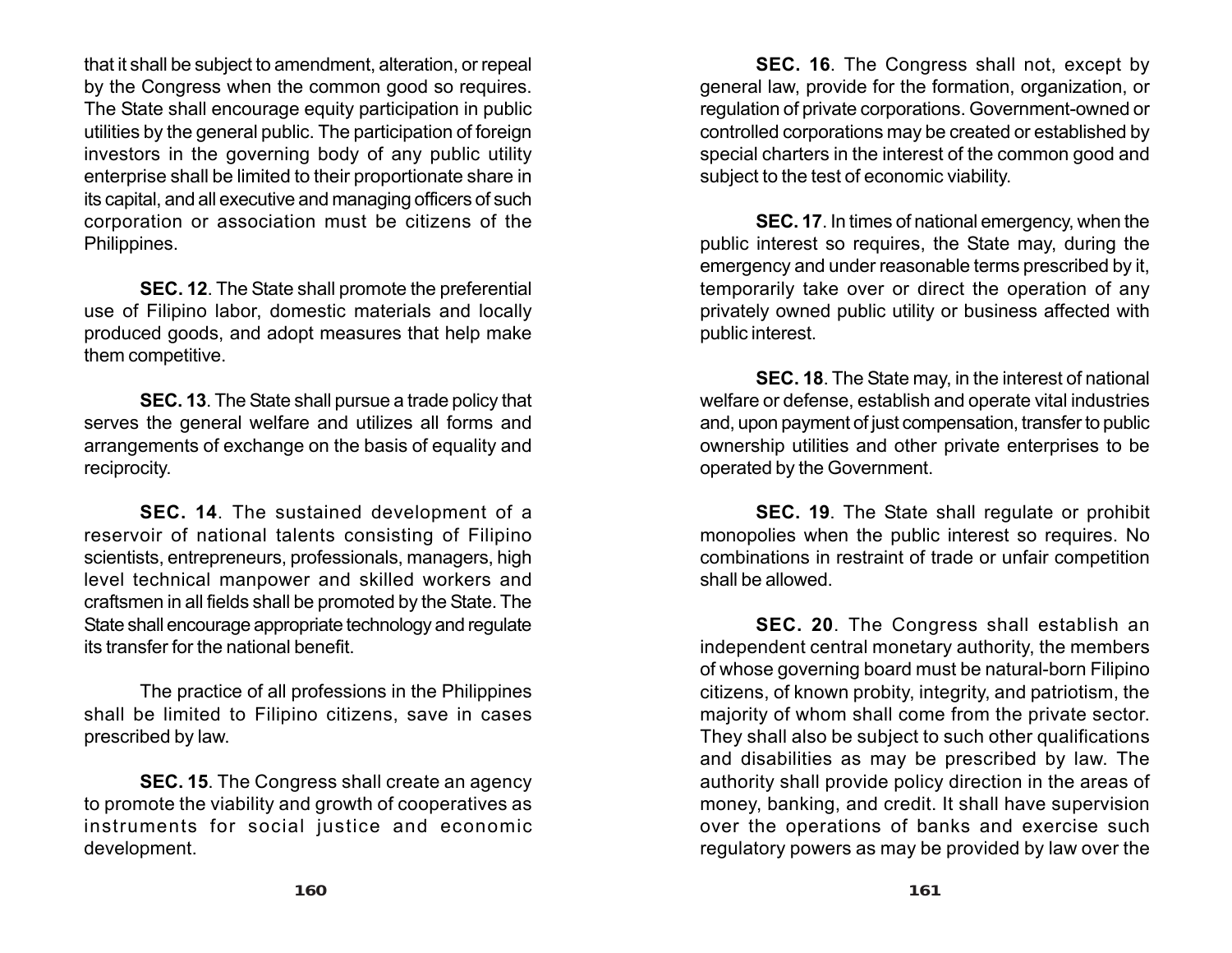operations of finance companies and other institutions performing similar functions.

Until the Congress otherwise provides, the Central Bank of the Philippines, operating under existing laws, shall function as the central monetary authority.

**SEC. 21**. Foreign loans may only be incurred in accordance with law and the regulation of the monetary authority. Information on foreign loans obtained or guaranteed by the Government shall be made available to the public.

**SEC. 22**. Acts which circumvent or negate any of the provisions of this Article shall be considered inimical to the national interest and subject to criminal and civil sanctions, as may be provided by law.

## **ARTICLE XIII** *Social Justice And Human Rights*

**SEC. 1**. The Congress shall give highest priority to the enactment of measures that protect and enhance the right of all the people to human dignity, reduce social, economic, and political inequalities, and remove cultural inequities by equitably diffusing wealth and political power of the common good.

To this end, the State shall regulate the acquisition, ownership, use, and disposition of property and its increments.

**SEC. 2.** The promotion of social justice shall include the commitment to create economic opportunities based on freedom of initiative and self-reliance.

### *Labor*

**SEC. 3**. The State shall afford full protection to labor, local and overseas, organized and unorganized, and promote full employment and equality of employment opportunities for all.

It shall guarantee the rights of all workers to selforganization, collective bargaining and negotiations, and peaceful concerted activities, including the right to strike in accordance with law. They shall be entitled to security of tenure, humane conditions of work, and a living wage. They shall also participate in policy and decision-making processes affecting their rights and benefits as may be provided by law.

The State shall promote the principle of shared responsibility between workers and employers and the preferential use of voluntary modes in settling disputes, including conciliation, and shall enforce their mutual compliance therewith to foster industrial peace.

The State shall regulate the relations between workers and employers, recognizing the right of labor to its just share in the fruits of production and the right of enterprises to reasonable returns on investments, and to expansion and growth.

# *Agrarian And Natural Resources Reform*

**SEC. 4**. The State shall, by law, undertake an agrarian reform program founded on the right of farmers and regular farmworkers, who are landless, to own directly or collectively the lands they till or, in the case of other farmworkers, to receive a just share of the fruits thereof.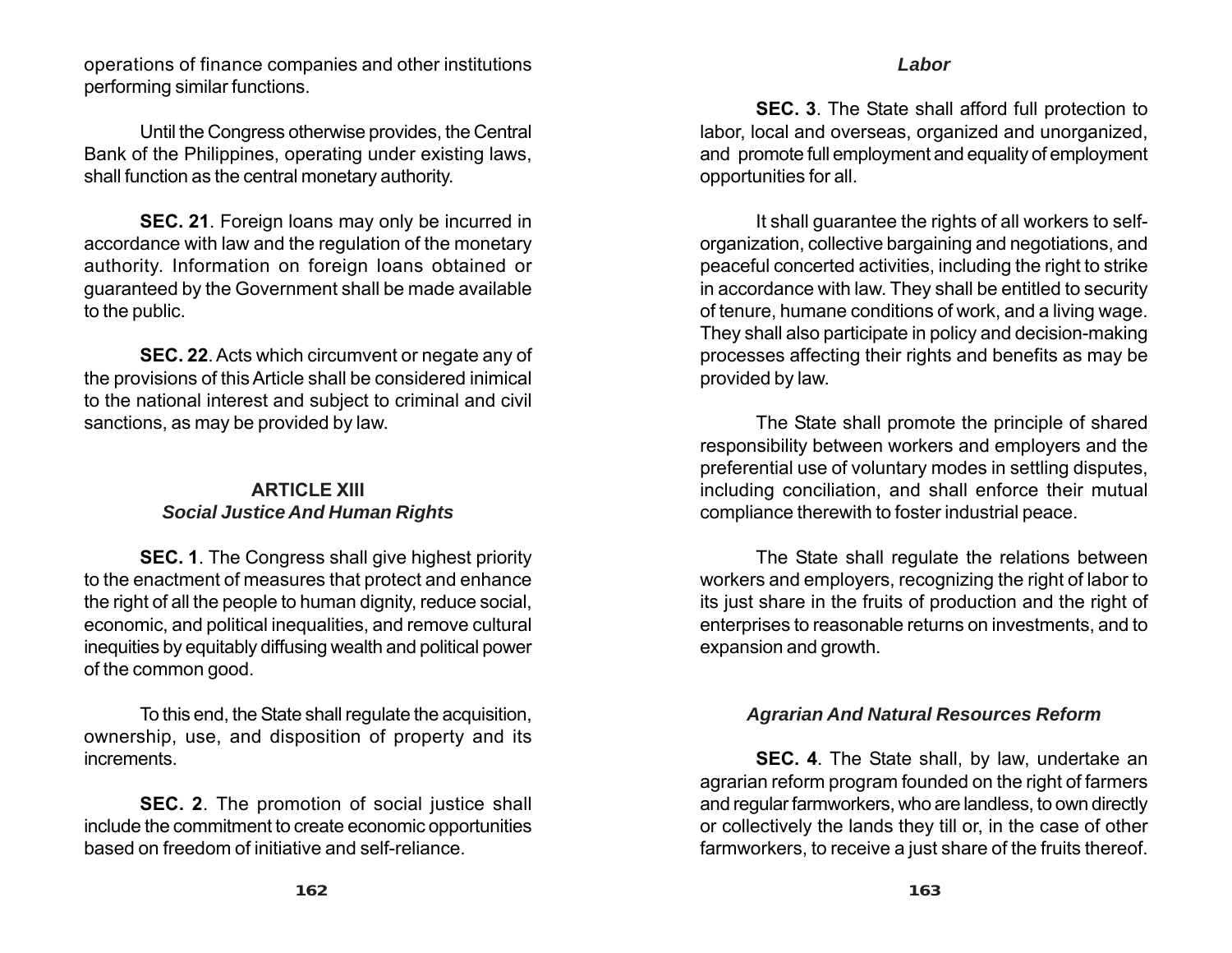To this end, the State shall encourage and undertake the just distribution of all agricultural lands, subject to such priorities and reasonable retention limits as the Congress may prescribe, taking into account ecological, developmental, or equity considerations, and subject to the payment of just compensation. In determining retention limits, the State shall respect the right of small landowners. The State shall further provide incentives for voluntary landsharing.

**SEC. 5.** The State shall recognize the right of farmers, farmworkers, and landowners, as well as cooperatives, and other independent farmers' organizations to participate in the planning, organization, and management of the program, and shall provide support to agriculture through appropriate technology and research, and adequate financial, production, marketing, and other support services.

**SEC. 6.** The State shall apply the principles of agrarian reform or stewardship, whenever applicable in accordance with law, in the disposition or utilization of other natural resources, including lands of the public domain under lease or concession suitable to agriculture, subject to prior rights, homestead rights of small settlers, and the rights of indigenous communities to their ancestral lands.

The State may resettle landless farmers and farmworkers in its own agricultural estates which shall be distributed to them in the manner provided by law.

**SEC. 7.** The State shall protect the rights of subsistence fishermen, especially of local communities, to the preferential use of the communal marine and fishing resources, both inland and offshore. It shall provide support to such fishermen through appropriate technology and research, adequate financial, production, and marketing assistance, and other services. The State shall also protect, develop, and conserve such resources. The protection shall extend to offshore fishing grounds of subsistence fishermen against foreign intrusion. Fishworkers shall receive a just share from their labor in the utilization of marine and fishing resources.

**SEC. 8.** The State shall provide incentives to landowners to invest the proceeds of the agrarian reform program to promote industrialization, employment creation, and privatization of public sector enterprises. Financial instruments used as payment for their lands shall be honored as equity in enterprises of their choice.

## *Urban Land Reform And Housing*

**SEC. 9**. The State shall, by law, and for the common good, undertake, in cooperation with the private sector, a continuing program of urban land reform and housing which will make available at affordable cost decent housing and basic services to underprivileged and homeless citizens in urban centers and resettlement areas. It shall also promote adequate employment opportunities to such citizens. In the implementation of such program the State shall respect the rights of small property owners.

**SEC. 10**. Urban or rural poor dwellers shall not be evicted nor their dwellings demolished, except in accordance with law and in a just and humane manner.

No resettlement of urban or rural dwellers shall be undertaken without adequate consultation with them and the communities where they are to be relocated.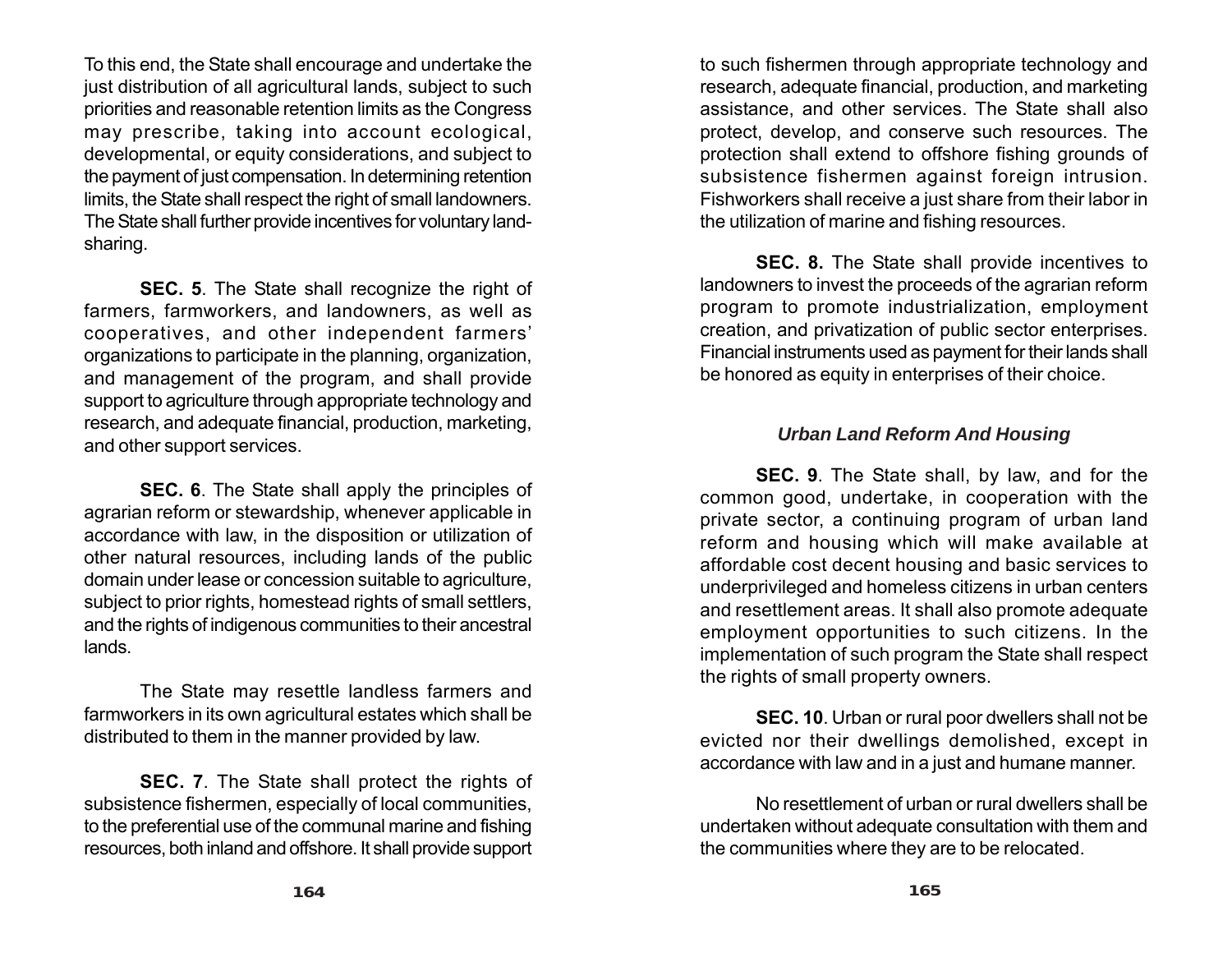## *Health*

**SEC. 11**. The State shall adopt an integrated and comprehensive approach to health development which shall endeavor to make essential goods, health and other social services available to all the people at affordable cost. There shall be priority for the needs of the underprivileged, sick, elderly, disabled, women, and children. The State shall endeavor to provide free medical care to paupers.

**SEC. 12**. The State shall establish and maintain an effective food and drug regulatory system and undertake appropriate health manpower development and research, responsive to the country's health needs and problems.

**SEC. 13**. The State shall establish a special agency for disabled persons for their rehabilitation, selfdevelopment and self-reliance, and their integration into the mainstream of society.

## *Women*

**SEC. 14.** The State shall protect working women by providing safe and healthful working conditions, taking into account their maternal functions, and such facilities and opportunities that will enhance their welfare and enable them to realize their full potential in the service of the nation.

# *Role And Rights Of People's Organizations*

**SEC. 15**. The State shall respect the role of independent people's organizations to enable the people to pursue and protect, within the democratic framework,

their legitimate and collective interests and aspirations through peaceful and lawful means.

People's organizations are *bona fide* associations of citizens with demonstrated capacity to promote the public interest and with identifiable leadership, membership, and structure.

**SEC. 16**. The right of the people and their organizations to effective and reasonable participation at all levels of social, political, and economic decisionmaking shall not be abridged. The State shall, by law, facilitate the establishment of adequate consultation mechanisms.

# *Human Rights*

**SEC. 17.** (1) There is hereby created an independent office called the Commission on Human Rights.

(2) The Commission shall be composed of a Chairman and four Members who must be natural-born citizens of the Philippines and a majority of whom shall be members of the Bar. The term of office and other qualifications and disabilities of the Members of the Commission shall be provided by law.

(3) Until this Commission is constituted, the existing Presidential Committee on Human Rights shall continue to exercise its present functions and powers.

(4) The approved annual appropriations of the Commission shall be automatically and regularly released.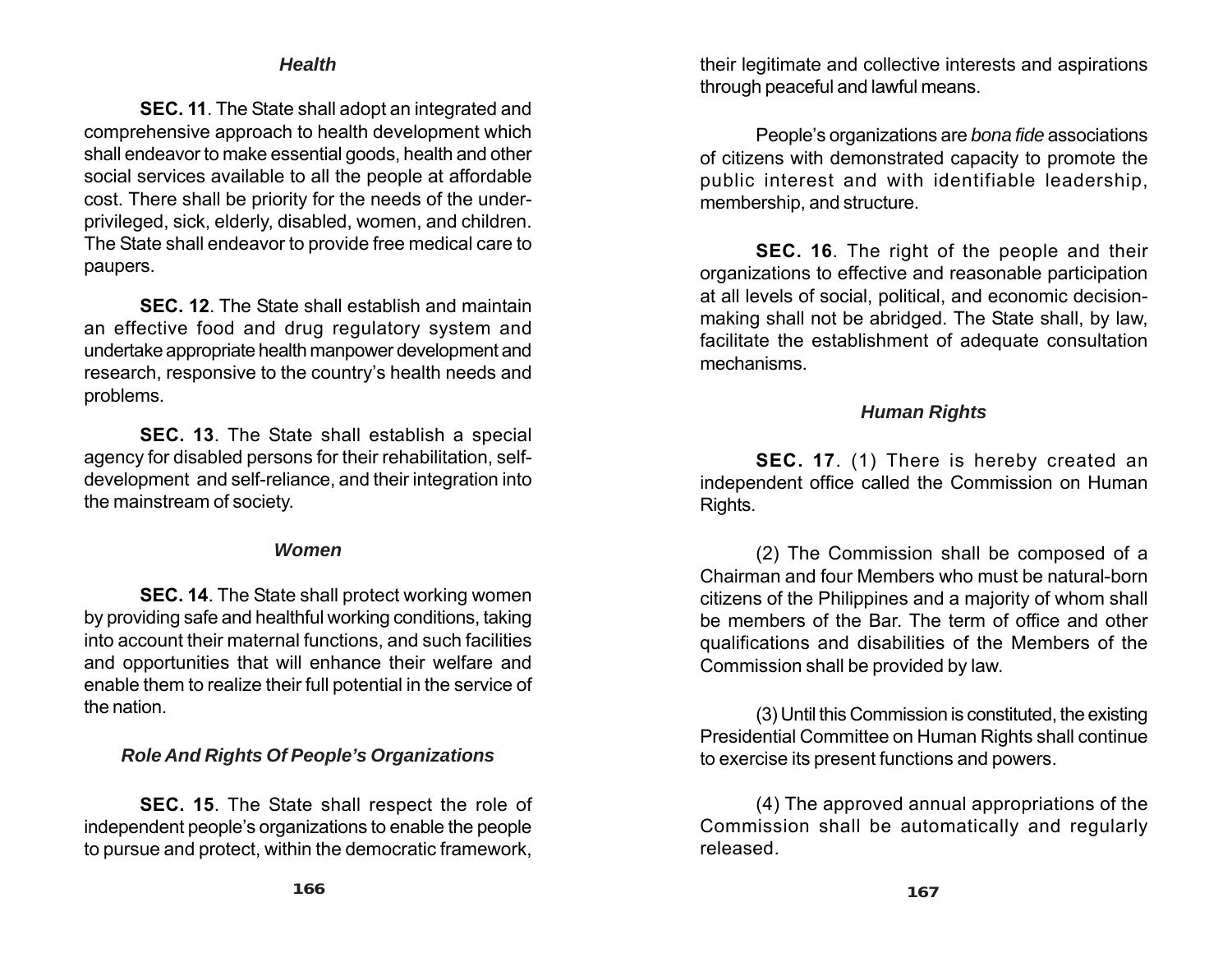**SEC. 18**. The Commission on Human Rights shall have the following powers and functions:

- (1) Investigate, on its own or on complaint by any party, all forms of human rights violations involving civil and political rights;
- (2) Adopt its operational guidelines and rules of procedure, and cite for contempt for violations thereof in accordance with the Rules of Court;
- (3) Provide appropriate legal measures for the protection of human rights of all persons within the Philippines, as well as Filipinos residing abroad, and provide for preventive measures and legal aid services to the underprivileged whose human rights have been violated or need protection;
- (4) Exercise visitorial powers over jails, prisons, or detention facilities;
- (5) Establish a continuing program of research, education, and information to enhance respect for the primacy of human rights;
- (6) Recommend to Congress effective measures to promote human rights and to provide for compensation to victims of violations of human rights, or their families;
- (7) Monitor the Philippine Government's compliance with international treaty obligations on human rights;
- (8) Grant immunity from prosecution to any person whose testimony or whose possession of

documents or other evidence is necessary or convenient to determine the truth in any investigation conducted by it or under its authority;

- (9) Request the assistance of any department, bureau, office, or agency in the performance of its functions;
- (10) Appoint its officers and employees in accordance with law; and
- (11) Perform such other duties and functions as may be provided by law.

**SEC. 19**. The Congress may provide for other cases of violations of human rights that should fall within the authority of the Commission, taking into account its recommendations.

# **ARTICLE XIV** *Education, Science And Technology, Arts, Culture, And Sports*

# *Education*

**SEC. 1**. The State shall protect and promote the right of all citizens to quality education at all levels and shall take appropriate steps to make such education accessible to all.

**SEC. 2**. The State shall:

(1) Establish, maintain, and support a complete, adequate, and integrated system of education relevant to the needs of the people and society;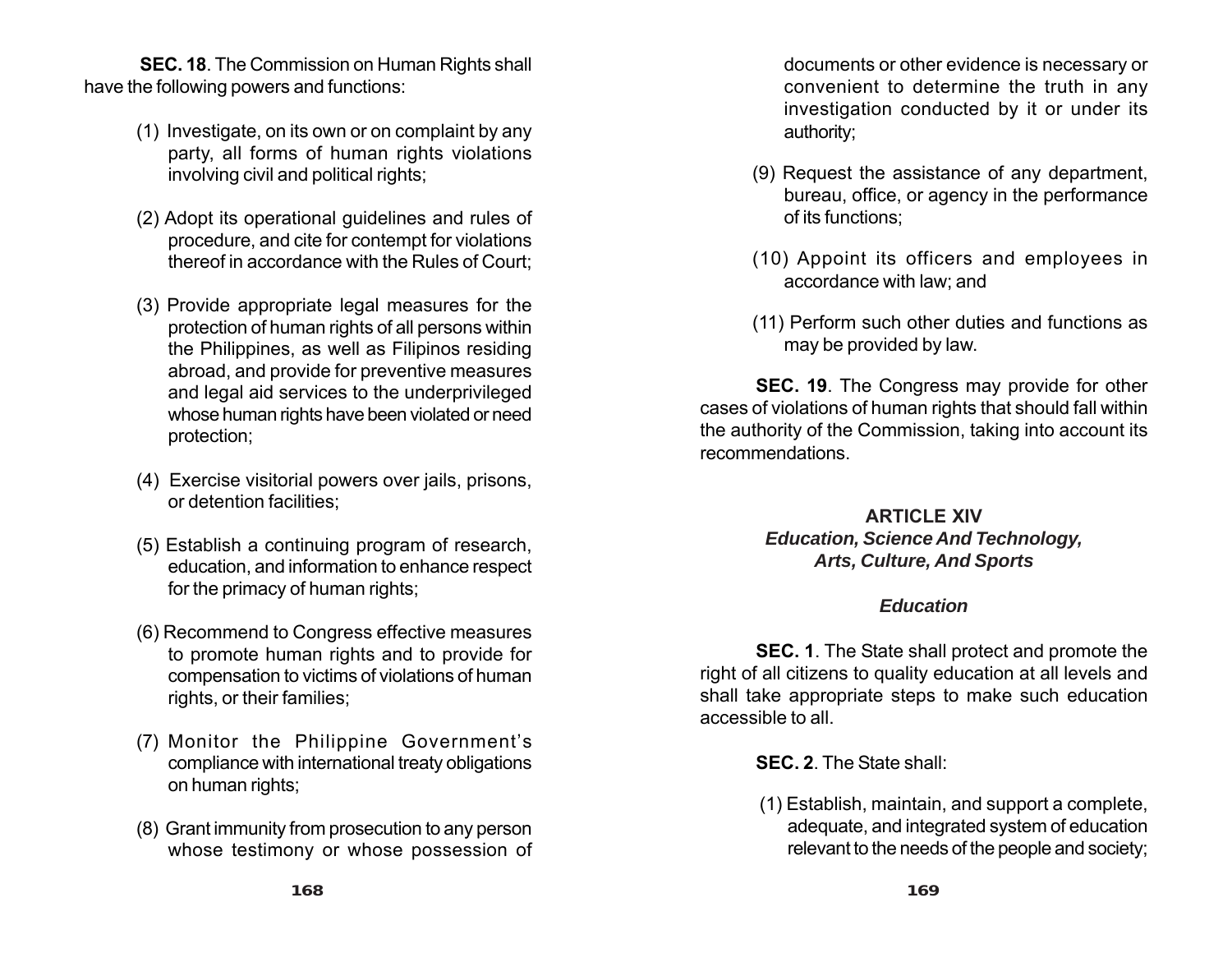- (2) Establish and maintain a system of free public education in the elementary and high school levels. Without limiting the natural rights of parents to rear their children, elementary education is compulsory for all children of school age;
- (3) Establish and maintain a system of scholarship grants, student loan programs, subsidies and other incentives which shall be available to deserving students in both public and private schools, especially to the underprivileged;
- (4) Encourage non-formal, informal and indigenous learning systems, as well as self-learning, independent, and out-of-school study programs particularly those that respond to community needs; and
- (5) Provide adult citizens, the disabled, and outof-school youth with training in civics, vocational efficiency, and other skills.

**SEC. 3**. (1) All educational institutions shall include the study of the Constitution as part of the curricula.

(2) They shall inculcate patriotism and nationalism, foster love of humanity, respect for human rights, appreciation of the role of national heroes in the historical development of the country, teach the rights and duties of citizenship, strengthen ethical and spiritual values, develop moral character and personal discipline, encourage critical and creative thinking, broaden scientific and technological knowledge, and promote vocational efficiency.

(3) At the option expressed in writing by the parents or guardians, religion shall be allowed to be taught to their

children or wards in public elementary and high schools within the regular class hours by instructors designated or approved by the religious authorities of the religion to which the children or wards belong, without additional cost to the Government.

**SEC. 4.(1)** The State recognizes the complementary roles of public and private institutions in the educational system and shall exercise reasonable supervision and regulation of all educational institutions.

(2) Educational institutions, other than those established by religious groups and mission boards, shall be owned solely by citizens of the Philippines or corporations or associations at least sixty *per centum* of the capital of which is owned by such citizens. The Congress may, however, require increased Filipino equity participation in all educational institutions.

The control and administration of educational institutions shall be vested in citizens of the Philippines.

No educational institution shall be established exclusively for aliens and no group of aliens shall comprise more than one-third of the enrollment in any school. The provisions of this subsection shall not apply to schools established for foreign diplomatic personnel and their dependents and, unless otherwise provided by law, for other foreign temporary residents.

(3) All revenues and assets of non-stock, non-profit educational institutions used actually, directly, and exclusively for educational purposes shall be exempt from taxes and duties. Upon the dissolution or cessation of the corporate existence of such institutions, their assets shall be disposed of in the manner provided by law.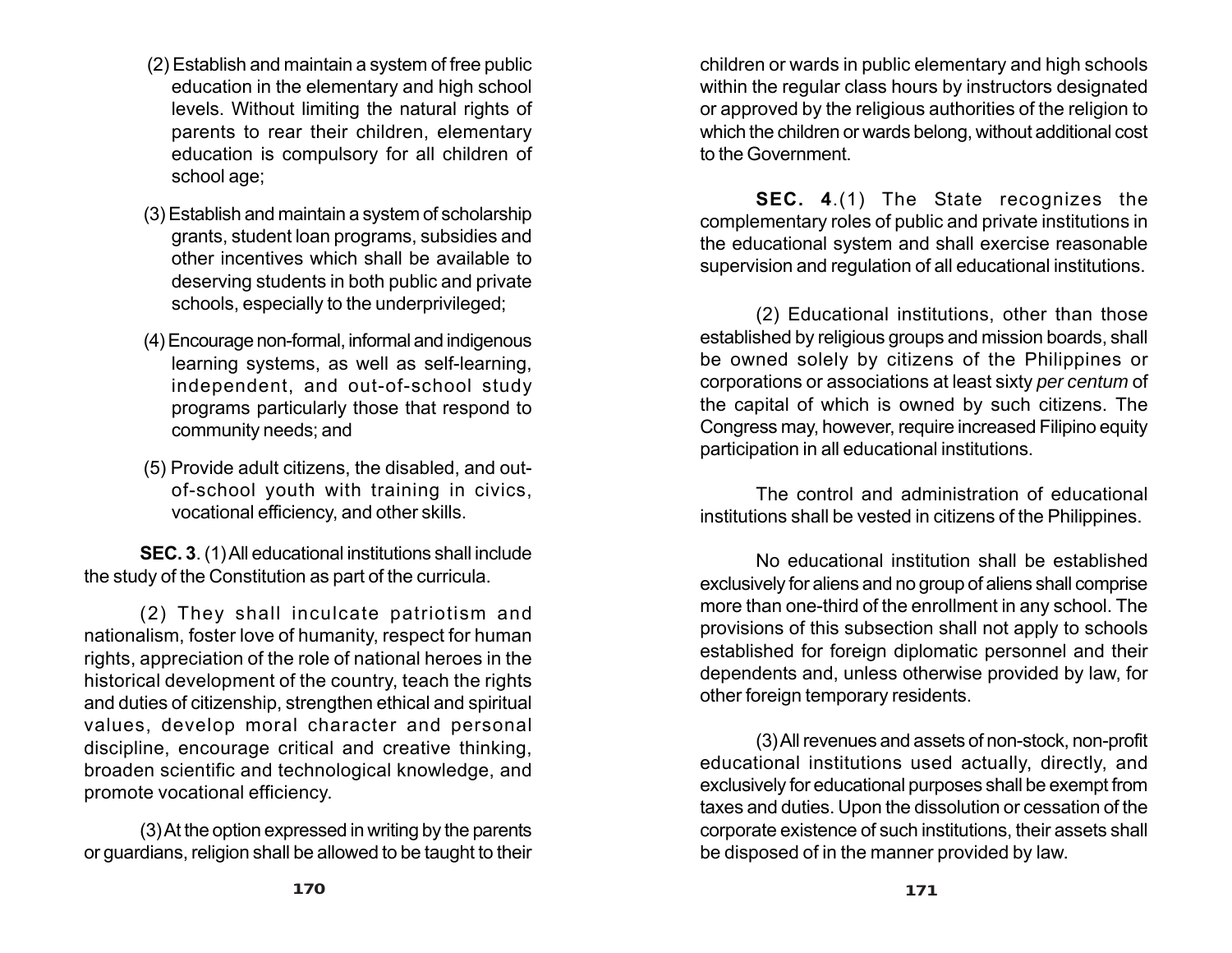Proprietary educational institutions, including those cooperatively owned, may likewise be entitled to such exemptions subject to the limitations provided by law including restrictions on dividends and provisions for reinvestment.

(4) Subject to conditions prescribed by law, all grants, endowments, donations, or contributions used actually, directly, and exclusively for educational purposes shall be exempt from tax.

**SEC. 5.** (1) The State shall take into account regional and sectoral needs and conditions and shall encourage local planning in the development of educational policies and programs.

(2) Academic freedom shall be enjoyed in all institutions of higher learning.

(3) Every citizen has a right to select a profession or course of study, subject to fair, reasonable, and equitable admission and academic requirements.

(4) The State shall enhance the right of teachers to professional advancement. Non-teaching academic and non-academic personnel shall enjoy the protection of the State.

(5) The State shall assign the highest budgetary priority to education and ensure that teaching will attract and retain its rightful share of the best available talents through adequate remuneration and other means of job satisfaction and fulfillment.

# *Language*

**SEC. 6**. The national language of the Philippines is Filipino. As it evolves, it shall be further developed and

enriched on the basis of existing Philippine and other languages.

Subject to provisions of law and as the Congress may deem appropriate, the Government shall take steps to initiate and sustain the use of Filipino as a medium of official communication and as language of instruction in the educational system.

**SEC. 7.** For purposes of communication and instruction, the official languages of the Philippines are Filipino and, until otherwise provided by law, English.

The regional languages are the auxiliary official languages in the regions and shall serve as auxiliary media of instruction therein.

Spanish and Arabic shall be promoted on a voluntary and optional basis.

**SEC. 8**. This Constitution shall be promulgated in Filipino and English and shall be translated into major regional languages, Arabic, and Spanish.

**SEC. 9**. The Congress shall establish a national language commission composed of representatives of various regions and disciplines which shall undertake, coordinate, and promote researches for the development, propagation, and preservation of Filipino and other languages.

# *Science And Technology*

**SEC. 10**. Science and Technology are essential for national development and progress. The State shall give priority to research and development, invention,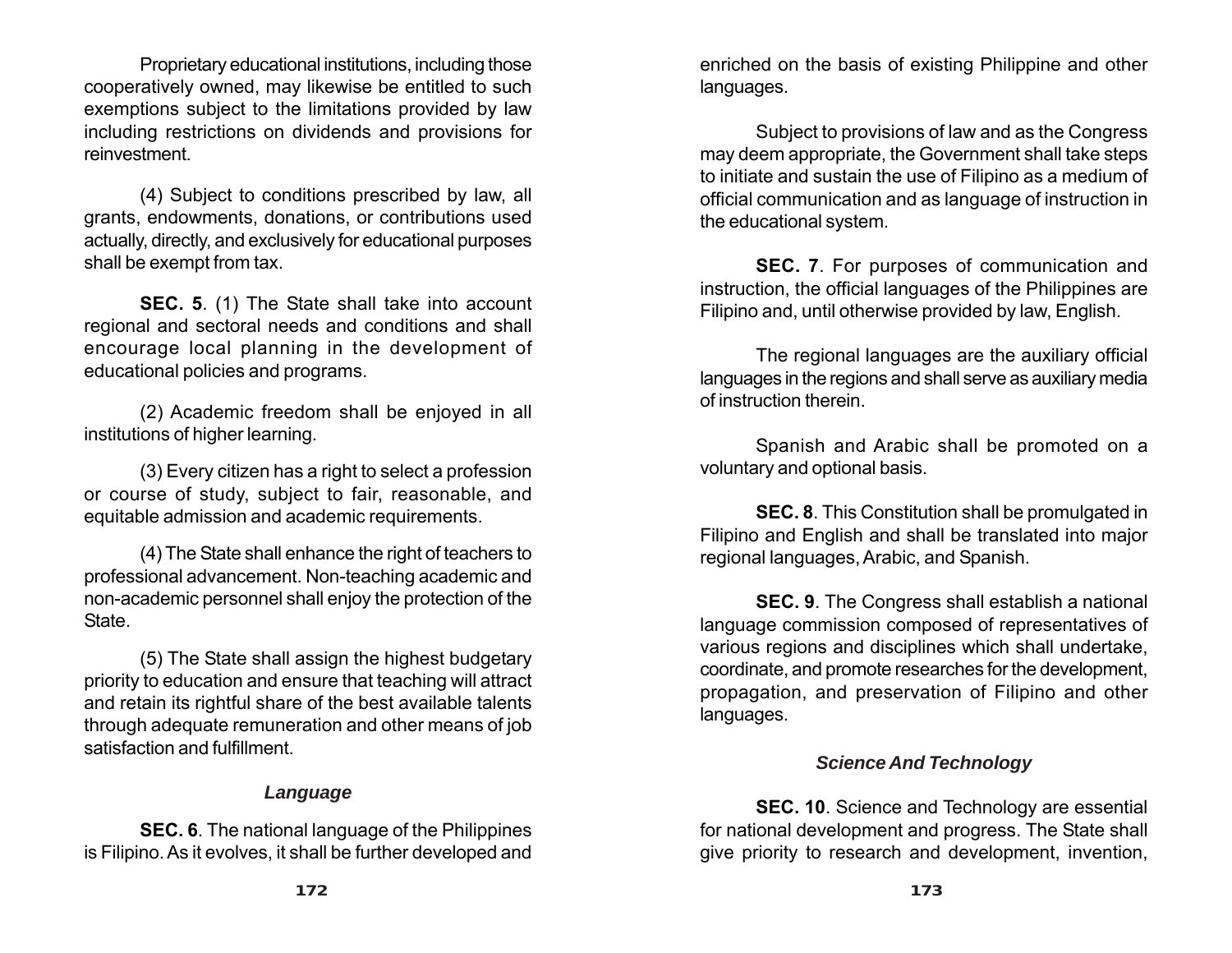innovation, and their utilization; and to science and technology education, training, and services. It shall support indigenous, appropriate, and self-reliant scientific and technological capabilities, and their application to the country's productive systems and national life.

**SEC. 11**. The Congress may provide for incentives, including tax deductions, to encourage private participation in programs of basic and applied scientific research. Scholarships, grants-in-aid, or other forms of incentives shall be provided to deserving science students, researchers, scientists, inventors, technologists, and specially gifted citizens.

**SEC. 12**. The State shall regulate the transfer and promote the adaptation of technology from all sources for the national benefit. It shall encourage the widest participation of private groups, local governments, and community-based organizations in the generation and utilization of science and technology.

**SEC. 13**. The State shall protect and secure the exclusive rights of scientists, inventors, artists, and other gifted citizens to their intellectual property and creations, particularly when beneficial to the people, for such period as may be provided by law.

# *Arts And Culture*

**SEC. 14**. The State shall foster the preservation, enrichment, and dynamic evolution of a Filipino national culture based on the principle of unity in diversity in a climate of free artistic and intellectual expression.

**SEC. 15**. Arts and letters shall enjoy the patronage of the State. The State shall conserve, promote, and

popularize the nation's historical and cultural heritage and resources, as well as artistic creations.

**SEC. 16**. All the country's artistic and historic wealth constitutes the cultural treasure of the nation and shall be under the protection of the State which may regulate its disposition.

**SEC. 17**. The State shall recognize, respect, and protect the rights of indigenous cultural communities to preserve and develop their cultures, traditions and institutions. It shall consider these rights in the formulation of national plans and policies.

**SEC. 18.** (1) The State shall ensure equal access to cultural opportunities through the educational system, public or private cultural entities, scholarships, grants and other incentives, and community cultural centers, and other public venues.

(2) The State shall encourage and support researches and studies on the arts and culture.

### *Sports*

**SEC. 19.** (1) The State shall promote physical education and encourage sports programs, league competitions, and amateur sports, including training for international competitions, to foster self-discipline, teamwork, and excellence for the development of a healthy and alert citizenry.

(2) All educational institutions shall undertake regular sports activities throughout the country in cooperation with athletic clubs and other sectors.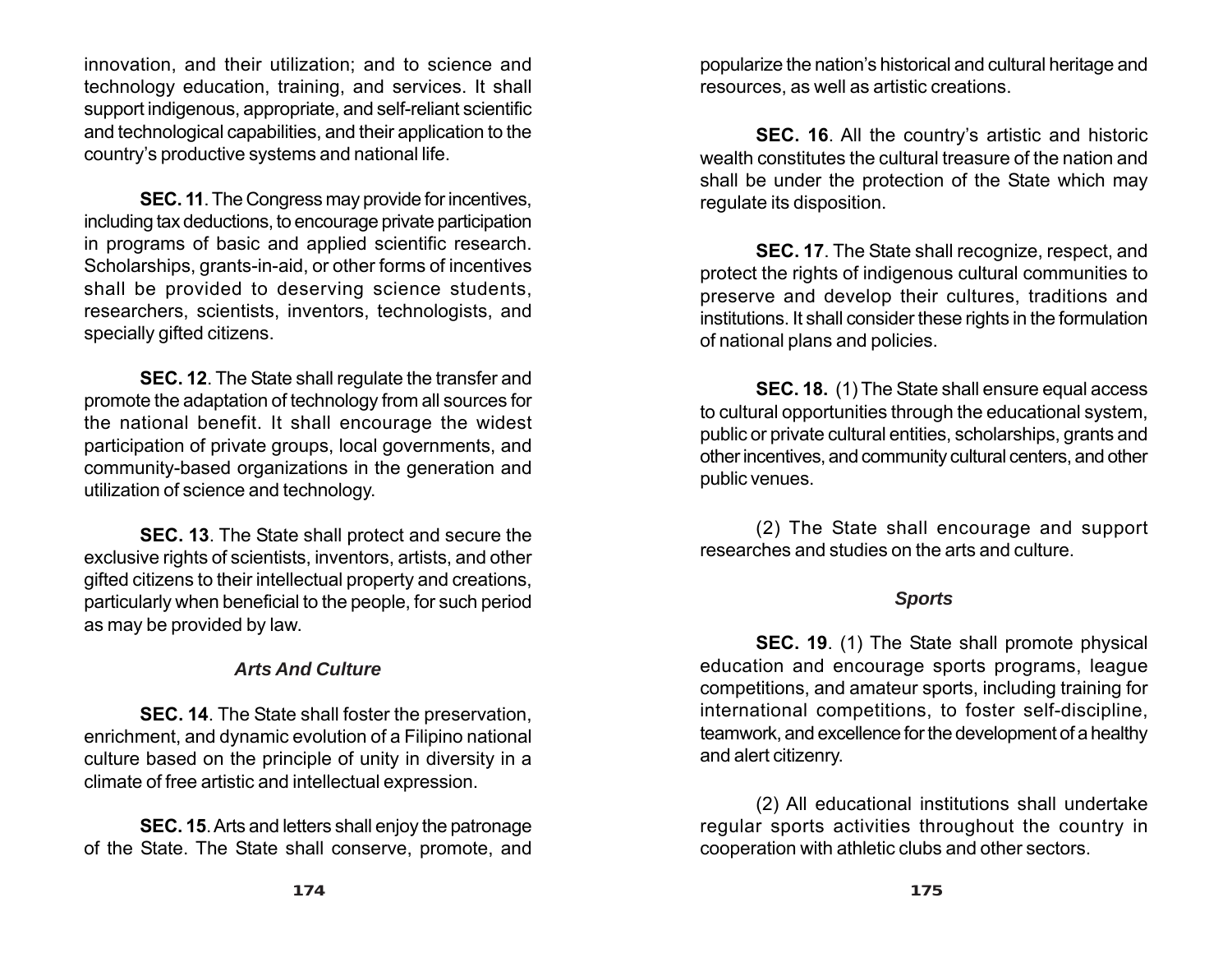# **ARTICLE XV** *The Family*

**SEC. 1**. The State recognizes the Filipino family as the foundation of the nation. Accordingly, it shall strengthen its solidarity and actively promote its total development.

**SEC. 2**. Marriage, as an inviolable social institution, is the foundation of the family and shall be protected by the State.

**SEC. 3**. The State shall defend:

- (1) The right of spouses to found a family in accordance with their religious convictions and the demands of responsible parenthood;
- (2) The right of children to assistance, including proper care and nutrition, and special protection from all forms of neglect, abuse, cruelty, exploitation, and other conditions prejudicial to their development;
- (3) The right of the family to a family living wage and income; and
- (4) The right of families or family associations to participate in the planning and implementation of policies and programs that affect them.

**SEC. 4**. The family has the duty to care for its elderly members but the State may also do so through just programs of social security.

## **ARTICLE XVI** *General Provisions*

**SEC. 1**. The flag of the Philippines shall be red, white and blue, with a sun and three stars, as consecrated and honored by the people and recognized by law.

**SEC. 2**. The Congress may, by law, adopt a new name for the country, a national anthem, or a national seal, which shall all be truly reflective and symbolic of the ideals, history, and traditions of the people. Such law shall take effect only upon its ratification by the people in a national referendum.

**SEC. 3**. The State may not be sued without its consent.

**SEC. 4.** The Armed Forces of the Philippines shall be composed of a citizen armed force which shall undergo military training and serve, as may be provided by law. It shall keep a regular force necessary for the security of the State.

**SEC. 5**. (1) All members of the armed forces shall take an oath or affirmation to uphold and defend this **Constitution** 

(2) The State shall strengthen the patriotic spirit and nationalist consciousness of the military, and respect for people's rights in the performance of their duty.

(3) Professionalism in the armed forces and adequate remuneration and benefits of its members shall be a prime concern of the State. The armed forces shall be insulated from partisan politics.

No member of the military shall engage directly or indirectly in any partisan political activity, except to vote.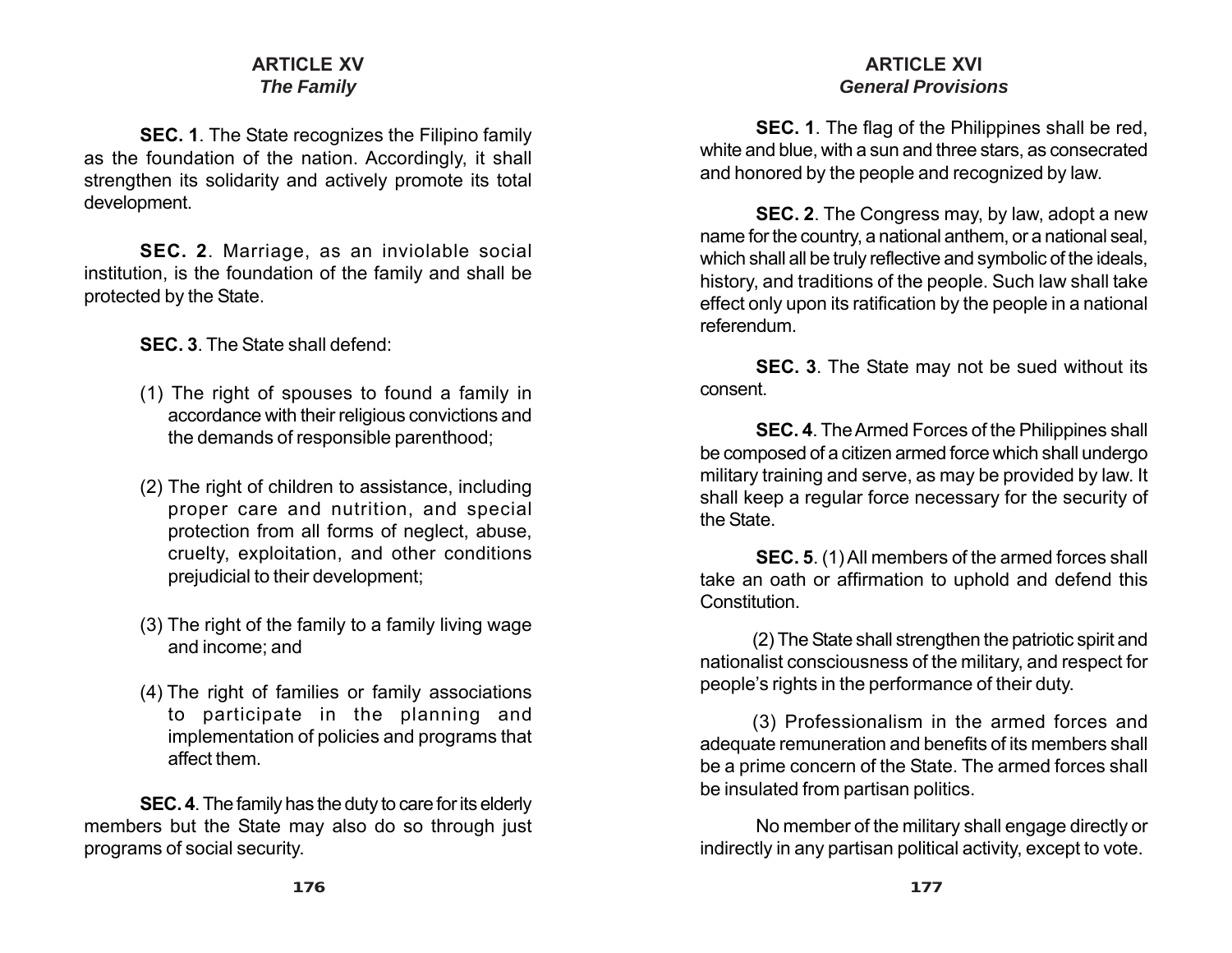(4) No member of the armed forces in the active service shall, at any time, be appointed or designated in any capacity to a civilian position in the Government, including government-owned or controlled corporations or any of their subsidiaries.

(5) Laws on retirement of military officers shall not allow extension of their service.

(6) The officers and men of the regular force of the armed forces shall be recruited proportionately from all provinces and cities as far as practicable.

(7) The tour of duty of the Chief of Staff of the armed forces shall not exceed three years. However, in times of war or other national emergency declared by the Congress, the President may extend such tour of duty.

**SEC. 6**. The State shall establish and maintain one police force, which shall be national in scope and civilian in character, to be administered and controlled by a national police commission. The authority of local executives over the police units in their jurisdiction shall be provided by law.

**SEC. 7**. The State shall provide immediate and adequate care, benefits, and other forms of assistance to war veterans and veterans of military campaigns, their surviving spouses and orphans. Funds shall be provided therefor and due consideration shall be given them in the disposition of agricultural lands of the public domain and, in appropriate cases, in the utilization of natural resources.

**SEC. 8**. The State shall, from time to time, review to upgrade the pensions and other benefits due to retirees of both the government and the private sectors.

**SEC. 9**. The State shall protect consumers from malpractices and from substandard or hazardous products.

**SEC. 10**. The State shall provide the policy environment for the full development of Filipino capability and the emergence of communication structures suitable to the needs and aspirations of the nation and the balanced flow of information into, out of, and across the country, in accordance with a policy that respects the freedom of speech and of the press.

**SEC. 11**. (1) The ownership and management of mass media shall be limited to citizens of the Philippines, or to corporations, cooperatives or associations, whollyowned and managed by such citizens.

The Congress shall regulate or prohibit monopolies in commercial mass media when the public interest so requires. No combinations in restraint of trade or unfair competition therein shall be allowed.

(2) The advertising industry is impressed with public interest, and shall be regulated by law for the protection of consumers and the promotion of the general welfare.

Only Filipino citizens or corporations or associations at least seventy *per centum* of the capital of which is owned by such citizens shall be allowed to engage in the advertising industry.

The participation of foreign investors in the governing body of entities in such industry shall be limited to their proportionate share in the capital thereof, and all the executive and managing officers of such entities must be citizens of the Philippines.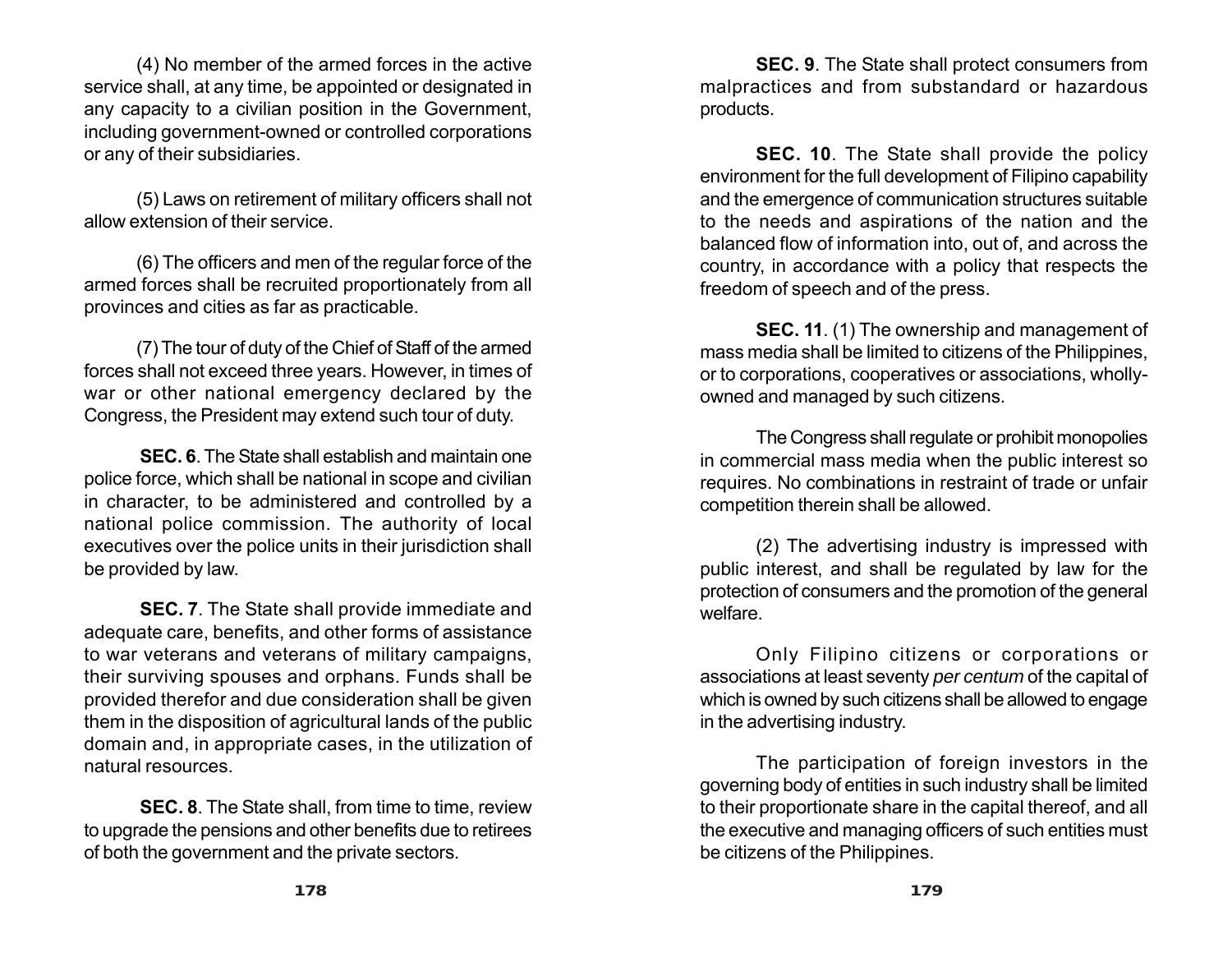**SEC. 12**. The Congress may create a consultative body to advise the President on policies affecting indigenous cultural communities, the majority of the members of which shall come from such communities.

## **ARTICLE XVII** *Amendments Or Revisions*

**SEC. 1**. Any amendment to, or revision of, this Constitution may be proposed by:

> (1) The Congress, upon a vote of three-fourths of all its Members; or

(2) A constitutional convention.

**SEC. 2**. Amendments to this Constitution may likewise be directly proposed by the people through initiative upon a petition of at least twelve *per centum* of the total number of registered voters, of which every legislative district must be represented by at least three *per centum* of the registered voters therein. No amendment under this section shall be authorized within five years following the ratification of this Constitution nor oftener than once every five years thereafter.

The Congress shall provide for the implementation of the exercise of this right.

**SEC. 3**. The Congress may, by a vote of two-thirds of all its Members, call a constitutional convention, or by a majority vote of all its Members, submit to the electorate the question of calling such a convention.

**SEC. 4**. Any amendment to, or revision of, this Constitution under Section 1 hereof shall be valid when ratified by a majority of the votes cast in a plebiscite which shall be held not earlier than sixty days nor later than ninety days after the approval of such amendment or revision.

Any amendment under Section 2 hereof shall be valid when ratified by a majority of the votes cast in a plebiscite which shall be held not earlier than sixty days nor later than ninety days after the certification by the Commission on Elections of the sufficiency of the petition.

# **ARTICLE XVIII** *Transitory Provisions*

**SEC. 1**. The first elections of Members of the Congress under this Constitution shall be held on the second Monday of May, 1987.

The first local elections shall be held on a date to be determined by the President, which may be simultaneous with the election of the Members of the Congress. It shall include the election of all Members of the city or municipal councils in the Metropolitan Manila area.

**SEC. 2**. The Senators, Members of the House of Representatives, and the local officials first elected under this Constitution shall serve until noon of June 30, 1992.

Of the Senators elected in the election in 1992, the first twelve obtaining the highest number of votes shall serve for six years and the remaining twelve for three years.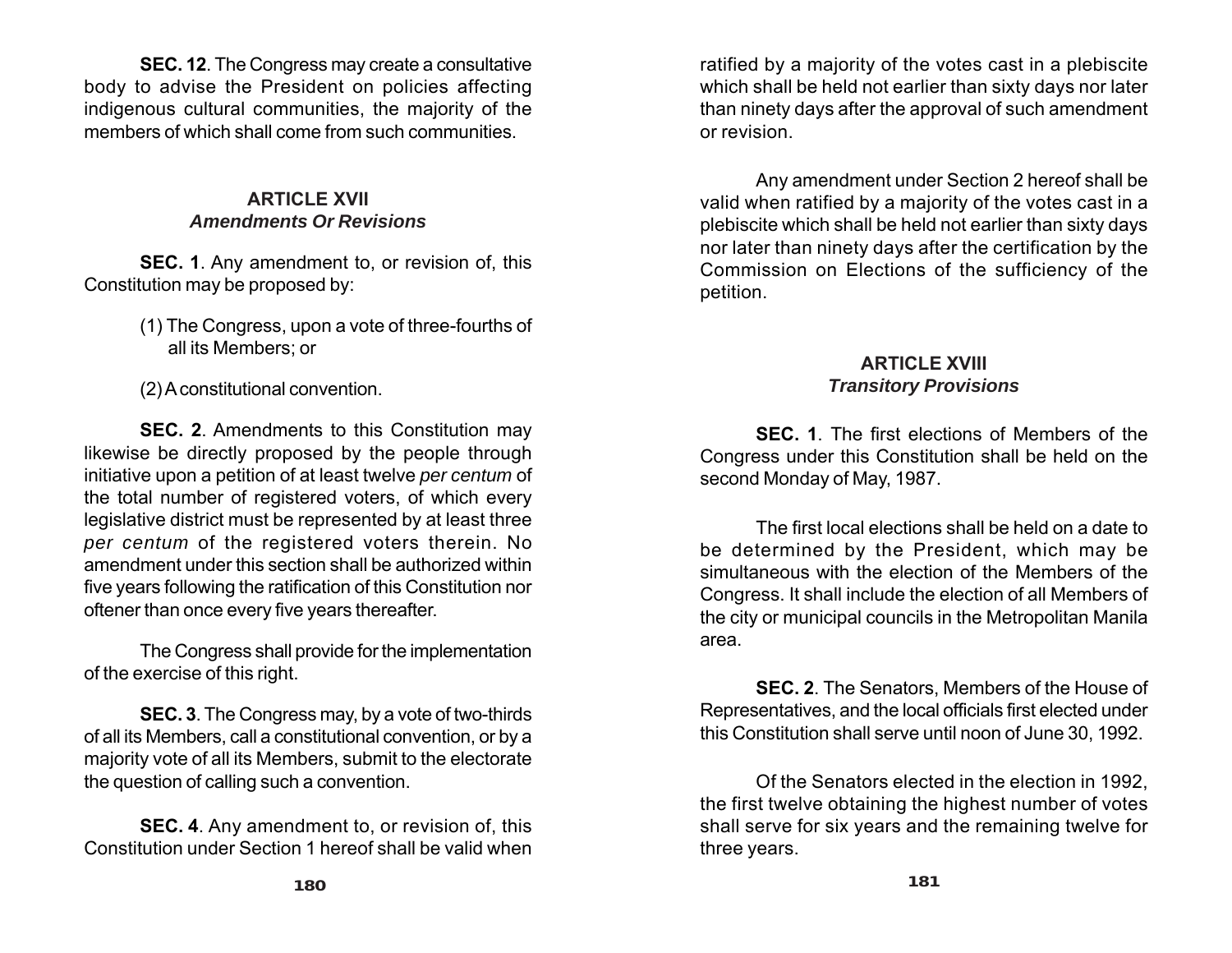**SEC. 3**. All existing laws, decrees, executive orders, proclamations, letters of instructions, and other executive issuances not inconsistent with this Constitution shall remain operative until amended, repealed, or revoked.

**SEC. 4**. All existing treaties or international agreements which have not been ratified shall not be renewed or extended without the concurrence of at least two-thirds of all the Members of the Senate.

**SEC. 5**. The six-year term of the incumbent President and Vice-President elected in the February 7, 1986 election is, for purposes of synchronization of elections, hereby extended to noon of June 30, 1992.

The first regular elections for the President and Vice-President under this Constitution shall be held on the second Monday of May, 1992.

**SEC. 6**. The incumbent President shall continue to exercise legislative powers until the first Congress is convened.

**SEC. 7**. Until a law is passed, the President may fill by appointment from a list of nominees by the respective sectors the seats reserved for sectoral representation in paragraph (2), Section 5 of Article VI of this Constitution.

**SEC. 8**. Until otherwise provided by the Congress, the President may constitute the Metropolitan Authority to be composed of the heads of all local government units comprising the Metropolitan Manila area.

**SEC. 9**. A sub-province shall continue to exist and operate until it is converted into a regular province or until its component municipalities are reverted to the mother province.

**SEC. 10.** All courts existing at the time of the ratification of this Constitution shall continue to exercise their jurisdiction, until otherwise provided by law. The provisions of the existing Rules of Court, judiciary acts, and procedural laws not inconsistent with this Constitution shall remain operative unless amended or repealed by the Supreme Court or the Congress.

**SEC. 11**. The incumbent Members of the Judiciary shall continue in office until they reach the age of seventy years or become incapacitated to discharge the duties of their office or are removed for cause.

**SEC. 12**. The Supreme Court shall, within one year after the ratification of this Constitution, adopt a systematic plan to expedite the decision or resolution of cases or matters pending in the Supreme Court or the lower courts prior to the effectivity of this Constitution. A similar plan shall be adopted for all special courts and quasi-judicial bodies.

**SEC. 13**. The legal effect of the lapse, before the ratification of this Constitution, of the applicable period for the decision or resolution of the cases or matters submitted for adjudication by the courts, shall be determined by the Supreme Court as soon as practicable.

**SEC. 14**. The provisions of paragraphs (3) and (4), Section 15 of Article VIII of this Constitution shall apply to cases or matters filed before the ratification of this Constitution, when the applicable period lapses after such ratification.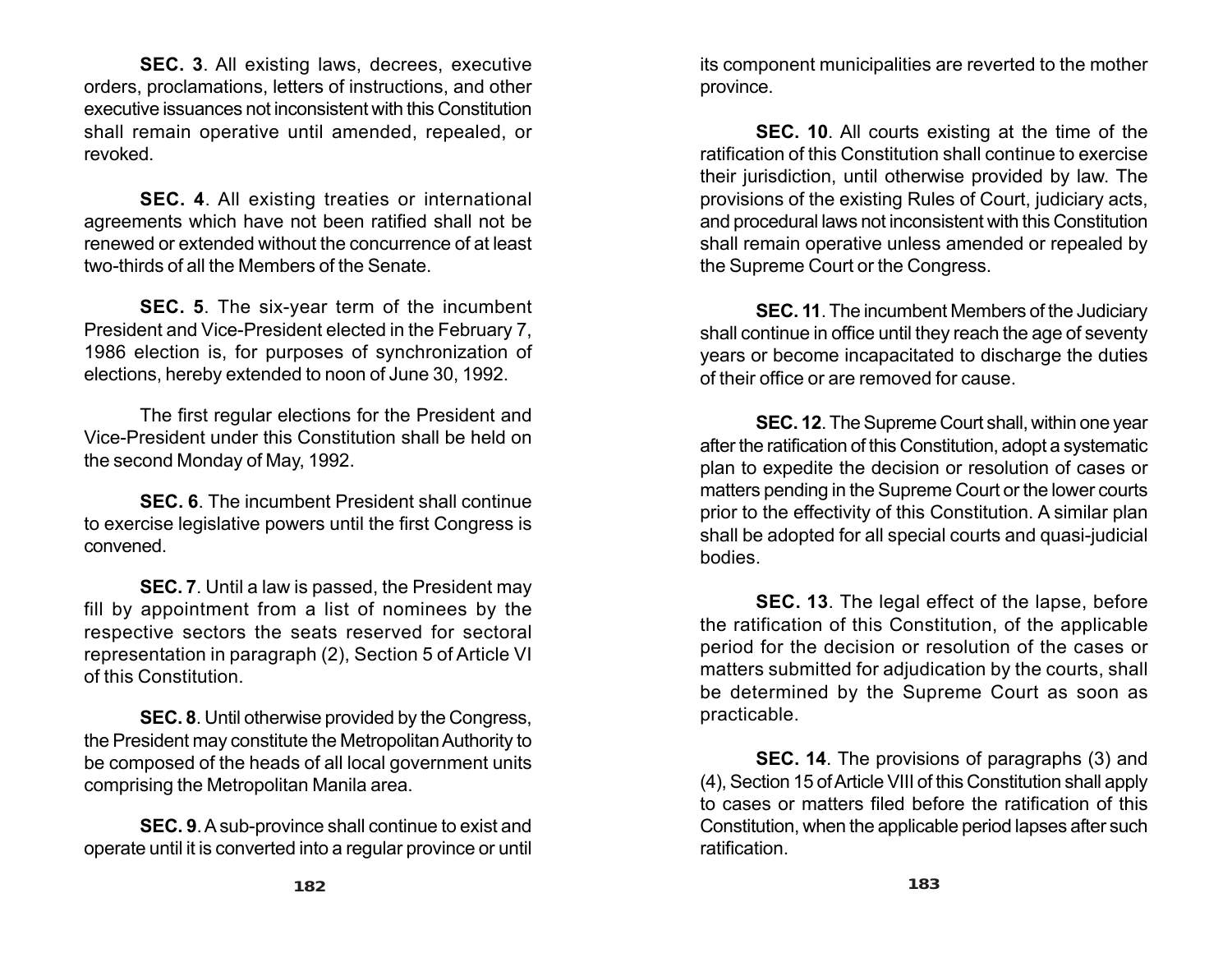**SEC. 15**. The incumbent Members of the Civil Service Commission, the Commission on Elections, and the Commission on Audit shall continue in office for one year after the ratification of this Constitution, unless they are sooner removed for cause or become incapacitated to discharge the duties of their office or appointed to a new term thereunder. In no case shall any Member serve longer than seven years including service before the ratification of this Constitution.

**SEC. 16**. Career civil service employees separated from the service not for cause but as a result of the reorganization pursuant to Proclamation No. 3 dated March 25, 1986 and the reorganization following the ratification of this Constitution shall be entitled to appropriate separation pay and to retirement and other benefits accruing to them under the laws of general application in force at the time of their separation. In lieu thereof, at the option of the employees, they may be considered for employment in the Government or in any of its subdivisions, instrumentalities, or agencies, including government-owned or controlled corporations and their subsidiaries. This provision also applies to career officers whose resignation, tendered in line with the existing policy, had been accepted.

**SEC. 17**. Until the Congress provides otherwise, the President shall receive an annual salary of three hundred thousand pesos; the Vice-President, the President of the Senate, the Speaker of the House of Representatives, and the Chief Justice of the Supreme Court, two hundred forty thousand pesos each; the Senators, the Members of the House of Representatives, the Associate Justices of the Supreme Court, and the Chairmen of the Constitutional Commissions, two hundred four thousand pesos each; and the Members of the

Constitutional Commissions, one hundred eighty thousand pesos each.

**SEC. 18**. At the earliest possible time, the Government shall increase the salary scales of the other officials and employees of the National Government.

**SEC. 19**. All properties, records, equipment, buildings, facilities and other assets of any office or body abolished or reorganized under Proclamation No. 3 dated March 25, 1986 or this Constitution shall be transferred to the office or body to which its powers, functions and responsibilities substantially pertain.

**SEC. 20**. The first Congress shall give priority to the determination of the period for the full implementation of free public secondary education.

**SEC. 21**. The Congress shall provide efficacious procedures and adequate remedies for the reversion to the State of all lands of the public domain and real rights connected therewith which were acquired in violation of the Constitution or the public land laws, or through corrupt practices. No transfer or disposition of such lands or real rights shall be allowed until after the lapse of one year from the ratification of this Constitution.

**SEC. 22**. At the earliest possible time, the Government shall expropriate idle or abandoned agricultural lands as may be defined by law, for distribution to the beneficiaries of the agrarian reform program.

**SEC. 23**. Advertising entities affected by paragraph (2), Section 11 of Article XVI of this Constitution shall have five years from its ratification to comply on a graduated and proportionate basis with the minimum Filipino ownership requirement therein.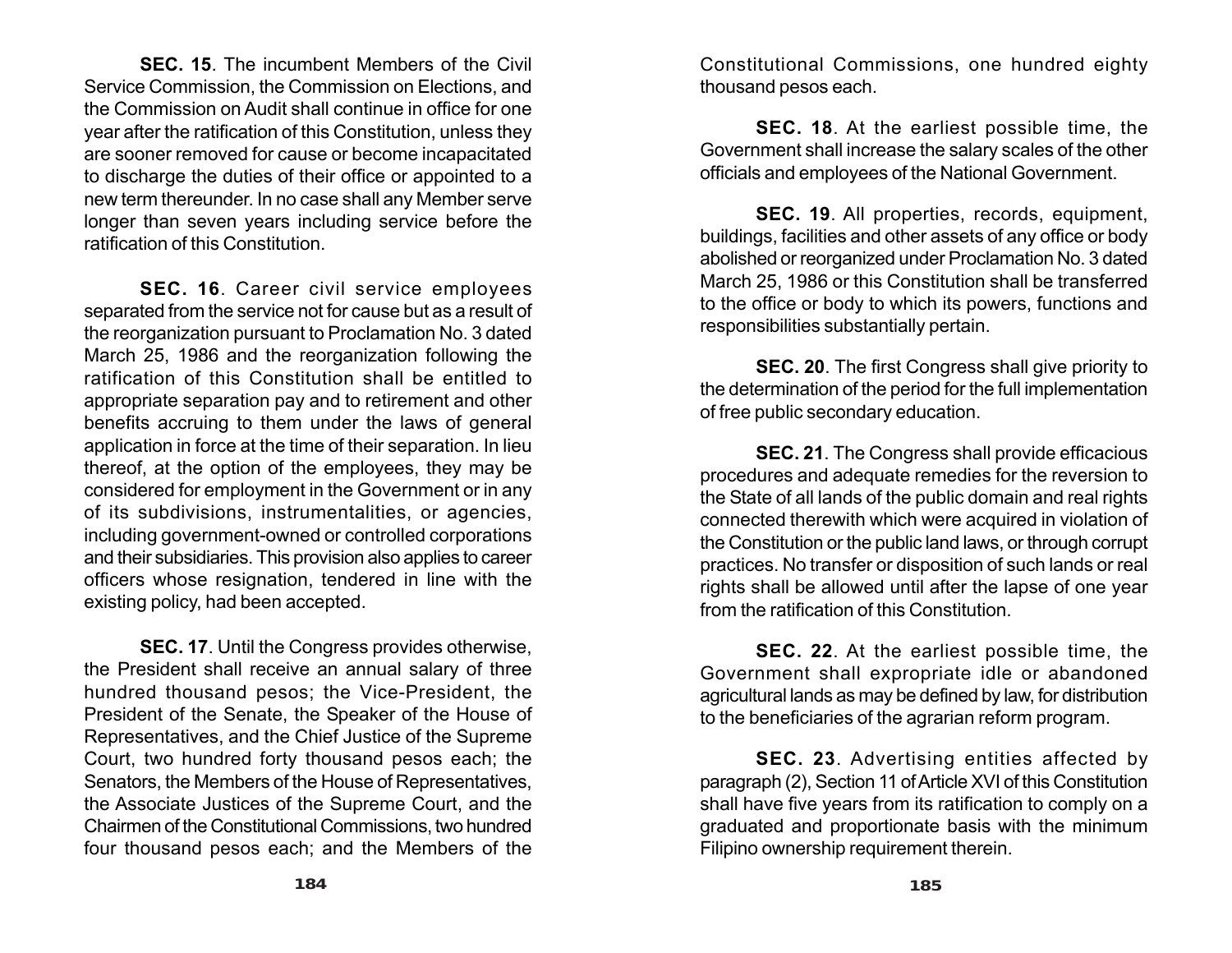**SEC. 24**. Private armies and other armed groups not recognized by duly constituted authority shall be dismantled. All paramilitary forces including Civilian Home Defense Forces not consistent with the citizen armed force established in this Constitution, shall be dissolved or, where appropriate, converted into the regular force.

**SEC. 25**. After the expiration in 1991 of the Agreement between the Republic of the Philippines and the United States of America concerning Military Bases, foreign military bases, troops, or facilities shall not be allowed in the Philippines except under a treaty duly concurred in by the Senate and, when the Congress so requires, ratified by a majority of the votes cast by the people in a national referendum held for that purpose, and recognized as a treaty by the other contracting State.

**SEC. 26**. The authority to issue sequestration or freeze order under Proclamation No. 3 dated March 25, 1986 in relation to the recovery of ill-gotten wealth shall remain operative for not more than eighteen months after the ratification of this Constitution. However, in the national interest, as certified by the President, the Congress may extend said period.

A sequestration or freeze order shall be issued only upon showing of a *prima facie* case. The order and the list of the sequestered or frozen properties shall forthwith be registered with the proper court. For orders issued before the ratification of this Constitution, the corresponding judicial action or proceeding shall be filed within six months from its ratification. For those issued after such ratification, the judicial action or proceeding shall be commenced within six months from the issuance thereof.

The sequestration or freeze order is deemed automatically lifted if no judicial action or proceeding is commenced as herein provided.

**SEC. 27**. This Constitution shall take effect immediately upon its ratification by a majority of the votes cast in a plebiscite held for the purpose and shall supersede all previous Constitutions.

The foregoing proposed Constitution of the Republic of the Philippines was approved by the Constitutional Commission of 1986 on the twelfth day of October Nineteen hundred and eighty-six, and accordingly signed on the fifteenth day of October Nineteen hundred and eighty-six at the Plenary Hall, National Government Center, Quezon City, by the Commissioners whose signatures are hereunder affixed.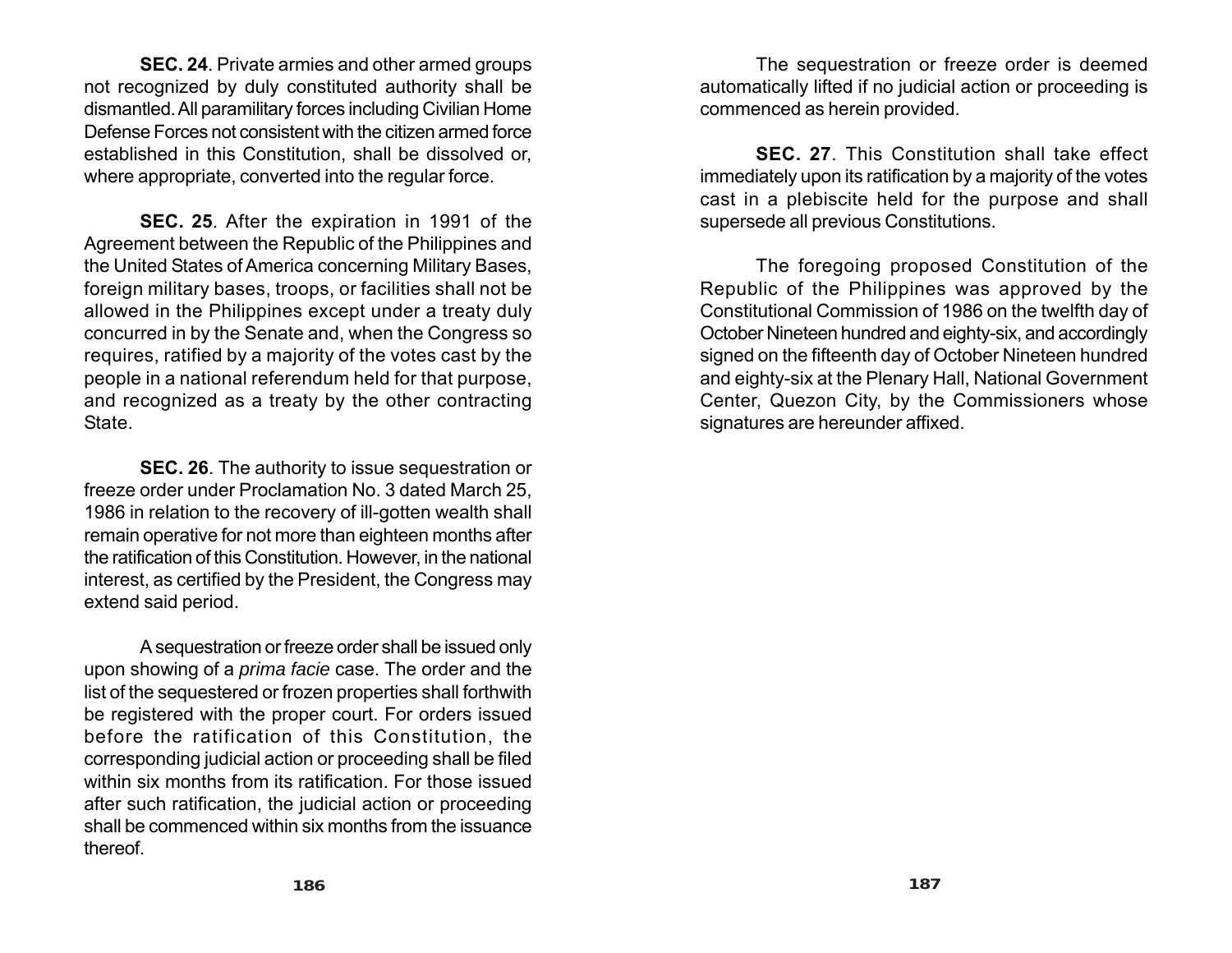#### **ORDINANCE**

#### **APPORTIONING THE SEATS OF THE HOUSE OF REPRESENTATIVES OF THE CONGRESS OF THE PHILIPPINES TO THE DIFFERENT LEGISLATIVE DISTRICTS IN PROVINCES AND CITIES AND THE METROPOLITAN MANILA AREA**

**Section 1.** For purposes of the election of Members of the House of Representatives of the First Congress of the Philippines under the Constitution proposed by the 1986 Constitutional Commission and subsequent elections, and until otherwise provided by law, the Members thereof shall be elected from legislative districts apportioned among the provinces, cities, and the Metropolitan Manila Area as follows:

#### *Metropolitan Manila Area*

MANILA, six (6) - First District: Barangays Nos. 1-146, N-City Boundary between Manila and Caloocan; E - From Estero de Sunog Apog going South to Estero de Vitas up to the bridge spanning Juan Luna Street, eastward to Tayuman Street up to the Railroad Tracks along Dagupan Street, thence southward to Claro M. Recto Avenue; SE - From point Claro M. Recto Avenue extending westward to Manila Bay; W - Manila Bay northward to City boundary between Manila and Caloocan. Second District: Barangays Nos. 147-267, N - City boundary between Manila and Caloocan; E - From end of Rizal Avenue Extension extending southward to Railroad Tracks at Antipolo Street; from corner Antipolo Street and Rizal Avenue on southern side of Railroad Tracks extending westward to Estero de San Lazaro, southward along Estero de San Lazaro up to corner of C. M. Recto Avenue westward to bridge spanning Claro M. Recto at Estero de la Reina; W - Estero de la Reina to Estero de Vitas to Estero Sunog Apog to City boundary between Manila and Caloocan; Third District: Barangays Nos. 268-394, N - City boundary between Manila and Caloocan; E - A. Bonifacio Street extending southward to Dimasalang, to Anda-lucia, Claro M. Recto Avenue eastward to Estero de San Miguel ending at Pasig River; S - Mouth of Estero de San Miguel at Pasig River, westward to Del Pan Bridge, thence to Del Pan Street; W - Del Pan Street northward up to Claro M. Recto Extension to Estero de San Lazaro, northward to Antipolo Street, eastward to Rizal Avenue Extension, northward to boundary between Manila and Caloocan; Fourth District: Barangays Nos. 395 - 586 SW - Estero de San Miguel up to Mendiola Bridge, thence to C. M. Recto Avenue to Quezon Boulevard; W - Quezon Boulevard, Andalucia, Dimasalang up to boundary between Manila and Quezon City; NE - City boundary between Manila and Quezon City up to Ramon Magsaysay Boulevard; SE - Ramon Magsaysay Boulevard up to V. Mapa Street; S - Ramon Magsaysay Boulevard up to point Estero de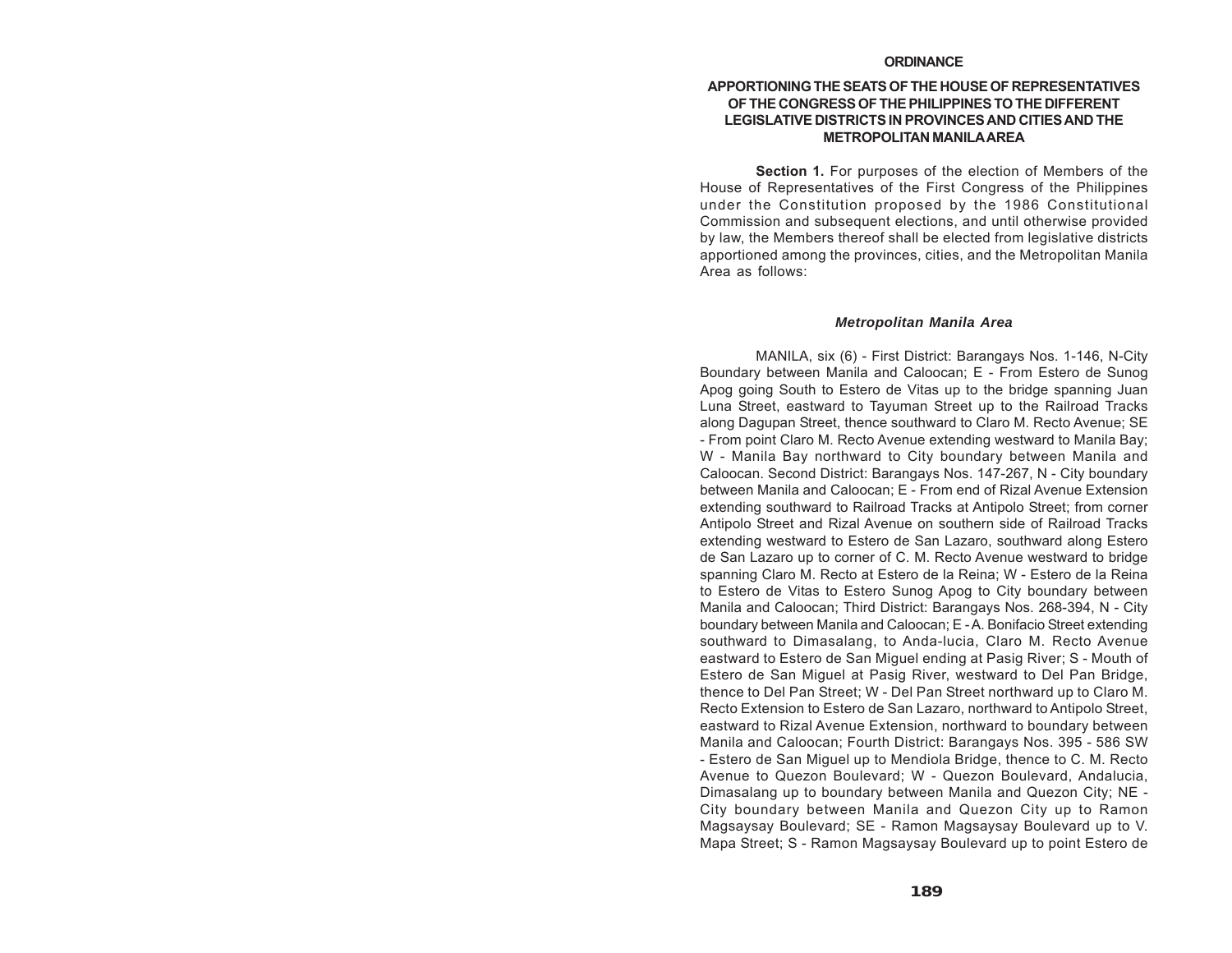San Miguel where Ramon Magsaysay Boulevard spans Estero de San Miguel; Fifth District: Barangays Nos. 649-828 N - Mouth of Pasig River inland to point Paz M. Guanzon Street extending to Estero de Pandacan; NE - Estero de Pandacan up to Pedro Gil Street to Tejeron Street up to boundary of Manila and Makati; SE - City boundary between Manila and Makati up to Estero de Tripa de Gallina; S - City boundary between Pasay and Manila down to Roxas Boulevard up to edge of reclaimed areas westward to Manila Bay; W - Manila Bay up to mouth of Pasig River, Sixth District: Barangays Nos. 587-648; and 829-905 N - Starting from point which is mouth of Estero de San Miguel going eastward to Mendiola Bridge, following line along Estero de San Miguel up to point where Ramon Magsaysay Boulevard spans Estero de San Miguel, thence Ramon Magsaysay Boulevard eastward to City boundary between Manila and Quezon Cityl; NE - City boundary up to point city boundary of Manila, San Juan and Quezon City; E - Manila-San Juan-Mandaluyong-Makati boundaries up to Tejeron Street; SE - Tejeron Street to Pedro Gil Street up to bridge spanning Estero de Pandacan; SW & W - Estero de Pandacan going northward to Paz M. Guanzon Street, then northward on Paz M. Guazon Street up to Pasig River to mouth of Estero de San Miguel on Pasig River.

QUEZON CITY, four (4) - First District : Barangays Del Monte, Paltok, Bungad, San Antonio, Katipunan, Veterans Village, Talayan, Damayan, Mariblo, Paraiso, Sta. Cruz, Nayong Kanluran, Philam, West Triangle, N.S. Amoranto, Paang Bundok, San Isidro Labrador, Sta. Teresita, Salvacion, Maharlika, St. Peter, Lourdes, Sto. Domingo, Sienna, San Jose, Manresa, Pag-ibig sa Nayon, Balingasa, Masambong, Damar, Bahay Toro, St. Cristo, Ramon Magsaysay, Project 6, Vasra, Alicia, and Bagong Pag-asa; Second District: Barangays Fairview, New Era, Holy Spirit, Batasan Hills, Commonwealth, Payatas, Bagong Silangan, Sauyo, Talipapa, Bagbag, San Bartolome, Sta. Lucia, Gulod, Novaliches Proper, San Agustin, Nagkaisang Nayon, Sta. Monica, Kaligayahan, Pasong Putik, Apolonio Samson, Unang Sigaw, Tandang Sora, Pasong Tamo, Culiat, Baesa, Capri, Balumbato, and Sangandaan: Third District: Barangays E. Rodriguez, Silangan, Quirino 3-A, Duyan-Duyan, Quirino 3-B, Amihan, Socorro, San Roque, Mangga, Zobel Dioquino, Tagumpay, Aguinaldo, Escopa 1, Escopa 2, Escopa 3, Escopa 4, West Kamias, East Kamias, Quirino 2- A, Quirino 2-B, Quirino 2-C, Ugong Norte, Bagumbayan, Libis, Villa Maria Clara, Masagana, Milagrosa, Marilag, Bagumbayan, Loyola Heights, Pansol, and Matandang Balara; Fourth District: Barangays Bagong Lipunan, Kaunlaran, San Martin, Immaculate Concepcion, South Triangle, Sacred Heart, Laging Handa, Paligsahan, Obrero, Roxas, Kamuning Kanluran, Kamuning Silangan, Tatalon, Don Manuel, Dona Josefa, San Isidro, Dona Aurora, Santo Nino, Santol, Dona Imelda, Kristong Hari, Kalusugan, Damayang Lagi, Mariana, Valencia, Horseshoe, Pinagkaisahan, San Vicente, U.P. Campus, Krus Na Ligas, Central, Old Capitol Site, U.P. Village, Teacher's East, Teacher's West, Sikatuna, Malaya, Pinahan, and Botocan.

CALOOCAN CITY, two (2) - First District : 70 Barangays; All of Caloocan North of EDSA; Second District: 118 Barangays; All of Caloocan South of EDSA.

> PASAY CITY, one (1) MALABON and NAVOTAS, one (1)

SAN JUAN and MANDALUYONG, one (1)

MARIKINA, one (1)

MAKATI, one (1)

PASIG, one (1) PARANAQUE, one (1)

LAS PINAS and MUNTINGLUPA, one (1)

PATEROS and TAGUIG, one (1)

VALENZUELA, one (1)

### *Region I*

### ABRA, one (1)

BENGUET, with the City of Baguio, two (2) - First District: Baguio City; Second District: all the Municipalities of Benguet.

ILOCOS NORTE, with Laog City, two (2) - First District: Laoag City and the Municipalities of Bacarra, Bangui, Burgos, Pagudpud, Pasuquin, Piddig, Sarrat, Vintar, Adams, Carasi and Dumalneg; Second District: Municipalities of Badoc, Batac, Currimao, Dingras, Espiritu, Marcos, Nueva Era, Paoay, Pinili, San Nicolas and Solsona.

ILOCOS SUR, two (2) - First District: Municipalities of Bantay, Cabugao, Caoayan, Magsingal, San Ildefonso, San Juan, San Vicente, San Catalina, Santo Domingo, Sinait and Vigan; Second District: Municipalities of Alilem, Banayoyo, Burgos, Candon, Cervantes, Galimuyod, Gregorio del Pilar, Lidlidda, Nagbukel, Narvacan, Quirino, Salcedo, San Emilio, San Esteban, Santa, Santa Cruz, Santa Lucia, Santa Maria, Santiago, Suyo, Tagudin, Sigay and Sugpon.

LA UNION, two (2) - First District : Municipalities of Bacnotan, Balaoan, Bangar, Luna, San Fernando, San Gabriel, San Juan, Santol, and Sudipen; Second District: Municipalities of Agoo, Aringay, Bagulin, Bauang, Burgos, Caba, Naguilian, Pugo, Rosario, Santo Tomas and Tubao.

MOUNTAIN PROVINCE, one (1)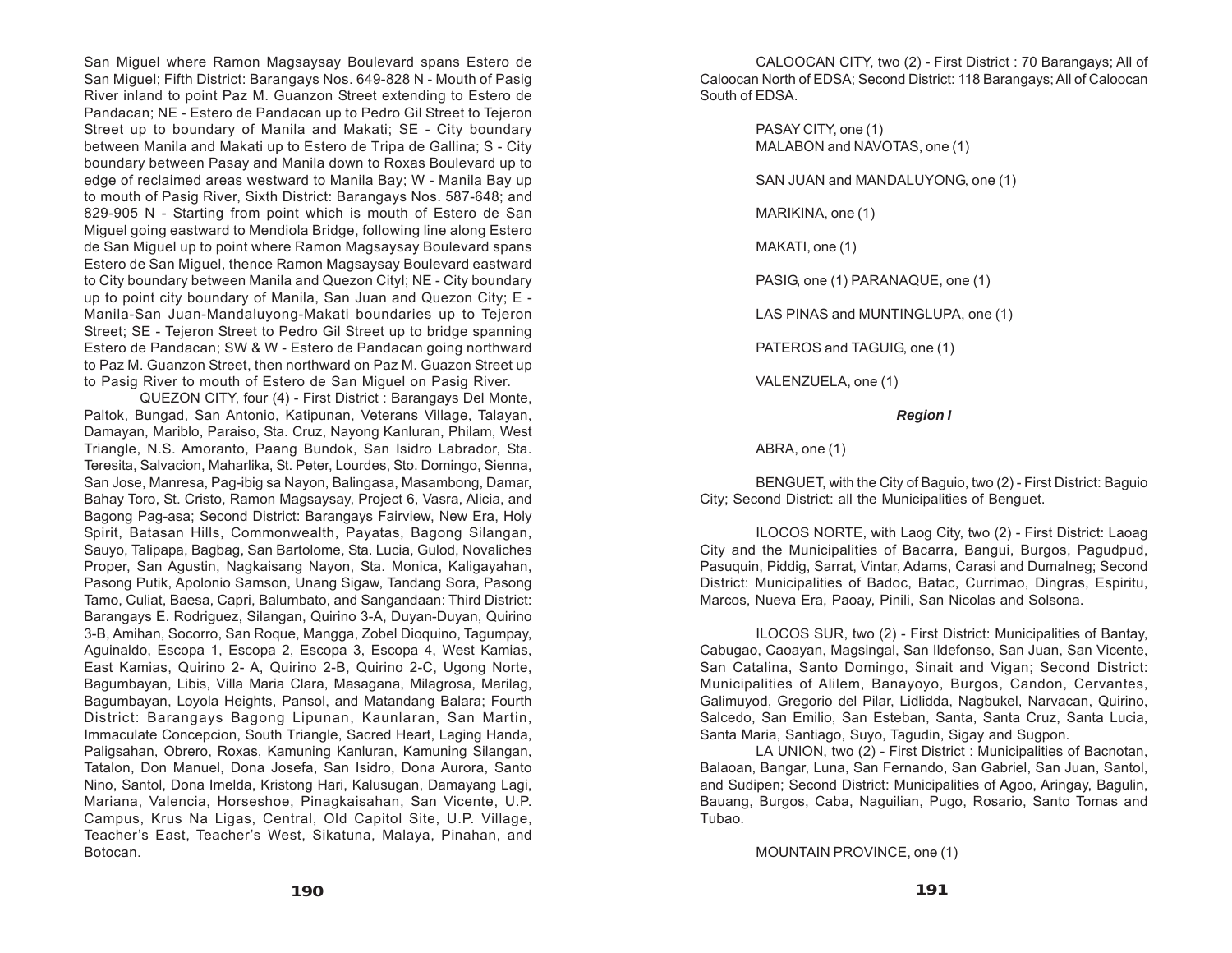PANGASINAN, with the Cities of Dagupan and San Carlos, six (6) - First District: Municipalities of Bolinao, Bani, Agno, Burgos, Dasol, Infanta, Mabini, Alaminos, Anda and Sual; Second District: Municipalities of Labrador, Lingayen, Bugallon, Aguilar, Mangatarem, Binmaley, Urbiztondo and Basista; Third District: San Carlos City, and the Municipalities of Malasiqui, Bayambang, Calasiao, Mapandan and Sta. Barbara; Fourth District: Dagupan City and the Municipalities of Mangaldan, San Fabian, San Jacinto and Manaoag; Fifth District: Municipalities of Binalonan, Laoac, Urdaneta, Villasis, Sison, Pozorrubio, Bautista, Alcala and Sto. Tomas; Sixth District: Municipalities of Rosales, Asingan, Balungao, Sta. Maria, Umingan, San Quintin, Natividad, Tayug, San Nicolas and San Manuel.

#### *Region II*

#### BATANES, one (1)

CAGAYAN, three (3) - First District: Municipalities of Aparri, Camalaniugan, Lallo, Buguey, Sta. Teresita, Gonzaga, Sta. Ana, Gattaran, Baggao, and Alcala; Second District: Municipalities of Sta. Praxedes, Sanchez Mira, Claveria, Pamplona, Abulug, Ballesteros, Allacapan, Lasam, Sto. Nino, Rizal, Piat, and Calayan; Third District: Municipalities of Tuguegarao, Solana, Enrile, Penablanca, Iguig, Amulung, and Tuao.

### IFUGAO, one (1)

ISABELA, four (4) - First District: Municipalities of Sta. Maria, San Pablo, Cabagan, Sto. Tomas, Albano, Tumauini, Ilagan, Divilican, Maconacon, and Palanan; Second District: Municipalities of Aurora, San Manuel, Roxas, Mallig, Quezon, Quirino, Burgos, Gamu, Naguilian, Benito Soliven and San Mariano; Third District: Municipalities of Reina Mercedes, Cauayan, Luna, Cabatuan, San Mateo, Alicia, Angadanan and San Guillermo; Fourth District: Municipalities of Cordon, Santiago, Ramon, San Isidro, Echague, Jones, San Agustin, and Dinapigui.

KALINGA-APAYAO, one (1)

NUEVA VIZCAYA, one (1)

QUIRINO, one (1)

### *Region III*

BATAAN, two (2) - First District: Municipalities of Dinalupihan, Hermosa, Orani, Samal, Abucay and Morong; Second District: Municipalities of Pilar, Orion, Limay, Bagac, Mariveles and Balanga.

BULACAN, four (4) - First District : Municipalities of Hagonoy, Paombong, Malolos, Calumpit, Pulilan and Bulacan; Second Distict: Municipalities of Baliuag, Bustos, Plaridel, Guiguinto, Balagtas, Pandi and Bocaue; Third District: Municipalities of San Miguel, San Ildefonso, San Rafael, Angat, Norzagaray and Remedios Trinidad; Fourth District: Municipalities of San Jose del Monte, Sta. Maria, Marilao, Meycauayan and Obando.

NUEVA ECIJA, with the Cities of Cabanatuan, Palayan and San Jose, four (4) - First District: Municipalities of Nampicuan, Cuyapo, Guimba, Quezon, Talavera, Licab, Sto. Domingo, Aliaga and Zaragoza; Second District: San Jose City and the Municipalities of Lupao, Munoz, Talugtog, Caranglan, Pantabangan, Llanera, and Rizal; Third District: Cabanatuan City; Palayan City, and the Municipalities of General Natividad, Bongabong, Laur, Gabaldon and Sta. Rosa; Fourth District: Municipalities of San Leonardo, General Tinio, Penaranda, Gapan, San Isidro, Cabiao, San Antonio, and Jaen.

PAMPANGA, with Angeles City, four (4) - First District : Angeles City and the Municipalities of Mabalacat and Magalang; Second District: Municipalities of Lubao, Guagua, Floridablanca, Porac, Sta. Rita, and Sasmuan; Third District: Municipalities of San Fernando, Arayat, Mexico, Bacolor and Sta. Ana; Fourth District: Municipalities of Candaba, Apalit, Macabebe, Masantol, Minalin, Sto. Tomas, San Luis and San Simon.

TARLAC, three (3) - First District: Municipalities of Mayantoc, Sta. Ignacia, Camiling, Moncada, San Manuel, Anao, Paniqui, Ramos, San Clemente and Pura; Second District: Municipalities of Tarlac, Gerona and Victoria; Third District: Municipalities of Bamban, Capas, Concepcion and La Paz.

ZAMBALES, with Olongapo City, two (2) - First District: Olongapo City and the Municipalities of Subic, Castillejos and San Marcelino; Second District: Municipalities of Botolan, Cabangan, Candelaria, Iba, Masinloc, Palauig, San Antonio, San Felipe, San Narciso and Sta. Cruz.

### *Region IV*

### AURORA, one (1)

BATANGAS, with the Cities of Batangas and Lipa, four (4) - First District: Municipalities of Nasugbu, Lian, Calatagan, Balayan, Tuy, Calaca, Lemery and Taal; Second District: Batangas City and the Municipalities of Lobo, San Pascual, Bauan, Mabini, San Luis and Tingloy; Third District: Municipalities of Balete, Malvar, Sto. Tomas, Tanauan, Talisay, Laurel, Agoncillo, San Nicolas, Sta. Teresita, Alitagtag, Cuenca and Mataas na Kahoy; Fourth District : Lipa City and the Municipalities of San Juan, Taysan, Rosario, P. Garcia, Ibaan and San Jose.

CAVITE, with the Cities of Tagaytay, Cavite and Trece Martires, three (3) - First District: Cavite City and the Municipalities of Bacoor,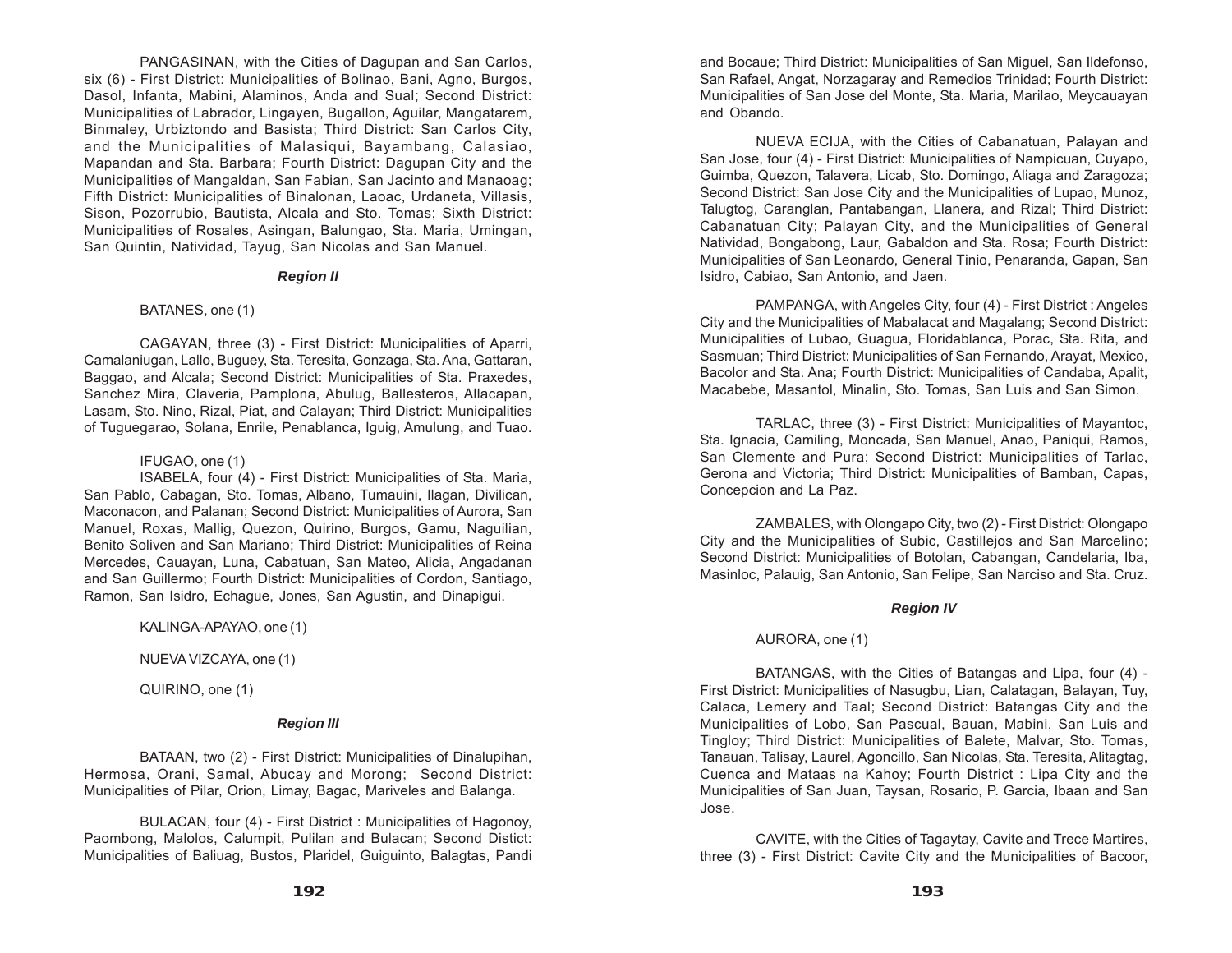Kawit, Noveleta and Rosario; Second District: Trece Martires City and the Municipalities of Imus, Dasmarinas, Carmona, Gen. Mariano Alvarez, General Trias and Tanza; Third District: Tagaytay City and the Municipalities of Alfonso, Amadeo, General Aguinaldo, Indang, Magallanes, Maragondon, Mendez-Nunez, Naic, Silang and Ternate.

LAGUNA, with San Pablo City, four (4) - First District: Municipalities of Binan, San Pedro and Sta. Rosa; Second District: Municipalities of Bay, Cabuyao, Calamba and Los Banos; Third District: San Pablo City and the Municipalities of Calauan, Alaminos, Rizal, Nagcarlan, Liliw and Victoria: Fourth District: Municipalities of Sta. Cruz, Pila, Lumban, Pagsanjan, Cavinti, Kalayaan, Paete, Pakil, Pangil, Siniloan, Famy, Mabitac, Sta. Maria, Magdalena, Luisiana and Majayjay.

MARINDUQUE, one (1)

OCCIDENTAL MINDORO, one (1)

ORIENTAL MINDORO, two (2) - First District: Municipalities of Baco, Calapan, Naujan, Puerto Galera, San Teodoro, Victoria, Pola and Socorro; Second District: Municipalities of Bansud, Bongabon, Bulalakao, Gloria, Mansalay, Pinamalayan, and Roxas.

PALAWAN, with Puerto Princesa City, two (2) - First District: Municipalities of Agutaya, Araceli, Busuanga, Cagayancillo, Coron, Cuyo, Dumaran, El Nido, Linapacan, Magsaysay, Roxas, San Vicente, Taytay and Kalayaan; Second District: Puerto Princesa City and the Municipalities of Aborlan, Balabac, Batarasa, Brooke's Point, Narra, Quezon and Marcos.

QUEZON, with Lucena City, four (4) - First District: Municipalities of Burdeos, Gen. Nakar, Infanta, Jumalig, Panukulan, Patnanungan, Polilio, Real, Sampaloc, Mauban, Pagbilao, Lucban and Tayabas; Second District: Lucena City and Municipalities of Candelaria, Dolores, San Antonio, Sariaya and Tiaong; Third District: Municipalities of Catanauan, Gen. Luna, Macalelon, Mulanay, Pitogo, San Andres, San Francisco, San Narciso, Buenavista, Padre Burgos, Agdangan and Unisan; Fourth District: Municipalities of Calauag, Guinayangan, Gumaca, Lopez, Tagkawayan, Atimonan, Plaridel, Alabat, Perez and Quezon

RIZAL, two (2) - First District: Municipalities of Antipolo, Taytay, Cainta, Angono and Binangonan; Second District: Municipalities of E. Rodriguez, San Mateo, Morong, Cardona, Teresa, Baras, Tanay, Pililla,and Jala-Jala.

ROMBLON, one (1)

#### *Region V*

ALBAY, with Legazpi City, three (3) - First District: Municipalities of Bacacay, Malinao, Malilipot, Santo Domingo, Tabaco and Tiwi; Second District: Legazpi City and the Municipalities of Camalig, Daraga, Manito and Rapu-Rapu; Third District: Municipalities of Guinobatan, Jovellar, Libon, Ligao, Oas, Pio Duran and Polangui.

CAMARINES NORTE, one (1)

CAMARINES SUR, including the Cities of Naga and Iriga, four (4) - First District: Municipalities of Del Gallego, Ragay, Lupi, Sipocot, Libmanan, Cabusao, Pamplona, Pasacao, Minalabac and San Fernando, Second District : Naga City and the Municipalities of Bombon, Calabanga, Camaligan, Canaman, Gainza, Magarao, Milaor, Ocampo and Pili; Third District: Municipalities of Caramoan, Garchitorena, Goa, Lagonoy, Presentacion, Sangay, San Jose, Tigaon, Tinambac and Siruma; Fourth District: Iriga City and the Municipalities of Baao, Balatan, Bato, Buhi, Bula and Nabua.

### CATANDUANES, one (1)

MASBATE, three (3) - First District: Municipalities of San Pascual, Claveria, Monreal, San Jacinto, San Fernando and Batuan; Second District: Municipalities of Masbate, Mobo, Milagros, Aroroy, Baleno, Balud and Mandaon; Third District: Municipalities of Uson, Dimasalang, Palanas, Cataingan, Pio V. Corpuz, Esperanza, Placer and Cawayan.

SORSOGON, two (2) - First District: Municipalities of Sorsogon, Pilar, Donsol, Castilla, Bacon, Casiguran and Magallanes; Second District: Municipalities of Barcelona, Prieto Diaz, Gubat, Juban, Bulusan, Irosin, Sta. Magdalena, Matnog and Bulan.

#### *Region VI*

AKLAN, one (1)

ANTIQUE, one (1)

CAPIZ, including Roxas City, two (2) - First District: Roxas City and the Municipalities of Panay, Pilar, Pontevedra, President Roxas, Ma-ayon, and Panitan; Second District: Municipalities of Dumalag, Jamindan, Mambusao, Sapian, Sigma, Tapaz, Cuartero, Dao, Dumarao and Ivisan.

ILOILO, five (5) - First District: Municipalities of Guimbal, Igbaras, San Joaquin, Tigbauan, Tubungan, Miagao, and Oton; Second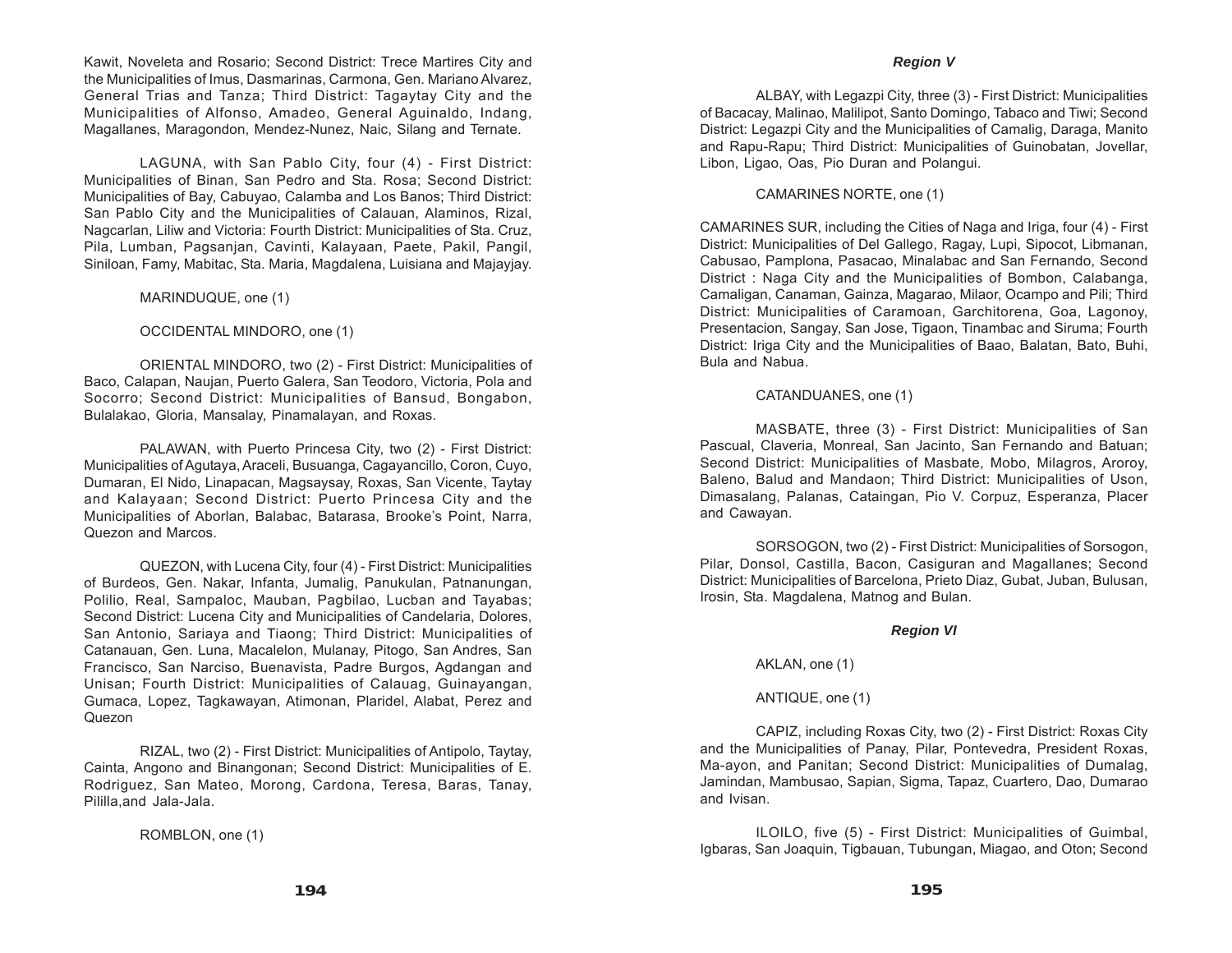District; Municipalities of Jordan, Nueva Valencia, Buenavista, Pavia, Leganes, Sta. Barbara, New Lucena, Zarraga, Alimodian, Leon and San Miguel; Third District: Municipalities of Maasin, Cabatuan, Janiuay, Badiangan, Mina, Pototan, Calinog, Lambunao and Bingawan; Fourth District: Municipalities of Passi, San Enrique, Duenas, Dingle, Barotac Nuevo, Dumangas, Anilao and Banate; Fifth District: Municipalities of Barotac Viejo, San Rafael, Ajuy, Lemery, Concepcion, Sara, San Dionisio, Batad, Estancia, Balasan and Carles.

### ILOILO CITY, one (1)

NEGROS OCCIDENTAL, with the Cities of San Carlos, Cadiz, Bago, La Carlota and Silay, six (6) - First District: San Carlos City and the Municipalities of Toboso, Calatrava, Escalante and S. Benedicto; Second District: Cadiz City and the Municipalities of Sagay and Manapla; Third District: Silay City and the Municipalities of Victorias, Enrique B. Magalona, Talisay and Murcia; Fourth District: Bago City and the Municipalities of Valladolid, San Enrique, Pontevedra, Pulupandan and La Carlota; Fifth District: Municipalities of La Castellana, Moises Padilla, Isabela, Binalbagan, Himamaylan and Hinigaran; Sixth District: Municipalities of Kabankalan, Ilog, Cauayan, Candoni, Sipalay and Hinobaan.

BACOLOD CITY, one (1)

### *Region VII*

BOHOL, with Tagbilaran City, three (3) - First District: Tagbilaran City and the Municipalities of Alburquerque, Antequera, Baclayon, Balilihan, Calape, Catigbian, Corella, Cortes, Dauis, Loon, Maribojoc, Panglao, Sikatuna and Tubigon; Second District: Municipalities of Clarin, Inabanga, Sagbayan, Buenavista, Jetafe, Dagohoy, Danao, San Miguel, Trinidad, Talibon, Ubay, Bien Unido, San Isidro and Pres. C. P. Garcia; Third District: Municipalities of Loay, Loboc, Bilar, Batuan, Carmen, Sevilla, Lila, Dimiao, Valencia, Garcia-Hernandez, Jagna, Duero, Guindulman, Candijay, Mabini, Alicia, Anda, Sierra Bullones and Pilar.

CEBU, with the Cities of Danao, Lapu-Lapu, Mandaue and Toledo, six (6) - First District: Municipalities of Talisay, Minglanilla, Naga, San Fernando, Carcar, and Sibongan; Second District: Municipalities of Argao, Dalaguete, Alcoy, Boljoon, Oslob, Santander, Samboan, Ginatilan, Malabuyoc, Alegria, Badian, Moalboal, Alcantara, Ronda and Dumanjug; Third District: Toledo City and the Municipalities of Barili, Alonguinsan, Pinamungajan, Balamban, Asturias and Tuburan; Fourth District: Municipalities of Tabuelan, San Remigio, Sta. Fe, Bantayan, Madridejos, Daan- bantayan, Medellin, Bogo and Tabogon; Fifth District: Danao City and the Municipalities of Borbon, Sogod, Catmon, Carmen, Compostela, Liloan, San Francisco, Poro, Tudela and Pilar; Sixth District: Lapu-lapu City, Mandanue City, and the Municipalities of Cordova and Consolacion.

CEBU CITY, two (2) - First District: Barangays of Adlawon, Agsungot, Apas, Bacayan, Banilad, Binaliw, Budla-an, Busay, Cambinocot, Camputhaw, Capitol Site, Carreta, Central Proper, Cogon-Ramos, Dayas, Ermita, Guba, Hipodromo, Kalubihan, Kamagayan, Kasambagan, Lahug, Lorega, Lusaran, Luz, Mabini, Mabolo, Malubog, Pahina Central, Parian, Paril, Pit-os, Pulang Bato, Sambag 1, Sambag 11, San Antonio, San Jose, San Roque, Sta. Cruz, Sirao, T. Padilla, Talamban, Taptap, Tejero, Tinago and Zapatera; Second District: Barangays of Babag, Basak Pardo, Basak San Nicolas, Bonbon, Buhisan, Bulacao Pardo, Bout-Taup, Calamba, Cogon Pardo, Duljo Fatima, Guadalupe, Inayawan, Kalunasan, Kinasang-an Pardo, Labangon, Mambaling, Pahina San Nicolas, Pamutan, Pardo, Pasil Abuno, Sibugay, Punta Princesa, Quiot, San Nicolas, Sawang Calero, Sinsin, Suba Pasil, Sudlon, Sapangdako, Tabunan, Tigbao, Tisa and Toong.

NEGROS ORIENTAL, with the Cities of Bais, Canlaon and Dumaguete, three (3) - First District: Canlaon City and the Municipalities of Vallehermoso, Guihulngan, La Libertad, Jimalalud, Tayasan, Ayungon, Bindoy and Manjuyod; Second District: Bais City, Dumaguete City, and the Municipalities of Mabinay, Tanjay, Pamplona, Amlan, San Jose and Sibulan; Third District: Municipalities of Valencia, Bacong, Dauin, Zamboanguita, Siaton, Sta. Catalina, Bayawan and Basay.

SIQUIJOR, one (1)

### *Region VIII*

LEYTE, with the Cities of Tacloban and Ormoc, five (5) - First District: Tacloban City and the Municipalities of Alangalang, Babatngon, Palo, San Miguel, Sta. Fe, Tanauan, and Tolosa; Second District: Municipalities of Barugo, Barauen, Capoocan, Carigara, Dagami, Dulag, Jaro, Julita, La Paz, Mayorga, MacArthur, Pastrana, Tabontabon and Tunga; Third District: Municipalities of Almeria, Biliran, Cabucgayan, Caibiran, Calubian, Culaba, Kawayan, Leyte, Maripipi, Naval, San Isidro, Tabango and Villaba; Fourth District: Ormoc City and the Municipalities of Albuera, Isabel, Kananga, Matagob, Merida and Palompon; Fifth District: Municipalities of Abuyog, Bato, Baybay, Hilongos, Hindang, Inopacan, Javier, Mahaplag and Matalom.

SOUTHERN LEYTE, one (1)

EASTERN SAMAR, one (1)

NORTHERN SAMAR, two (2) - First District: Municipalities of Allen, Biri, Bobon, Capul, Catarman, Lavezares, Lope de Vega, Rosario,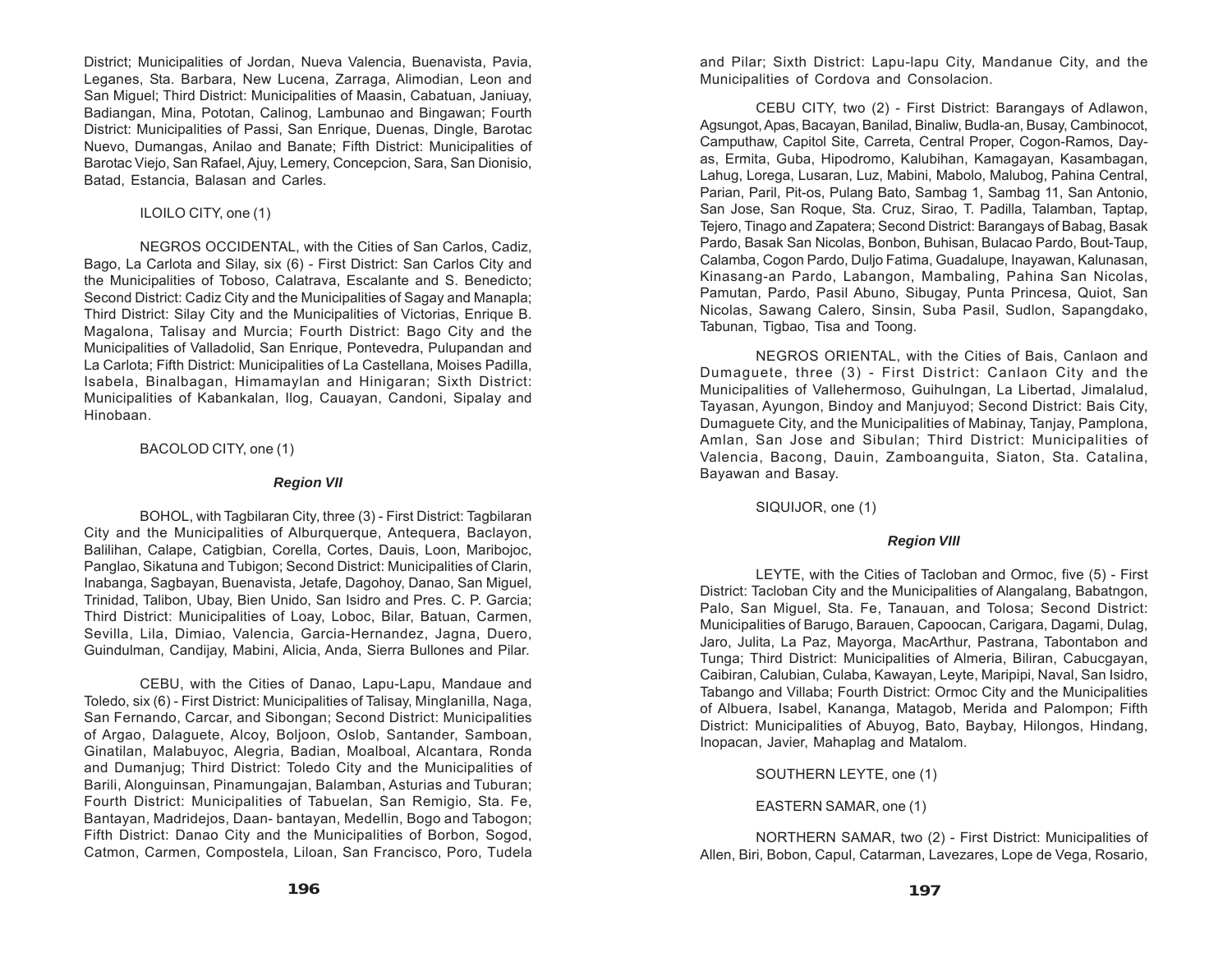San Antonio, San Isidro, San Jose, San Vicente, Victoria and Mondragon; Second District: Municipalities of Silvino Lobos, San Roque, Pambuyan, Las Navas, Catubig, Laoang, Palapag, Mapanas, Gamay and Lapinig.

SAMAR, with Calbayog City, two (2) - First District: Calbayog City and the Municipalities of Almagro, Gandara, Matuguinao, Pagsanghan, San Jorge, Santa Margarita, Sto. Nino, Tagapul-an and Tarangnan; Second District: Municipalities of Basey, Calbiga, Catbalogan, Daram, Hinabangan, San Jose de Buan, Jiabong, Marabut, Motiong, Pinabacdao, San Sebastian, Sta. Rita, Talalora, Villareal, Wright, and Zumarraga.

#### *Region IX*

#### BASILAN, one (1)

SULU, two (2) - First District: Municipalities of Jolo, Marungas, Indanan, Pangutaran, Parang, Talipao, Maimbung and Patikul; Second District: Municipalities of Siasi, Pandami, Pata, Luuk, K. Caluang, Panamao, New Panamao, Tapul, Lungus and Tongkil.

### TAWI-TAWI, one (1)

ZAMBOANGA DEL NORTE, with the Cities of Dapitan and Dipolog, three (3) - First District: Dapitan City and the Municipalities of Sibutad, Rizal, La Libertad, Mutia, Pinan, Sergio Osmena, Sr., and Polanco; Second District: Dipolog City and the Municipalities of Katipunan, Pres. Manuel A. Roxas, Manukan, Ponot, Siayan and Sindangan; Third District: Municipalities of Salug; Godod, Liloy, Tampilisan, Labason, Gutalac, Siocon, Baliquian, Siraway, Bacungan and Sibuco.

ZAMBOANGA DEL SUR, with Pagadian City, three (3) - First District: Pagadian City and the Municipalities of Dumingag, Mahayag, Molave, Tambulig, Midsalip, R. Magsaysay, Labangan, Aurora, Tukuran, Josefina and Don Mariano Marcos; Second District: Municipalities of Dumalinao, San Pablo, Tabina, Dimataling, Dinas, San Miguel, Margosatubig, Lapuyan, Kumalarang, Bayog, Lakewood, Pitogo and Vincenzo A. Sagun; Third District: Municipalities of Malangas, Alicia, Olutanga, Mabuhay, Siay, Kabasalan, Naga, Ipil, Titay, Tungawan, Buug, Imelda, Payao, Talusan, Diplahan and Roseller Lim.

ZAMBOANGA CITY, one (1)

### *Region X*

AGUSAN DEL NORTE, with the City of Butuan, two (2) - First District: Butuan City and the Municipality of Las Nieves, Second District:

Municipalities of Buenavista, Cabadbaran, Carmen, Jabonga, Kitcharao, Magallanes, Nasipit, Santiago, Tubay and Remedios T. Romualdez.

### AGUSAN DEL SUR, one (1)

BUKIDNON, three (3) - First District: Municipalities of Talakag, Baungon, Malitbog, Libona, Manolo Fortich, Sumilao, Pangantocan, and Kalilangan; Second District: Municipalities of Malaybalay, Lantapan, Cabanglasan, Valencia, San Fernando, and Impasugong; Third District: Municipalities of Maramag, Quezon, Don Carlos, Kitaotao, Dangcagan, Kibawe, Damulog and Kadingilan.

### CAMIGUIN, one (1)

MISAMIS OCCIDENTAL, with the Cities of Oroquieta, Ozamiz and Tangub, two (2) - First District: Oroquieta City and the Municipalities of Baliangao, Plaridel, Calamba, Sapang Dalaga, Lopez Jaena, Aloran, Concepcion, Panaon, and Jimenez; Second District: Ozamiz City, Tangub City and the Municipalities of Bonifacio, Tudela, Clarin, Sinacaban and Don Mariano Marcos.

MISAMIS ORIENTAL, with Gingoog City, two (2) - First District: Gingoog City and the Municipalities of Magsaysay, Talisayan, Balingoan, Medina, Kinogitan, Sugbongcogon, Binuangan, Salay, Lagonglong and Balingasag; Second District: Municipalities of Claveria, Jasaan, Villanueva, Tagoloan, Alubijid, El Salvador, Gitagum, Initao, Laguindingan, Libertad, Lugait, Manticao, Naawan and Opol.

### CAGAYAN DE ORO CITY, one (1)

SURIGAO DEL NORTE, with the City of Surigao, two (2) - First District: Municipalities of Sta. Monica, San Isidro, Del Carme, Pilar, General Luna, Dapa, Socorro, Burgos, San Benito, Loreto, Libjo, Dinagat, Cagdianao, Tubajon and Basilisa; Second District: Surigao City and the Municipalities of San Francisco, Tagana-an, Sison, Placer, Malimono, Bacuag, Gigaquit, Tubod, Mainit, Alegria and Claver.

### *Region XI*

DAVAO DEL NORTE, three (3) - First District: Municipalities of Moncayo, Montevista, Compostela, Nabunturan, New Bataan, Mawab and San Mariano; Second District: Municipalities of San Vicente, Capalong, Asuncion, New Corella, Tagum, Maco, Mabini and Pantukan; Third District: Municipalities of Sto. Tomas, Carmen, Panabo, Babak, Samal and Kaputian.

DAVAO ORIENTAL, two (2) - First District: Municipalities of Boston, Cateel, Baganga, Caraga, Manay and Tarragona; Second